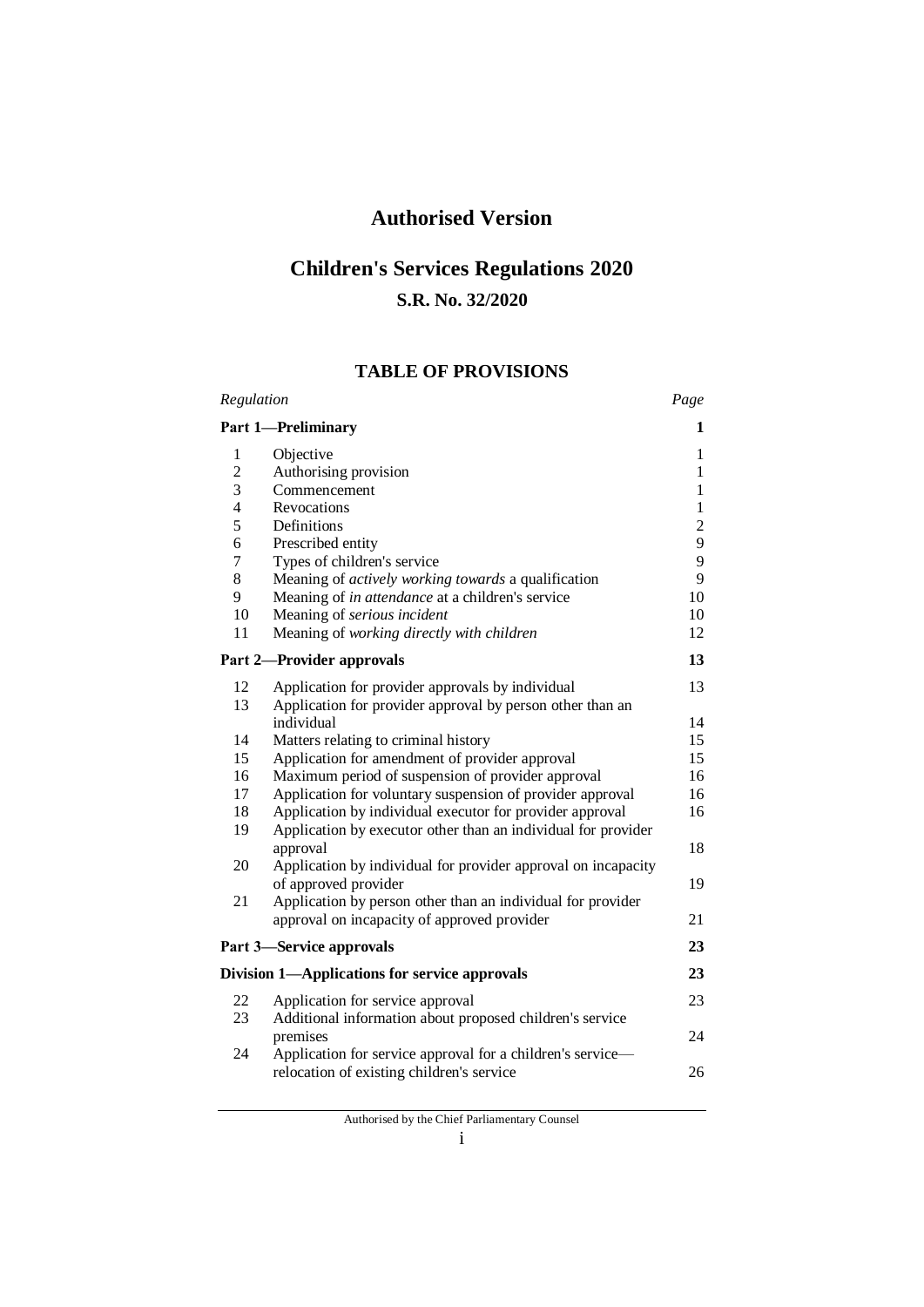| Regulation |                                                                                                                            | Page     |
|------------|----------------------------------------------------------------------------------------------------------------------------|----------|
| 25         | Additional matters to have regard to in determining                                                                        |          |
|            | application for service approval                                                                                           | 28       |
| 26         | Additional grounds for refusal to grant service approval                                                                   | 28       |
| 27<br>28   | Condition on service approval—insurance<br>Condition on service approval—entitlement to occupy                             | 28       |
|            | premises                                                                                                                   | 29       |
| 29         | Prescribed matters included in copy of service approval                                                                    | 29       |
| 30         | Annual fees                                                                                                                | 29       |
|            | Division 2-Amendment of service approval and notice of change<br>to nominated supervisor                                   | 30       |
| 31         |                                                                                                                            |          |
|            | Prescribed information for application to amend service<br>approval                                                        | 30       |
| 32         | Notice of addition of new nominated supervisor                                                                             | 30       |
|            | Division 3—Transfer of service approval                                                                                    | 31       |
| 33         | Notice of transfer of service approval                                                                                     | 31       |
| 34         | Notification of decision to intervene in transfer of service                                                               |          |
|            | approval                                                                                                                   | 31       |
|            | Division 4—Suspension of service approval                                                                                  | 32       |
| 35         | Maximum period of suspension of service approval                                                                           | 32       |
| 36         | Application for voluntary suspension of service approval                                                                   | 32       |
|            | <b>Division 5—Service waiver</b>                                                                                           | 33       |
| 37         | Service waiver-prescribed requirements                                                                                     | 33       |
| 38         | Prescribed information—application for service waiver                                                                      | 33       |
| 39         | Prescribed period-revocation of service waiver                                                                             | 34       |
|            | Division 6—Temporary waiver                                                                                                | 34       |
| 40         | Temporary waiver—prescribed requirements                                                                                   | 34       |
| 41         | Application for temporary waiver                                                                                           | 34       |
|            | <b>Part 4—Operational requirements</b>                                                                                     | 36       |
|            | Division 1—Educational program and practice                                                                                | 36       |
| 42         | <b>Educational</b> program                                                                                                 | 36       |
| 43         | Documenting of child assessments or evaluations for delivery                                                               |          |
|            | of educational program                                                                                                     | 36       |
| 44<br>45   | Information about educational program to be kept available<br>Information about educational program to be given to parents | 37<br>38 |
|            | Division 2-Health, safety and wellbeing of children                                                                        | 38       |
|            |                                                                                                                            |          |
| 46         | Health, hygiene and safe food practices                                                                                    | 38       |
| 47<br>48   | Food and beverages<br>Service providing food and beverages                                                                 | 39<br>40 |
| 49         | Weekly menu                                                                                                                | 41       |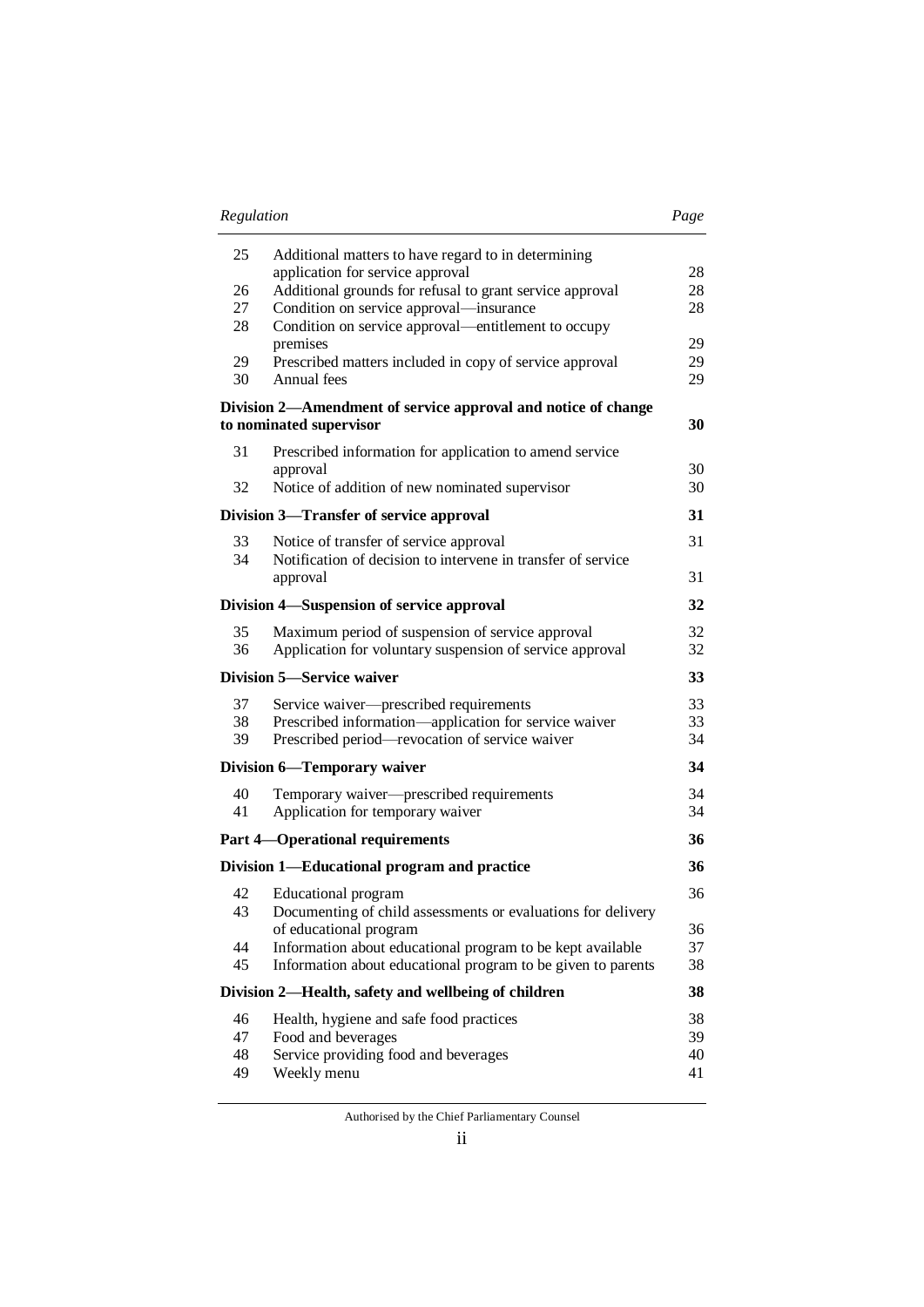| Regulation | Page |
|------------|------|
|            |      |

| 50       | Sleep and rest                                                            | 42       |
|----------|---------------------------------------------------------------------------|----------|
| 51       | Tobacco, drug and alcohol-free environment                                | 42       |
| 52       | Staff members not to be affected by alcohol or drugs                      | 42       |
| 53       | Awareness of child protection law                                         | 43       |
|          | Division 3—Incidents, injury, trauma and illness                          | 44       |
| 54       | Incident, injury, trauma and illness policies and procedures              | 44       |
| 55       | Notification to parents of incident, injury, trauma and illness           | 44       |
| 56       | Incident, injury, trauma and illness record                               | 44       |
| 57       | Infectious diseases                                                       | 46       |
| 58       | First aid kits                                                            | 46       |
|          | Division 4—Medical conditions policy                                      | 47       |
| 59       | Medical conditions policy                                                 | 47       |
| 60       | Medical conditions policy to be provided to parents                       | 50       |
|          | Division 5-Administration of medication                                   | 50       |
| 61       | Medication record                                                         | 50       |
| 62       | Administration of medication                                              | 51       |
| 63       | Exception to authorisation requirement—anaphylaxis or<br>asthma emergency | 52       |
| 64       | Procedure for administration of medication                                | 53       |
| 65       | Self-administration of medication                                         | 54       |
|          | Division 6—Emergencies and communication                                  | 54       |
| 66       | Emergency and evacuation procedures                                       | 54       |
| 67       | Telephone or other communication equipment                                | 55       |
|          | Division 7-Collection of children from premises and excursions            | 56       |
| 68       | Children leaving the children's service premises                          | 56       |
| 69       | Risk assessment must be conducted before excursion                        | 57       |
| 70       | Conduct of risk assessment for excursion                                  | 58       |
| 71       | Authorisation for excursions                                              | 59       |
|          | <b>Division 8-Physical environment</b>                                    | 60       |
| 72       | Premises, furniture and equipment to be safe, clean and in                |          |
|          | good repair                                                               | 60       |
| 73       | Fencing                                                                   | 61       |
| 74       | Furniture, materials and equipment                                        | 61       |
| 75       | Laundry and hygiene facilities                                            | 61       |
| 76       | Space requirements—indoor space                                           | 62       |
| 77       | Space requirements-outdoor space                                          | 63       |
| 78<br>79 | Toilet and hygiene facilities<br>Ventilation and natural light            | 65<br>65 |
|          |                                                                           |          |
|          | Division 9-Other space requirements                                       | 66       |
| 80       | Administrative space                                                      | 66       |
|          |                                                                           |          |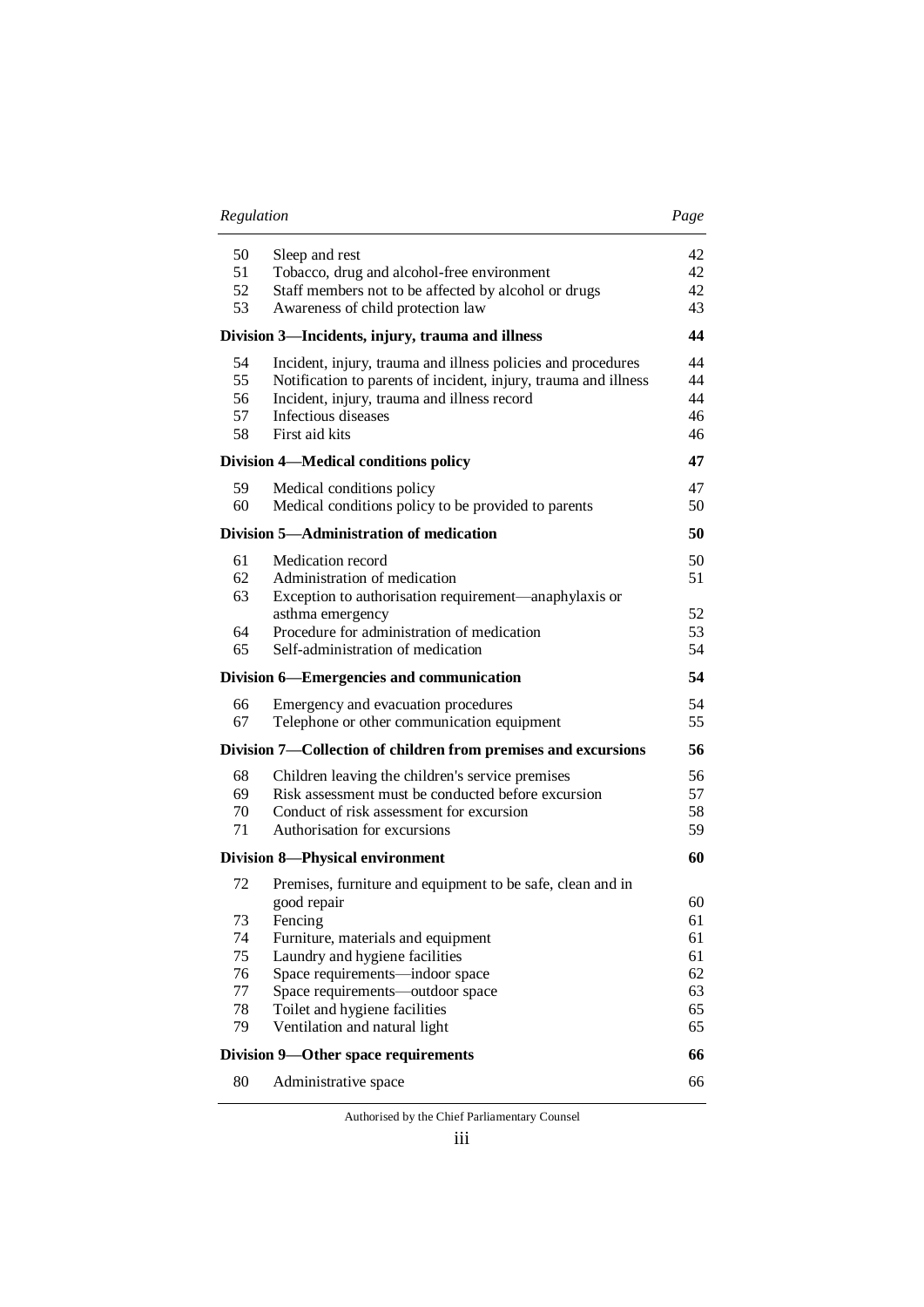| Regulation | Page |
|------------|------|
|            |      |

|--|

| 81<br>82<br>83<br>84                       | Nappy change facilities<br>Outdoor space-natural environment<br>Outdoor space-shade<br>Premises designed to facilitate supervision                                                                               | 66<br>67<br>67<br>67                   |
|--------------------------------------------|------------------------------------------------------------------------------------------------------------------------------------------------------------------------------------------------------------------|----------------------------------------|
|                                            | Division 10-Minimum requirements for persons in day-to-day<br>charge and nominated supervisors                                                                                                                   | 68                                     |
| 85<br>86<br>87                             | Placing a person in day-to-day charge<br>Minimum requirements for a person in day-to-day charge<br>Minimum requirements for a nominated supervisor                                                               | 68<br>68<br>70                         |
|                                            | Division 11—Staffing arrangements                                                                                                                                                                                | 71                                     |
|                                            | Subdivision 1—Age and supervision requirements                                                                                                                                                                   | 71                                     |
| 88                                         | Educators who are under 18 to be supervised                                                                                                                                                                      | 71                                     |
|                                            | Subdivision 2—Minimum number of educators required                                                                                                                                                               | 72                                     |
| 89<br>90                                   | Educators must be working directly with children to be<br>included in ratios<br>Educator to child ratios                                                                                                         | 72<br>72                               |
|                                            | <b>Subdivision 3-Requirements for educators</b>                                                                                                                                                                  | 73                                     |
| 91<br>92                                   | Occasional care services—educator qualifications<br>Limited hours services—educator qualifications                                                                                                               | 73<br>74                               |
|                                            | Subdivision 4—Requirements for educators who are early<br>childhood teachers                                                                                                                                     | 74                                     |
| 93<br>94                                   | Occasional care services—early childhood teacher<br>requirements and qualifications<br>Illness or absence of early childhood teacher                                                                             | 74<br>75                               |
|                                            | <b>Subdivision 5—First aid qualifications</b>                                                                                                                                                                    | 76                                     |
| 95                                         | First aid qualifications                                                                                                                                                                                         | 76                                     |
|                                            | <b>Subdivision 6—Other staffing arrangements</b>                                                                                                                                                                 | 78                                     |
| 96                                         | Working with children assessment notice to be read                                                                                                                                                               | 78                                     |
|                                            | <b>Subdivision 7—Staff and educator records</b>                                                                                                                                                                  | 79                                     |
| 97<br>98<br>99<br>100<br>101<br>102<br>103 | Staff record<br>Nominated supervisor<br>Staff members<br>Volunteers and students<br>Responsible person<br>Record of educators working directly with children<br>Record of attendance of early childhood teachers | 79<br>80<br>81<br>81<br>82<br>82<br>82 |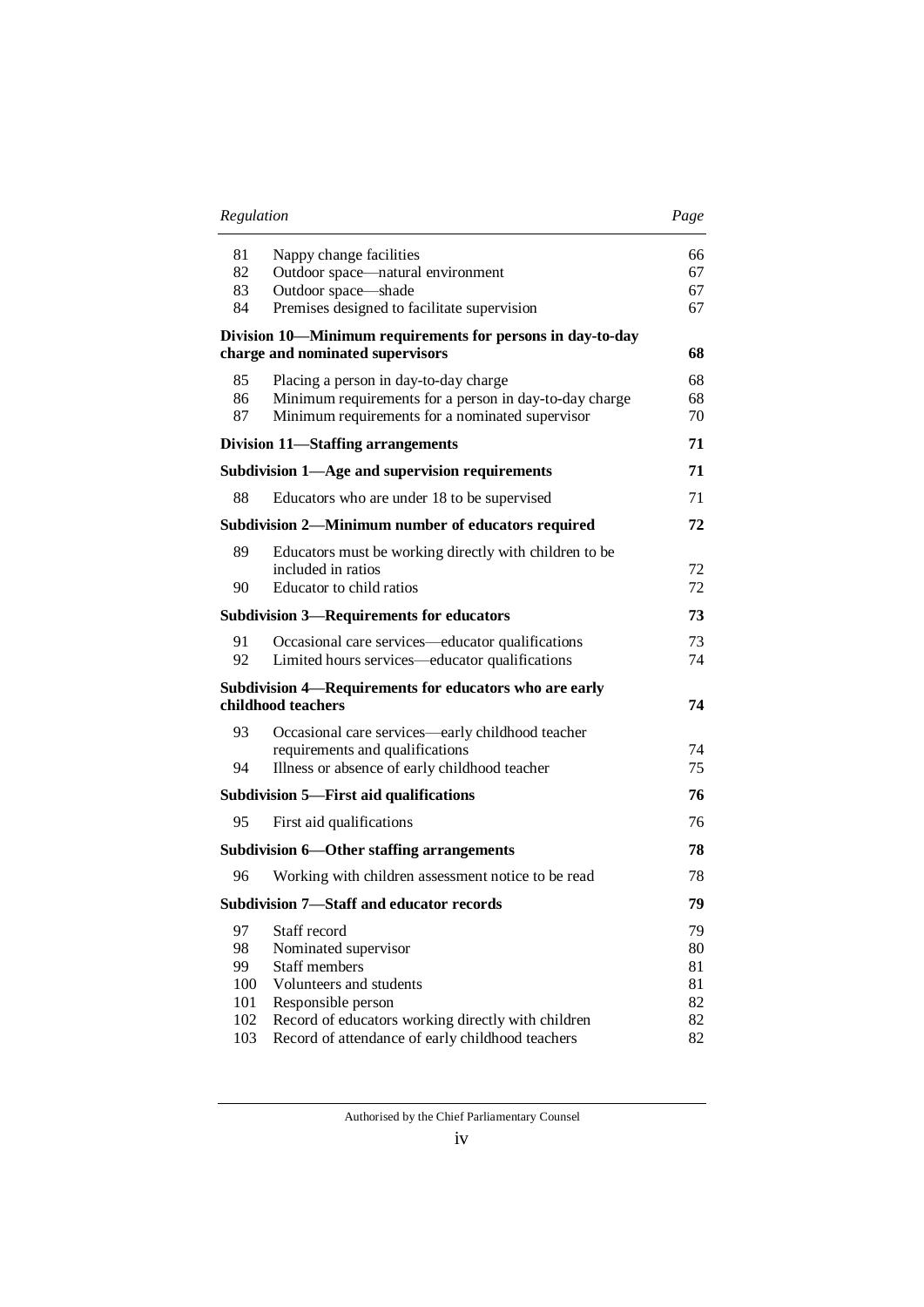| Regulation | Page |
|------------|------|
|            |      |

|--|

|                                            | Part 5-Relationships with children                                                                                                                                                                                                    | 83                    |
|--------------------------------------------|---------------------------------------------------------------------------------------------------------------------------------------------------------------------------------------------------------------------------------------|-----------------------|
| 104<br>105                                 | Interactions with children<br>Relationships in groups                                                                                                                                                                                 | 83<br>83              |
|                                            | Part 6—Collaborative partnerships with families and communities                                                                                                                                                                       | 85                    |
| 106                                        | Access for parents                                                                                                                                                                                                                    | 85                    |
|                                            | Part 7-Governance and leadership                                                                                                                                                                                                      | 87                    |
|                                            | Division 1—Management of services                                                                                                                                                                                                     | 87                    |
|                                            | Subdivision 1—Attendance and enrolment records                                                                                                                                                                                        | 87                    |
| 107<br>108<br>109<br>110                   | Children's attendance record to be kept by approved provider<br>Child enrolment records to be kept by approved provider<br>Authorisations to be kept in enrolment record<br>Health information to be kept in enrolment record         | 87<br>87<br>89<br>90  |
|                                            | Subdivision 2-Record of children's service's compliance                                                                                                                                                                               | 91                    |
| 111                                        | Record of children's service's compliance                                                                                                                                                                                             | 91                    |
|                                            | Division 2-Policies and procedures                                                                                                                                                                                                    | 93                    |
| 112<br>113<br>114<br>115                   | Children's service must have policies and procedures<br>Policies and procedures to be followed<br>Policies and procedures to be kept available<br>Notification of change to policies or procedures                                    | 93<br>94<br>95<br>95  |
|                                            | Division 3-Information and record-keeping requirements                                                                                                                                                                                | 96                    |
|                                            | Subdivision 1—Display and reporting of prescribed information                                                                                                                                                                         | 96                    |
| 116<br>117<br>118<br>119                   | Prescribed information to be displayed<br>Time to notify certain circumstances to Regulatory Authority<br>Prescribed information to be notified to Regulatory Authority<br>Time to notify certain information to Regulatory Authority | 96<br>98<br>98<br>100 |
|                                            | <b>Subdivision 2—Prescribed records</b>                                                                                                                                                                                               | 101                   |
| 120                                        | Prescribed enrolment and other documents to be kept by<br>approved provider                                                                                                                                                           | 101                   |
| <b>Subdivision 3—Insurance information</b> |                                                                                                                                                                                                                                       | 103                   |
| 121                                        | Evidence of prescribed insurance                                                                                                                                                                                                      | 103                   |
|                                            | Subdivision 4-Confidentiality and storage of records                                                                                                                                                                                  | 103                   |
| 122<br>123<br>124                          | Confidentiality of records kept by approved provider<br>Storage of records and other documents<br>Storage of records after service approval transferred                                                                               | 103<br>104<br>105     |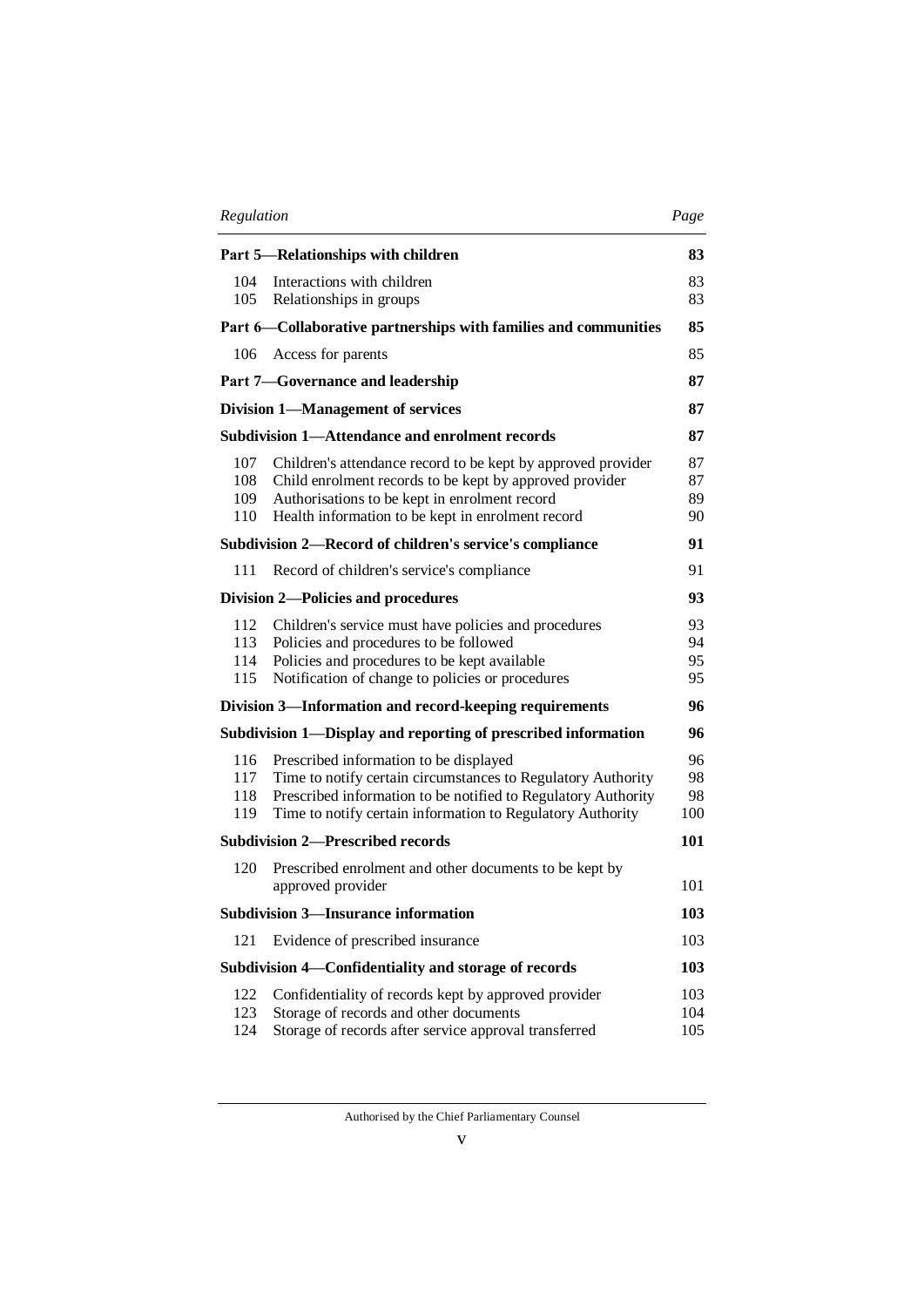| Subdivision 5—Act and regulations to be available<br>105<br>105<br>Act and regulations to be available<br>125<br>107<br>Part 8-Review, enforcement and compliance<br>Division 1-Internal review<br>107<br>Application for internal review of reviewable decision<br>107<br>126<br>Division 2-Enforcement and compliance<br>108<br>108<br>127<br>Prescribed form of identity card<br>108<br>128<br>Compliance directions<br>129<br>Application to cancel prohibition notice<br>108<br>110<br>Part 9-Information, records and privacy-Regulatory Authority<br>Division 1—Publication of information<br>110<br>110<br>130<br>Publication of information<br>Compliance and enforcement information<br>131<br>110<br>132<br>Timing of publication where internal or external review of<br>enforcement action is available<br>113<br>114<br><b>Division 2-Registers</b><br>114<br>133<br>Register of approved providers<br>Register of approved children's services<br>134<br>114<br>Part 10-Administration<br>116<br>135<br>Prescribed fees<br>116<br>136<br>Late payment fees (annual fees)<br>116<br>Waiver, reduction, deferral and refund of fees<br>137<br>116<br>Publication of fees<br>138<br>116<br>Part 11—Transitional and saving provisions<br>117<br><b>Division 1-Definitions</b><br>117<br>139<br>Definitions<br>117<br>Division 2—Conversion of old licence types to new types of<br>children's service<br>118<br>Conversion of old licence types to new types of children's<br>140<br>service<br>118<br>Saving provision—references to old licence types<br>141<br>119<br>Division 3—Educator to child ratios and educator qualification<br>requirements<br>119<br>Application of staffing requirements to former licensed<br>142<br>children's services<br>119 | Regulation |                                           | Page |
|----------------------------------------------------------------------------------------------------------------------------------------------------------------------------------------------------------------------------------------------------------------------------------------------------------------------------------------------------------------------------------------------------------------------------------------------------------------------------------------------------------------------------------------------------------------------------------------------------------------------------------------------------------------------------------------------------------------------------------------------------------------------------------------------------------------------------------------------------------------------------------------------------------------------------------------------------------------------------------------------------------------------------------------------------------------------------------------------------------------------------------------------------------------------------------------------------------------------------------------------------------------------------------------------------------------------------------------------------------------------------------------------------------------------------------------------------------------------------------------------------------------------------------------------------------------------------------------------------------------------------------------------------------------------------------------------------------------------------------------------------------------------------|------------|-------------------------------------------|------|
|                                                                                                                                                                                                                                                                                                                                                                                                                                                                                                                                                                                                                                                                                                                                                                                                                                                                                                                                                                                                                                                                                                                                                                                                                                                                                                                                                                                                                                                                                                                                                                                                                                                                                                                                                                            |            |                                           |      |
|                                                                                                                                                                                                                                                                                                                                                                                                                                                                                                                                                                                                                                                                                                                                                                                                                                                                                                                                                                                                                                                                                                                                                                                                                                                                                                                                                                                                                                                                                                                                                                                                                                                                                                                                                                            |            |                                           |      |
|                                                                                                                                                                                                                                                                                                                                                                                                                                                                                                                                                                                                                                                                                                                                                                                                                                                                                                                                                                                                                                                                                                                                                                                                                                                                                                                                                                                                                                                                                                                                                                                                                                                                                                                                                                            |            |                                           |      |
|                                                                                                                                                                                                                                                                                                                                                                                                                                                                                                                                                                                                                                                                                                                                                                                                                                                                                                                                                                                                                                                                                                                                                                                                                                                                                                                                                                                                                                                                                                                                                                                                                                                                                                                                                                            |            |                                           |      |
|                                                                                                                                                                                                                                                                                                                                                                                                                                                                                                                                                                                                                                                                                                                                                                                                                                                                                                                                                                                                                                                                                                                                                                                                                                                                                                                                                                                                                                                                                                                                                                                                                                                                                                                                                                            |            |                                           |      |
|                                                                                                                                                                                                                                                                                                                                                                                                                                                                                                                                                                                                                                                                                                                                                                                                                                                                                                                                                                                                                                                                                                                                                                                                                                                                                                                                                                                                                                                                                                                                                                                                                                                                                                                                                                            |            |                                           |      |
|                                                                                                                                                                                                                                                                                                                                                                                                                                                                                                                                                                                                                                                                                                                                                                                                                                                                                                                                                                                                                                                                                                                                                                                                                                                                                                                                                                                                                                                                                                                                                                                                                                                                                                                                                                            |            |                                           |      |
|                                                                                                                                                                                                                                                                                                                                                                                                                                                                                                                                                                                                                                                                                                                                                                                                                                                                                                                                                                                                                                                                                                                                                                                                                                                                                                                                                                                                                                                                                                                                                                                                                                                                                                                                                                            |            |                                           |      |
|                                                                                                                                                                                                                                                                                                                                                                                                                                                                                                                                                                                                                                                                                                                                                                                                                                                                                                                                                                                                                                                                                                                                                                                                                                                                                                                                                                                                                                                                                                                                                                                                                                                                                                                                                                            |            |                                           |      |
|                                                                                                                                                                                                                                                                                                                                                                                                                                                                                                                                                                                                                                                                                                                                                                                                                                                                                                                                                                                                                                                                                                                                                                                                                                                                                                                                                                                                                                                                                                                                                                                                                                                                                                                                                                            |            |                                           |      |
|                                                                                                                                                                                                                                                                                                                                                                                                                                                                                                                                                                                                                                                                                                                                                                                                                                                                                                                                                                                                                                                                                                                                                                                                                                                                                                                                                                                                                                                                                                                                                                                                                                                                                                                                                                            |            |                                           |      |
|                                                                                                                                                                                                                                                                                                                                                                                                                                                                                                                                                                                                                                                                                                                                                                                                                                                                                                                                                                                                                                                                                                                                                                                                                                                                                                                                                                                                                                                                                                                                                                                                                                                                                                                                                                            |            |                                           |      |
|                                                                                                                                                                                                                                                                                                                                                                                                                                                                                                                                                                                                                                                                                                                                                                                                                                                                                                                                                                                                                                                                                                                                                                                                                                                                                                                                                                                                                                                                                                                                                                                                                                                                                                                                                                            |            |                                           |      |
|                                                                                                                                                                                                                                                                                                                                                                                                                                                                                                                                                                                                                                                                                                                                                                                                                                                                                                                                                                                                                                                                                                                                                                                                                                                                                                                                                                                                                                                                                                                                                                                                                                                                                                                                                                            |            |                                           |      |
|                                                                                                                                                                                                                                                                                                                                                                                                                                                                                                                                                                                                                                                                                                                                                                                                                                                                                                                                                                                                                                                                                                                                                                                                                                                                                                                                                                                                                                                                                                                                                                                                                                                                                                                                                                            |            |                                           |      |
|                                                                                                                                                                                                                                                                                                                                                                                                                                                                                                                                                                                                                                                                                                                                                                                                                                                                                                                                                                                                                                                                                                                                                                                                                                                                                                                                                                                                                                                                                                                                                                                                                                                                                                                                                                            |            |                                           |      |
|                                                                                                                                                                                                                                                                                                                                                                                                                                                                                                                                                                                                                                                                                                                                                                                                                                                                                                                                                                                                                                                                                                                                                                                                                                                                                                                                                                                                                                                                                                                                                                                                                                                                                                                                                                            |            |                                           |      |
|                                                                                                                                                                                                                                                                                                                                                                                                                                                                                                                                                                                                                                                                                                                                                                                                                                                                                                                                                                                                                                                                                                                                                                                                                                                                                                                                                                                                                                                                                                                                                                                                                                                                                                                                                                            |            |                                           |      |
|                                                                                                                                                                                                                                                                                                                                                                                                                                                                                                                                                                                                                                                                                                                                                                                                                                                                                                                                                                                                                                                                                                                                                                                                                                                                                                                                                                                                                                                                                                                                                                                                                                                                                                                                                                            |            |                                           |      |
|                                                                                                                                                                                                                                                                                                                                                                                                                                                                                                                                                                                                                                                                                                                                                                                                                                                                                                                                                                                                                                                                                                                                                                                                                                                                                                                                                                                                                                                                                                                                                                                                                                                                                                                                                                            |            |                                           |      |
|                                                                                                                                                                                                                                                                                                                                                                                                                                                                                                                                                                                                                                                                                                                                                                                                                                                                                                                                                                                                                                                                                                                                                                                                                                                                                                                                                                                                                                                                                                                                                                                                                                                                                                                                                                            |            |                                           |      |
|                                                                                                                                                                                                                                                                                                                                                                                                                                                                                                                                                                                                                                                                                                                                                                                                                                                                                                                                                                                                                                                                                                                                                                                                                                                                                                                                                                                                                                                                                                                                                                                                                                                                                                                                                                            |            |                                           |      |
|                                                                                                                                                                                                                                                                                                                                                                                                                                                                                                                                                                                                                                                                                                                                                                                                                                                                                                                                                                                                                                                                                                                                                                                                                                                                                                                                                                                                                                                                                                                                                                                                                                                                                                                                                                            |            |                                           |      |
|                                                                                                                                                                                                                                                                                                                                                                                                                                                                                                                                                                                                                                                                                                                                                                                                                                                                                                                                                                                                                                                                                                                                                                                                                                                                                                                                                                                                                                                                                                                                                                                                                                                                                                                                                                            |            |                                           |      |
|                                                                                                                                                                                                                                                                                                                                                                                                                                                                                                                                                                                                                                                                                                                                                                                                                                                                                                                                                                                                                                                                                                                                                                                                                                                                                                                                                                                                                                                                                                                                                                                                                                                                                                                                                                            |            |                                           |      |
|                                                                                                                                                                                                                                                                                                                                                                                                                                                                                                                                                                                                                                                                                                                                                                                                                                                                                                                                                                                                                                                                                                                                                                                                                                                                                                                                                                                                                                                                                                                                                                                                                                                                                                                                                                            |            |                                           |      |
|                                                                                                                                                                                                                                                                                                                                                                                                                                                                                                                                                                                                                                                                                                                                                                                                                                                                                                                                                                                                                                                                                                                                                                                                                                                                                                                                                                                                                                                                                                                                                                                                                                                                                                                                                                            |            |                                           |      |
|                                                                                                                                                                                                                                                                                                                                                                                                                                                                                                                                                                                                                                                                                                                                                                                                                                                                                                                                                                                                                                                                                                                                                                                                                                                                                                                                                                                                                                                                                                                                                                                                                                                                                                                                                                            |            |                                           |      |
|                                                                                                                                                                                                                                                                                                                                                                                                                                                                                                                                                                                                                                                                                                                                                                                                                                                                                                                                                                                                                                                                                                                                                                                                                                                                                                                                                                                                                                                                                                                                                                                                                                                                                                                                                                            |            |                                           |      |
|                                                                                                                                                                                                                                                                                                                                                                                                                                                                                                                                                                                                                                                                                                                                                                                                                                                                                                                                                                                                                                                                                                                                                                                                                                                                                                                                                                                                                                                                                                                                                                                                                                                                                                                                                                            |            |                                           |      |
|                                                                                                                                                                                                                                                                                                                                                                                                                                                                                                                                                                                                                                                                                                                                                                                                                                                                                                                                                                                                                                                                                                                                                                                                                                                                                                                                                                                                                                                                                                                                                                                                                                                                                                                                                                            |            |                                           |      |
|                                                                                                                                                                                                                                                                                                                                                                                                                                                                                                                                                                                                                                                                                                                                                                                                                                                                                                                                                                                                                                                                                                                                                                                                                                                                                                                                                                                                                                                                                                                                                                                                                                                                                                                                                                            |            |                                           |      |
|                                                                                                                                                                                                                                                                                                                                                                                                                                                                                                                                                                                                                                                                                                                                                                                                                                                                                                                                                                                                                                                                                                                                                                                                                                                                                                                                                                                                                                                                                                                                                                                                                                                                                                                                                                            |            |                                           |      |
|                                                                                                                                                                                                                                                                                                                                                                                                                                                                                                                                                                                                                                                                                                                                                                                                                                                                                                                                                                                                                                                                                                                                                                                                                                                                                                                                                                                                                                                                                                                                                                                                                                                                                                                                                                            | 143        | Requirements for former standard services | 119  |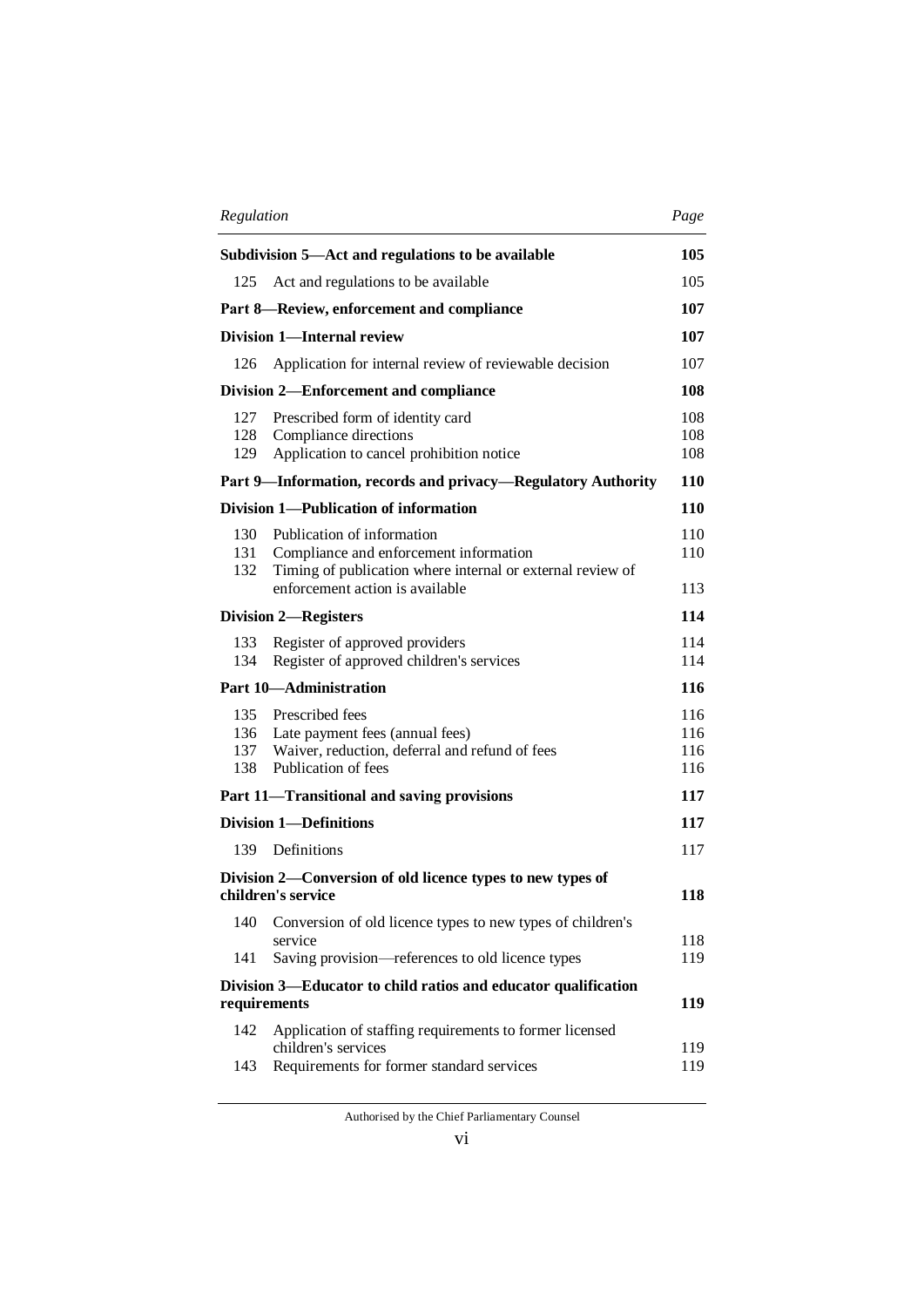| Regulation | Page |
|------------|------|
|            |      |

| 144                                                                                    | Requirements for former school holidays care services                                         | 120 |
|----------------------------------------------------------------------------------------|-----------------------------------------------------------------------------------------------|-----|
| 145                                                                                    | Requirements for former limited hours Type 1 services                                         | 121 |
| 146                                                                                    | Requirements for former limited hours Type 2 services                                         | 121 |
| 147                                                                                    | Requirements for former short term Type 1 services                                            | 122 |
| 148                                                                                    | Requirements for former short term Type 2 services                                            | 123 |
| 149                                                                                    | Service waiver for transitional ratios and qualification<br>requirements                      | 124 |
| 150                                                                                    | Temporary waiver for transitional ratios and qualification<br>requirements                    | 124 |
| Division 4—Saving of existing experience and qualifications                            |                                                                                               | 125 |
| 151                                                                                    | Saving provision—education experience and qualifications                                      | 125 |
| Division 5—Other operational requirements                                              |                                                                                               | 125 |
| 152                                                                                    | Non-application of certain operational requirements to former<br>licensed children's services | 125 |
| Division 6—Information, policies, procedures to be made available<br>and other matters |                                                                                               | 126 |
|                                                                                        |                                                                                               |     |
| 153<br>154                                                                             | <b>Application of Division</b><br>Saving provision—information to be made available or        | 126 |
|                                                                                        | displayed at former licensed children's services                                              | 126 |
| 155                                                                                    | Policies, procedures etc. to be followed                                                      | 127 |
| 156                                                                                    | Notification of change to policies, procedures etc.                                           | 127 |
| <b>Schedule 1-Revocation of Regulations</b>                                            |                                                                                               | 129 |
| Schedule 2-Prescribed annual fee for service approval                                  |                                                                                               | 130 |
| Schedule 3-Other prescribed fees                                                       |                                                                                               | 131 |
| Schedule 4—Compliance directions—prescribed provisions                                 |                                                                                               | 133 |
|                                                                                        |                                                                                               |     |

# **Endnotes 135**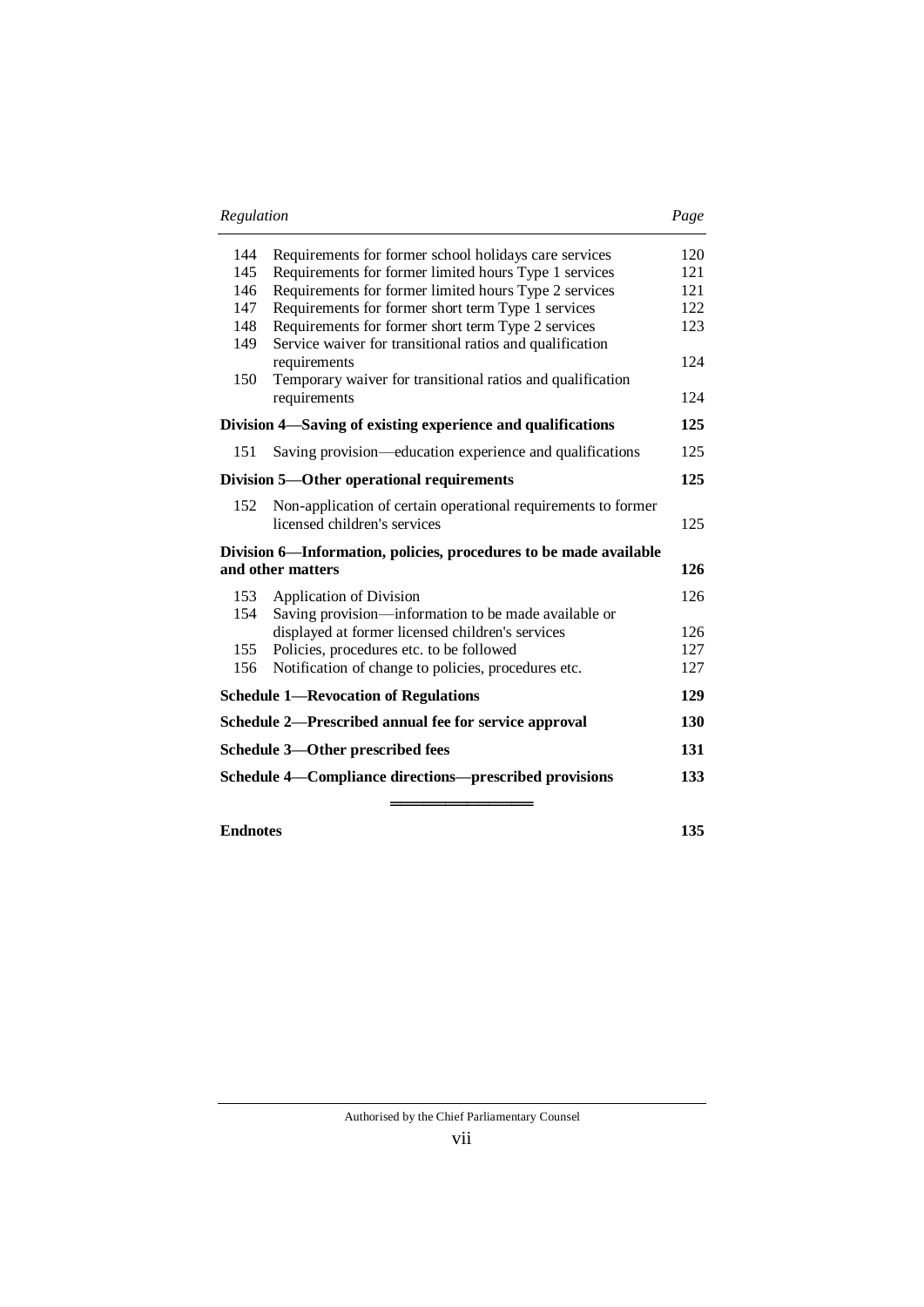Authorised by the Chief Parliamentary Counsel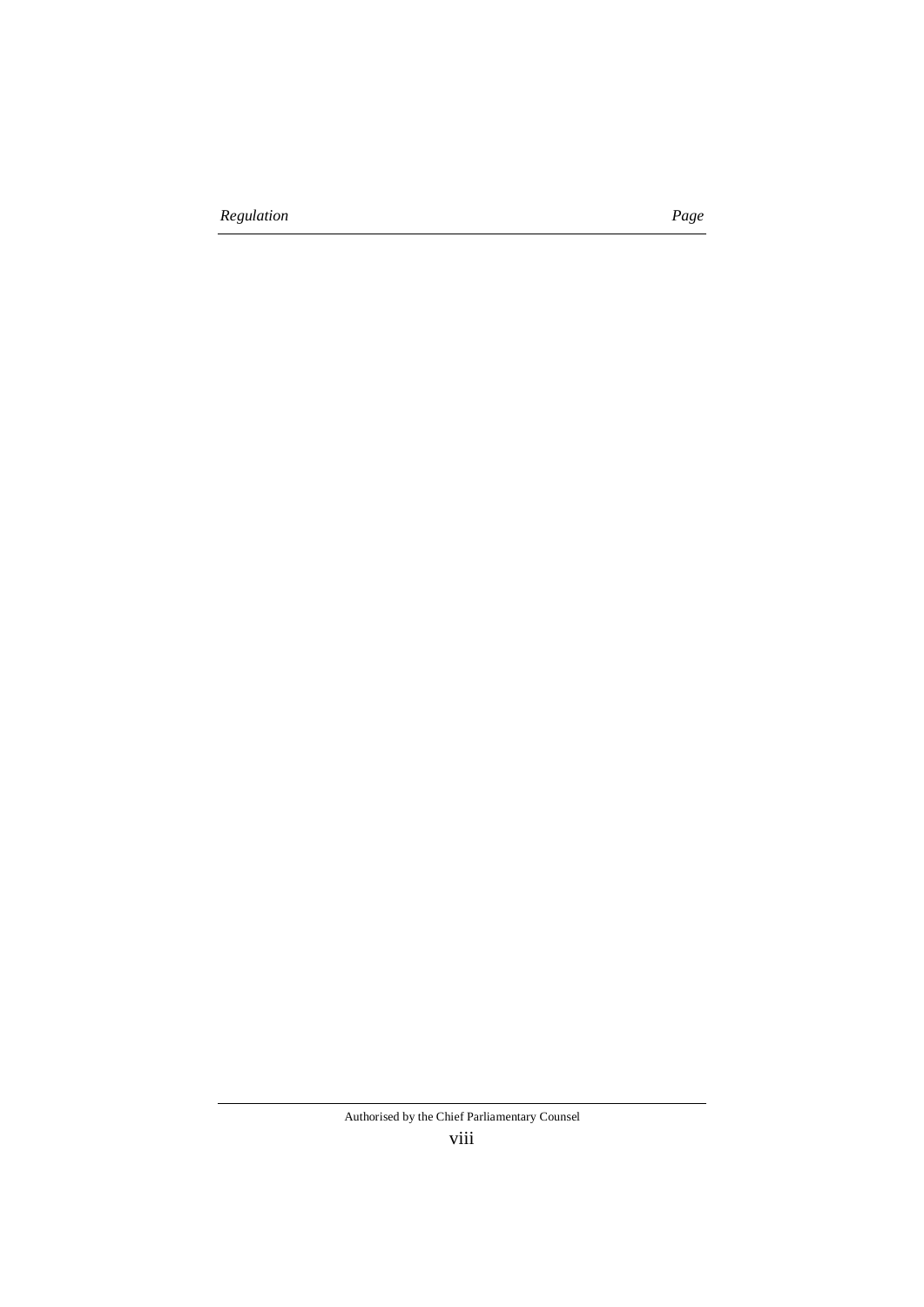# **Authorised Version**

## STATUTORY RULES 2020

### S.R. No. 32/2020

# *Children's Services Act 1996*

# **Children's Services Regulations 2020**

The Governor in Council makes the following Regulations:

Dated: 12 May 2020

Responsible Minister:

JAMES MERLINO Minister for Education

> CLAIRE CHISHOLM Clerk of the Executive Council

# **Part 1—Preliminary**

# **1 Objective**

The objective of these Regulations is to provide for certain matters for the regulation of the approval and operation of children's services under the **Children's Services Act 1996**.

### **2 Authorising provision**

These Regulations are made under section 191 of the **Children's Services Act 1996**.

#### **3 Commencement**

These Regulations come into operation on 17 May 2020.

## **4 Revocations**

The regulations set out in Schedule 1 are **revoked**.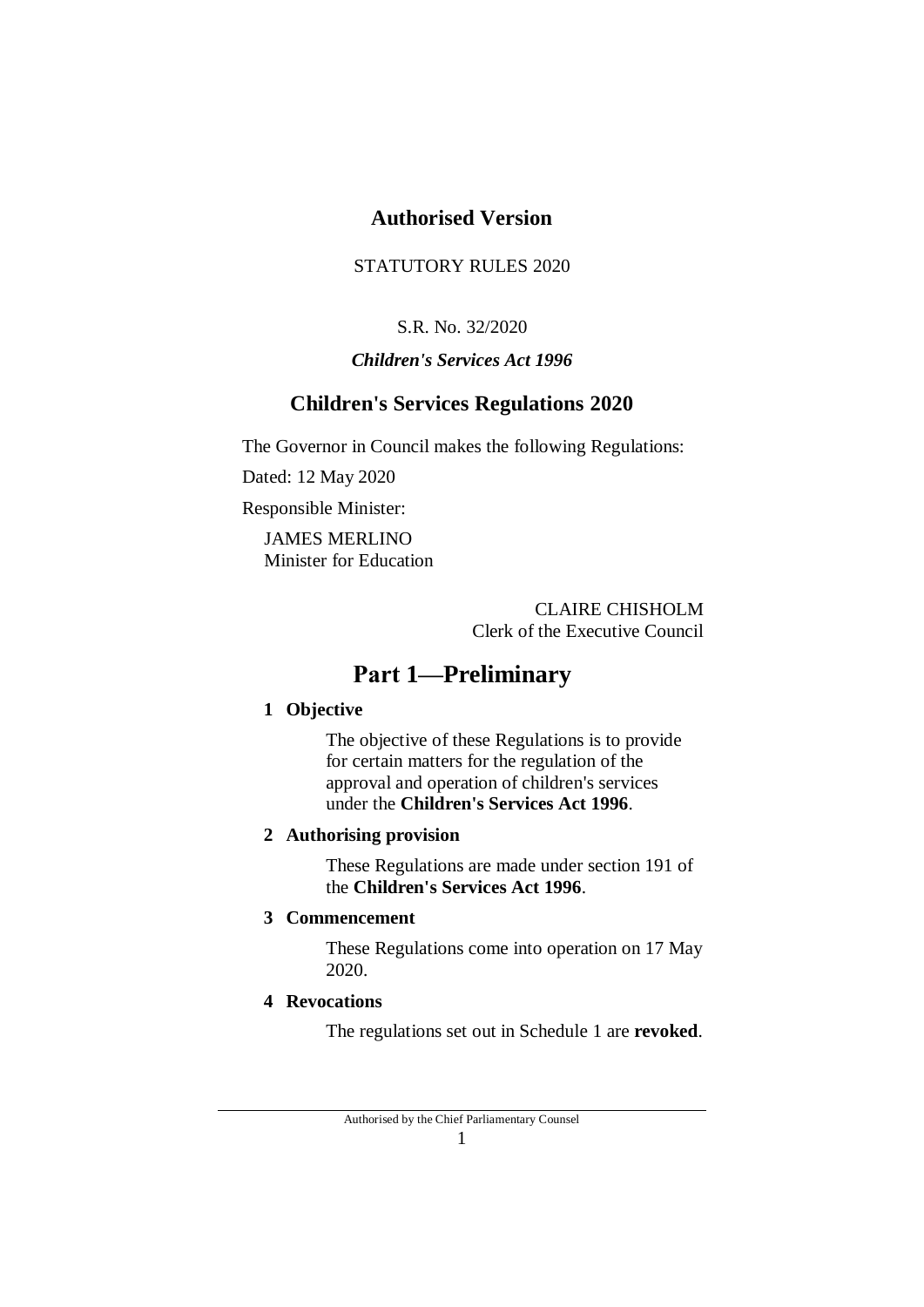Part 1—Preliminary

## **5 Definitions**

(1) In these Regulations—

## *actively working towards* a qualification—see regulation 8;

## *approved certificate III level education and care qualification* means—

- (a) a qualification for the education and care of children generally or children of a specified age that is approved by the National Authority and included in the list of approved certificate III level education and care qualifications published under regulation 137 of the national regulations; or
- (b) a qualification included in the list of approved diploma level education and care qualifications or approved early childhood teaching qualifications published under regulation 137 of the national regulations;

## *approved diploma level education and care qualification* means—

- (a) a qualification for the education and care of children generally or children of a specified age that is approved by the National Authority and included in the list of approved diploma level education and care qualifications published under regulation 137 of the national regulations; or
- (b) a qualification included in the list of approved early childhood teaching qualifications published under regulation 137 of the national regulations;

Authorised by the Chief Parliamentary Counsel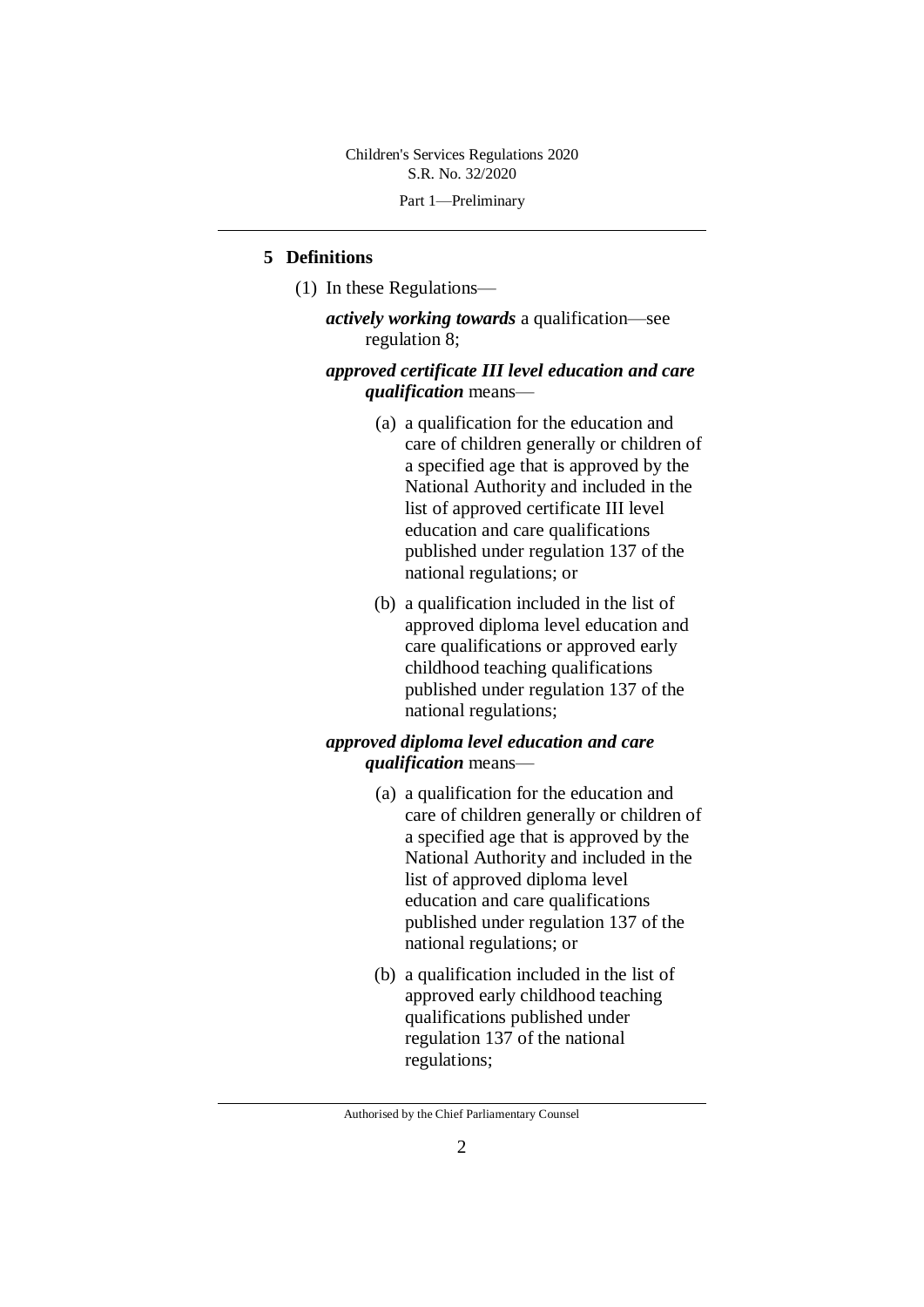Part 1—Preliminary

*approved number of places*, in relation to a children's service, means the maximum number of children who can be educated and cared for by the service at any one time, stated on the service approval under section 51(g) of the Act;

*bankruptcy declaration* means a declaration made by an individual about any proceeding in bankruptcy brought against the individual including—

- (a) whether any actions have been taken against the individual under Part IV of the Bankruptcy Act 1966 of the Commonwealth; and
- (b) whether the individual has made any debt agreement under Part IX of the Bankruptcy Act 1966 of the Commonwealth; and
- (c) whether the individual has made any personal insolvency agreement under Part X of the Bankruptcy Act 1966 of the Commonwealth;

### *building law* means the **Building Act 1993**;

## *building practitioner* means—

- (a) a person who is registered as a building practitioner under the building law; or
- (b) a person who is registered as an architect under the **Architects Act 1991**; or
- (c) a person who is registered as a licensed surveyor under the **Surveying Act 2004**;
- *certificate of final inspection* means a certificate issued on completion of building work by a building practitioner under the building law;

Authorised by the Chief Parliamentary Counsel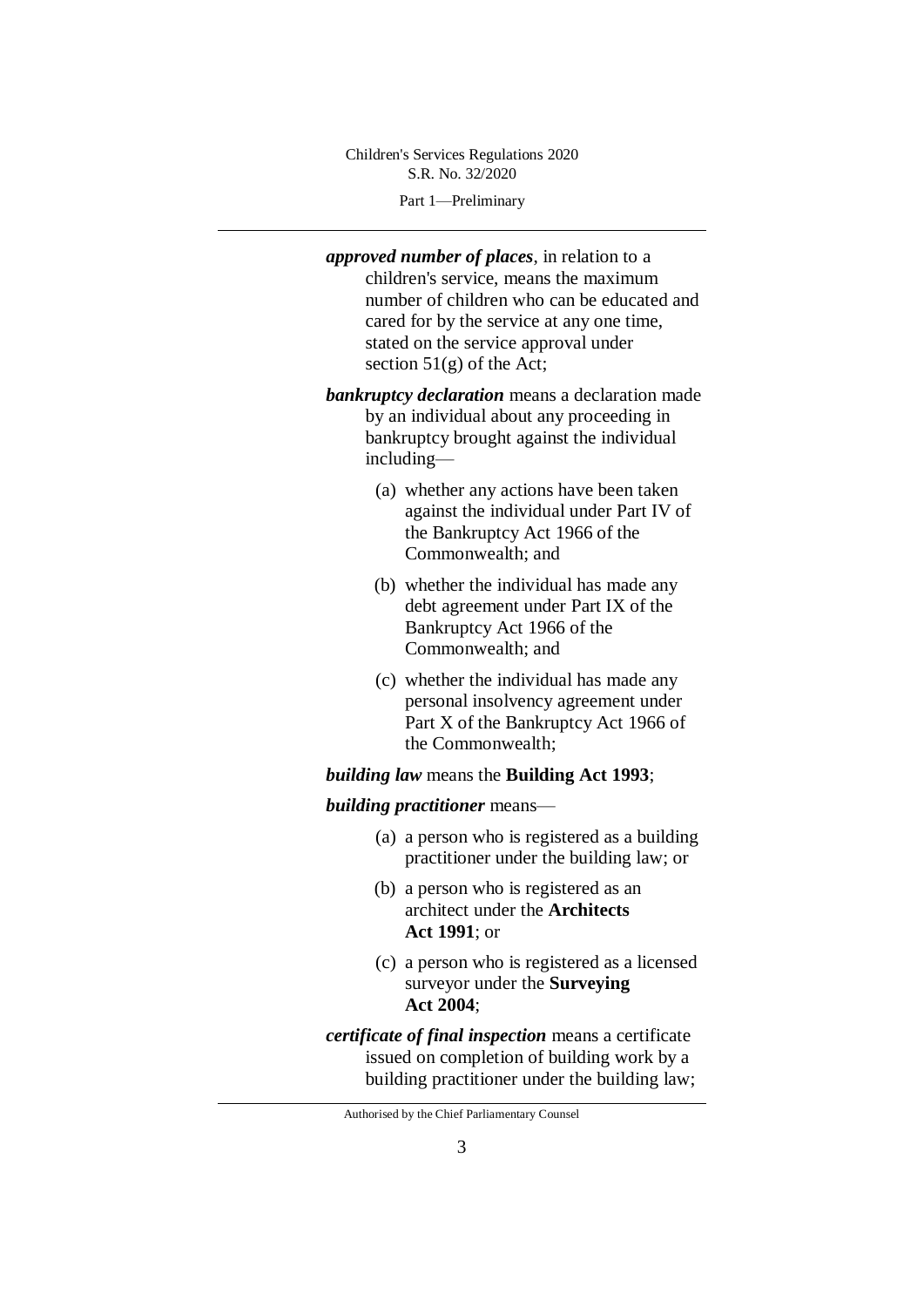Part 1—Preliminary

*child over preschool age* means a child who—

- (a) is enrolled or registered at a school; and
- (b) attends, or in the current calendar year, will attend school in the year before grade 1 or in grade 1 or a higher grade;

*child preschool age or under* means a child under the age of 7 years who is not a child over preschool age;

*child protection law* means—

- (a) the **Children, Youth and Families Act 2005**; and
- (b) the **Child Wellbeing and Safety Act 2005**; and
- (c) the **Family Violence Protection Act 2008**;

*commencement day* means 17 May 2020;

*criminal history record check* means a full disclosure Australia-wide criminal history record check, issued by a police force or other authority of a State or Territory or the Commonwealth;

*criminal history statement* means a statement made by an individual that—

- (a) states whether the individual has been convicted in Australia of any offences relevant to a person seeking to work with children; and
- (b) includes details of those convictions;

*diagnosed as at risk of anaphylaxis*, in relation to a child, means a child who has been diagnosed by a registered medical practitioner as at risk of anaphylaxis;

Authorised by the Chief Parliamentary Counsel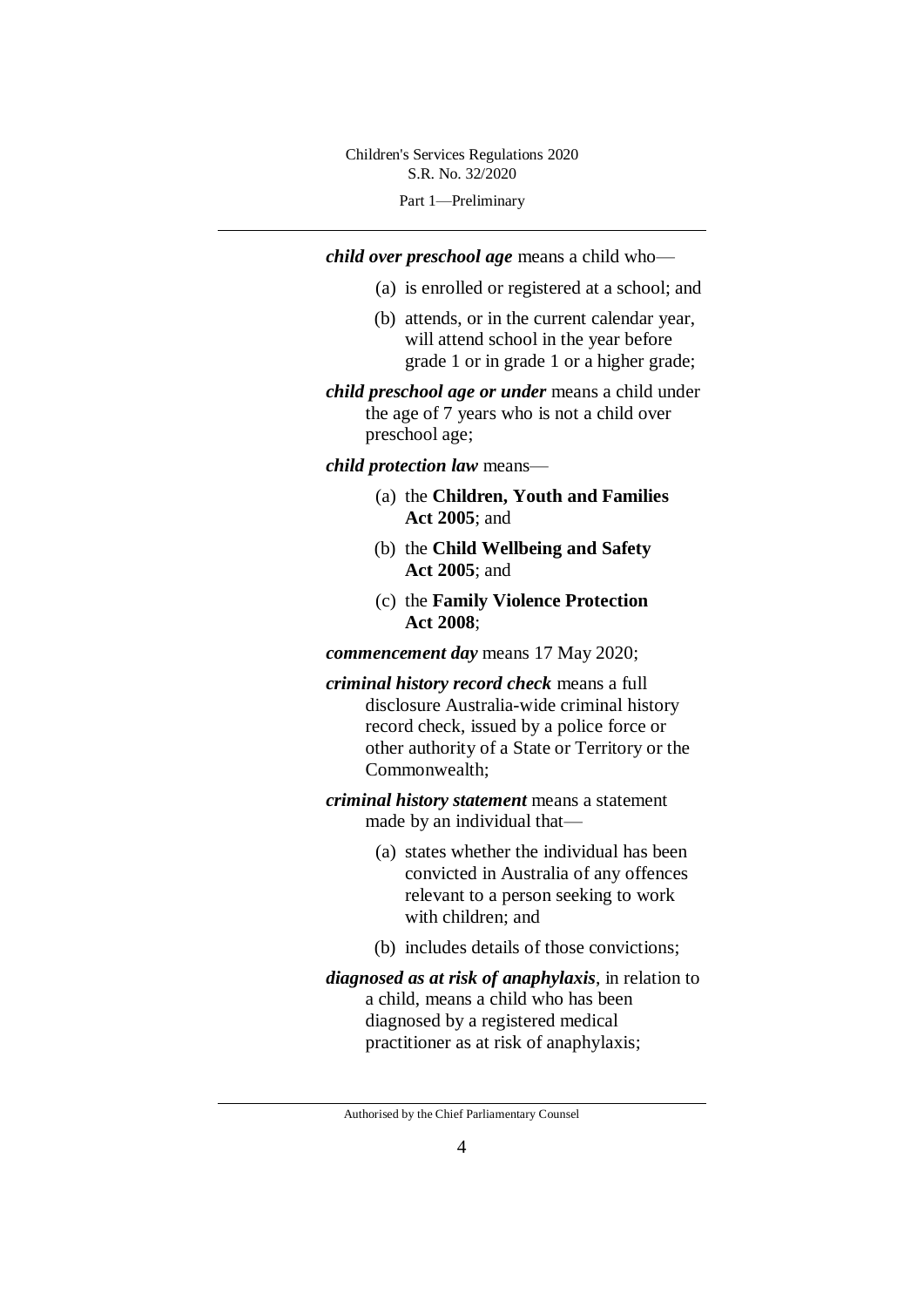Part 1—Preliminary

### *disciplinary proceedings statement* means a statement made by an individual that states—

- (a) whether the individual is or has been subject to a formal disciplinary proceeding or action under an education law or an equivalent law of a participating jurisdiction (other than a proceeding or action that was unsuccessful or was withdrawn); and
- (b) the outcome of the proceeding or action (if known);
- *educational program* means a program referred to in section 108 of the Act;
- *emergency*, in relation to a children's service, means an incident, situation or event where there is an imminent or severe risk to the health, safety or wellbeing of a person at the children's service;

### **Examples**

- 1 Flood.
- 2 Fire.
- 3 A situation that requires the children's service premises to be locked down.
- *excursion* means an outing organised by a children's service, but does not include an outing organised by a children's service provided on a school site if—
	- (a) the child or children leave the children's service premises in the company of an educator; and
	- (b) the child or children do not leave the school site;

Authorised by the Chief Parliamentary Counsel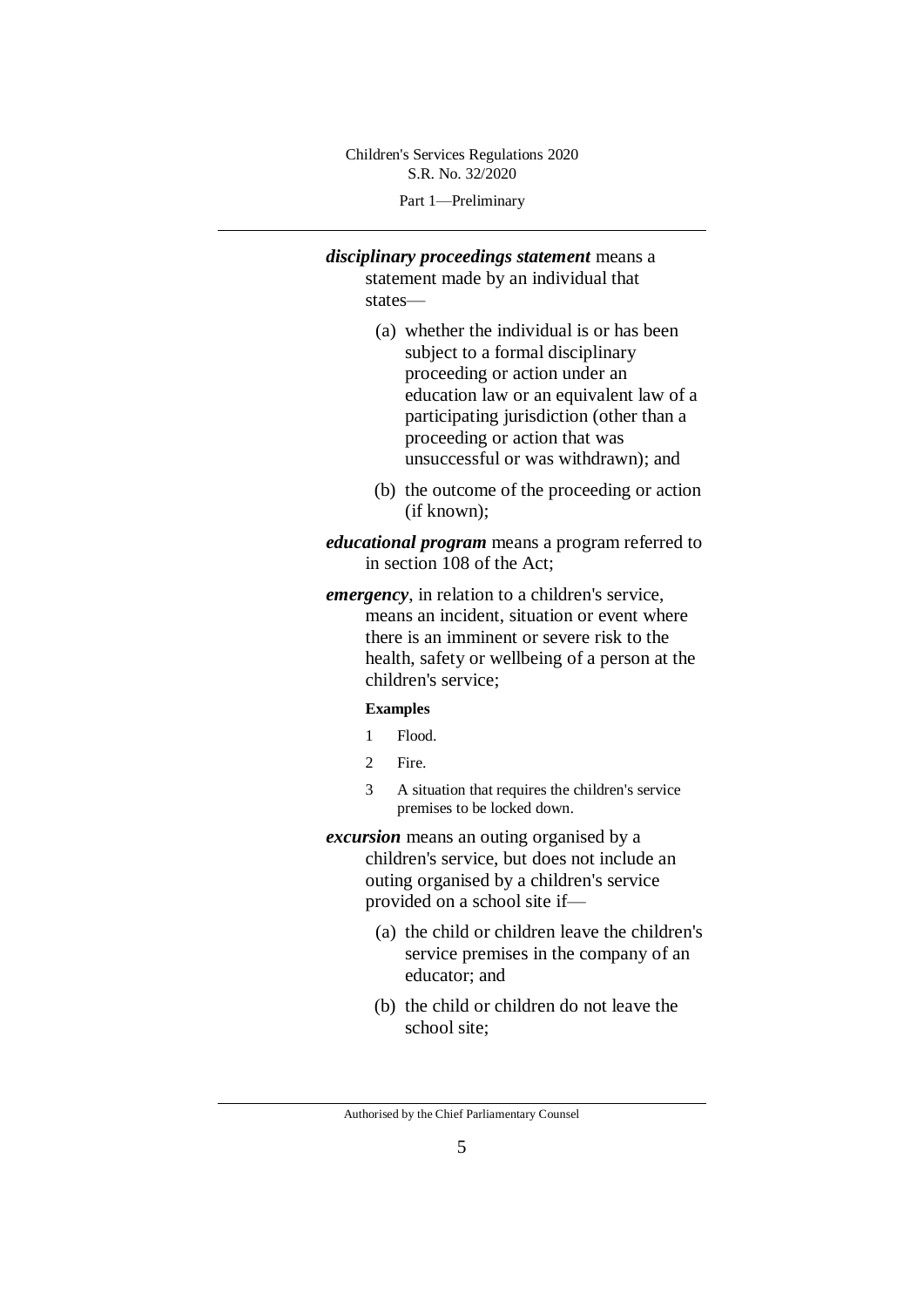Part 1—Preliminary

*financial declaration* means a declaration made by a person who is not an individual indicating whether the person is or has been declared insolvent or is or has been placed under external administration;

- *in attendance* at a children's service, in relation to an early childhood teacher or a suitably qualified person—see regulation 9;
- *infectious disease* has the same meaning as in the **Public Health and Wellbeing Act 2008**;
- *limited hours service* means a children's service that does not provide education and care to any child who attends the service for more than—
	- (a) 3 hours per day; and
	- (b) 6 hours per week;
- *medication* means medicine within the meaning of the Therapeutic Goods Act 1989 of the Commonwealth;
- *occasional care service* means a children's service that is not a limited hours service;
- *occupancy permit* means a permit issued under the building law that permits a building to be occupied;
- *overseas criminal history statement* means a statement made by an individual that—
	- (a) states whether the individual has been convicted outside Australia of any offences relevant to a person seeking to work with children; and
	- (b) includes details of those convictions;

*planning and development law* means the **Planning and Environment Act 1987**;

Authorised by the Chief Parliamentary Counsel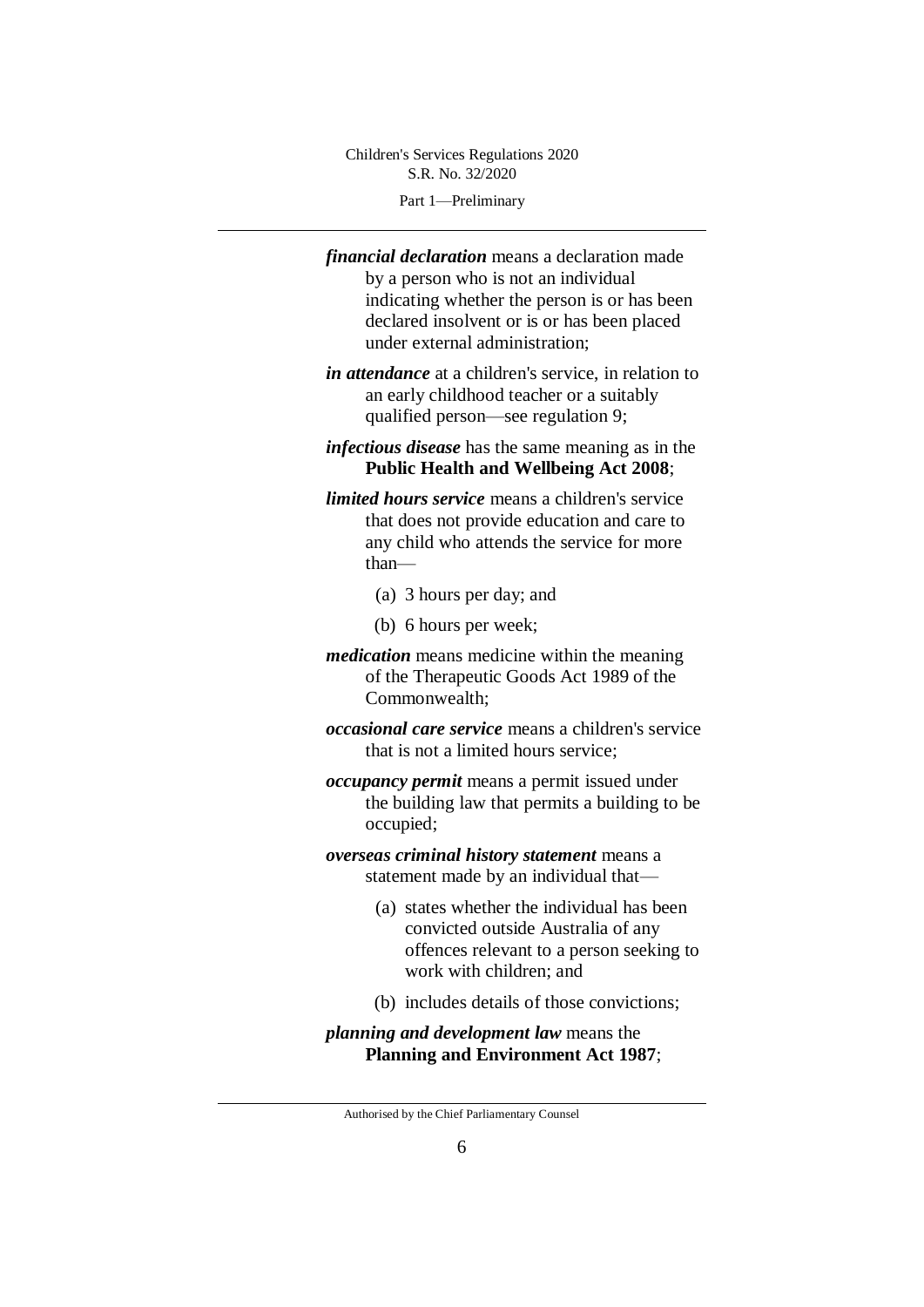Part 1—Preliminary

*planning permit* means a permit issued under Part 4 of the planning and development law in respect of the use or development of any land;

*previous service statement* means a statement made by an individual that states—

- (a) whether or not the individual has held any role with an education and care service or a children's service in the previous 3 years; and
- (b) includes the following details for each role—
	- (i) the name of the service;
	- (ii) the State or Territory in which the service was located;
	- (iii) the nature of the role;
- *regular outing*, in relation to a children's service, means a walk, drive or trip to and from a destination—
	- (a) that the service visits regularly as part of its educational program; and
	- (b) where the circumstances relevant to the risk assessment are the same on each outing;
- *responsible person*, in relation to a children's service, means a person referred to in section 103(a) to (c) of the Act;

*serious incident*—see regulation 10;

*soil assessment* means an analysis of soil conducted by an environmental consultant, environmental consulting firm, or environmental auditor for the purposes of determining—

Authorised by the Chief Parliamentary Counsel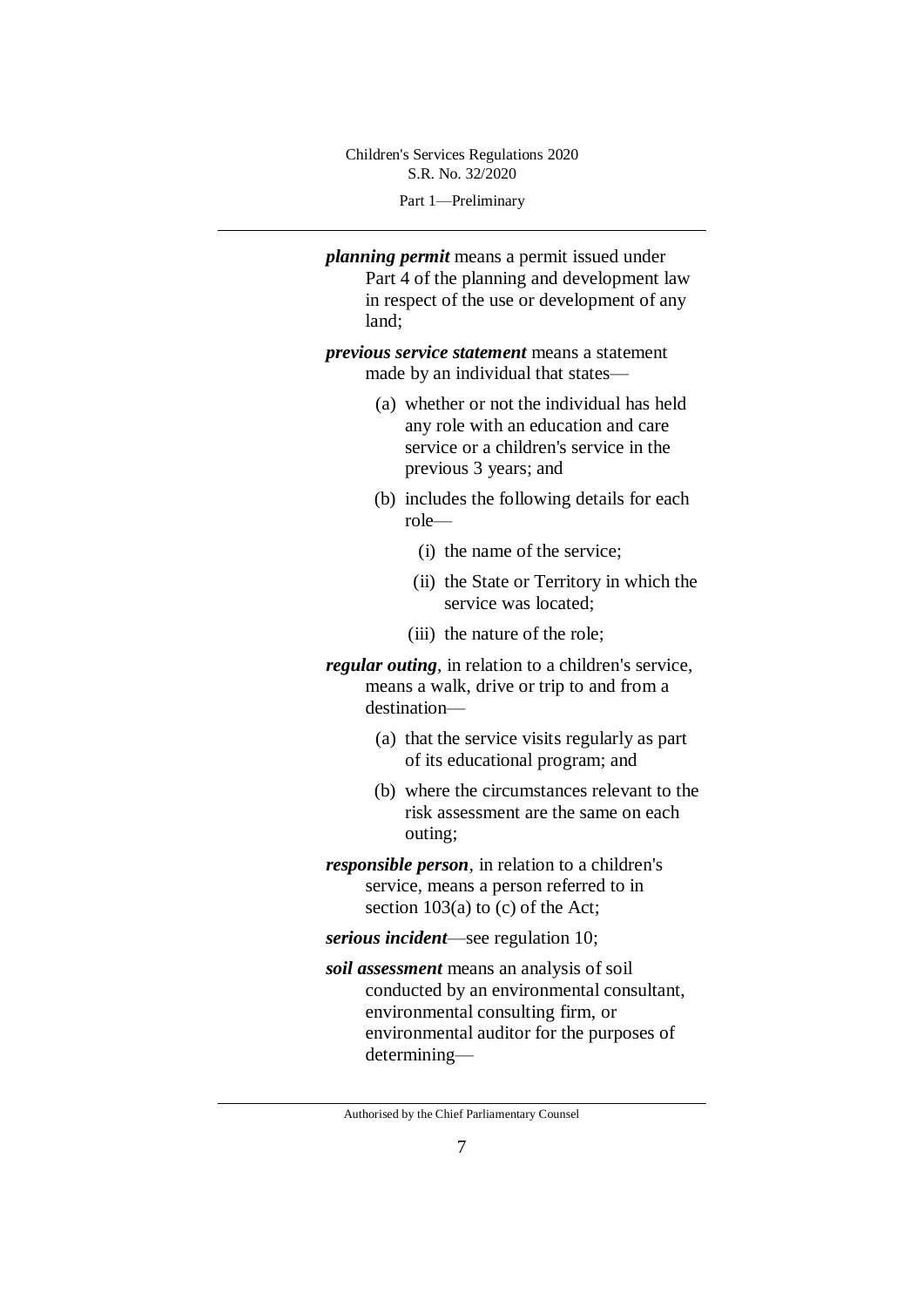#### Part 1—Preliminary

- (a) the nature, extent and levels of contamination; and
- (b) the actual or potential risk to human health resulting from that contamination;

#### *suitably qualified person* means a person who has—

- (a) a qualification for the education and care of children generally or children of a specified age that is approved by the National Authority and included in the list of approved qualifications for suitably qualified persons published under regulation 137 of the national regulations; or
- (b) a qualification approved by the National Authority as a higher qualification for suitably qualified persons and included in the list of approved qualifications for suitably qualified persons published under regulation 137 of the national regulations;

# *the Act* means the **Children's Services Act 1996**;

## *working directly with children*—see regulation 11.

(2) A requirement under these Regulations applying in relation to a stated number of children applies each time there is the stated number of children or a part of the stated number.

### **Example**

There are 30 children aged 36 months or over (not including children over preschool age) at a children's service. Regulation 90(1)(b) requires one educator for each 11 children. In this case, 3 educators would be required.

Authorised by the Chief Parliamentary Counsel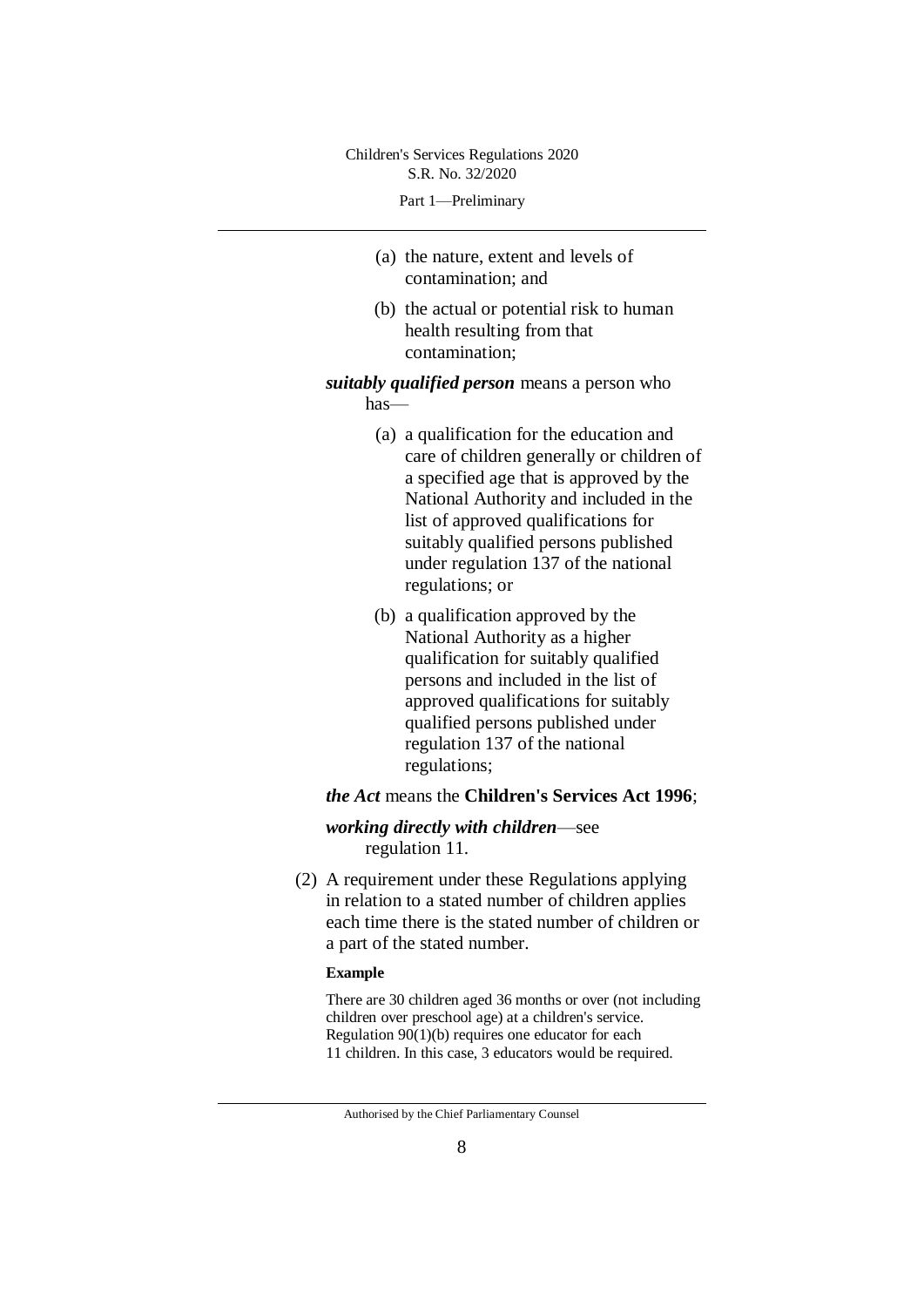Part 1—Preliminary

## **6 Prescribed entity**

For the purposes of paragraph (e) of the definition of *person* in section 3(1) of the Act, a body politic is a prescribed entity.

### **7 Types of children's service**

For the purposes of these Regulations, each of the following is a type of children's service—

- (a) an occasional care service;
- (b) a limited hours service.

## **8 Meaning of** *actively working towards* **a qualification**

For the purposes of these Regulations, an educator is *actively working towards* a qualification if the educator—

- (a) is enrolled in the course for the qualification; and
- (b) provides the approved provider with documentary evidence from the provider of the course that—
	- (i) the educator has commenced the course; and
	- (ii) the educator is making satisfactory progress towards completion of the course; and
	- (iii) the educator is meeting the requirements for maintaining the enrolment; and
	- (iv) in the case of an approved diploma level education and care qualification, the educator—
		- (A) holds an approved certificate III level education and care qualification; or

Authorised by the Chief Parliamentary Counsel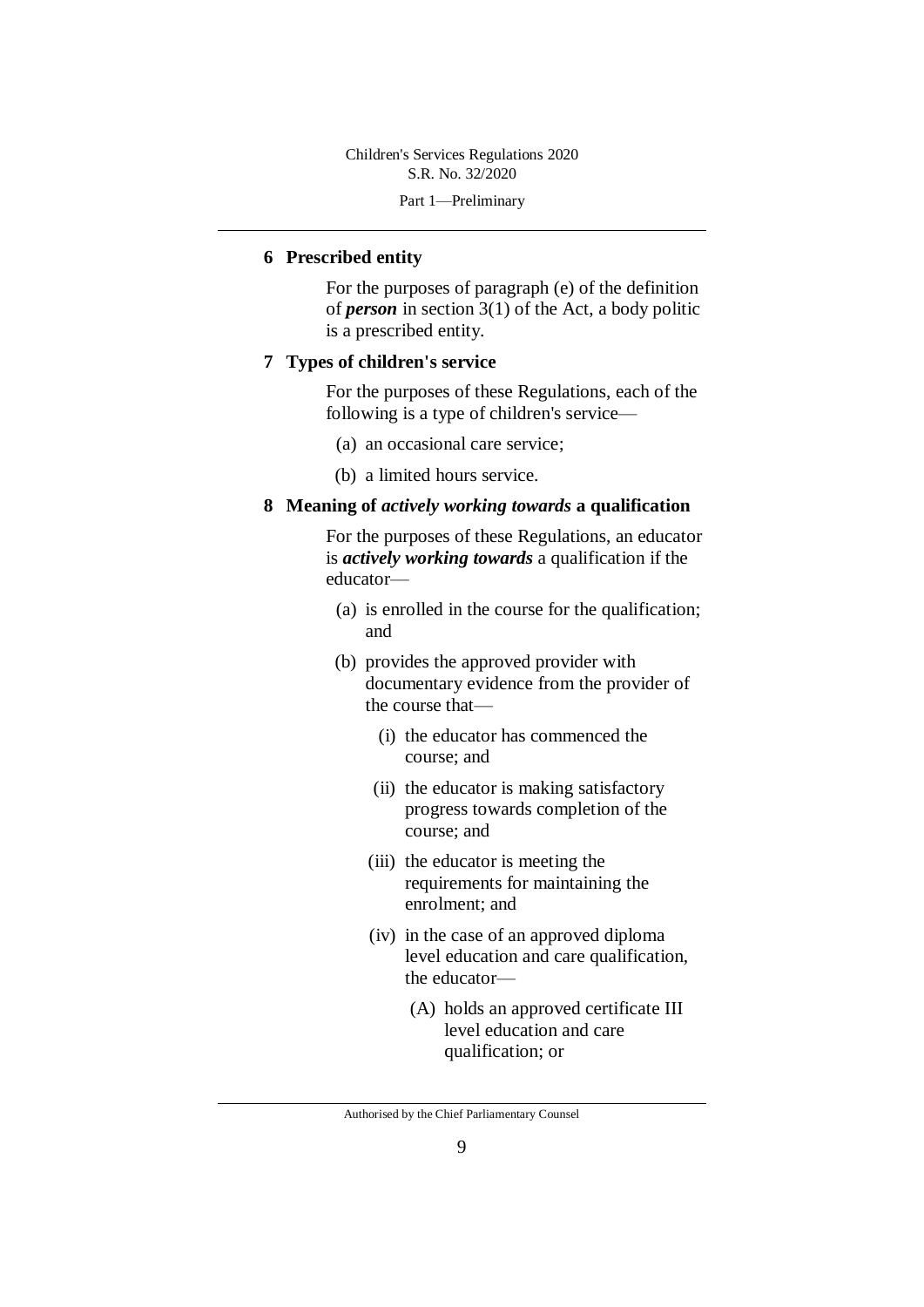Part 1—Preliminary

- (B) has completed the units of study in an approved certificate III level education and care qualification determined by the National Authority under the national regulations; or
- (C) has completed the percentage of total units of study required for completion of an approved early childhood teaching qualification determined by the National Authority under the national regulations.

## **9 Meaning of** *in attendance* **at a children's service**

For the purposes of these Regulations, an early childhood teacher is *in attendance* at a children's service if the early childhood teacher—

- (a) is physically present at the service; and
- (b) carries out education and care activities at the service including one or more of the following—
	- (i) working directly with children;
	- (ii) planning programs;
	- (iii) mentoring, coaching or supporting educators;
	- (iv) facilitating education and care research.

## **10 Meaning of** *serious incident*

For the purposes of the definition of *serious incident* in section 3(1) of the Act, each of the following is prescribed as a serious incident—

- (a) the death of a child—
	- (i) while that child is being educated and cared for by a children's service; or

Authorised by the Chief Parliamentary Counsel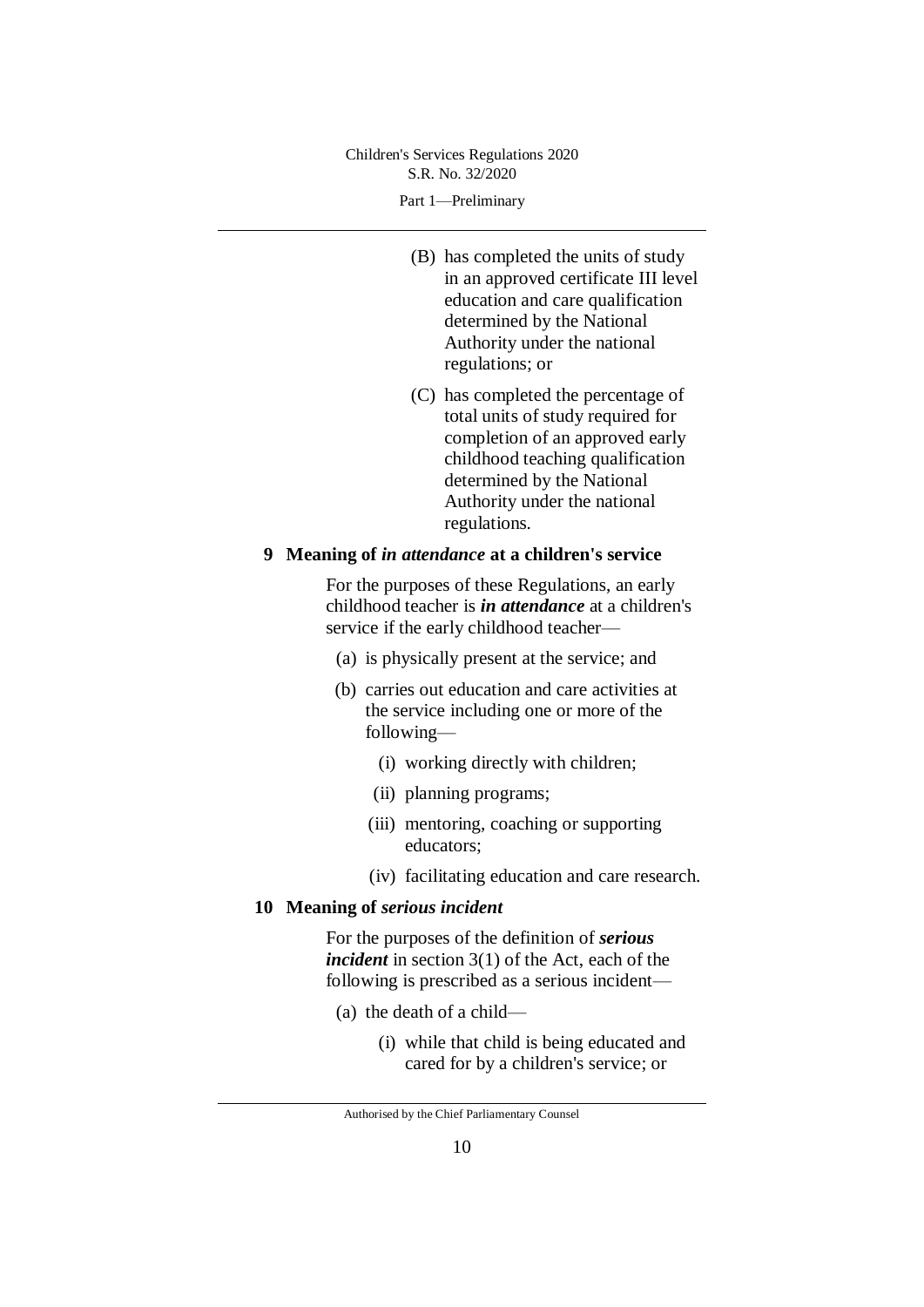Part 1—Preliminary

- (ii) following an incident occurring while that child was being educated and cared for by a children's service;
- (b) any incident involving serious injury or trauma to a child occurring while that child is being educated and cared for by a children's service—
	- (i) which a reasonable person would consider required urgent medical attention from a registered medical practitioner; or
	- (ii) for which the child attended, or ought reasonably to have attended, a hospital;

### **Example**

A broken limb.

(c) any incident involving serious illness of a child occurring while that child is being educated and cared for by a children's service for which the child attended, or ought reasonably to have attended, a hospital;

### **Example**

Severe asthma attack, seizure or anaphylaxis reaction.

- (d) any emergency for which emergency services attended;
- (e) any circumstance where a child being educated and cared for by a children's service—
	- (i) appears to be missing or cannot be accounted for; or
	- (ii) appears to have been taken or removed from the children's service premises in a manner that contravenes these Regulations; or

Authorised by the Chief Parliamentary Counsel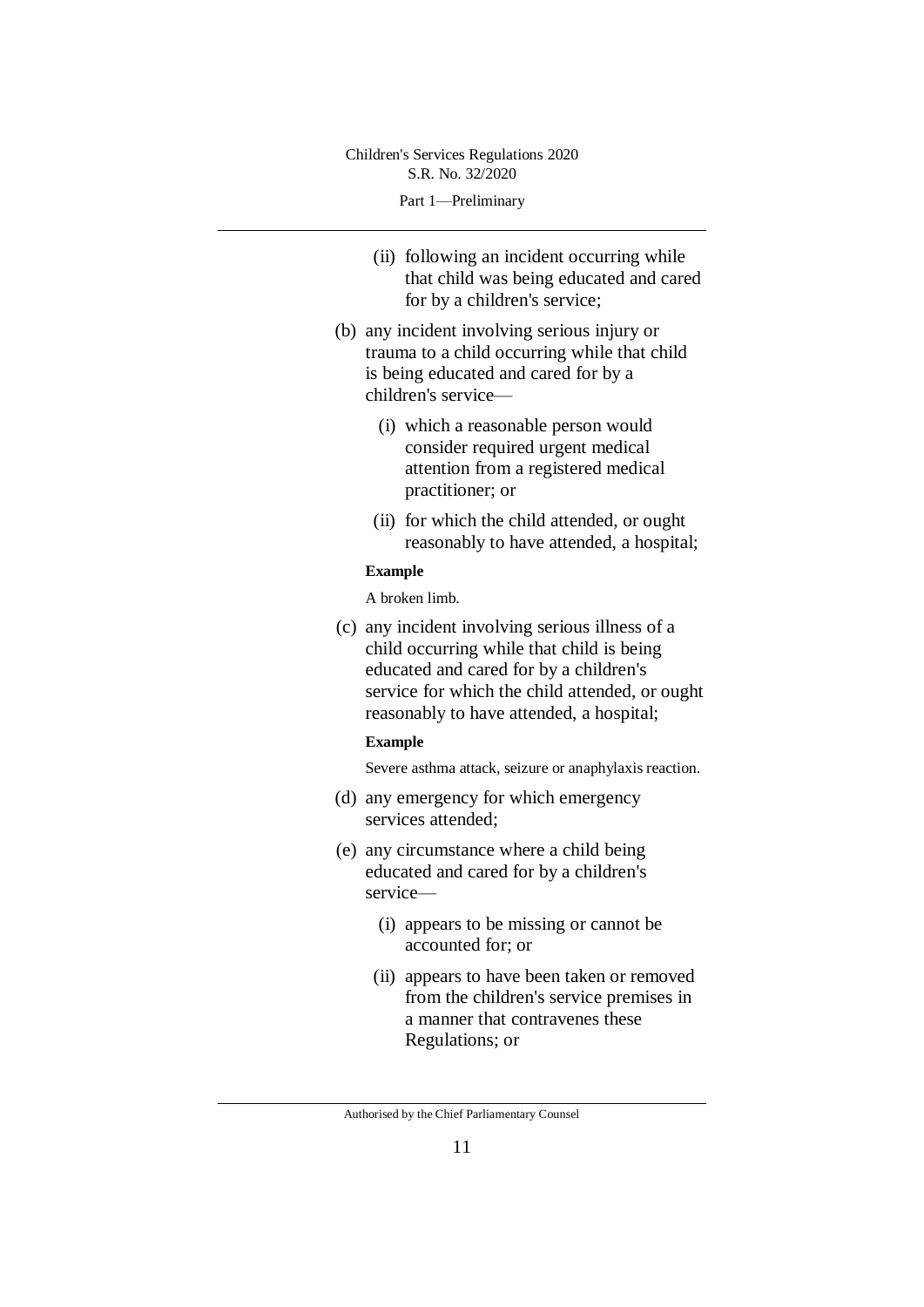### Part 1—Preliminary

(iii) is mistakenly locked in or locked out of the children's service premises or any part of the premises.

# **11 Meaning of** *working directly with children*

For the purposes of these Regulations, a person is *working directly with children* at a given time if at that time the person—

- (a) is physically present with the children; and
- (b) is directly engaged in providing education and care to the children.

Authorised by the Chief Parliamentary Counsel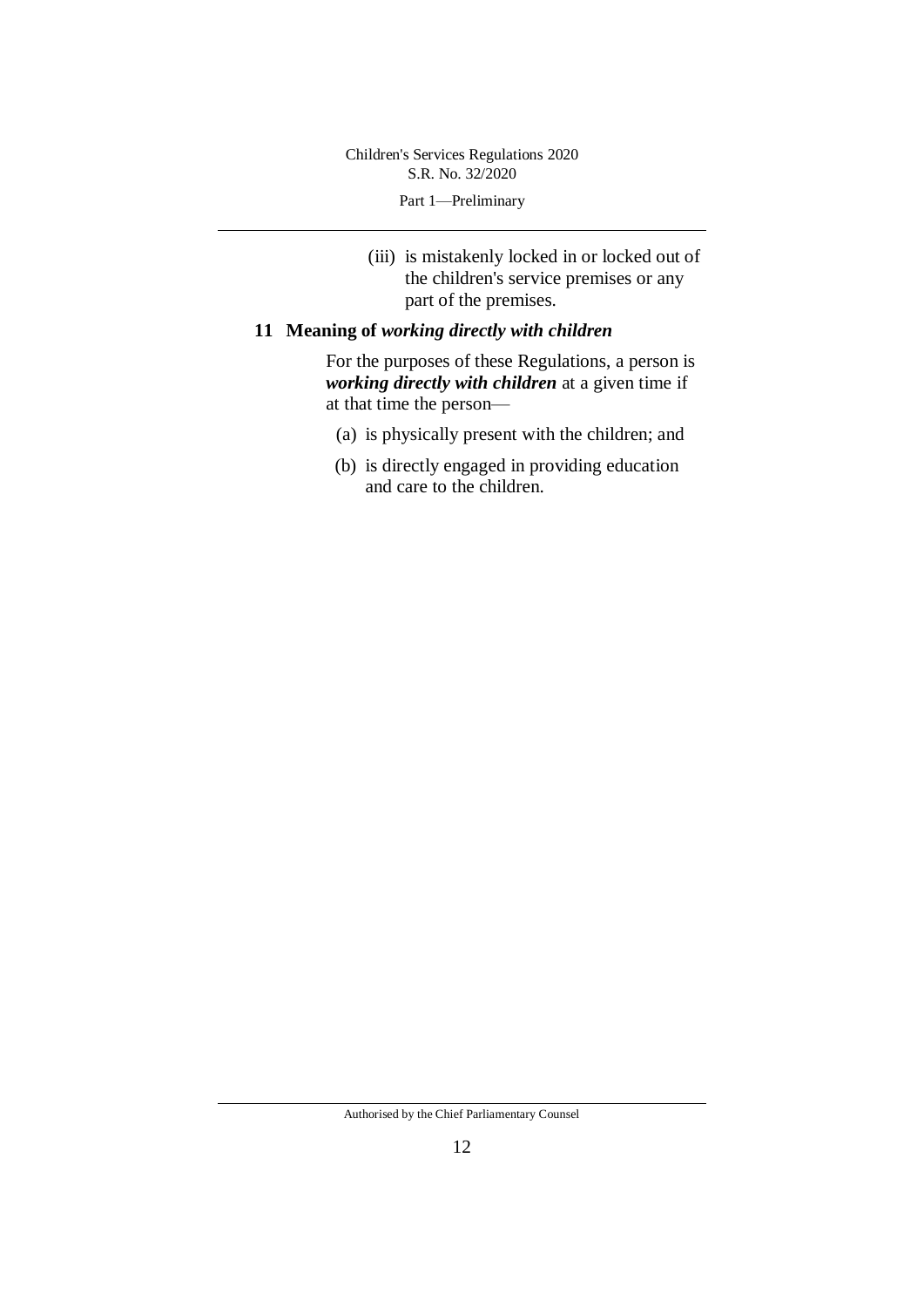Part 2—Provider approvals

# **Part 2—Provider approvals**

## **12 Application for provider approvals by individual**

For the purposes of section  $11(c)$  of the Act, the following information is prescribed for an application for a provider approval made by an individual under section 10 of the Act—

- (a) the applicant's full name, and any former or other name the applicant may be known by;
- (b) the applicant's residential address and contact details;
- (c) the applicant's date and place of birth;
- (d) proof of the applicant's identity;
- (e) a previous service statement made by the applicant;
- (f) if held by the applicant, a copy of the applicant's current working with children assessment notice;
- (g) if the applicant is a registered teacher under the education law, proof of the current registration under that law;
- (h) a criminal history record check in respect of the applicant issued not more than 6 months before the date of the application;
- (i) a criminal history statement made by the applicant in relation to the period after the date on which the criminal history record check referred to in paragraph (h) was issued to the date of the application;
- (j) if the applicant lived and worked outside Australia at any time within the previous 3 years, an overseas criminal history statement made by the applicant;

Authorised by the Chief Parliamentary Counsel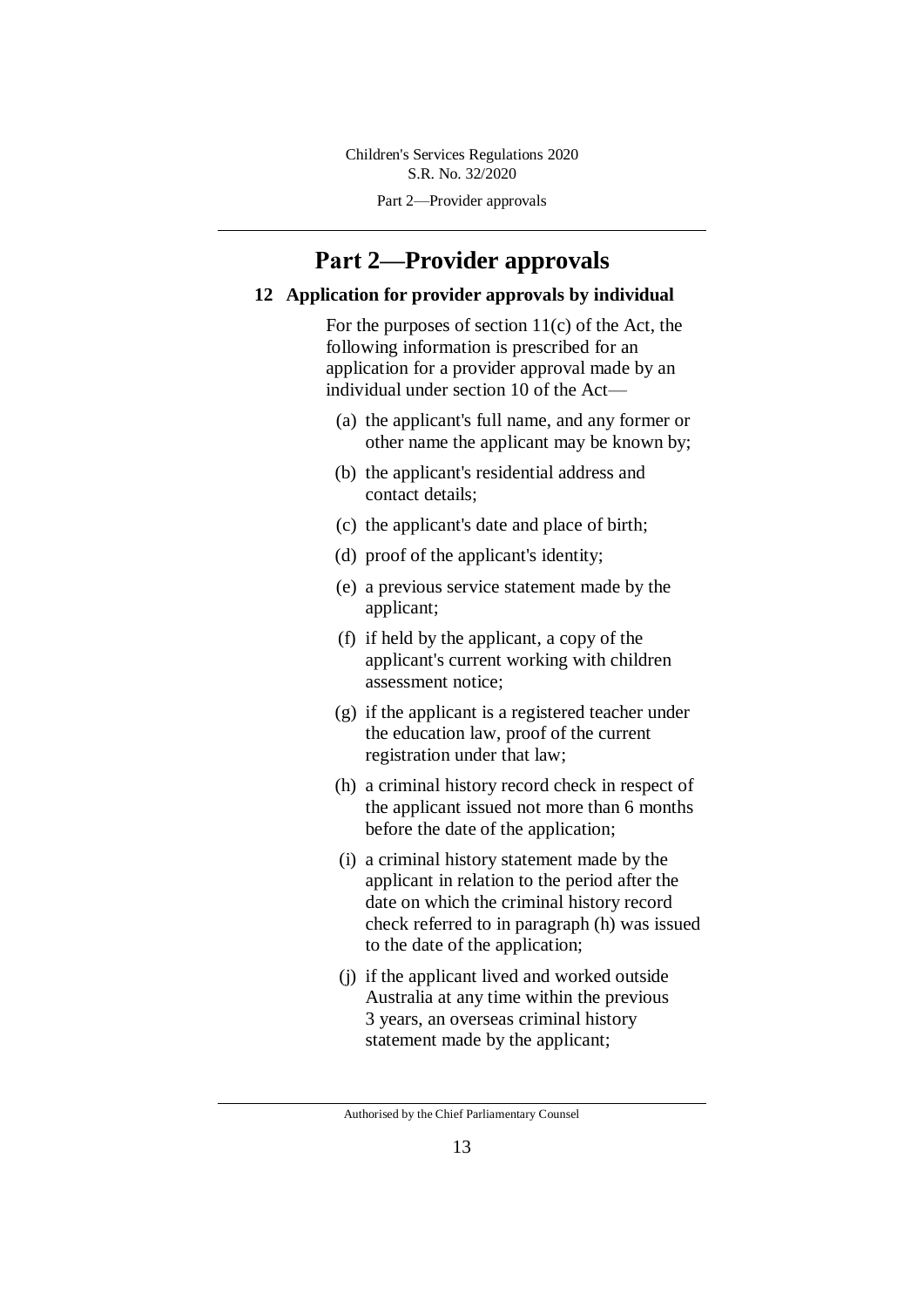Part 2—Provider approvals

- (k) a disciplinary proceedings statement made by the applicant;
- (l) a bankruptcy declaration made by the applicant.

#### **Note**

If there is more than one applicant, the prescribed information must be provided in respect of each applicant—see section  $10(3)(a)$  of the Act.

# **13 Application for provider approval by person other than an individual**

For the purposes of section 11(c) of the Act, the following information is prescribed for an application for a provider approval made by a person other than an individual under section 10 of the Act—

- (a) the applicant's name and any trading or other name used by the applicant;
- (b) the applicant's street address and postal address or, if there is more than one address, the street address and postal address of the applicant's principal office;
- (c) the name and contact details of the contact person for the purposes of the application;
- (d) documentary evidence of the legal status of the applicant and its constitution;

#### **Example**

The partnership agreement for a partnership.

(e) a financial declaration regarding the applicant;

Authorised by the Chief Parliamentary Counsel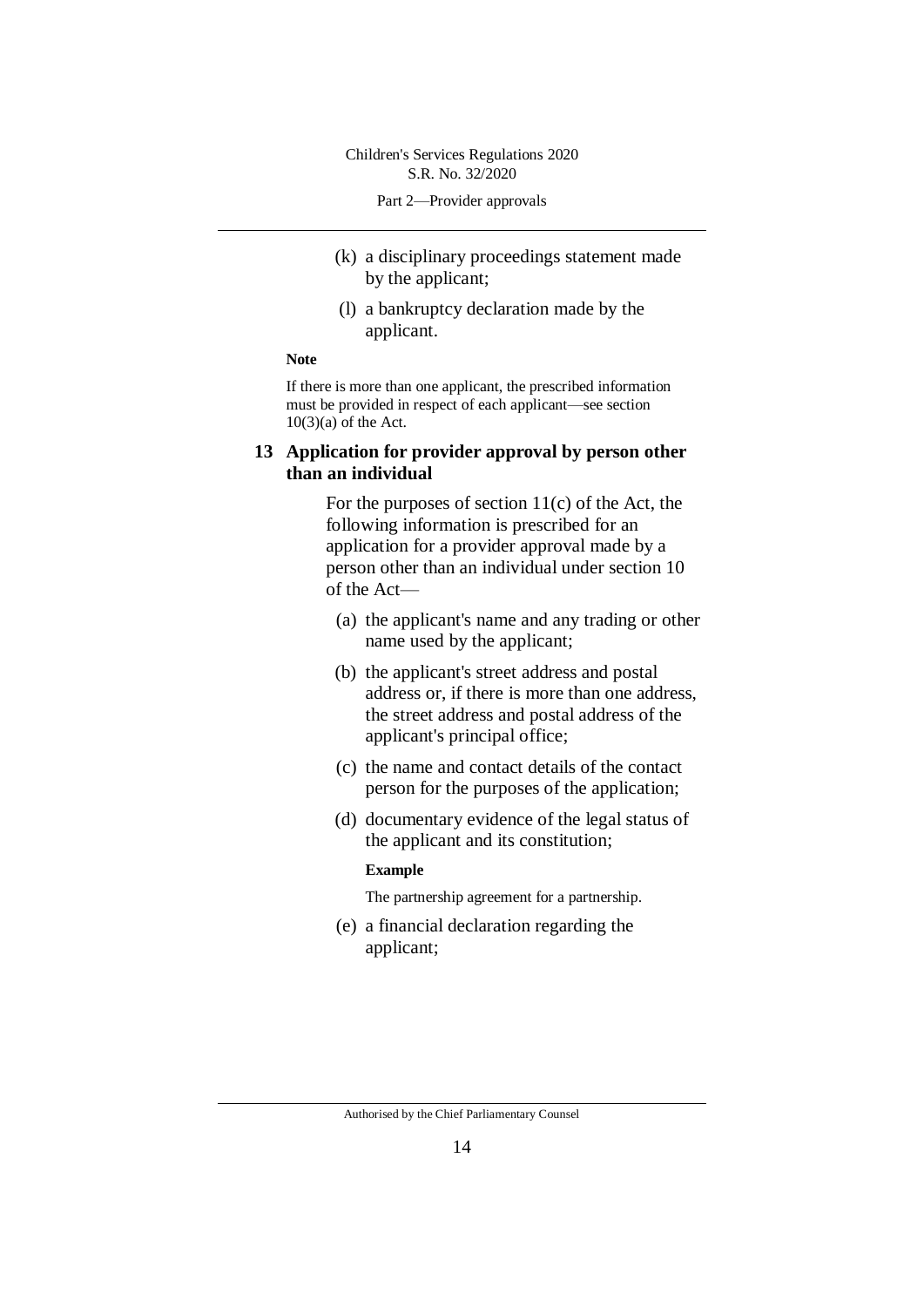Part 2—Provider approvals

(f) for each individual who will be a person with management or control of a children's service to be operated by the applicant, the information set out in regulation 12.

#### **Note**

If there is more than one applicant, the prescribed information must be provided in respect of each applicant—see section 10(3)(a) of the Act.

## **14 Matters relating to criminal history**

For the purposes of section  $13(1)(d)(i)$  of the Act, the following matters relating to the criminal history of a person that the Regulatory Authority must have regard to are prescribed—

- (a) whether the person—
	- (i) holds a current working with children assessment notice; or
	- (ii) is a registered teacher under the education law;
- (b) any matters included in a criminal history record check.

## **15 Application for amendment of provider approval**

For the purposes of section 22(2)(b) of the Act, the following information is prescribed for an application under section 22 of the Act for an amendment of a provider approval—

- (a) the full name of the approved provider;
- (b) the provider approval number;
- (c) the name and contact details of the contact person for the purposes of the application;
- (d) the details of the amendment applied for;
- (e) sufficient information or documentation to support the application for amendment.

Authorised by the Chief Parliamentary Counsel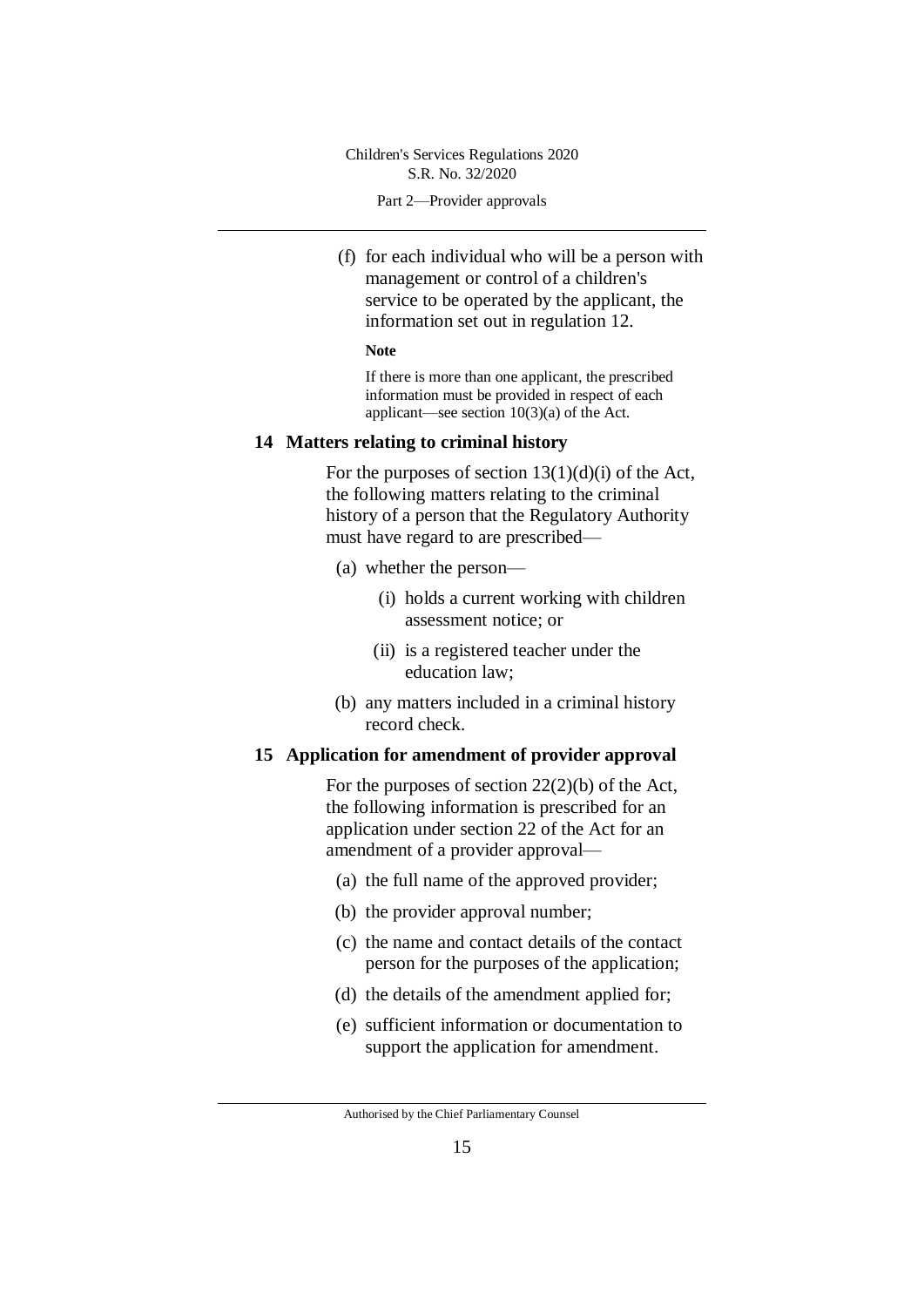Part 2—Provider approvals

# **16 Maximum period of suspension of provider approval**

For the purposes of sections 27(b)(i) and  $33(1)(a)(ii)$  of the Act, the prescribed maximum period of suspension of a provider approval under section  $27(b)(i)$  or  $33(1)(a)(ii)$  of the Act is 12 months.

# **17 Application for voluntary suspension of provider approval**

For the purposes of section 37(2)(b) of the Act, the following information is prescribed for an application under section 37 of the Act for the suspension of a provider approval—

- (a) the full name of the approved provider;
- (b) the provider approval number;
- (c) the name and contact details of the contact person for the purposes of the application;
- (d) the reasons for the suspension;
- (e) the date on which the suspension is proposed to take effect and the duration of the suspension;
- (f) what is intended to happen to each children's service operated by the approved provider during the proposed suspension;
- (g) a statement indicating that the approved provider has notified the parents of children enrolled at the children's services operated by the approved provider in accordance with section 37(3) of the Act.

# **18 Application by individual executor for provider approval**

For the purposes of section 39(6)(b) of the Act, the following information is prescribed for an application for a provider approval made under

Authorised by the Chief Parliamentary Counsel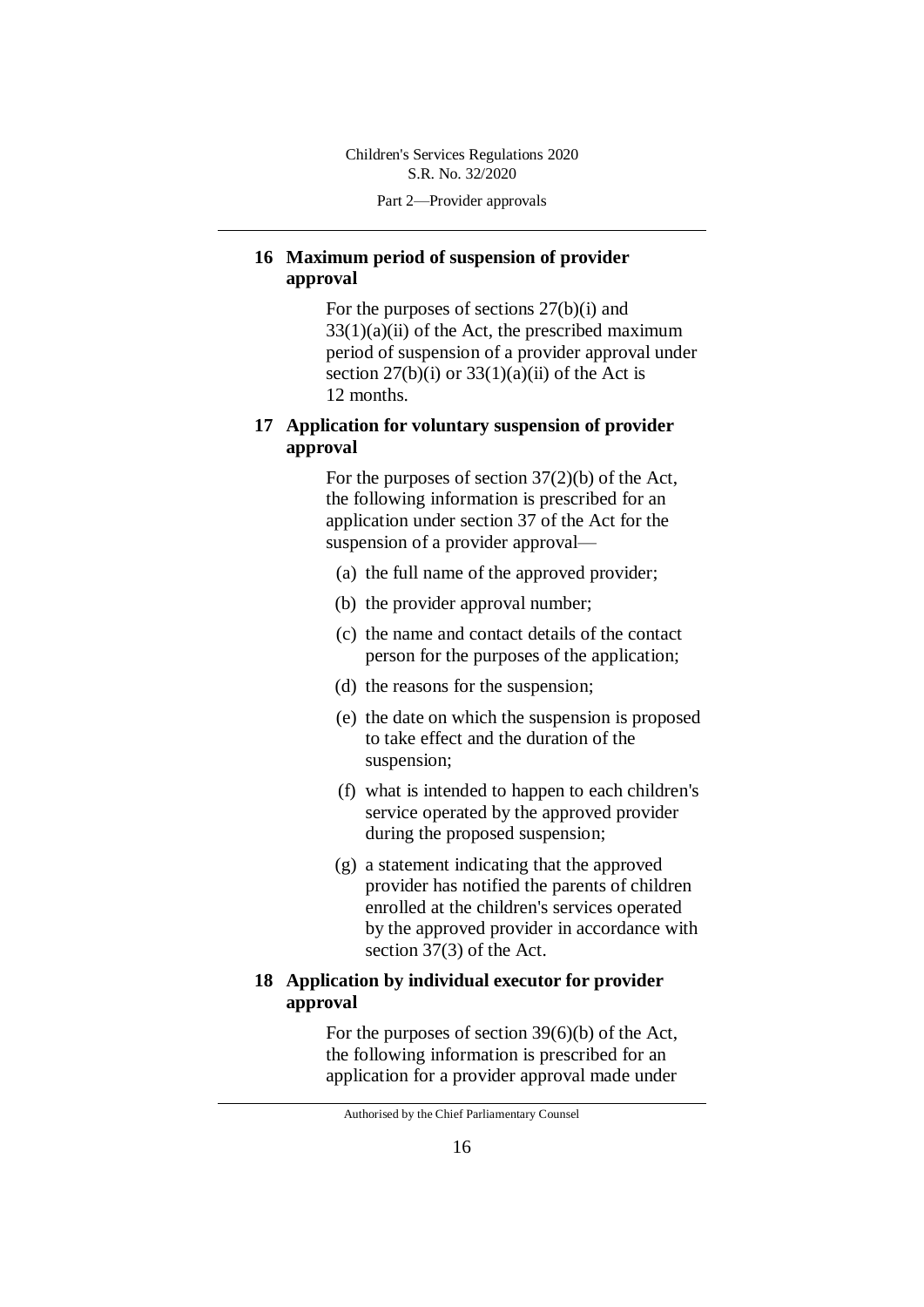#### Part 2—Provider approvals

section 39(5) of the Act by an executor who is an individual—

- (a) the applicant's full name, and any former or other name the applicant may be known by;
- (b) the applicant's residential address and contact details;
- (c) the applicant's date and place of birth;
- (d) in relation to the current approved provider—
	- (i) the approved provider's full name; and
	- (ii) the provider approval number; and
	- (iii) the date of the approved provider's death; and
	- (iv) a copy of the death certificate or other evidence of the death of the approved provider;
- (e) the proposed duration of the provider approval;

#### **Note**

This period cannot exceed 6 months—see section  $41(4)(a)$  of the Act.

- (f) proof of the applicant's identity;
- (g) if held by the applicant, a copy of the applicant's current working with children assessment notice;
- (h) if the applicant is a registered teacher under the education law, proof of the current registration under that law;
- (i) a criminal history record check issued not more than 6 months before the date of the application;

Authorised by the Chief Parliamentary Counsel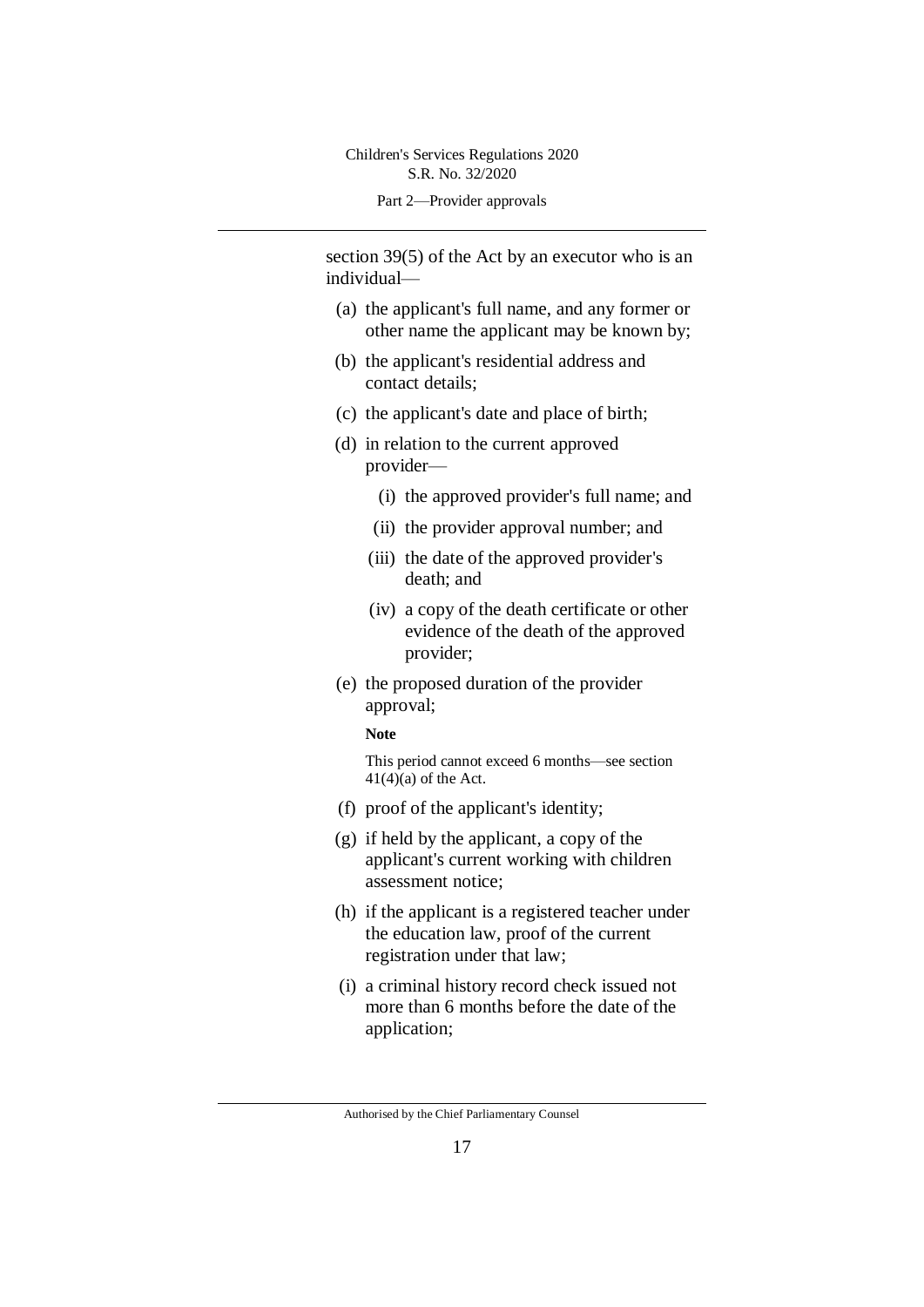Part 2—Provider approvals

- (j) a criminal history statement made by the applicant in relation to the period after the date on which the criminal history record check referred to in paragraph (i) was issued to the date of the application;
- (k) if the applicant lived and worked outside Australia at any time within the previous 3 years, an overseas criminal history statement made by the applicant;
- (l) a disciplinary proceedings statement made by the applicant;
- (m) a bankruptcy declaration made by the applicant.

## **19 Application by executor other than an individual for provider approval**

For the purposes of section 39(6)(b) of the Act, the following information is prescribed for an application for a provider approval made under section 39(5) of the Act by an executor other than an individual—

- (a) the applicant's name and any trading or other name used by the applicant;
- (b) the applicant's street address and postal address or, if there is more than one address, the street address and postal address of the applicant's principal office;
- (c) the name and contact details of the contact person for the purposes of the application;
- (d) in relation to the current approved provider—
	- (i) the approved provider's full name; and
	- (ii) the provider approval number; and
	- (iii) the date of the approved provider's death; and

Authorised by the Chief Parliamentary Counsel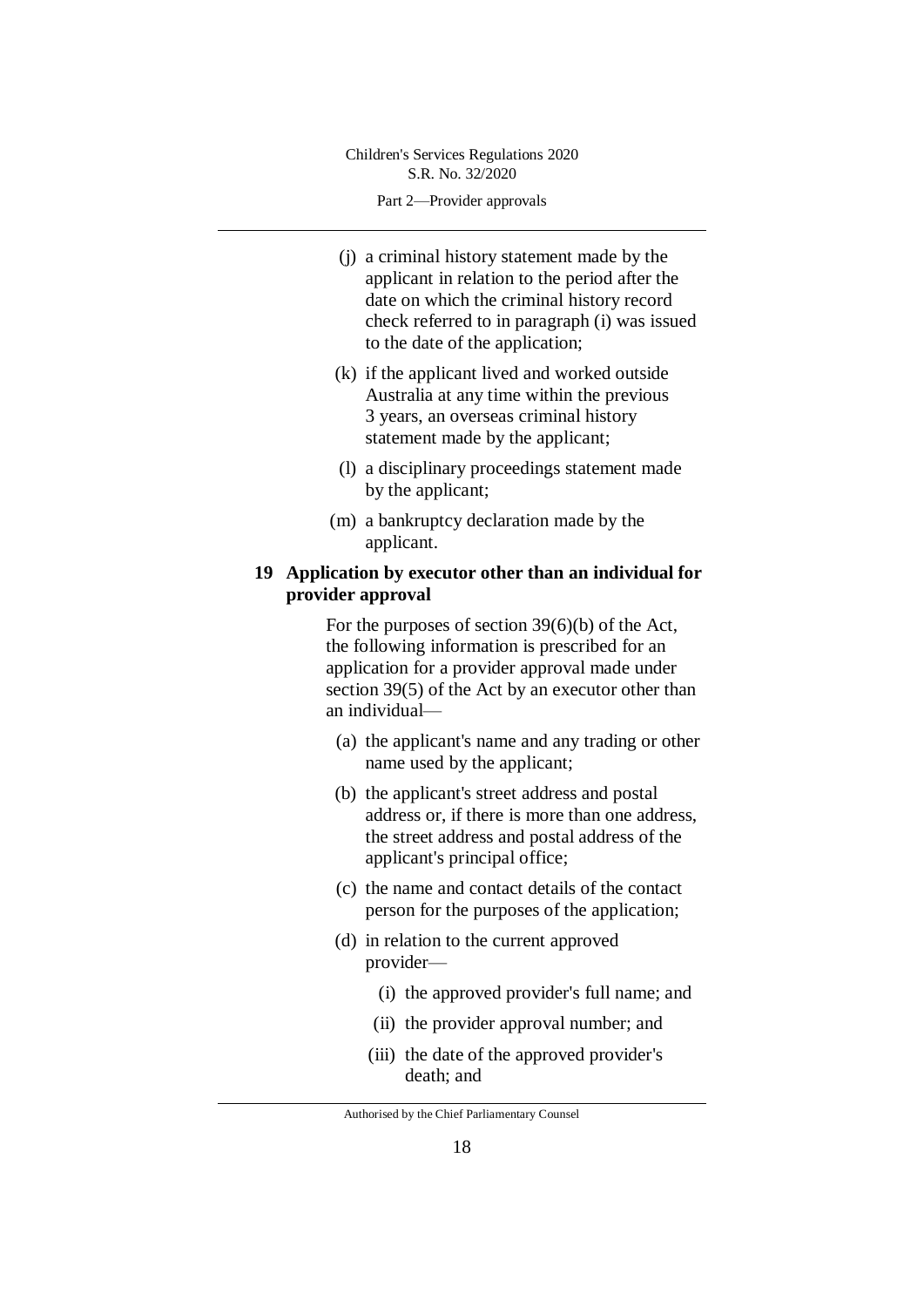Part 2—Provider approvals

- (iv) a copy of the death certificate or other evidence of the death of the approved provider;
- (e) the proposed duration of the provider approval;

### **Note**

This period cannot exceed 6 months—see section  $41(4)(a)$  of the Act.

(f) documentary evidence of the legal status of the applicant and its constitution;

#### **Example**

The partnership agreement for a partnership.

- (g) a financial declaration regarding the applicant;
- (h) for each individual who will be a person with management or control of a children's service to be operated by the applicant, the information set out in regulation 18.

# **20 Application by individual for provider approval on incapacity of approved provider**

For the purposes of section 40(3)(b) of the Act, the following information is prescribed for an application for a provider approval made under section 40(2) of the Act by the legal personal representative or guardian of an approved provider, if the applicant is an individual—

- (a) the applicant's full name, and any former or other name the applicant may be known by;
- (b) the applicant's residential address and contact details;
- (c) the applicant's date and place of birth;

Authorised by the Chief Parliamentary Counsel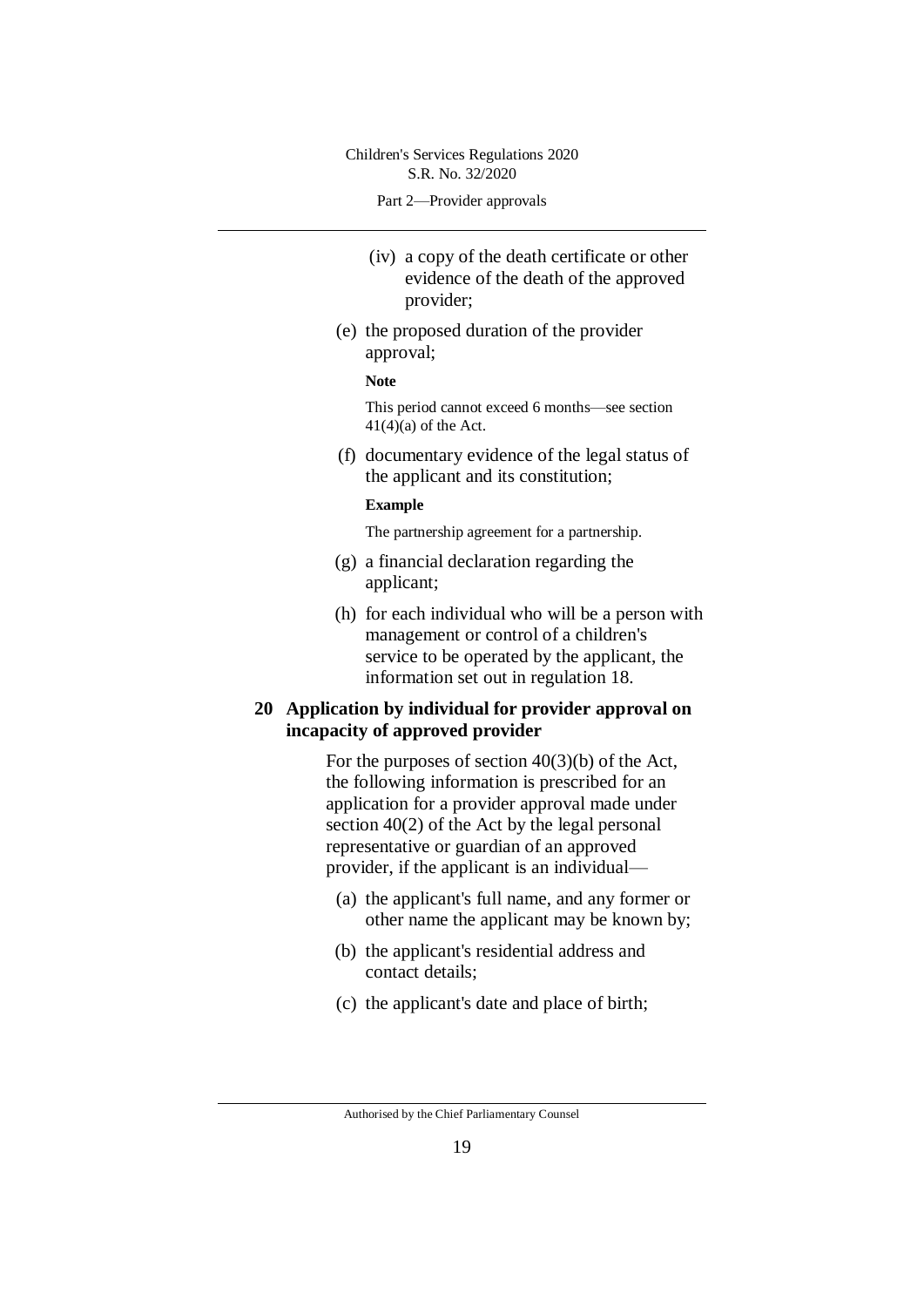Part 2—Provider approvals

- (d) the current approved provider's full name and provider approval number;
- (e) the proposed duration of the provider approval;

#### **Note**

This period cannot exceed 6 months—see section  $41(4)(a)$  of the Act.

- (f) proof of the applicant's identity;
- (g) if held by the applicant, a copy of the applicant's current working with children assessment notice;
- (h) if the applicant is a registered teacher under the education law, proof of current registration;
- (i) a criminal history record check issued not more than 6 months before the date of the application;
- (j) a criminal history statement made by the applicant in relation to the period after the date on which the criminal history record check referred to in paragraph (i) was issued until the application is made;
- (k) if the applicant lived and worked outside Australia at any time within the previous 3 years, an overseas criminal history statement made by the applicant;
- (l) a disciplinary proceedings statement made by the applicant;
- (m) a bankruptcy declaration made by the applicant.

Authorised by the Chief Parliamentary Counsel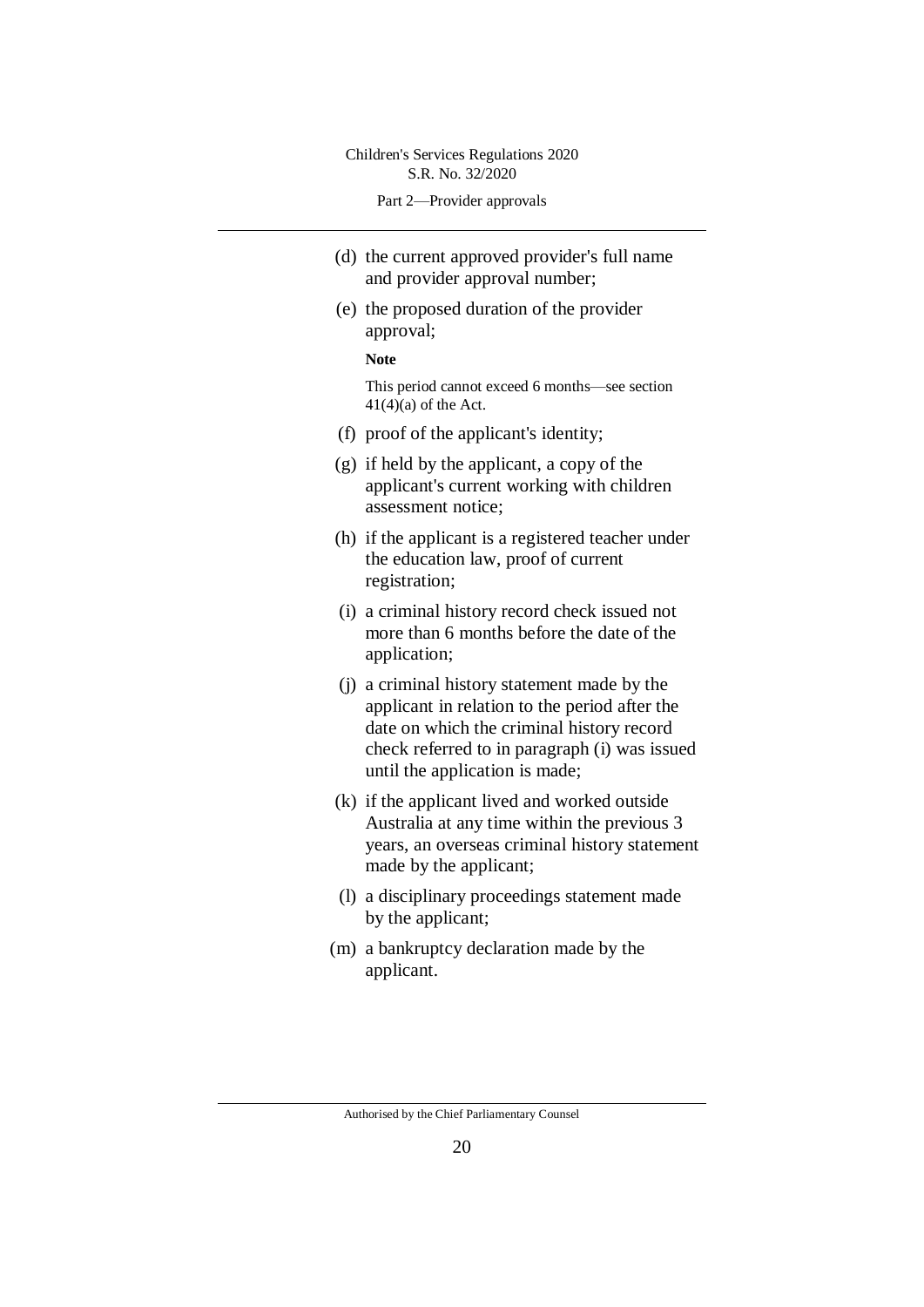Part 2—Provider approvals

# **21 Application by person other than an individual for provider approval on incapacity of approved provider**

For the purposes of section 40(3)(b) of the Act, the following information is prescribed for an application for a provider approval made under section 40(2) of the Act by the legal personal representative or guardian of an approved provider, if the applicant is a person other than an individual—

- (a) the applicant's name and any trading or other name used by the applicant;
- (b) the applicant's street address and postal address or, if there is more than one address, the street address and postal address of the applicant's principal office;
- (c) the name and contact details of the contact person for the purposes of the application;
- (d) the current approved provider's full name and provider approval number;
- (e) the proposed duration of the provider approval;

#### **Note**

This period cannot exceed 6 months—see section  $41(4)(a)$  of the Act.

(f) documentary evidence of the legal status of the applicant and its constitution;

#### **Example**

The partnership agreement for a partnership.

(g) a financial declaration regarding the applicant;

Authorised by the Chief Parliamentary Counsel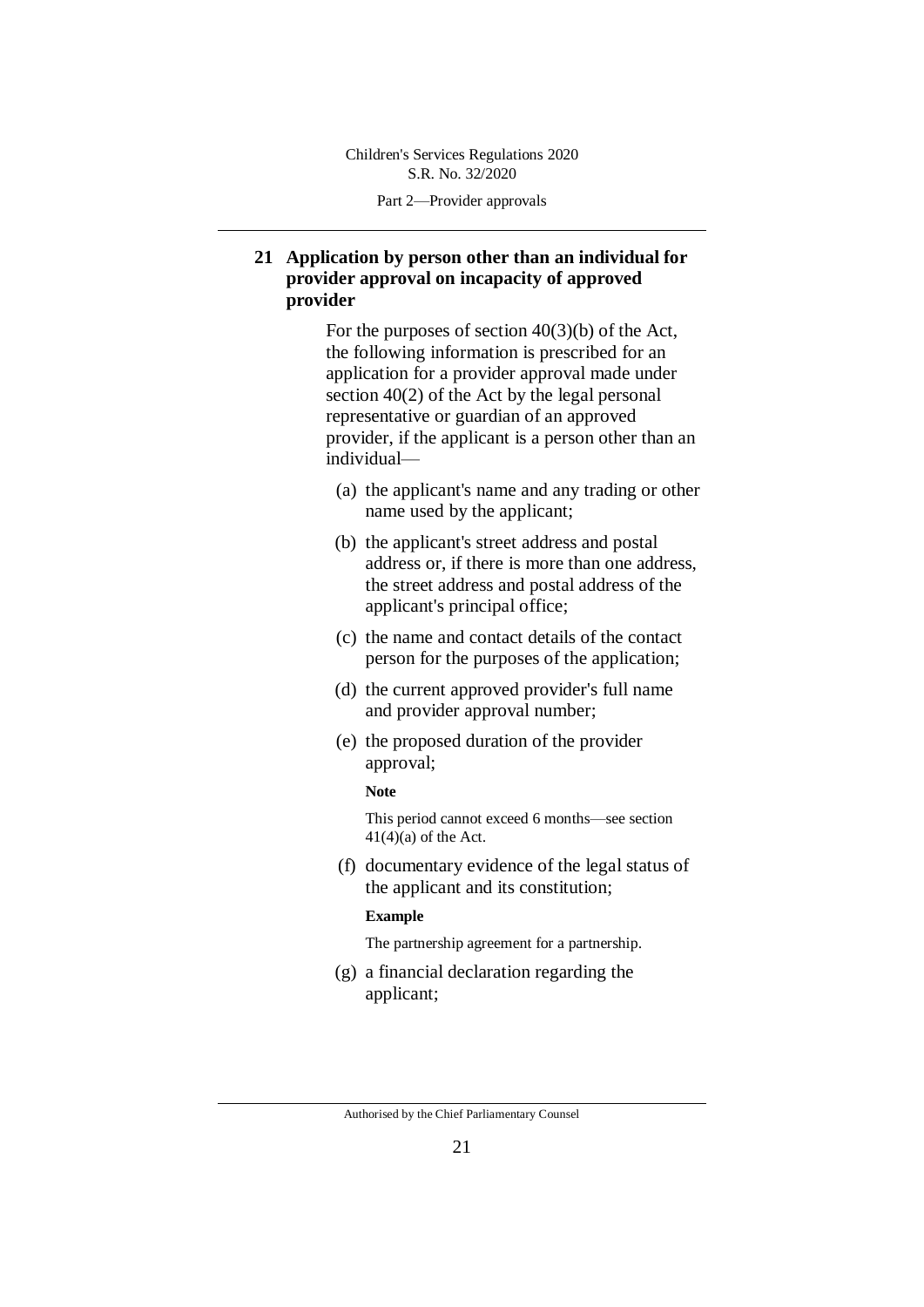Part 2—Provider approvals Children's Services Regulations 2020 S.R. No. 32/2020

(h) for each individual who will be a person with management or control of a children's service to be operated by the applicant, the information set out in regulation 20.

Authorised by the Chief Parliamentary Counsel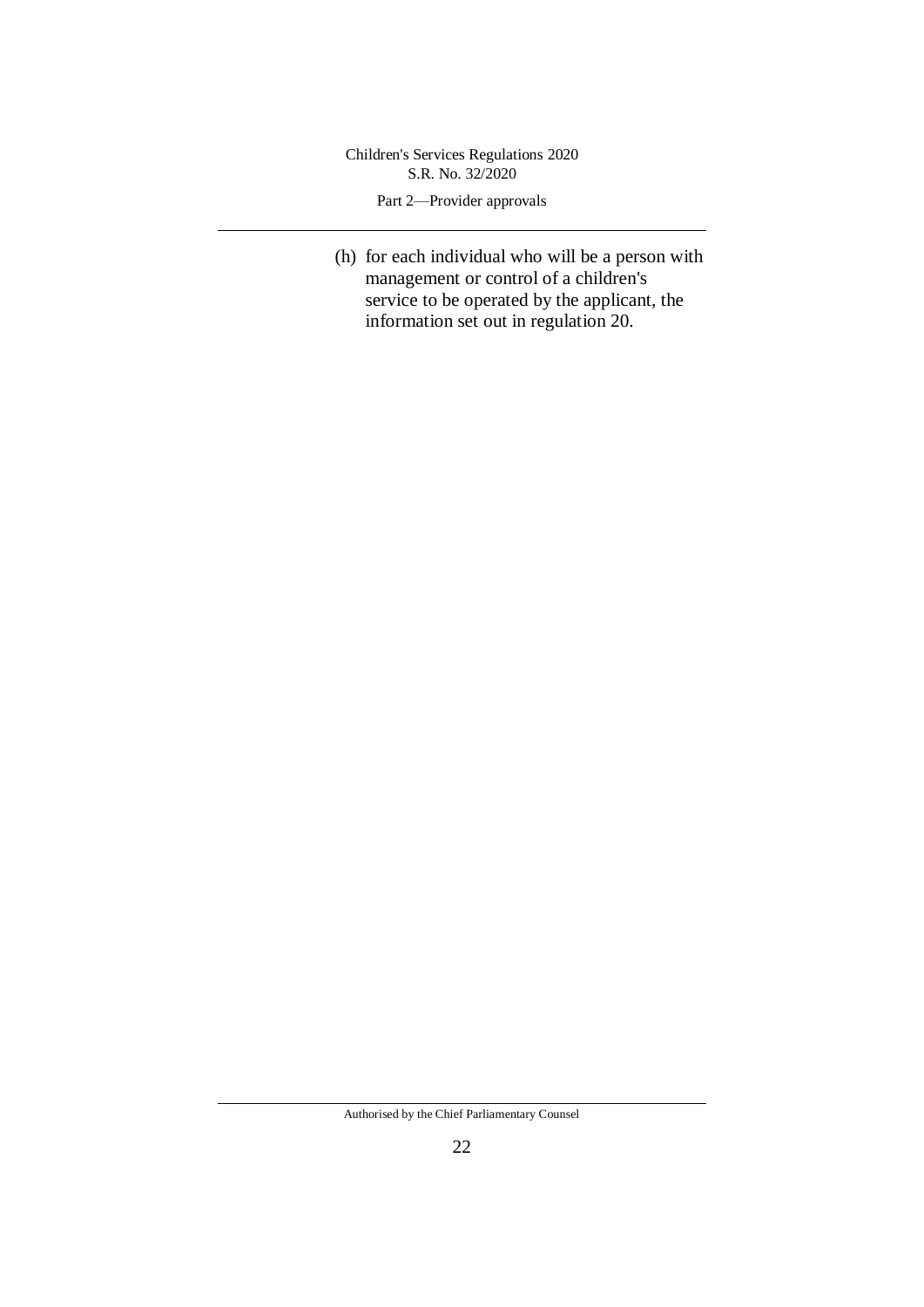Part 3—Service approvals

# **Part 3—Service approvals**

# **Division 1—Applications for service approvals**

### **22 Application for service approval**

Subject to regulation 24, for the purposes of section 43(c) of the Act, the following information is prescribed for an application under section 42 of the Act for a service approval for a children's service—

- (a) the applicant's full name and—
	- (i) provider approval number; or
	- (ii) if the applicant has applied for a provider approval but the application has not been decided, the applicant's contact details;
- (b) the name of the proposed children's service;
- (c) the proposed date on which the children's service will commence operation;
- (d) if known, the contact details, including an after-hours telephone number, for the proposed children's service;
- (e) the proposed ages of children to be educated and cared for by the children's service;
- (f) the proposed maximum number of children to be educated and cared for by the children's service;
- (g) the proposed hours and days of operation of the children's service;
- (h) the proposed type of children's service being applied for and a description of the nature of the children's service;

Authorised by the Chief Parliamentary Counsel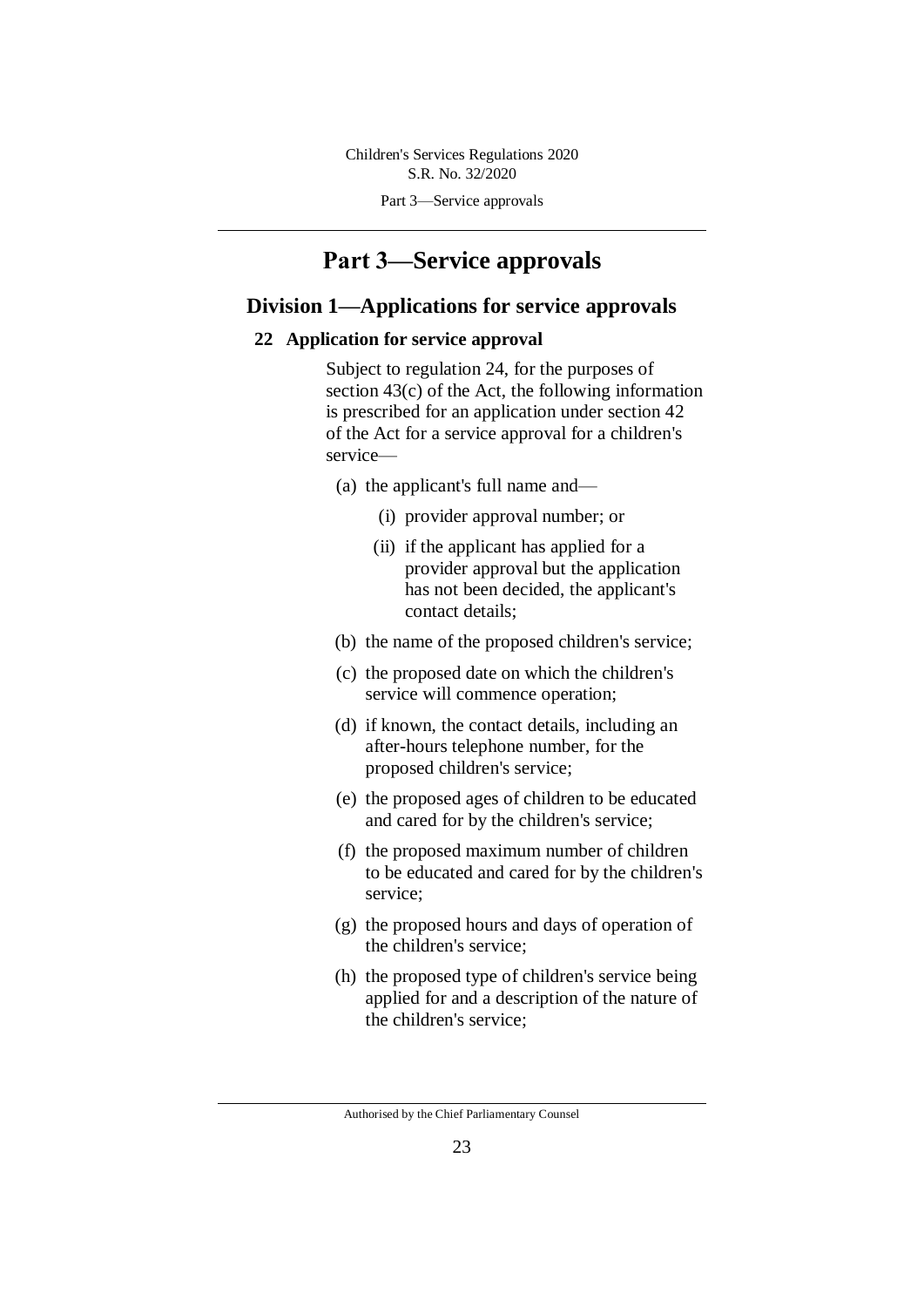Part 3—Service approvals

- (i) a statement that the applicant has prepared the policies and procedures referred to in regulation 112;
- (j) the full name and contact details, including the after-hours telephone number, of each nominated supervisor.

#### **Note**

The application must include a nominated supervisor's written consent to the nomination unless the nominated supervisor is the approved provider—see section 43(e) of the Act.

# **23 Additional information about proposed children's service premises**

- (1) Subject to subregulation (2) and regulation 24, for the purposes of section  $43(c)$  of the Act, the following information about the proposed children's service premises is prescribed for an application for a service approval for a children's service (in addition to the information required under regulation 22)—
	- (a) the location and street address of the proposed children's service premises;
	- (b) plans prepared by a building practitioner of the proposed children's service premises showing the following—
		- (i) the location of all buildings, structures, outdoor play areas and shaded areas;
		- (ii) the location of all entries and exits;
		- (iii) the location of all fences and gates, specifying the type of fence or gate used or to be used;
		- (iv) the location of toilet and washing facilities, nappy changing areas and any food preparation areas;
		- (v) the boundaries of the premises;

Authorised by the Chief Parliamentary Counsel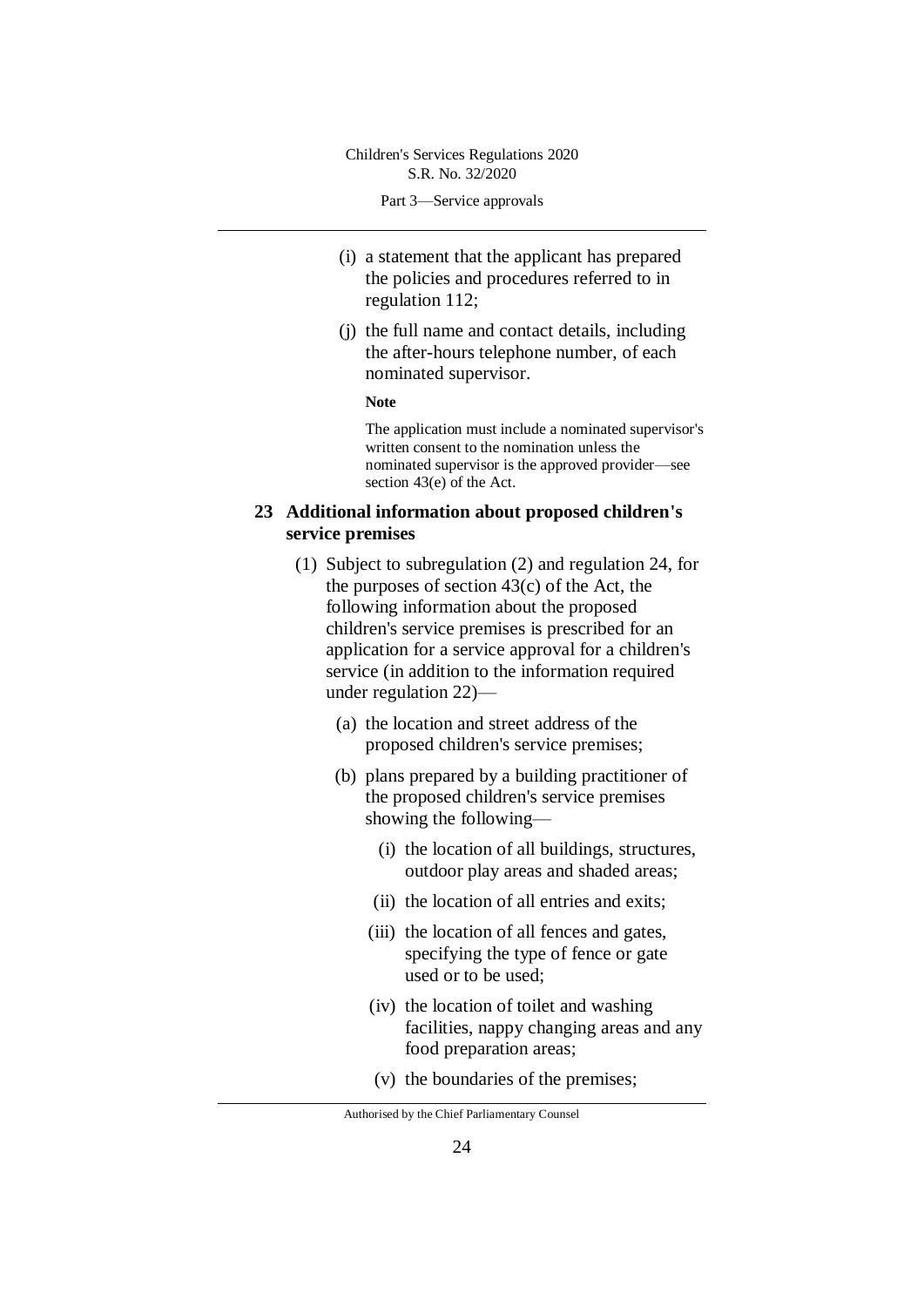Part 3—Service approvals

- (vi) the landscape of, or landscaping plans for, outdoor spaces that will be used by the children's service, specifying the natural environments that are or will be provided;
- (vii) a floor plan indicating unencumbered indoor and outdoor spaces suitable for children;
- (viii) calculations, carried out by a building practitioner, of the areas referred to in regulations 76 and 77 relating to unencumbered indoor and outdoor space;
	- (ix) the elevation plans of the premises;
- (c) if a swimming pool or other water hazard is situated on the proposed children's service premises, a copy of the service's proposed water safety policy;
- (d) one of the following—
	- (i) a soil assessment for the site of the proposed children's service premises;
	- (ii) if a soil assessment for the site of the proposed children's service premises has previously been undertaken, a statement to that effect, specifying when the soil assessment was undertaken;
	- (iii) a statement made by the applicant that states that, to the best of the applicant's knowledge the site history does not indicate that the site is likely to be contaminated in a way that poses an unacceptable risk to the health of children;

Authorised by the Chief Parliamentary Counsel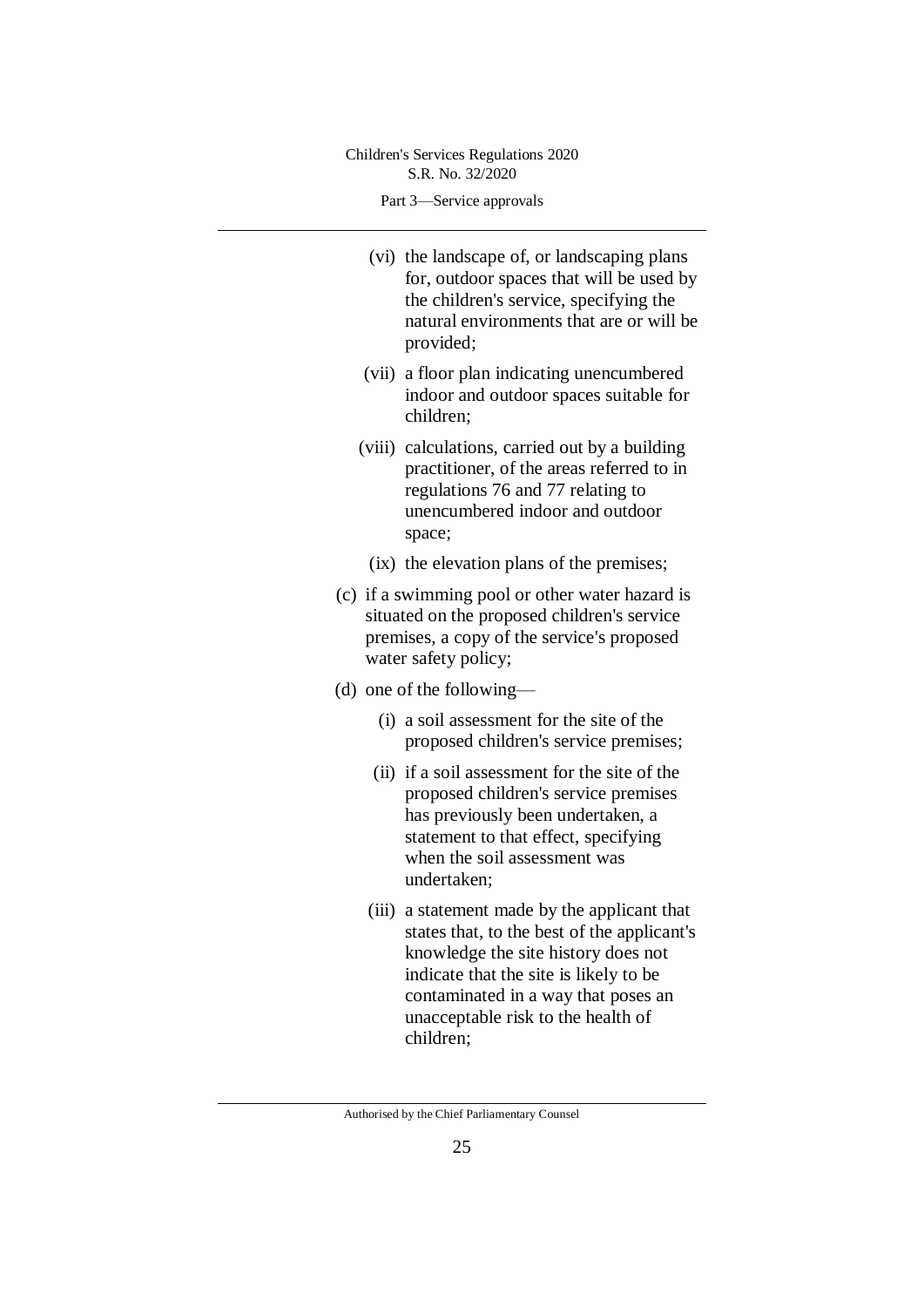Part 3—Service approvals

- (e) a copy of the planning permit for the proposed children's service premises if a planning permit is required under the planning and development law;
- (f) a statement that the applicant has the right to occupy and use the premises and any document evidencing this;

#### **Example**

A lease of the premises.

- (g) a copy of any occupancy permit, certificate of final inspection, building certificate, certificate of classification or building surveyor's statement issued or given in respect of the final construction and fit out of the children's service premises;
- (h) a statement made by a building practitioner that states that the children's service premises complies with the requirements under the building law and planning and development law.
- (2) If the approved provider is seeking to locate the children's service on a school site, the Regulatory Authority may determine that the requirements of subregulation  $(1)(b)$ ,  $(d)$ ,  $(e)$ ,  $(g)$  or  $(h)$  do not apply to the application for the service approval.

# **24 Application for service approval for a children's service—relocation of existing children's service**

- (1) This regulation applies if—
	- (a) an application for a service approval relates to a children's service that is an approved children's service; and

Authorised by the Chief Parliamentary Counsel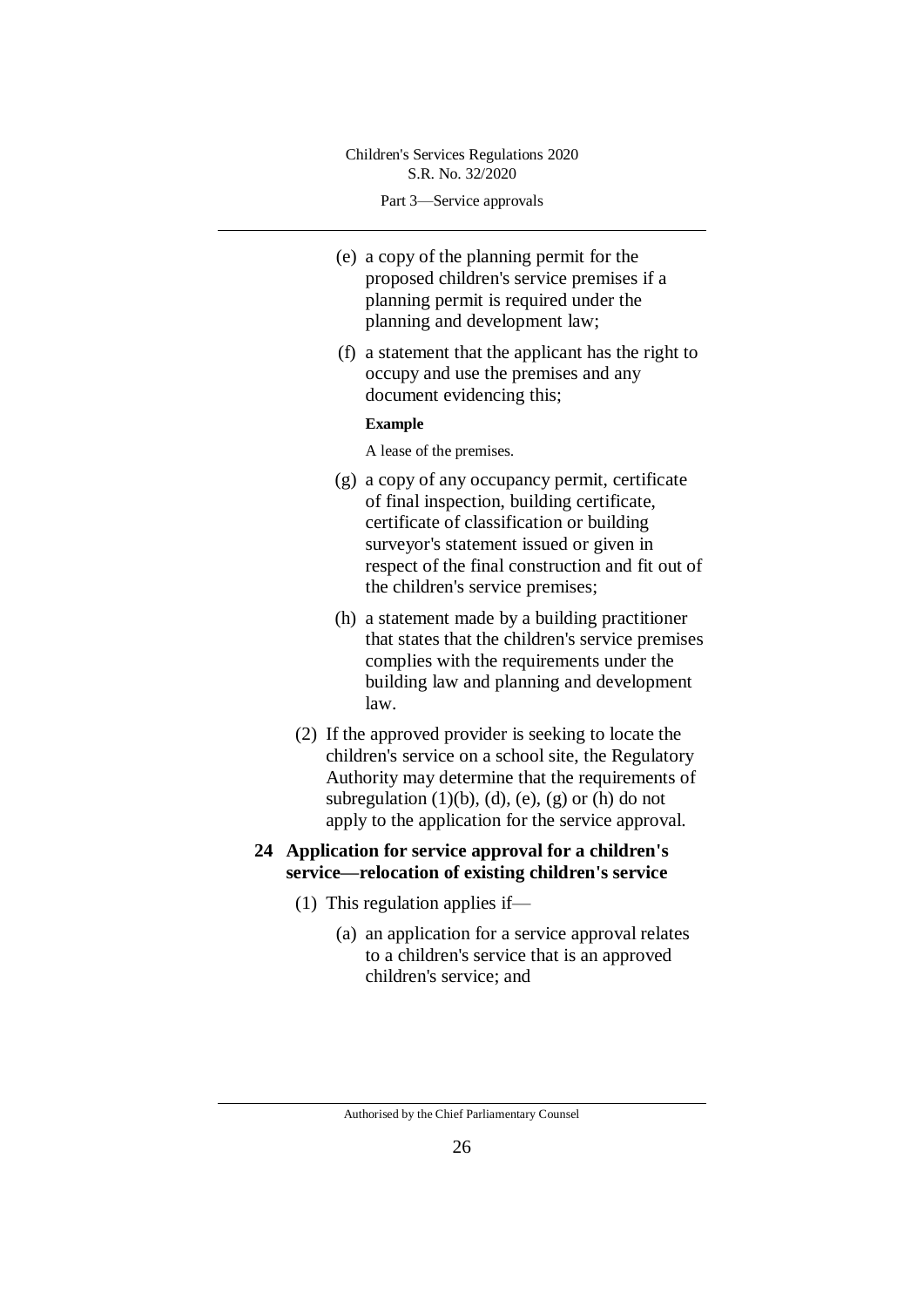Part 3—Service approvals

(b) the purpose of the application is to change the location of that service.

#### **Note**

A service approval cannot be amended to change the location of a children's service—see section 53(8) of the Act.

- (2) If the children's service is to be relocated for less than 12 months, the Regulatory Authority may determine that the requirements of regulation  $23(1)(b)$  or  $(g)$  do not apply to the application for the service approval.
- (3) If the children's service is to be relocated due to exceptional circumstances (whether for more or less than 12 months), the Regulatory Authority may determine that any of the following information is not required to be provided in the application for the service approval—
	- (a) the information set out in regulation  $22(g)$ ;
	- (b) the contact details of the nominated supervisor set out in regulation  $22(i)$ ;
	- (c) any of the information set out in regulation  $23(1)(b)$ , (c), (d), (e), (f) or (g).
- (4) If the Regulatory Authority makes a determination under subregulation (3), the approved provider must provide the relevant information to the Regulatory Authority as soon as possible.
- (5) A failure by the approved provider to provide the relevant information to the Regulatory Authority under subregulation (4) does not prevent the Regulatory Authority granting the service approval.

Authorised by the Chief Parliamentary Counsel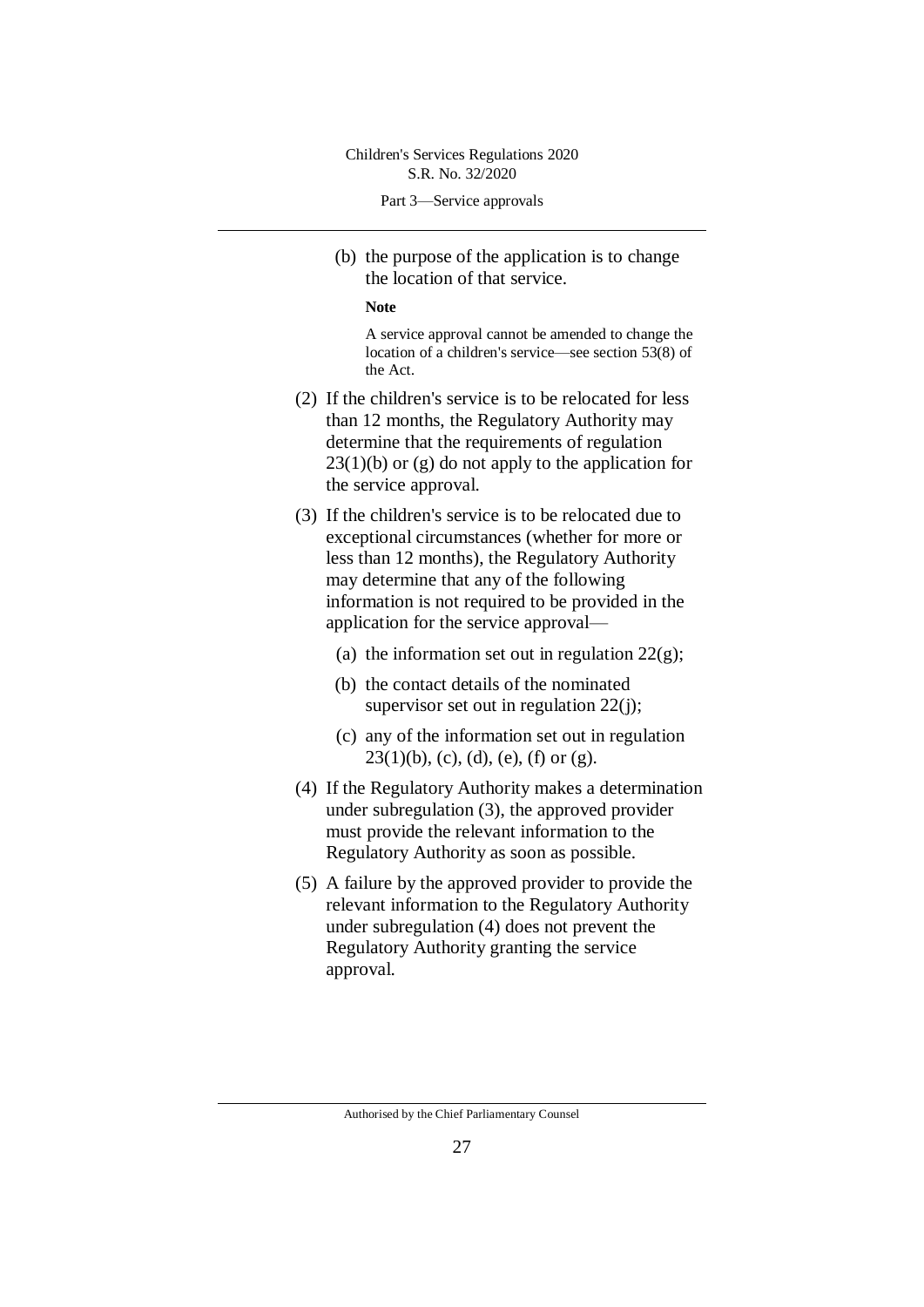Part 3—Service approvals

# **25 Additional matters to have regard to in determining application for service approval**

For the purposes of section  $46(1)(f)$  of the Act, the following matters are prescribed matters for the Regulatory Authority to have regard to in determining an application for a service approval under section 42 of the Act—

- (a) any suspension of the applicant's provider approval;
- (b) any conditions of the applicant's provider approval.

## **26 Additional grounds for refusal to grant service approval**

For the purposes of section 48(2) of the Act, the following grounds for refusing to grant a service approval are prescribed—

(a) the Regulatory Authority is not satisfied that the applicant is capable of operating the proposed service in a way that meets the requirements of the Act or these Regulations;

#### **Example**

The Regulatory Authority is not satisfied that the applicant is capable of maintaining premises or equipment or providing staff as required under the Act, whether because of financial or management capacity or another reason.

(b) the Regulatory Authority is not satisfied that the applicant is entitled to occupy the children's service premises.

### **27 Condition on service approval—insurance**

For the purposes of section 50(3) of the Act, the prescribed insurance in respect of the children's service is—

Authorised by the Chief Parliamentary Counsel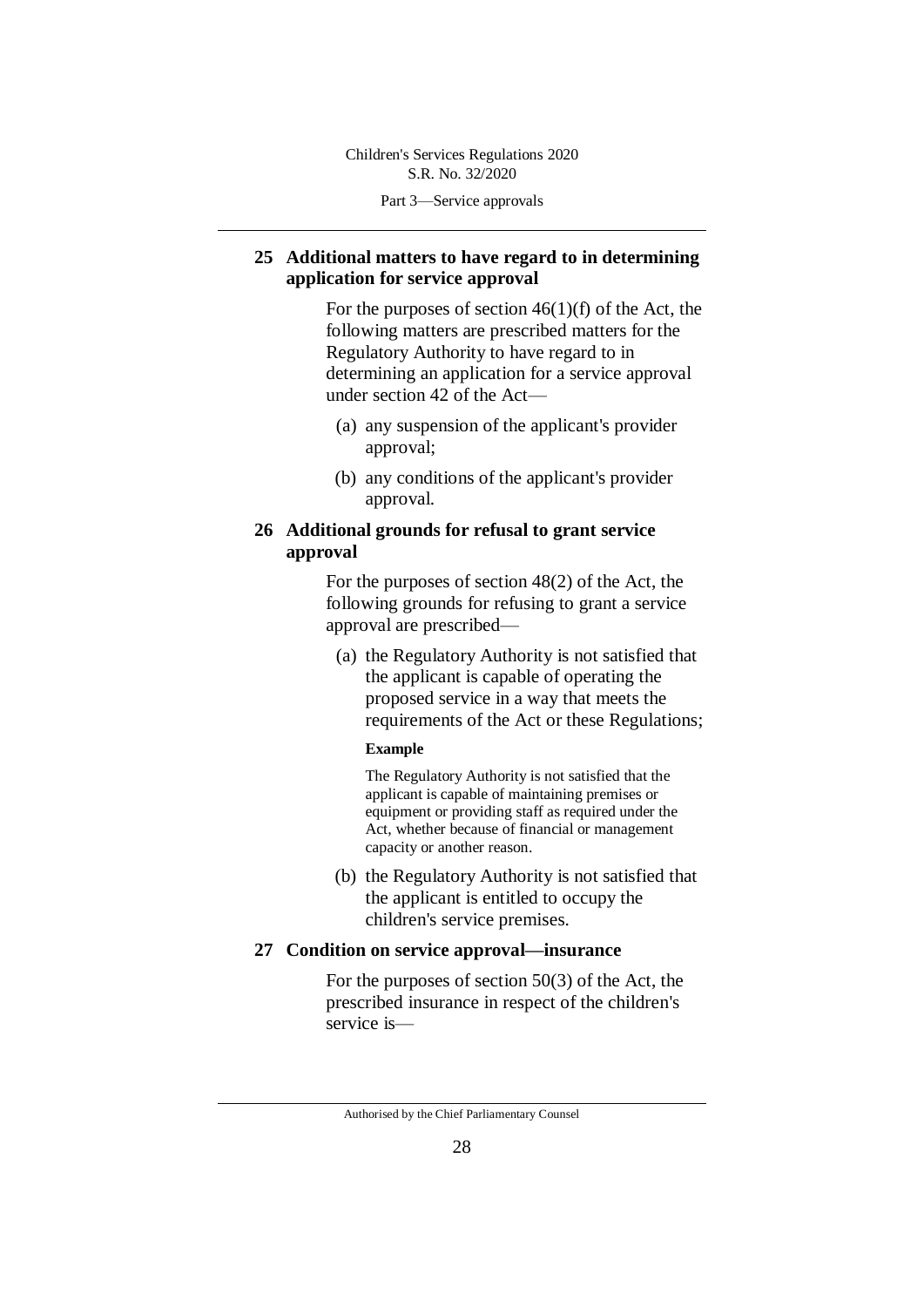Part 3—Service approvals

- (a) a current policy of insurance providing adequate cover for the children's service against public liability with a minimum cover of \$10 000 000; or
- (b) a policy of insurance or an indemnity against public liability provided by the State in respect of the children's service.

#### **Note**

See regulation 121 for the requirement to keep evidence of prescribed insurance.

## **28 Condition on service approval—entitlement to occupy premises**

For the purposes of section 50(6) of the Act, the service continuing to be entitled to occupy the children's service premises is a prescribed condition.

## **29 Prescribed matters included in copy of service approval**

For the purposes of section  $51(1)(i)$  of the Act, a copy of the service approval must state the type of children's service for which the service approval has been granted.

### **Note**

Regulation 7 provides that, for the purposes of these Regulations, there are 2 types of children's service—

- (a) occasional care service; and
- (b) limited hours service.

#### **30 Annual fees**

- (1) For the purposes of section 52 of the Act, the prescribed annual fee for a service approval is the relevant annual fee set out in Schedule 2.
- (2) The approved provider of a children's service must pay the relevant annual fee in respect of each service approval on or before 1 July each year.

Authorised by the Chief Parliamentary Counsel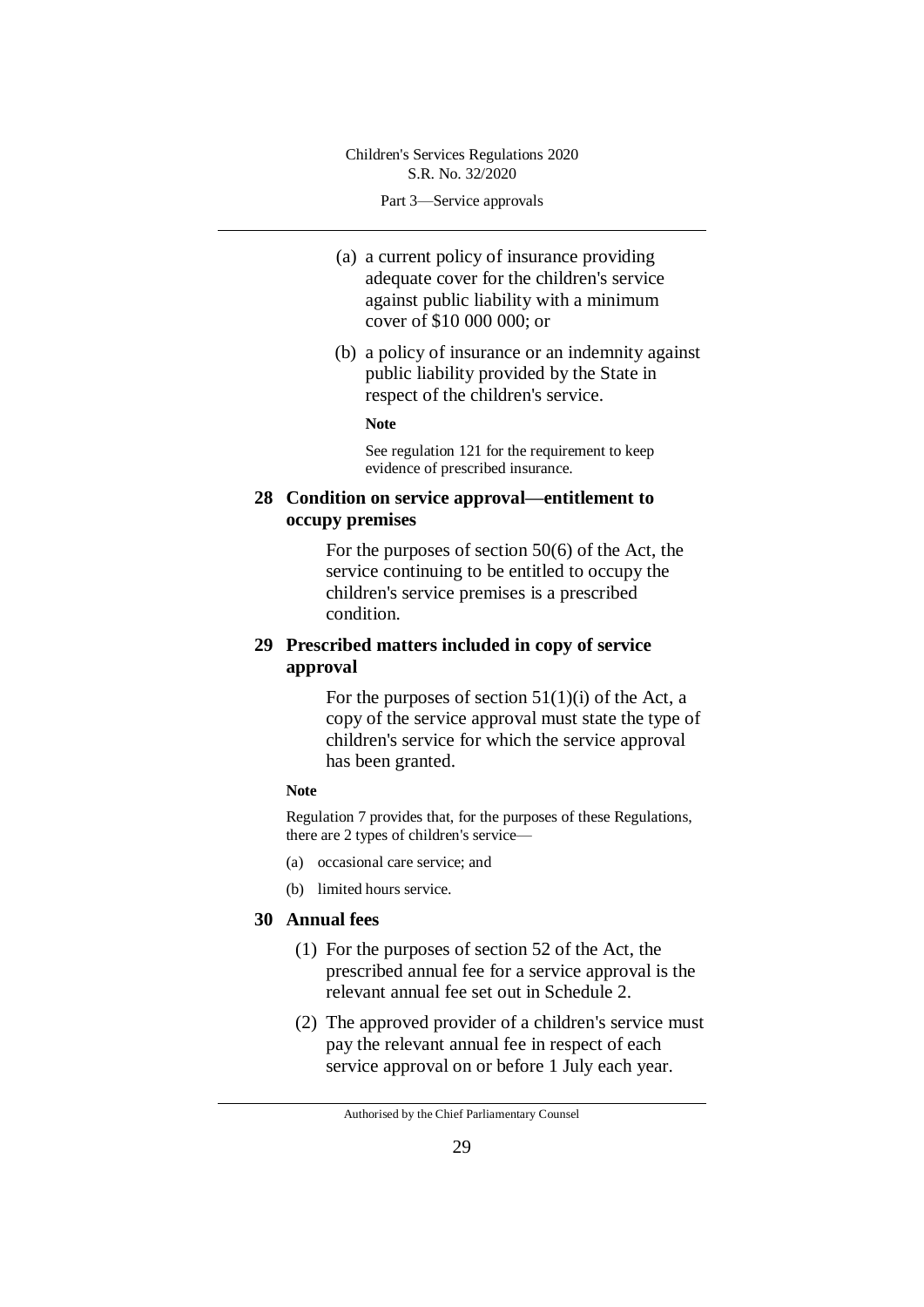Part 3—Service approvals Children's Services Regulations 2020 S.R. No. 32/2020

(3) Despite subregulation (1), the prescribed annual fee for the financial year ending 30 June 2020 is nil.

# **Division 2—Amendment of service approval and notice of change to nominated supervisor**

# **31 Prescribed information for application to amend service approval**

For the purposes of section 53(2)(b) of the Act, the following information is prescribed for an application under section 53(1) of the Act for an amendment of a service approval—

- (a) the name of the children' service;
- (b) the service approval number;
- (c) the name and contact details of the contact person for the purposes of the application;
- (d) the details of the amendment applied for;
- (e) sufficient information or documentation to support the application for amendment.

# **32 Notice of addition of new nominated supervisor**

For the purposes of section 55(2)(b) of the Act, the following information is prescribed for a notice under section 55(1) of the Act to add a new nominated supervisor of a children's service—

- (a) the name of the children's service;
- (b) the service approval number;
- (c) the name and contact details of the contact person for the purposes of the application;
- (d) the full name and contact details of the new nominated supervisor;

Authorised by the Chief Parliamentary Counsel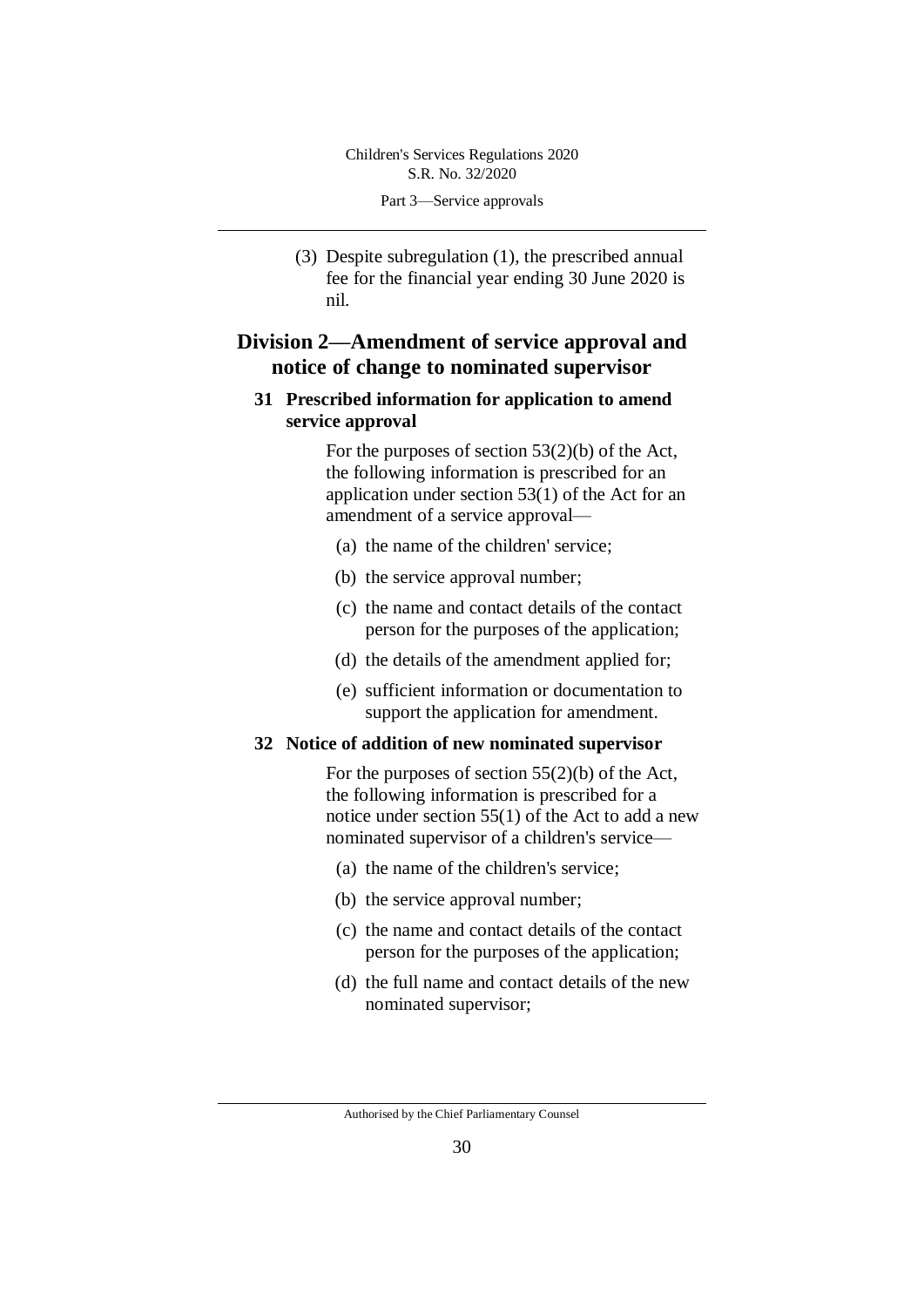Part 3—Service approvals

(e) the date on which the new nominated supervisor commences or commenced work as a nominated supervisor.

#### **Note**

A notice must include a nominated supervisor's written consent to the nomination unless the nominated supervisor is the approved provider—see section 55(2)(a) of the Act.

# **Division 3—Transfer of service approval**

### **33 Notice of transfer of service approval**

For the purposes of section 59(2)(b) of the Act, the following information is prescribed for a notice under section 59(1) of the Act of a transfer of a service approval for a children's service—

- (a) the name of the children's service;
- (b) the service approval number;
- (c) the transferring approved provider's—
	- (i) name and contact details; and
	- (ii) provider approval number;
- (d) the receiving approved provider's—
	- (i) name and contact details; and
	- (ii) provider approval number;
- (e) the date on which the transfer is intended to take effect;
- (f) the details of any proposed changes in relation to the information required to be provided under regulations 22 and 23.

# **34 Notification of decision to intervene in transfer of service approval**

For the purposes of section 62(4)(b) of the Act, the following information is prescribed for a notification under section 62(2) of the Act of the

Authorised by the Chief Parliamentary Counsel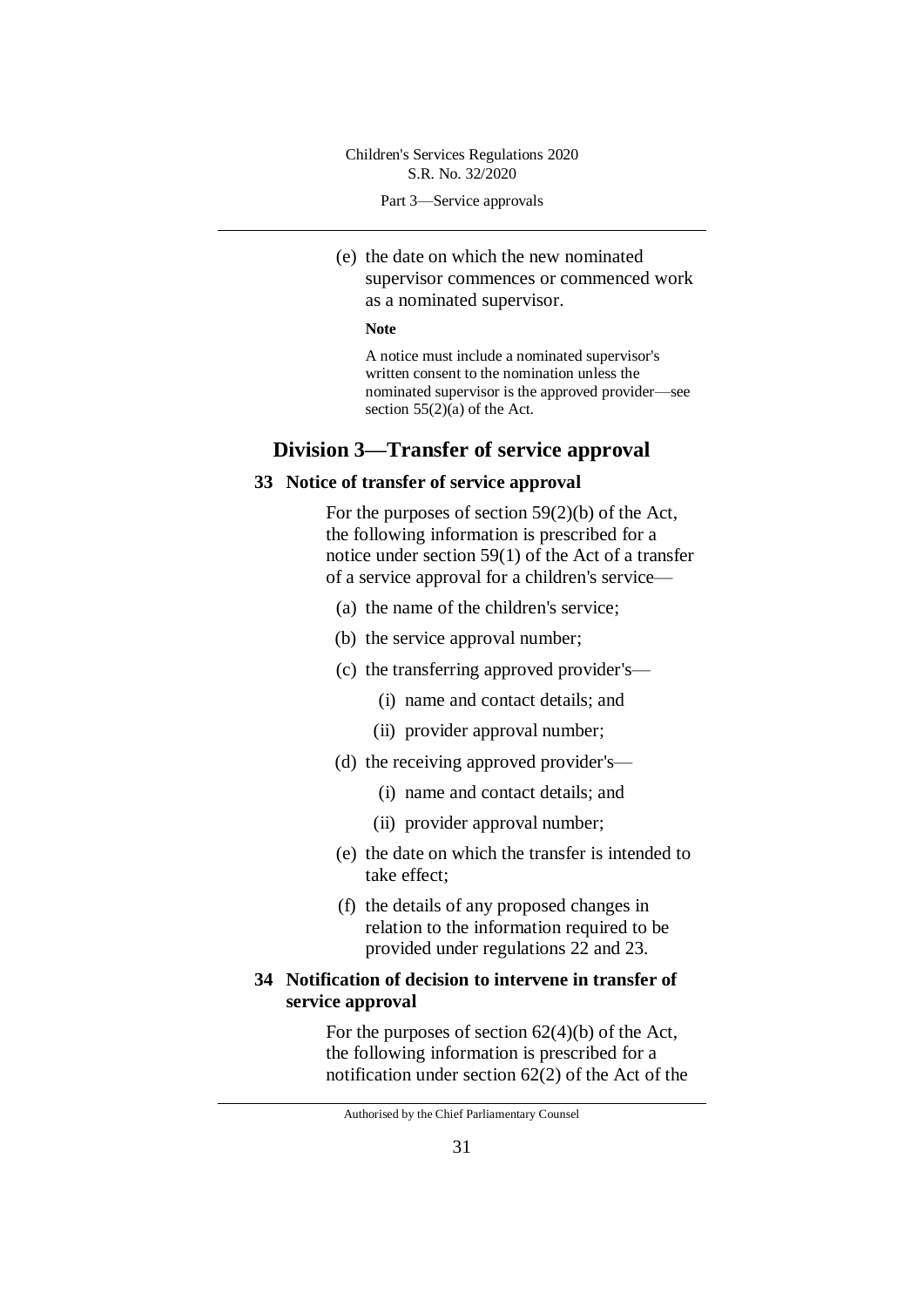Part 3—Service approvals

decision to intervene in the transfer of a service approval—

- (a) the name of the children's service;
- (b) the service approval number;
- (c) the name of the transferring approved provider;
- (d) the name of the receiving approved provider;
- (e) the matters about which the Regulatory Authority is concerned.

# **Division 4—Suspension of service approval**

### **35 Maximum period of suspension of service approval**

For the purposes of sections 72(b)(i) and  $78(1)(a)(ii)$  of the Act, the prescribed maximum period of suspension of a service approval is 12 months.

## **36 Application for voluntary suspension of service approval**

For the purposes of section 83(2)(b) of the Act, the following information is prescribed for an application under section 83(1) of the Act for the suspension of a service approval—

- (a) the name of the children's service;
- (b) the service approval number;
- (c) the name and contact details of the contact person for the purposes of the application;
- (d) the reasons for the suspension;
- (e) the date on which the suspension is proposed to take effect and the duration of the suspension;

Authorised by the Chief Parliamentary Counsel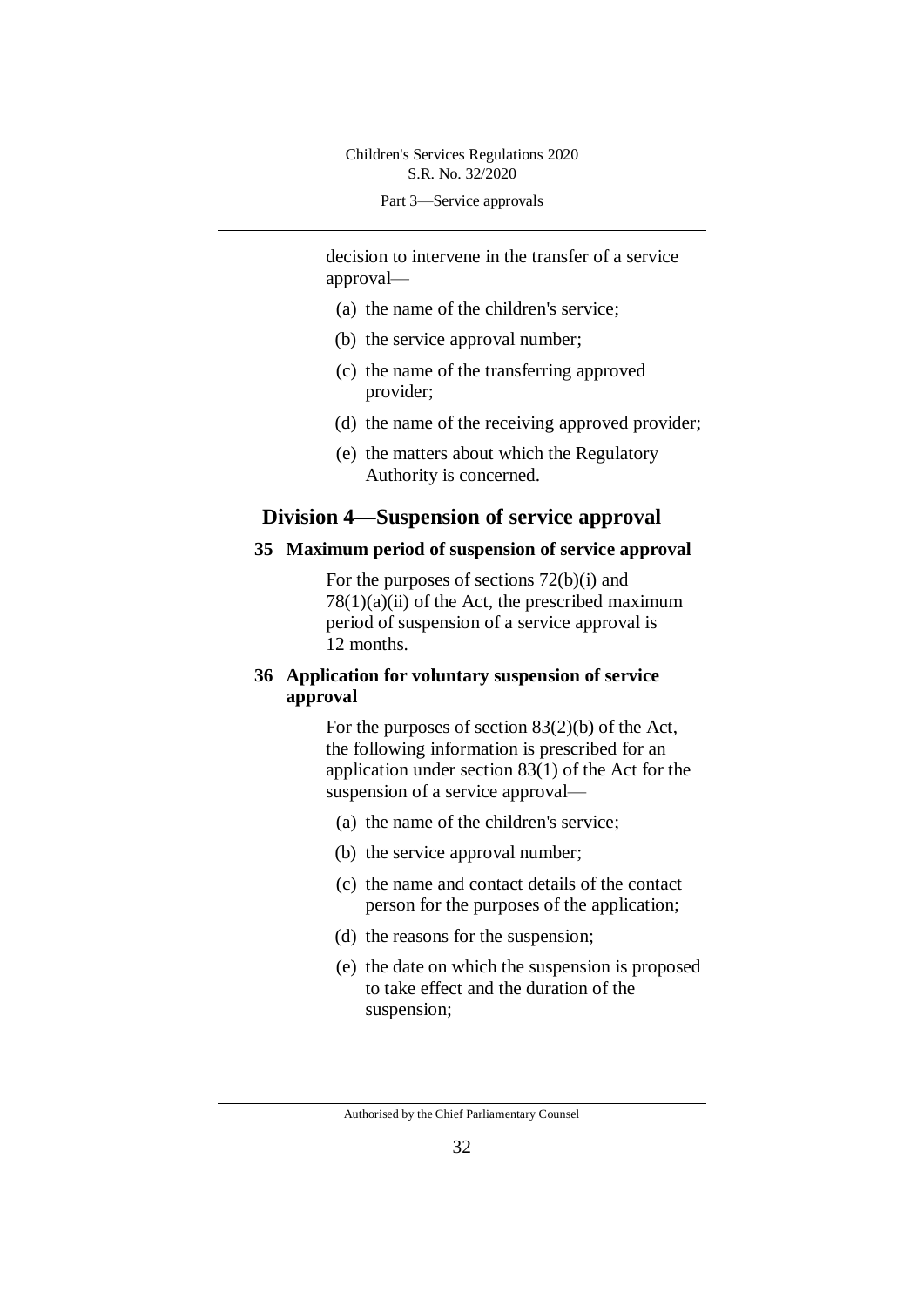Part 3—Service approvals

(f) a statement indicating that the approved provider has notified the parents of children enrolled at the children's service in accordance with section 83(4) of the Act.

# **Division 5—Service waiver**

#### **37 Service waiver—prescribed requirements**

For the purposes of section 85(1) of the Act, the requirements of regulations 73, 75, 76, 79 to 84, 88, 90, 91, 92 and 93 are prescribed.

## **38 Prescribed information—application for service waiver**

For the purposes of section 86(b) of the Act, the following information is prescribed for an application under section 85 of the Act for a service waiver—

- (a) the name of the children's service;
- (b) the service approval number;
- (c) the name and contact details of the contact person for the purposes of the application;
- (d) a statement that specifies—
	- (i) the regulations in relation to which a service waiver is sought; and
	- (ii) the way in which the children's service does not or will not comply with the specified regulations;
- (e) if the children's service is unable to comply with the specified regulations—
	- (i) the reasons that the children's service is unable to comply; and
	- (ii) details and evidence of any attempts made to comply with the specified regulations;

Authorised by the Chief Parliamentary Counsel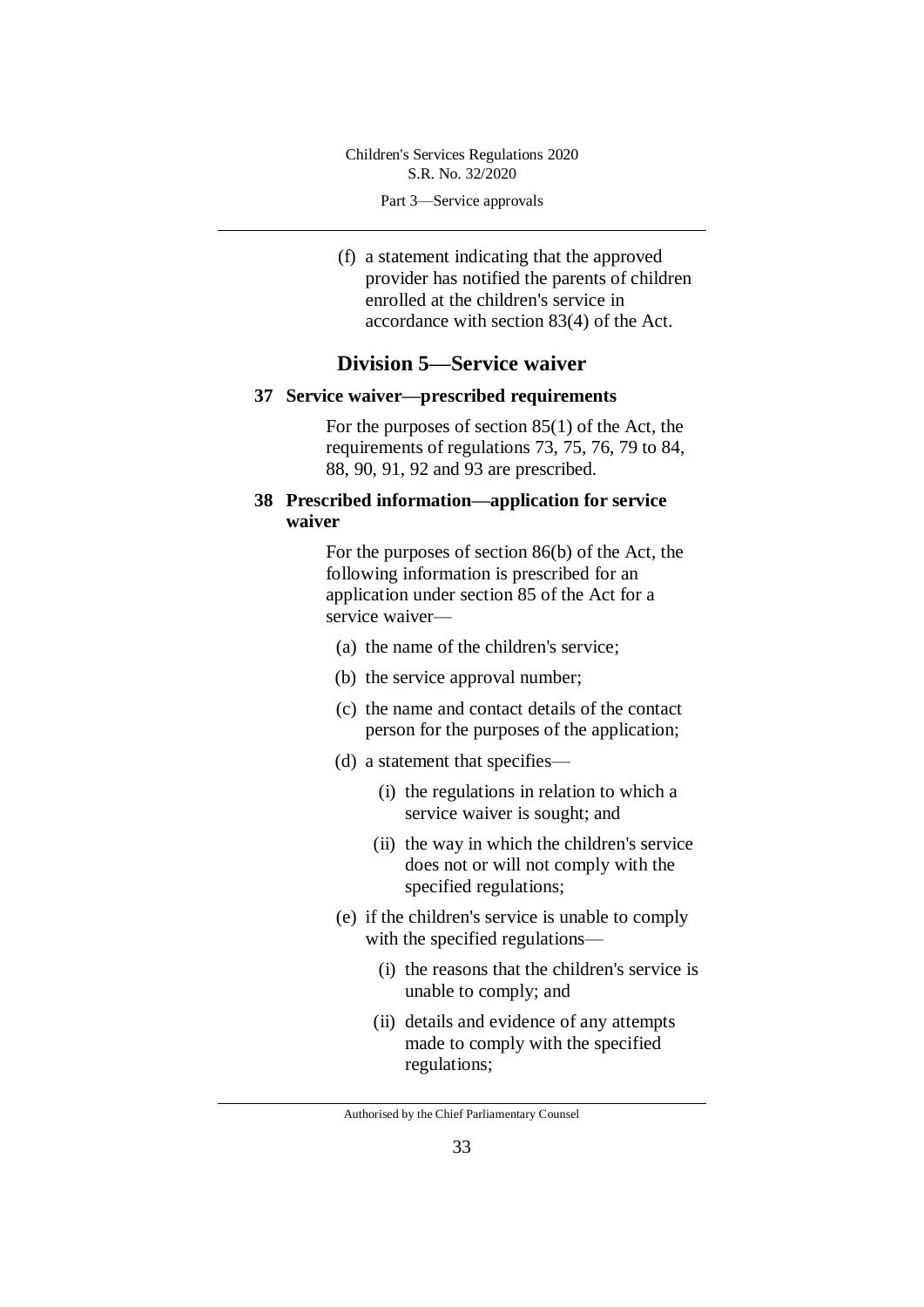Part 3—Service approvals

- (f) the reasons that the children's service seeks the service waiver;
- (g) the measures being taken or to be taken to protect the wellbeing of children being educated and cared for by the service while the service waiver is in force.

### **39 Prescribed period—revocation of service waiver**

- (1) For the purposes of section 90(3) of the Act, the prescribed period in relation to a revocation of a service waiver under section 90(1) of the Act is—
	- (a) 14 days after the Regulatory Authority notifies the approved provider of the decision to revoke; or
	- (b) if another period is determined by the Regulatory Authority with the agreement of the approved provider, that other period.
- (2) For the purposes of section 90(3) of the Act, the prescribed period in relation to a revocation of a service waiver under section 90(2) of the Act, is—
	- (a) 14 days after the Regulatory Authority notifies the approved provider of the approval of the application; or
	- (b) if another period is determined by the Regulatory Authority with the agreement of the approved provider, that other period.

## **Division 6—Temporary waiver**

### **40 Temporary waiver—prescribed requirements**

For the purposes of section 92 of the Act, the requirements of regulations 73, 75, 76, 79 to 84, 88, 90, 91, 92, 93 and 95 are prescribed.

### **41 Application for temporary waiver**

For the purposes of section 93(b) of the Act, the following information is prescribed for an

Authorised by the Chief Parliamentary Counsel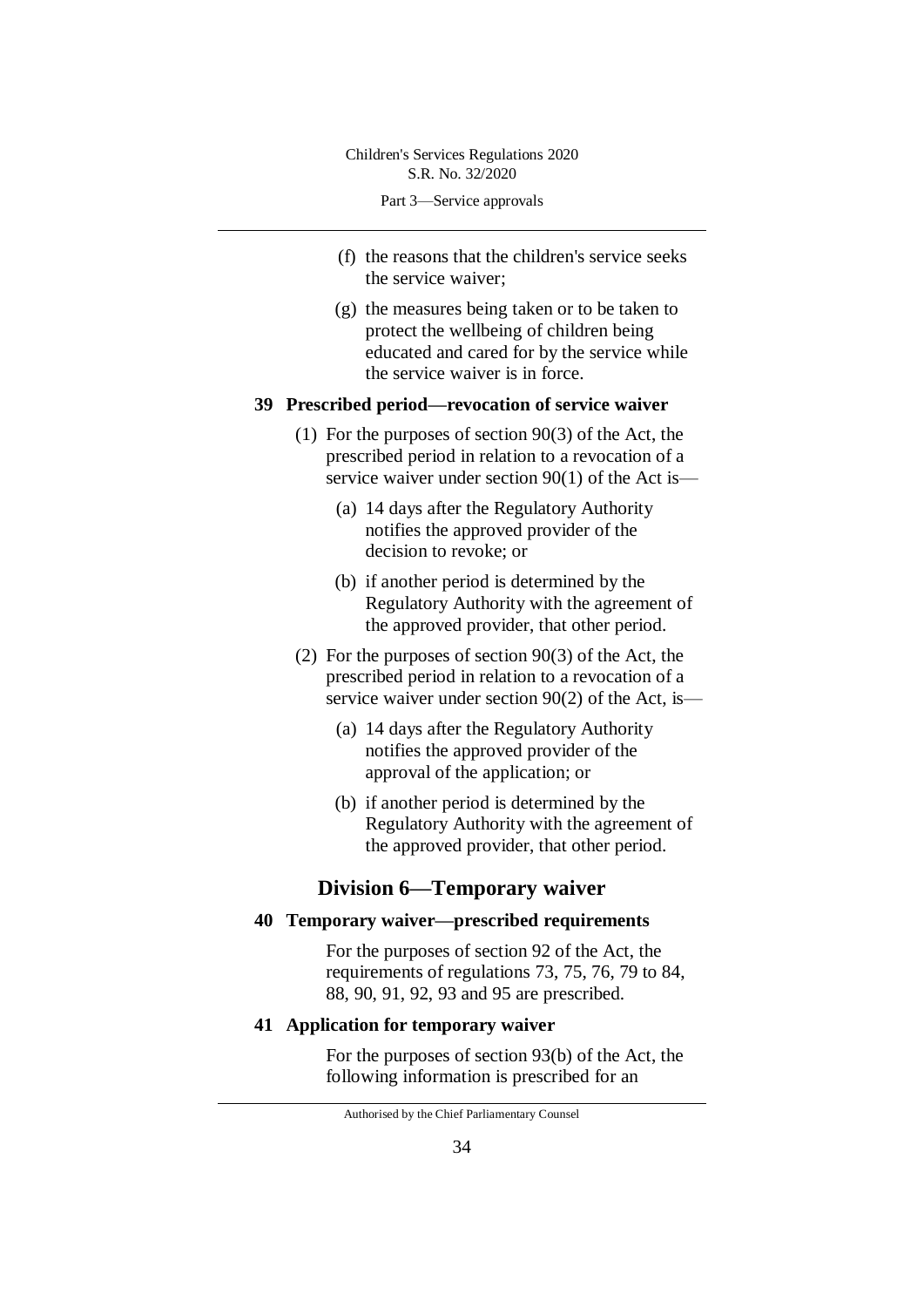Part 3—Service approvals

application under section 92 of the Act for a temporary waiver—

- (a) the name of the children's service;
- (b) the service approval number;
- (c) the name and contact details of the contact person for the purposes of the application;
- (d) a statement that specifies—
	- (i) the regulations in relation to which a temporary waiver is sought; and
	- (ii) the way in which the children's service does not or will not comply with the regulations;
- (e) the reasons that the children's service is unable to comply with the specified regulations;
- (f) details and evidence of any attempts made to comply with the specified regulations;
- (g) the period for which a temporary waiver is sought and the reasons for seeking that period;

#### **Note**

This period cannot exceed 12 months—see section 96(2) of the Act.

- (h) details of steps that are being or will be taken in order to comply with the specified regulations;
- (i) the measures being taken or to be taken to protect the wellbeing of children being educated and cared for by the service while the temporary waiver is in force.

Authorised by the Chief Parliamentary Counsel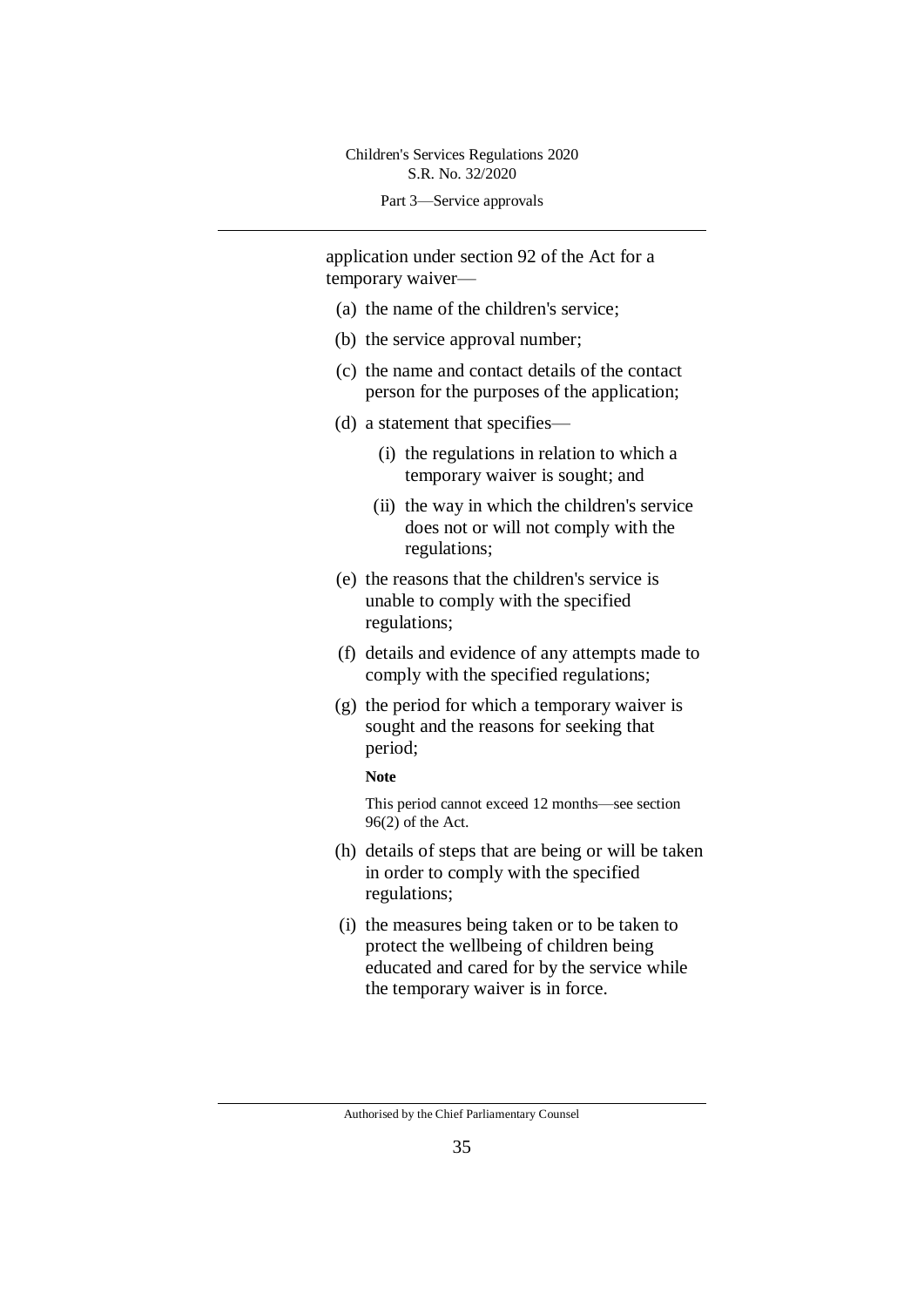# **Part 4—Operational requirements**

# **Division 1—Educational program and practice**

### **42 Educational program**

- (1) This Part applies in relation to the program (the *educational program*) that is required to be delivered under section 108 of the Act to a child being educated and cared for by a children's service.
- (2) An educational program is to contribute to the following outcomes for each child—
	- (a) the child will have a strong sense of identity;
	- (b) the child will be connected with and contribute to his or her world;
	- (c) the child will have a strong sense of wellbeing;
	- (d) the child will be a confident and involved learner;
	- (e) the child will be an effective communicator.

### **43 Documenting of child assessments or evaluations for delivery of educational program**

- (1) The approved provider of the children's service must ensure that, for the purposes of the educational program, the following are documented—
	- (a) for a child preschool age or under—
		- (i) assessments of the child's developmental needs, interests, experiences and participation in the educational program; and
		- (ii) assessments of the child's progress against the outcomes of the educational program;

Authorised by the Chief Parliamentary Counsel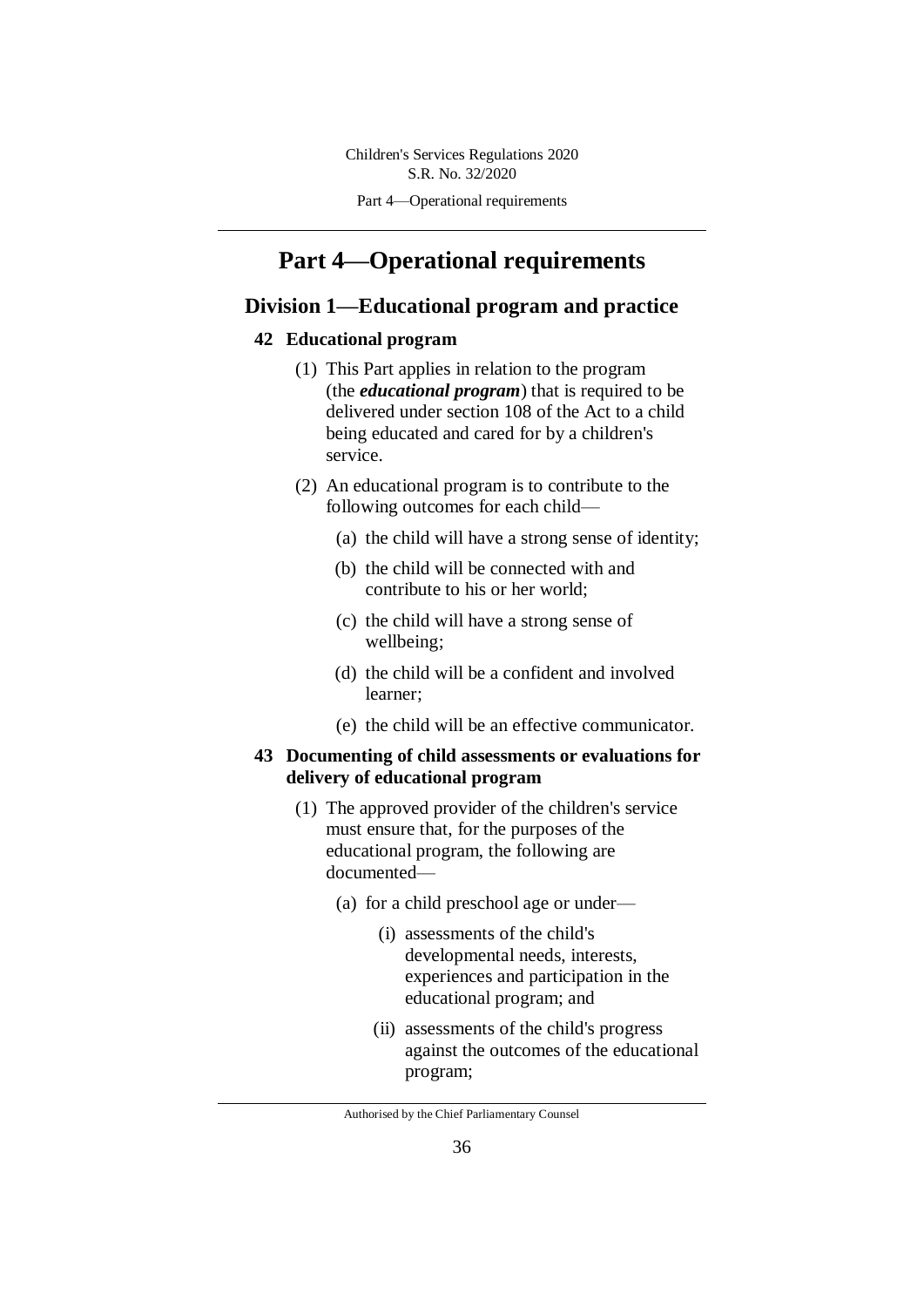Part 4—Operational requirements

(b) for a child over preschool age, evaluations of the child's wellbeing, development and learning.

#### **Note**

A compliance direction may be issued for failure to comply with this subregulation.

- (2) In preparing the documentation, the approved provider must—
	- (a) consider—
		- (i) the period of time that the child is being educated and cared for by the service; and
		- (ii) how the documentation will be used by the educators at the service; and
	- (b) prepare the documentation in a way that is readily understandable by the educators at the service and the parents of the child.

### **44 Information about educational program to be kept available**

The approved provider of a children's service must ensure that—

- (a) information about the contents and operation of the educational program for the service is displayed at the children's service premises at a place accessible to parents of children being educated and cared for by the service; and
- (b) a copy of the educational program is available at the children's service premises.

#### **Note**

A compliance direction may be issued for failure to comply with this regulation.

Authorised by the Chief Parliamentary Counsel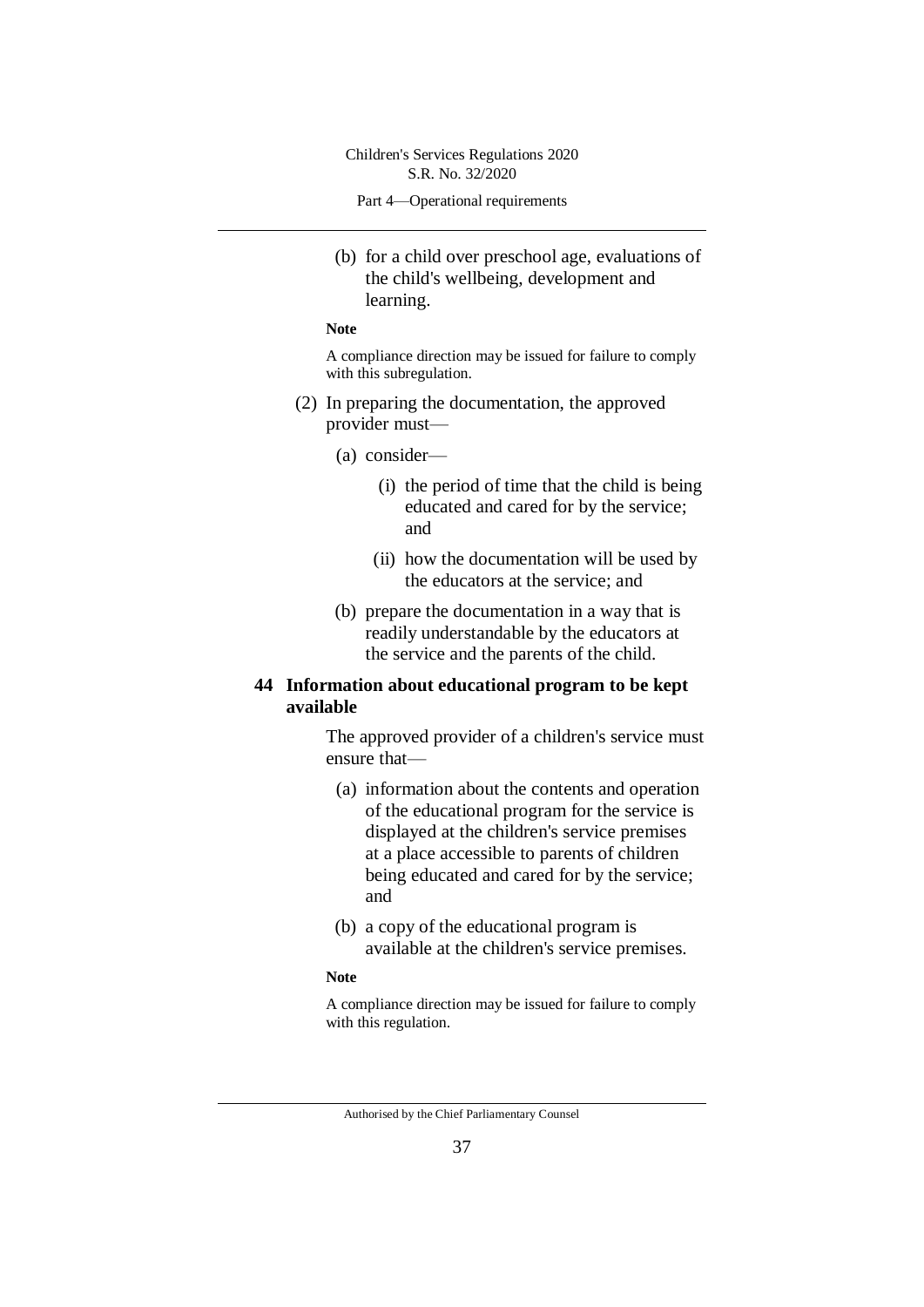Part 4—Operational requirements

# **45 Information about educational program to be given to parents**

The approved provider of a children's service must ensure that a parent of a child being educated and cared for by the service is provided with the following information on request—

- (a) information about the content and operation of the educational program so far as it relates to that child;
- (b) information about the child's participation in the program;
- (c) a copy of the documents kept under regulation 43 in respect of the child.

#### **Note**

A compliance direction may be issued for failure to comply with this regulation.

# **Division 2—Health, safety and wellbeing of children**

### **46 Health, hygiene and safe food practices**

- (1) The approved provider of a children's service must ensure that nominated supervisors and staff members of, and volunteers at, the service implement—
	- (a) adequate health and hygiene practices; and
	- (b) safe practices for handling, preparing and storing food—

to minimise risks to children being educated and cared for by the service.

Penalty: 10 penalty units.

**Note**

A compliance direction may be issued for failure to comply with this subregulation.

Authorised by the Chief Parliamentary Counsel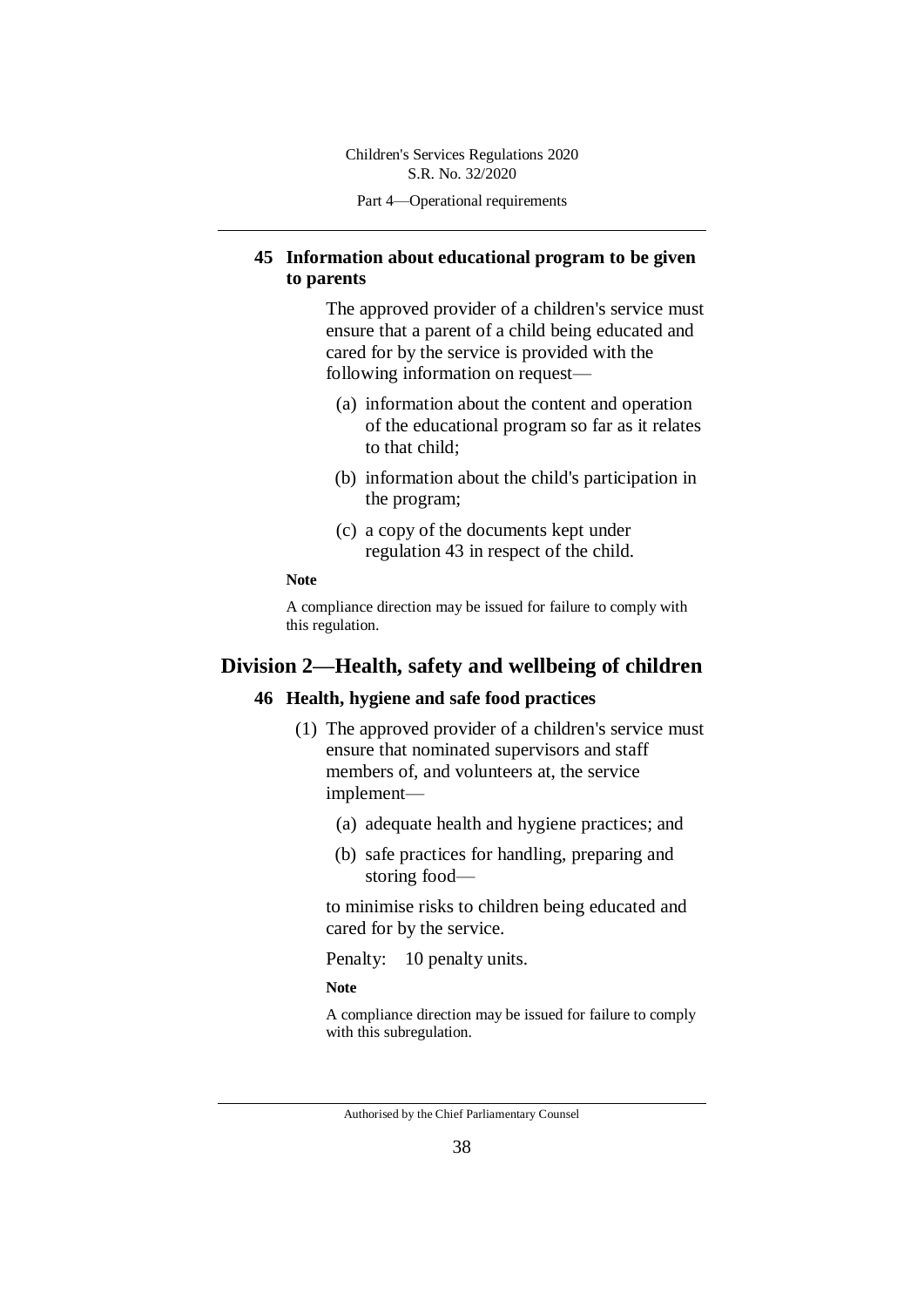Part 4—Operational requirements Children's Services Regulations 2020 S.R. No. 32/2020

- (2) A nominated supervisor of a children's service must implement, and ensure that all staff members of, and volunteers at, the service implement—
	- (a) adequate health and hygiene practices; and
	- (b) safe practices for handling, preparing and storing food—

to minimise risks to children being educated and cared for by the service.

Penalty: 10 penalty units.

### **47 Food and beverages**

- (1) The approved provider of a children's service must ensure that children being educated and cared for by the service—
	- (a) have access to safe drinking water at all times; and
	- (b) are offered food and beverages appropriate to the needs of each child on a regular basis throughout the day.

Penalty: 10 penalty units.

#### **Note**

A compliance direction may be issued for failure to comply with this subregulation.

- (2) A nominated supervisor of a children's service must ensure that children being educated and cared for by the service—
	- (a) have access to safe drinking water at all times; and
	- (b) are offered food and beverages on a regular basis throughout the day.

Penalty: 10 penalty units.

Authorised by the Chief Parliamentary Counsel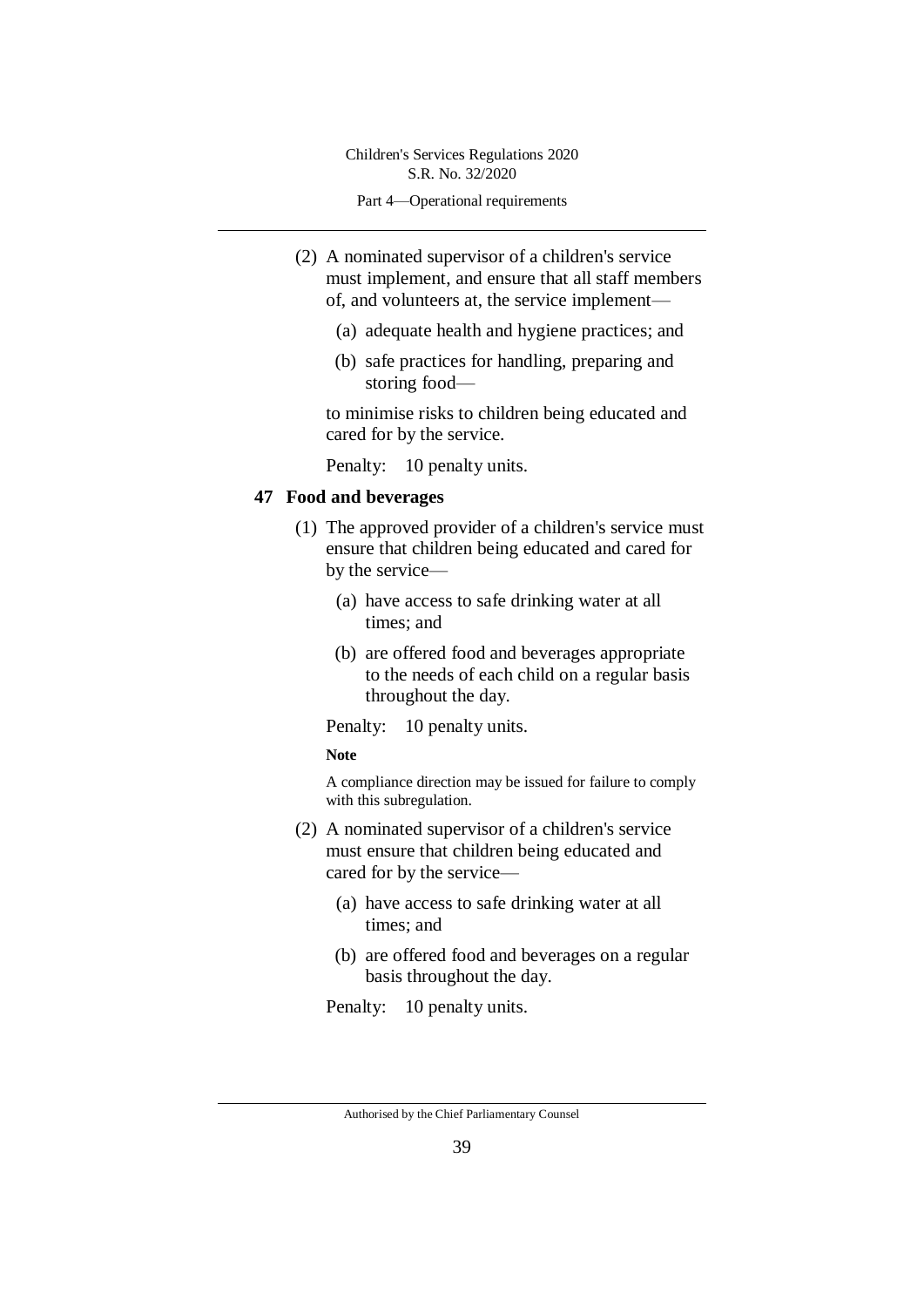Part 4—Operational requirements

#### **48 Service providing food and beverages**

- (1) The approved provider of a children's service that provides food or a beverage to children being educated and cared for by the service must ensure that—
	- (a) the food or beverage provided is nutritious and adequate in quantity; and
	- (b) the food or beverage provided is chosen having regard to the dietary requirements of individual children taking into account—
		- (i) each child's growth and development needs; and
		- (ii) any specific cultural, religious or health requirements.

Penalty: 10 penalty units.

#### **Note**

A compliance direction may be issued for failure to comply with this subregulation.

- (2) A nominated supervisor of a children's service that provides food or a beverage to children being educated and cared for by the service must ensure that—
	- (a) the food or beverage provided is nutritious and adequate in quantity; and
	- (b) the food or beverage provided is chosen having regard to the dietary requirements of individual children taking into account—
		- (i) each child's growth and development needs; and
		- (ii) any specific cultural, religious or health requirements.
	- Penalty: 10 penalty units.

Authorised by the Chief Parliamentary Counsel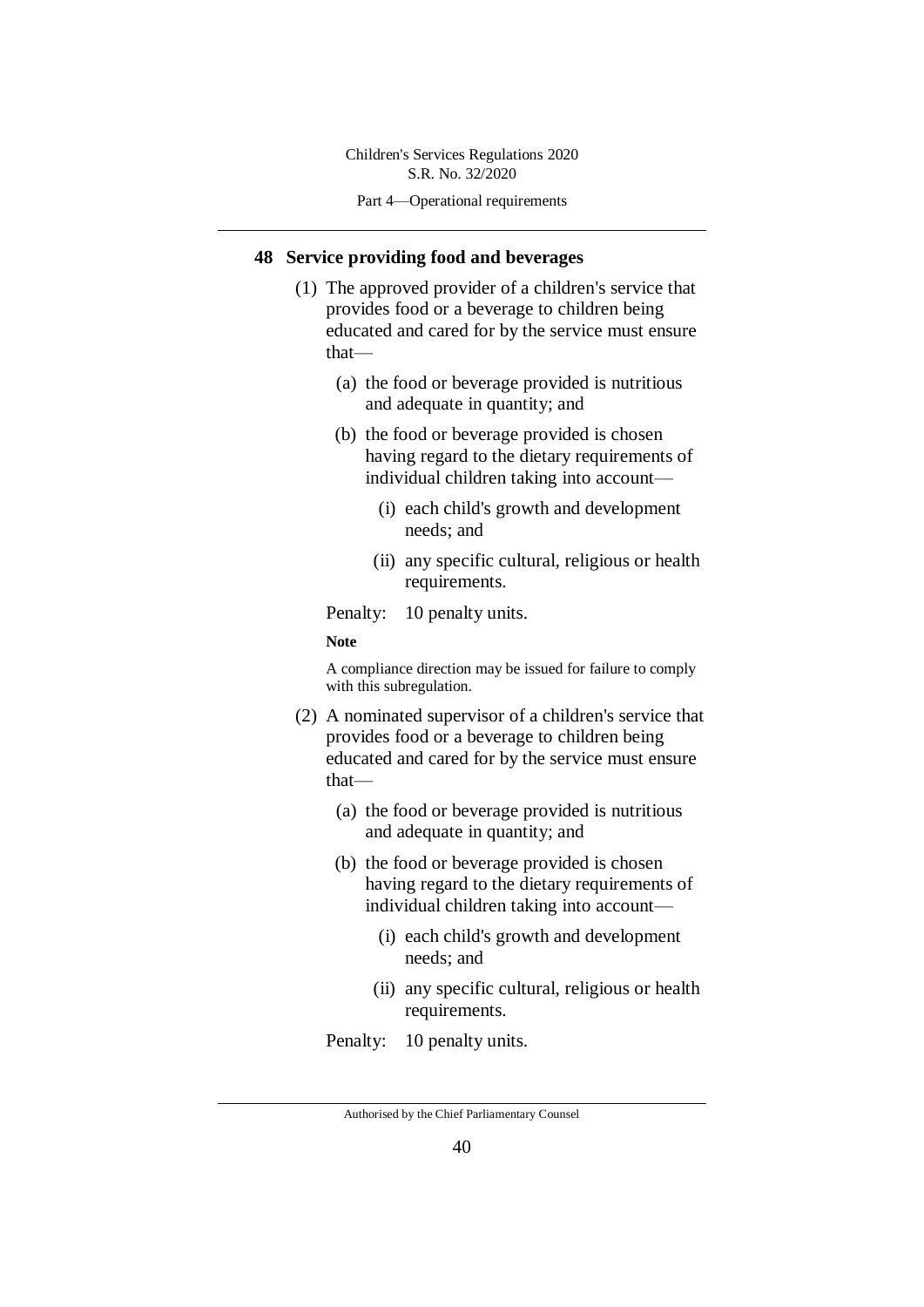Part 4—Operational requirements

(3) To avoid doubt, this regulation does not apply to food or a beverage provided by a parent or family member for consumption by the child.

### **49 Weekly menu**

- (1) The approved provider of a children's service that provides food and beverages (other than water) to children being educated and cared for by the service must ensure that a weekly menu—
	- (a) is displayed at a place at the children's service premises accessible to parents of children being educated and cared for by the service; and
	- (b) accurately describes the food and beverages to be provided by the service each day.

Penalty: 5 penalty units.

#### **Note**

A compliance direction may be issued for failure to comply with this subregulation.

- (2) A nominated supervisor of a children's service that provides food and beverages (other than water) to children being educated and cared for by the service must ensure that a weekly menu—
	- (a) is displayed at a place at the children's service premises accessible to parents of children being educated and cared for by the service; and
	- (b) accurately describes the food and beverages to be provided by the service each day.

Penalty: 5 penalty units.

(3) To avoid doubt, this regulation does not apply to food and beverages provided by a parent or family member for consumption by the child.

Authorised by the Chief Parliamentary Counsel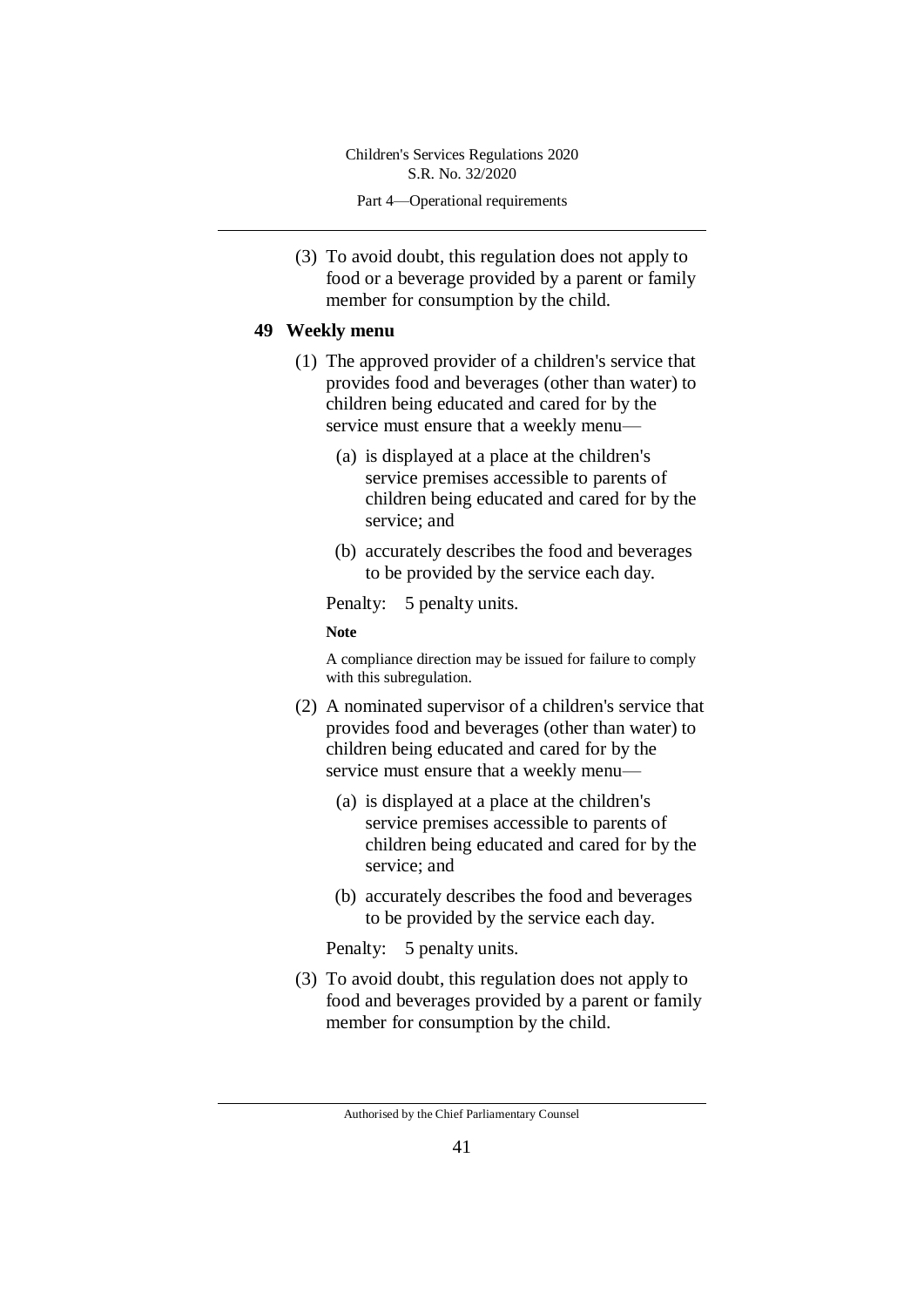Part 4—Operational requirements

#### **50 Sleep and rest**

(1) The approved provider of a children's service must take reasonable steps to ensure that the needs for sleep and rest of children being educated and cared for by the service are met, having regard to the ages, development stages and individual needs of the children.

Penalty: 5 penalty units.

**Note**

A compliance direction may be issued for failure to comply with this subregulation.

(2) A nominated supervisor of a children's service must take reasonable steps to ensure that the needs for sleep and rest of children being educated and cared for by the service are met, having regard to the ages, development stages and individual needs of the children.

Penalty: 5 penalty units.

### **51 Tobacco, drug and alcohol-free environment**

The approved provider of a children's service must ensure that children being educated and cared for by the service are provided with an environment that is free from the use of tobacco, illicit drugs and alcohol.

Penalty: 10 penalty units.

#### **Note**

A compliance direction may be issued for failure to comply with this regulation.

### **52 Staff members not to be affected by alcohol or drugs**

(1) The approved provider of a children's service must ensure that a nominated supervisor or a staff member of, or volunteer at, the service is not affected by alcohol or drugs (including prescription medication) so as to impair the

Authorised by the Chief Parliamentary Counsel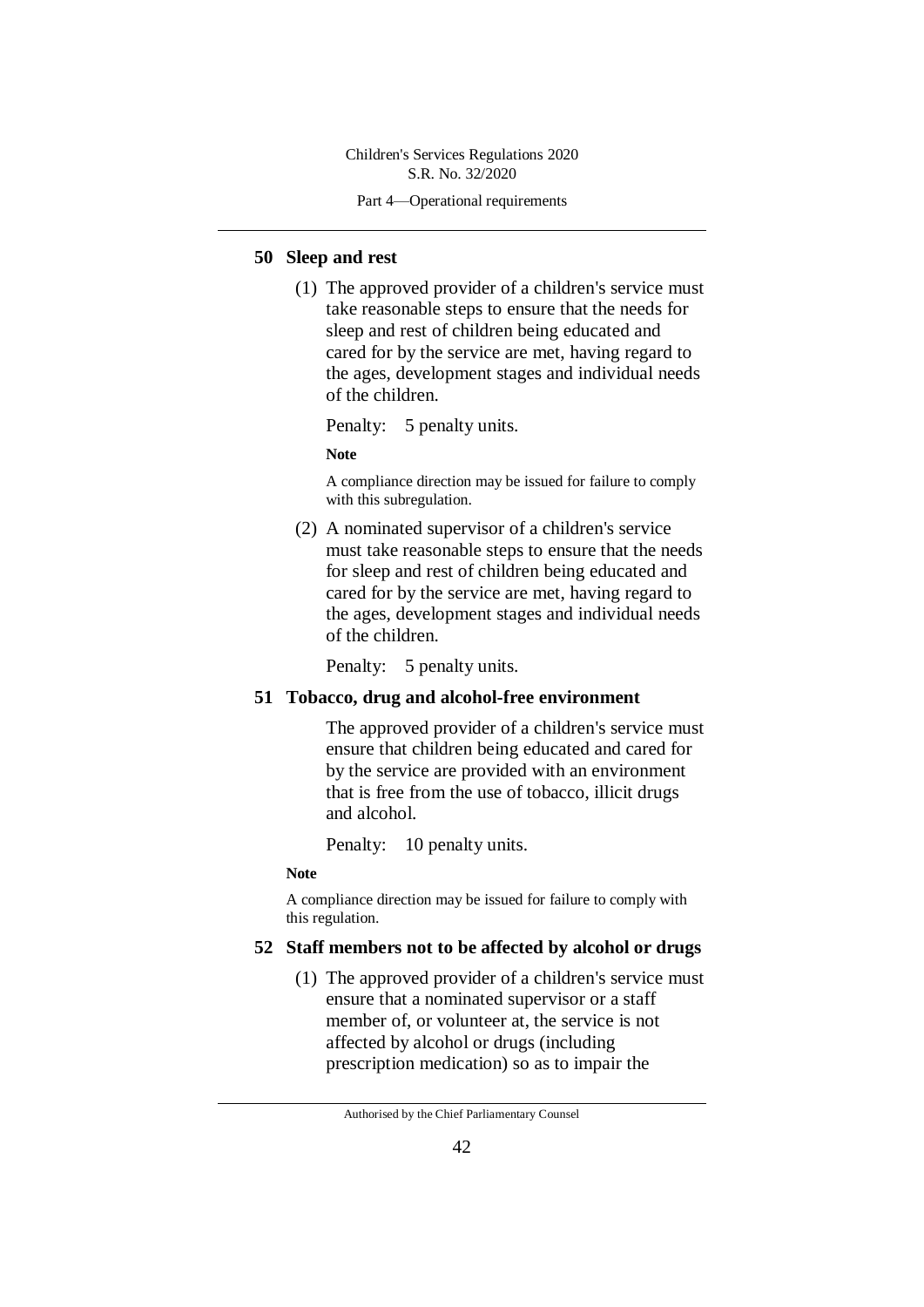Part 4—Operational requirements

person's capacity to supervise or provide education and care to children being educated and cared for by the service.

Penalty: 10 penalty units.

**Note**

A compliance direction may be issued for failure to comply with this subregulation.

- (2) A nominated supervisor of a children's service must not, while educating and caring for children for the service—
	- (a) consume alcohol; or
	- (b) be affected by alcohol or drugs (including prescription medication) so as to impair the supervisor's capacity to supervise or provide education and care to the children.

Penalty: 10 penalty units.

### **53 Awareness of child protection law**

The approved provider of a children's service must ensure that nominated supervisors and staff members at the service who work with children are advised of—

- (a) the existence and application of any child protection law; and
- (b) any obligations that they may have under that law.

Penalty: 5 penalty units.

#### **Note**

A compliance direction may be issued for failure to comply with this regulation.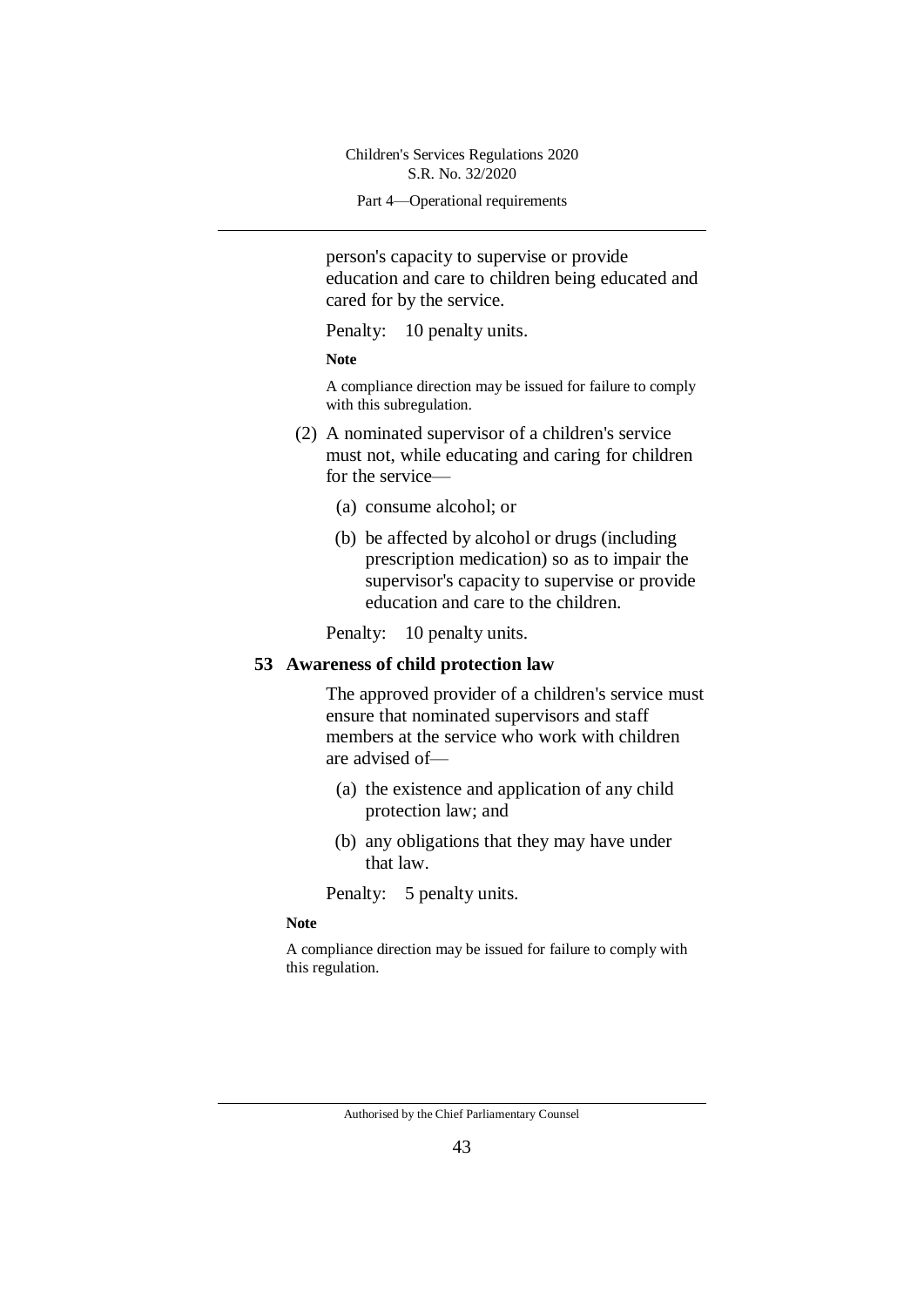Part 4—Operational requirements

## **Division 3—Incidents, injury, trauma and illness**

## **54 Incident, injury, trauma and illness policies and procedures**

The incident, injury, trauma and illness policies and procedures of a children's service required under regulation 112 must include policies and procedures to be followed by nominated supervisors and staff members of, and volunteers at, the service in the event that a child, while being educated and cared for by the service—

- (a) is injured; or
- (b) becomes ill; or
- (c) suffers a trauma.

## **55 Notification to parents of incident, injury, trauma and illness**

The approved provider of a children's service must ensure that a parent of a child being educated and cared for by the service is notified as soon as practicable, but not later than 24 hours after the occurrence, if the child is involved in any incident, injury, trauma or illness while the child is being educated and cared for by the children's service.

Penalty: 10 penalty units.

#### **56 Incident, injury, trauma and illness record**

- (1) The approved provider of a children's service must ensure that an incident, injury, trauma and illness record is kept in accordance with this regulation.
- (2) The incident, injury, trauma and illness record must include—
	- (a) details of any incident in relation to a child or injury received by a child or trauma to which a child has been subjected while being

Authorised by the Chief Parliamentary Counsel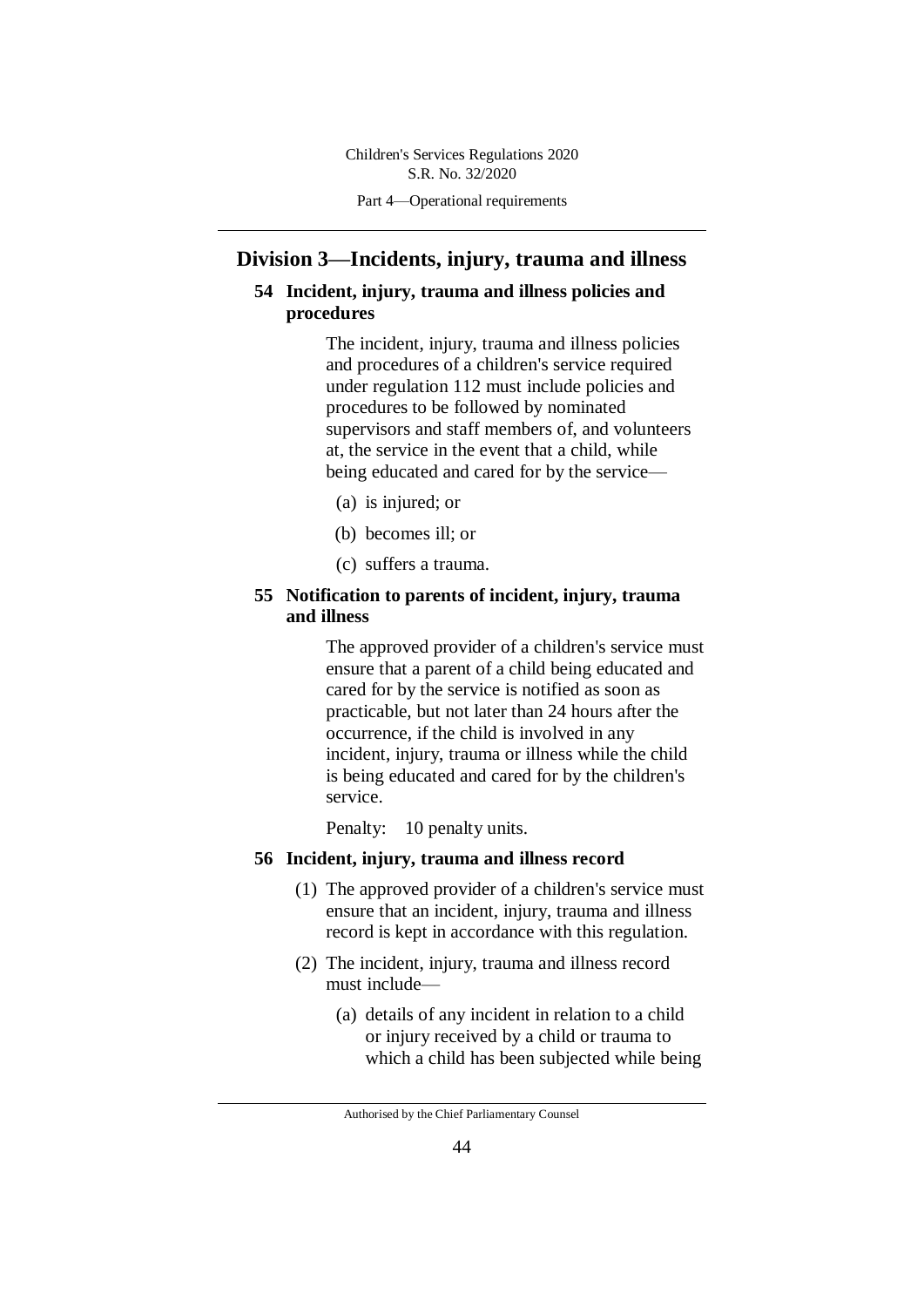Part 4—Operational requirements

educated and cared for by the children's service, including—

- (i) the name and age of the child; and
- (ii) the circumstances leading to the incident, injury or trauma; and
- (iii) the time and date the incident occurred, the injury was received or the child was subjected to the trauma; and
- (b) details of any illness which becomes apparent while the child is being educated and cared for by the children's service including—
	- (i) the name and age of the child; and
	- (ii) the relevant circumstances surrounding the child becoming ill and any apparent symptoms; and
	- (iii) the time and date of the apparent onset of the illness; and
- (c) details of the action taken by the children's service in relation to any incident, injury, trauma or illness which a child has suffered while being educated and cared for by the children's service, including—
	- (i) any medication administered or first aid provided; and
	- (ii) any medical personnel contacted; and
- (d) details of any person who witnessed the incident, injury or trauma; and
- (e) the name of any person—
	- (i) whom the children's service notified or attempted to notify, of any incident, injury, trauma or illness which a child

Authorised by the Chief Parliamentary Counsel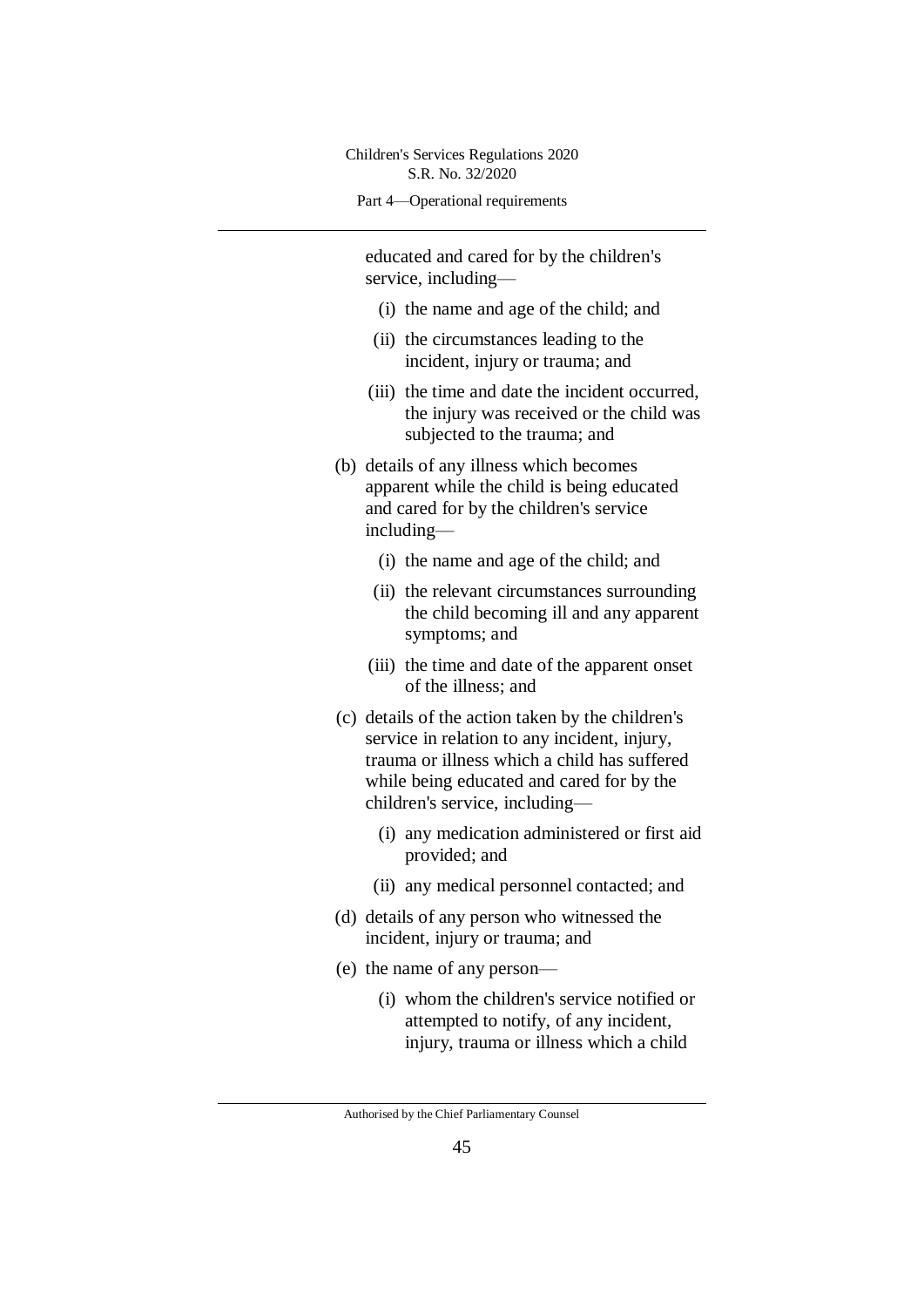Part 4—Operational requirements

has suffered while being educated and cared for by the children's service; and

- (ii) the time and date of the notifications or attempted notifications; and
- (f) the name and signature of the person making an entry in the record, and the time and date that the entry was made.
- (3) The information referred to in subregulation (2) must be included in the incident, injury, trauma and illness record as soon as practicable, but not later than 24 hours after the incident, injury or trauma, or the onset of the illness.

## **57 Infectious diseases**

(1) If there is an occurrence of an infectious disease at a children's service, the approved provider of the service must ensure that reasonable steps are taken to prevent the spread of the infectious disease at the service.

Penalty: 10 penalty units.

(2) If there is an occurrence of an infectious disease at a children's service, the approved provider of the service must ensure that a parent or an authorised emergency contact of each child being educated and cared for by the service is notified of the occurrence as soon as practicable.

Penalty: 10 penalty units.

### **58 First aid kits**

The approved provider of a children's service must ensure that, wherever the service is providing education and care to children—

(a) an appropriate number of first aid kits are kept having regard to the number of children being educated and cared for by the service; and

Authorised by the Chief Parliamentary Counsel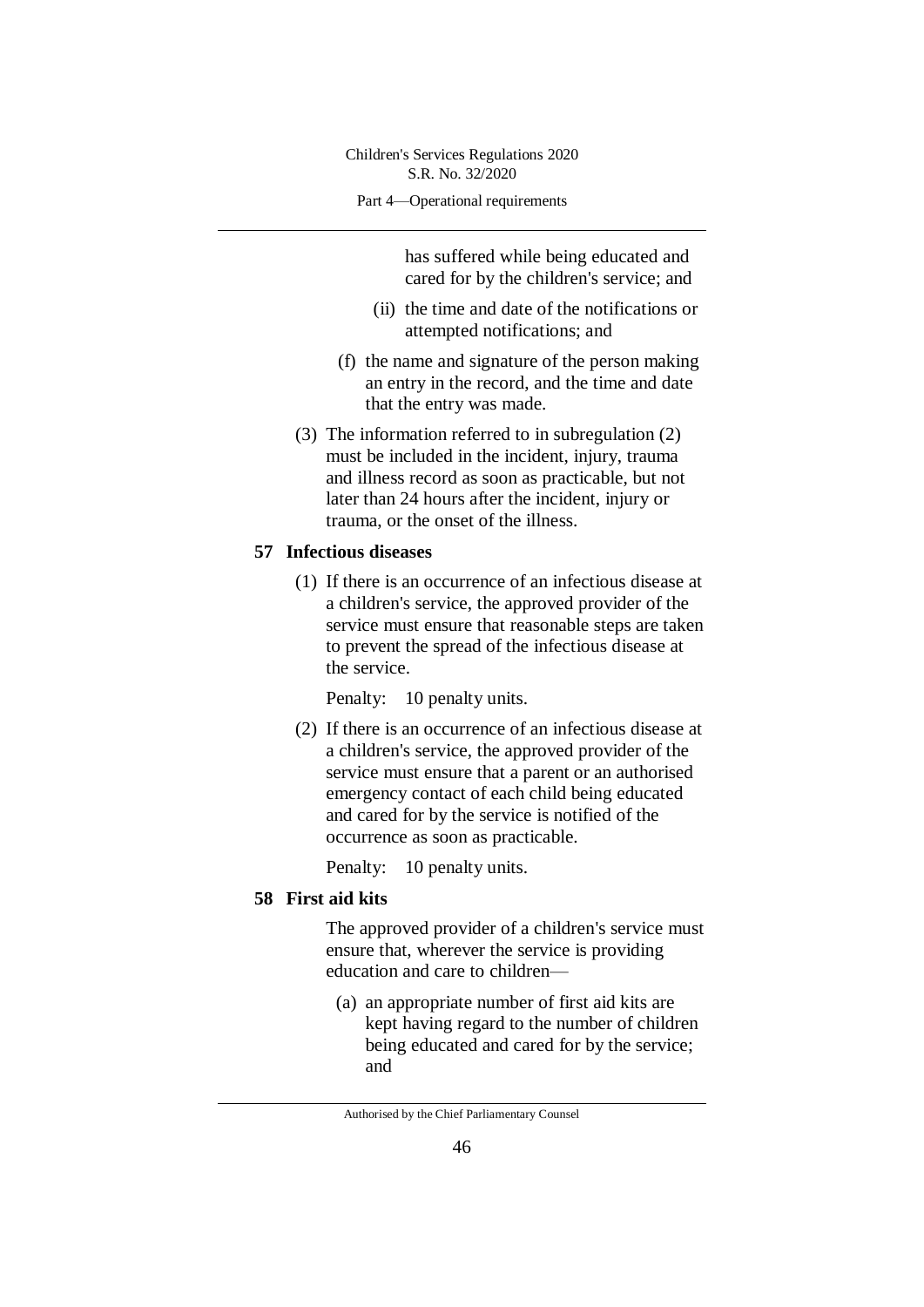- (b) the first aid kits are suitably equipped; and
- (c) the first aid kits are easily recognisable and readily accessible to adults, having regard to the design of the children's service premises.

Penalty: 10 penalty units.

#### **Note**

A compliance direction may be issued for failure to comply with this regulation.

# **Division 4—Medical conditions policy**

### **59 Medical conditions policy**

- (1) The medical conditions policy of a children's service must set out practices in relation to the following—
	- (a) the management of medical conditions, including asthma, diabetes or a diagnosis that a child is at risk of anaphylaxis;
	- (b) informing nominated supervisors and staff members of, and volunteers at, the service of practices in relation to managing those medical conditions;
	- (c) the requirements arising if a child enrolled at the children's service has a specific health care need, allergy or relevant medical condition, including—
		- (i) requiring a parent of the child to provide a medical management plan for the child; and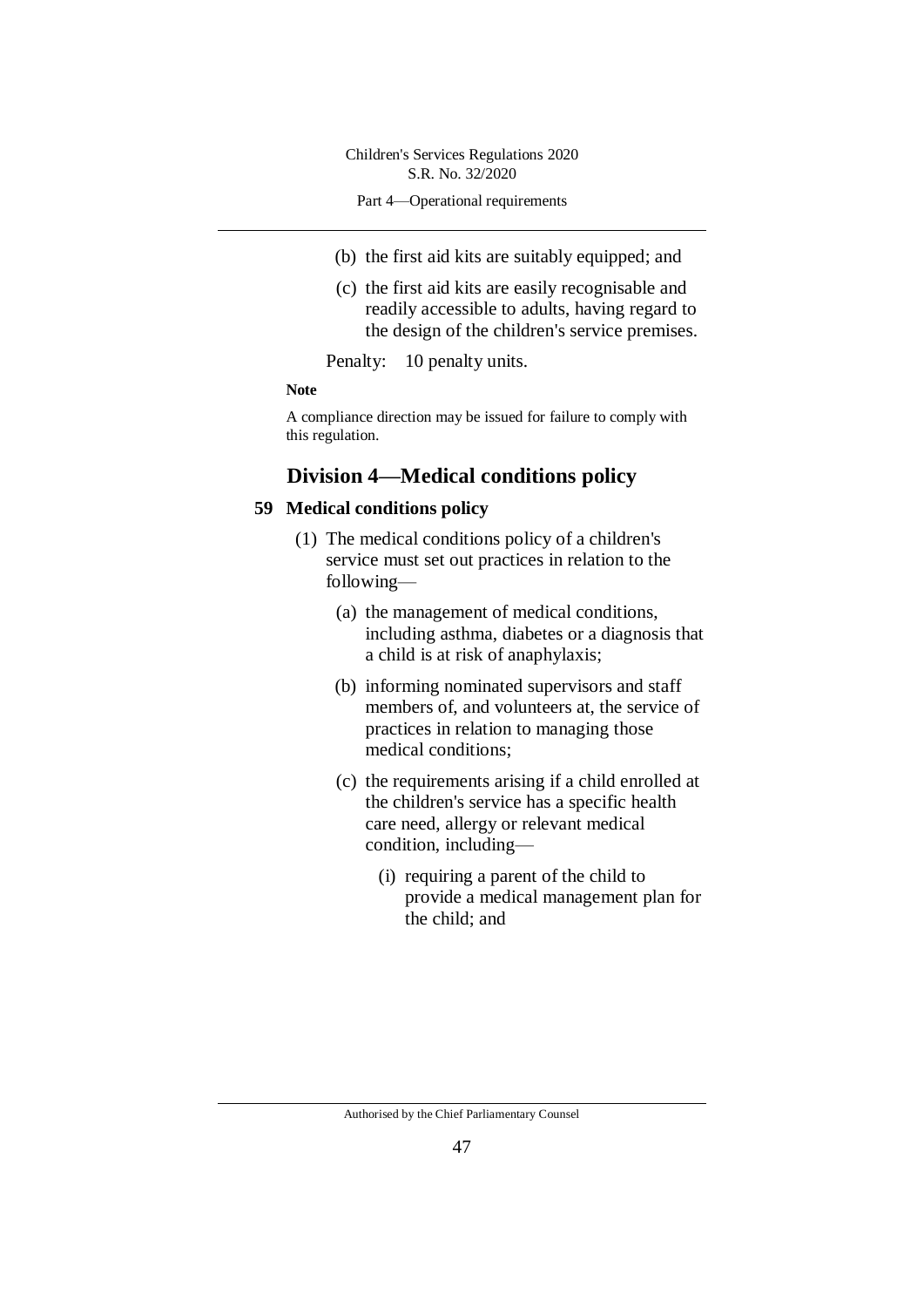Part 4—Operational requirements

- (ii) requiring the medical management plan to be followed in the event of an incident relating to the child's specific health care need, allergy or relevant medical condition; and
- (iii) requiring the development of a riskminimisation plan in consultation with the parents of a child—
	- (A) to ensure that the risks relating to the child's specific health care need, allergy or relevant medical condition are assessed and minimised; and
	- (B) if relevant, to ensure that practices and procedures in relation to the safe handling, preparation, consumption and service of food are developed and implemented; and
	- (C) if relevant, to ensure that practices and procedures to ensure that the parents are notified of any known allergens that pose a risk to a child and strategies for minimising the risk are developed and implemented; and
	- (D) to ensure that practices and procedures ensuring that all staff members and volunteers can identify the child, the child's medical management plan and the location of the child's medication are developed and implemented; and

Authorised by the Chief Parliamentary Counsel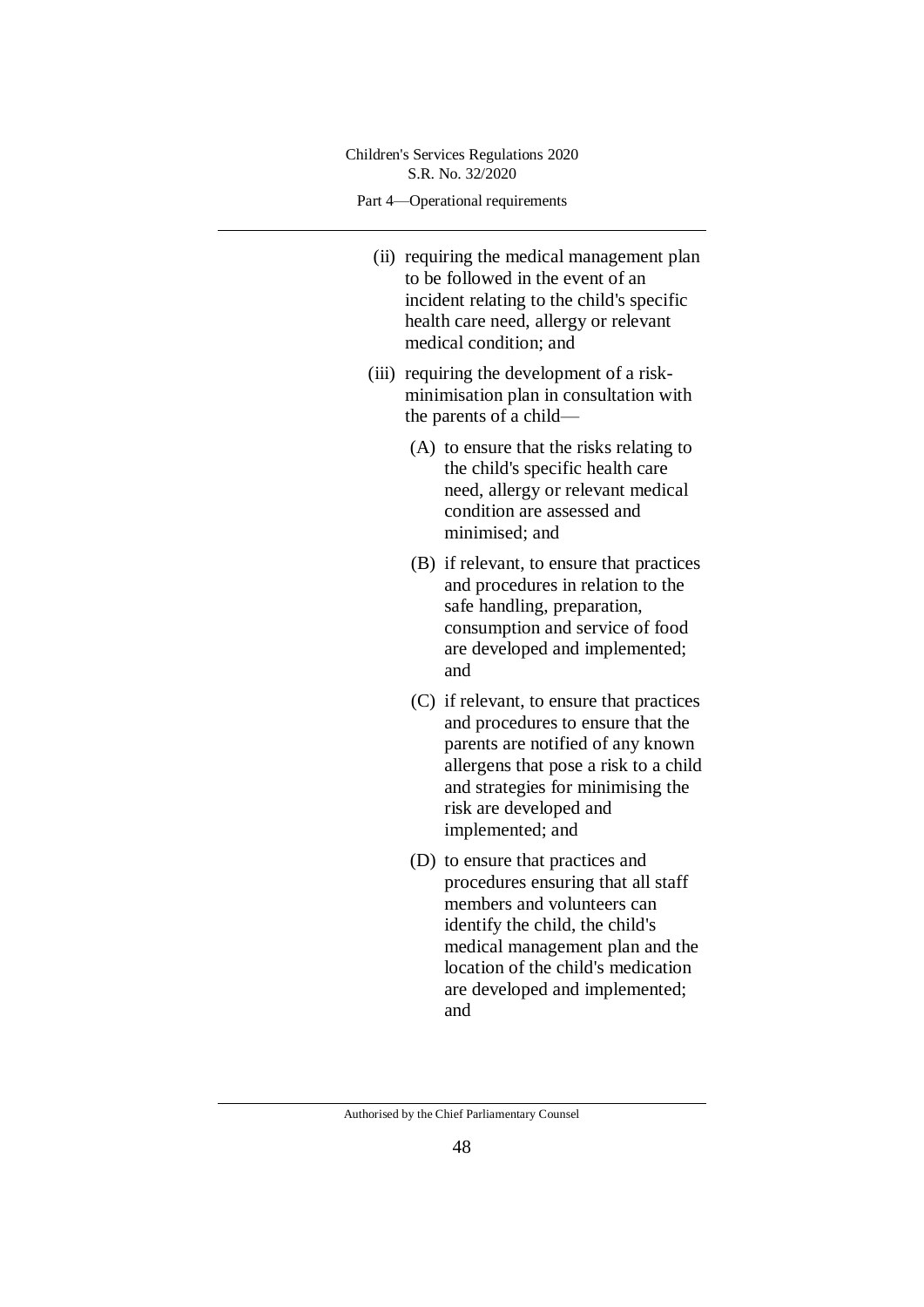Part 4—Operational requirements

- (E) if relevant, to ensure that practices and procedures ensuring that the child does not attend the service without medication prescribed by the child's registered medical practitioner in relation to the child's specific health care need, allergy or relevant medical condition are developed and implemented; and
- (iv) requiring the development of a communications plan to ensure that—
	- (A) relevant staff members and volunteers are informed about the medical conditions policy and the medical management plan and risk minimisation plan for the child; and
	- (B) a child's parent can communicate any changes to the medical management plan and risk minimisation plan for the child, setting out how that communication can occur.
- (2) The medical conditions policy of the children's service must set out practices in relation to self-administration of medication by children over preschool age if the service permits that self-administration.
- (3) In subregulation (2), the practices must include any practices relating to recording in the medication record for a child of notifications from the child that medication has been self-administered.

Authorised by the Chief Parliamentary Counsel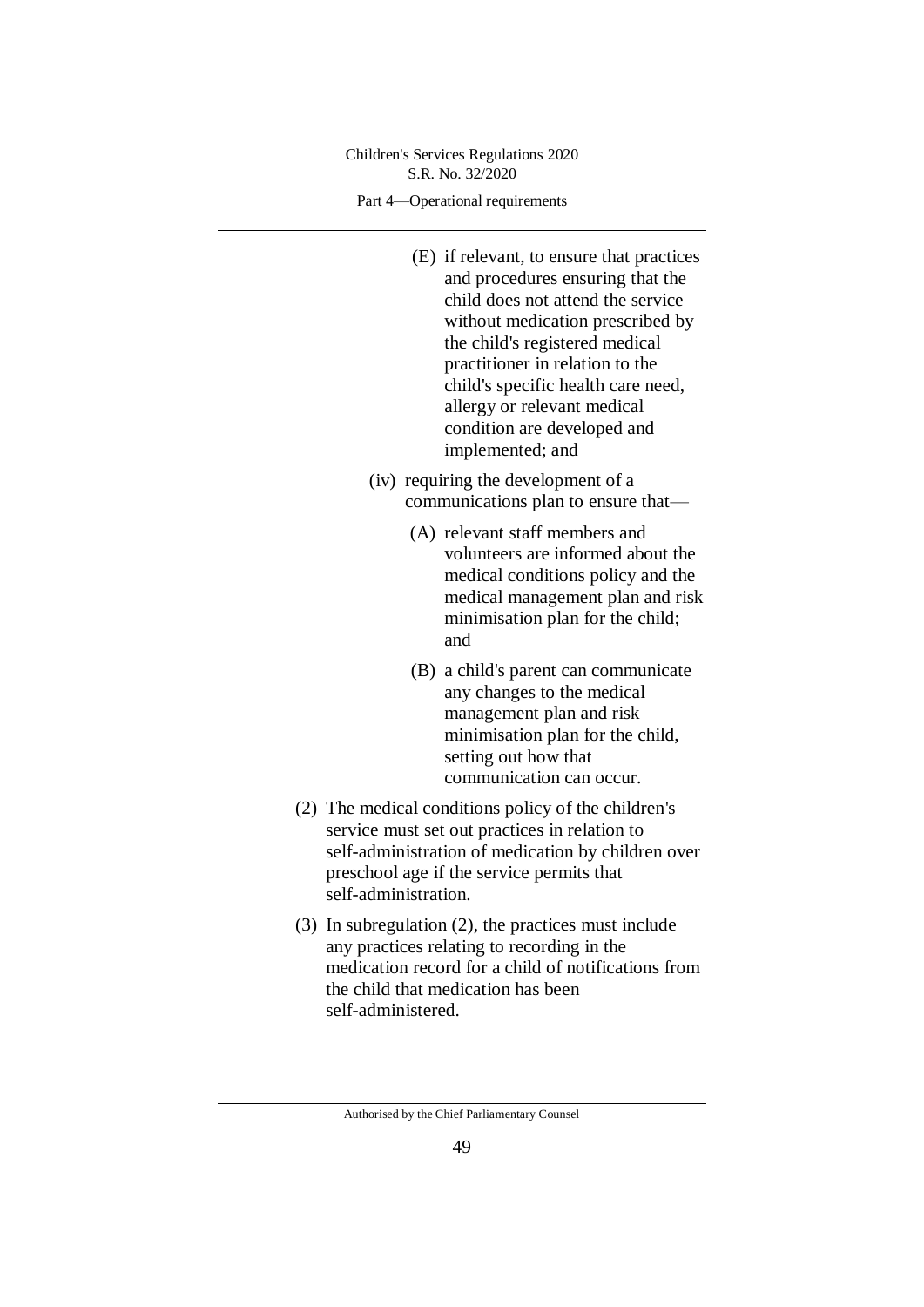Part 4—Operational requirements

### **60 Medical conditions policy to be provided to parents**

The approved provider of a children's service must ensure that a copy of the medical conditions policy document is provided to the parent of a child enrolled at a children's service if the provider is aware that the child has a specific health care need, allergy or other relevant medical condition.

#### **Note**

A compliance direction may be issued for failure to comply with this regulation.

# **Division 5—Administration of medication**

### **61 Medication record**

- (1) The approved provider of a children's service must ensure that a medication record is kept that includes the details set out in subregulation (2) for each child to whom medication is or is to be administered while being educated and cared for by the service (including, if applicable, selfadministration).
- (2) The details to be recorded are—
	- (a) the name of the child; and
	- (b) the authorisation to administer medication, signed by a parent or a person named in the child's enrolment record as authorised to consent to administration of medication; and
	- (c) the name of the medication to be administered; and
	- (d) the time and date the medication was last administered; and
	- (e) the time and date, or the circumstances under which, the medication should be next administered; and

Authorised by the Chief Parliamentary Counsel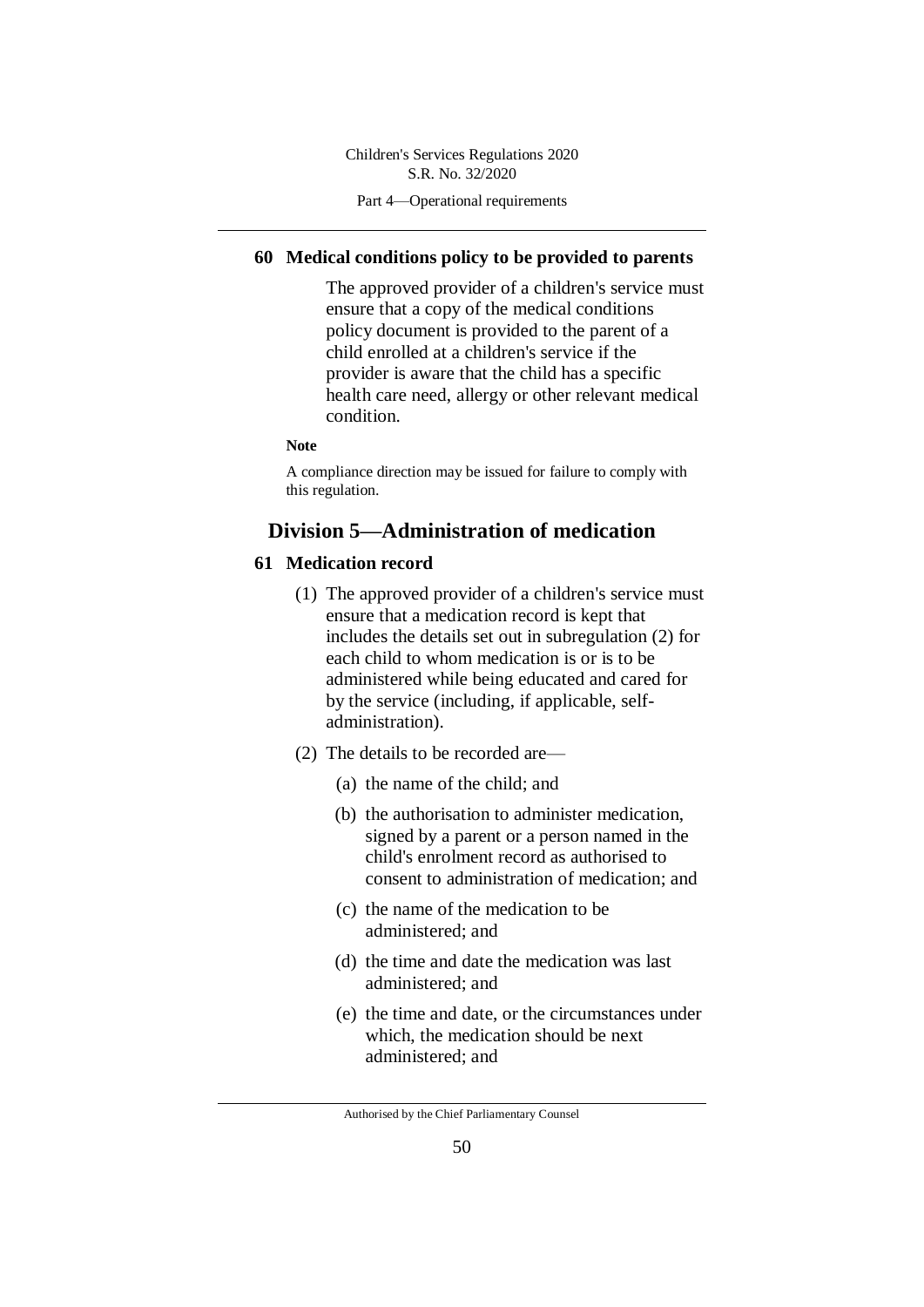- (f) the dosage of the medication to be administered; and
- (g) the manner in which the medication is to be administered; and
- (h) if the medication is administered to the child—
	- (i) the dosage that was administered; and
	- (ii) the manner in which the medication was administered; and
	- (iii) the time and date the medication was administered; and
	- (iv) the name and signature of the person who administered the medication; and
	- (v) if another person is required under regulation 64 to check the dosage and administration, the name and signature of that person.

### **62 Administration of medication**

- (1) The approved provider of a children's service must ensure that medication is not administered to a child being educated and cared for by the service unless—
	- (a) that administration is authorised; and
	- (b) the medication is administered in accordance with regulation 64 or 65.

Penalty: 10 penalty units.

(2) The approved provider of a children's service must ensure that written notice is given to a parent or other family member of a child as soon as practicable if medication is administered to the child under an authorisation referred to in subregulation (4)(b).

Penalty: 5 penalty units.

Authorised by the Chief Parliamentary Counsel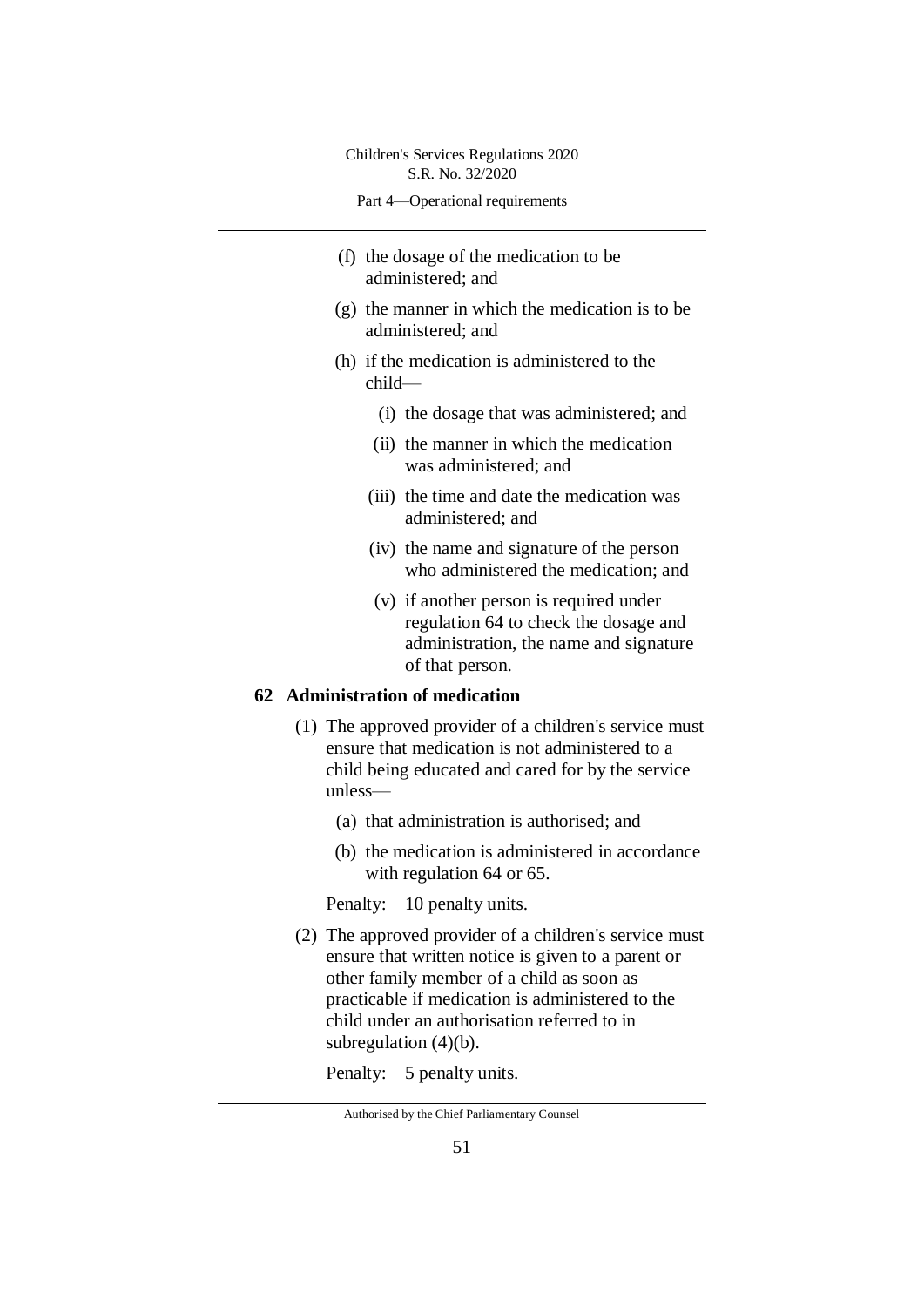Part 4—Operational requirements

- (3) A nominated supervisor of a children's service must ensure that medication is not administered to a child being educated and cared for by the service unless—
	- (a) that administration is authorised; and
	- (b) the medication is administered in accordance with regulation 64 or 65.

Penalty: 10 penalty units.

- (4) In this regulation the administration of medication to a child is authorised if an authorisation to administer the medication—
	- (a) is recorded in the medication record for that child under regulation 61; or
	- (b) in the case of an emergency, is given verbally by—
		- (i) a parent or a person named in the child's enrolment record as authorised to consent to administration of medication; or
		- (ii) if a parent or person named in the enrolment record cannot reasonably be contacted in the circumstances, a registered medical practitioner or emergency service personnel.

# **63 Exception to authorisation requirement anaphylaxis or asthma emergency**

- (1) Despite regulation 62, medication may be administered to a child without an authorisation in case of an anaphylaxis or asthma emergency.
- (2) If medication is administered under this regulation, the approved provider or a nominated supervisor of the children's service must ensure that the following are notified as soon as practicable—

Authorised by the Chief Parliamentary Counsel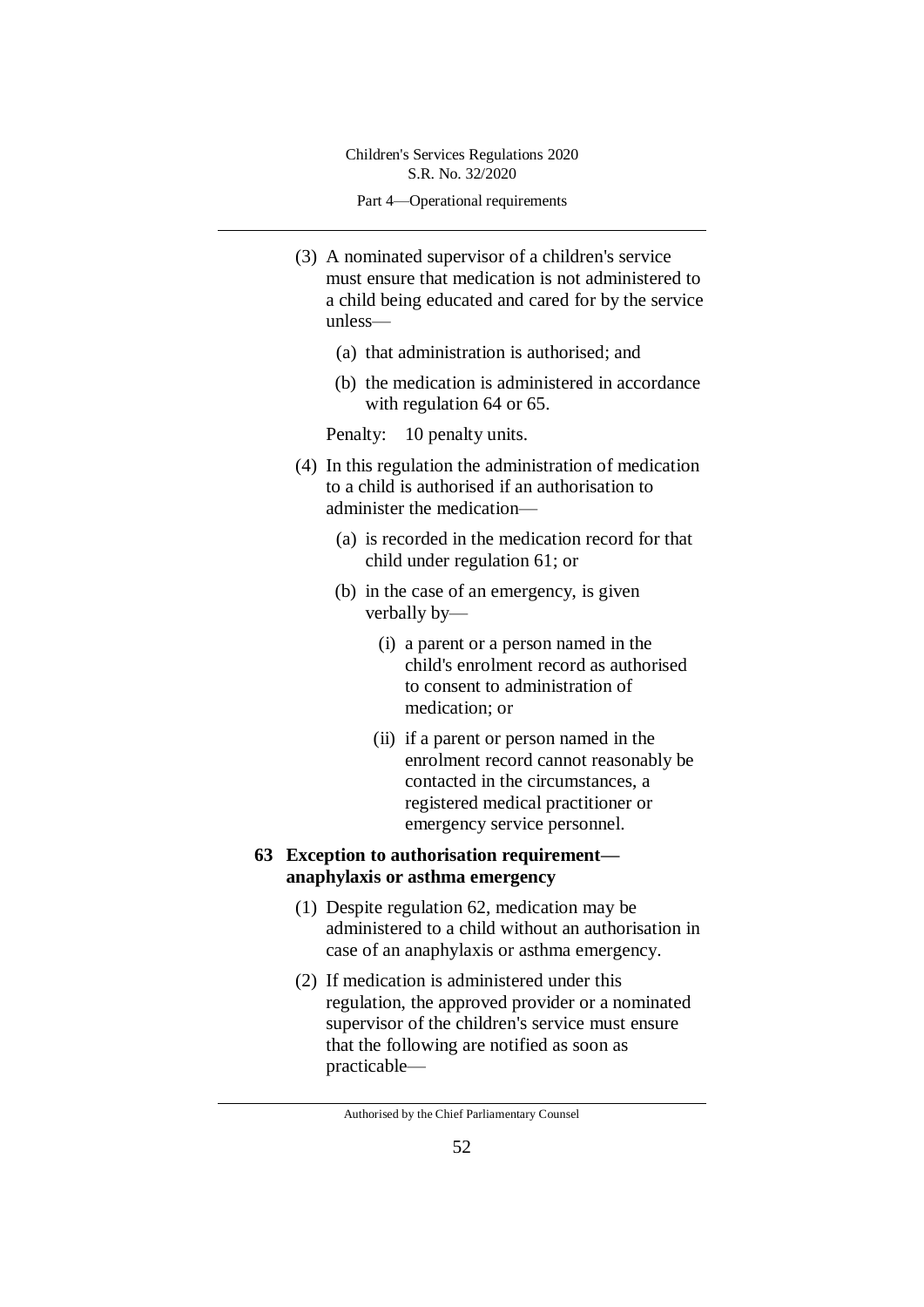Part 4—Operational requirements

- (a) a parent of the child;
- (b) emergency services.

#### **64 Procedure for administration of medication**

Subject to regulation 65, if medication is administered to a child being educated and cared for by a children's service—

- (a) the medication must be administered—
	- (i) if the medication has been prescribed by a registered medical practitioner, from its original container, bearing the original label with the name of the child to whom the medication is to be administered, and before the expiry or use by date; or
	- (ii) from its original container, bearing the original label and instructions and before the expiry or use by date; and
- (b) the medication must be administered in accordance with any instructions—
	- (i) attached to the medication; or
	- (ii) any written or verbal instructions provided by a registered medical practitioner; and
- (c) except in the case of a children's service that is permitted to have only one educator to educate and care for children, the following must be checked by a person other than the person administering the medication—
	- (i) the dosage of the medication to be administered;
	- (ii) the identity of the child to whom the medication is to be administered.

Authorised by the Chief Parliamentary Counsel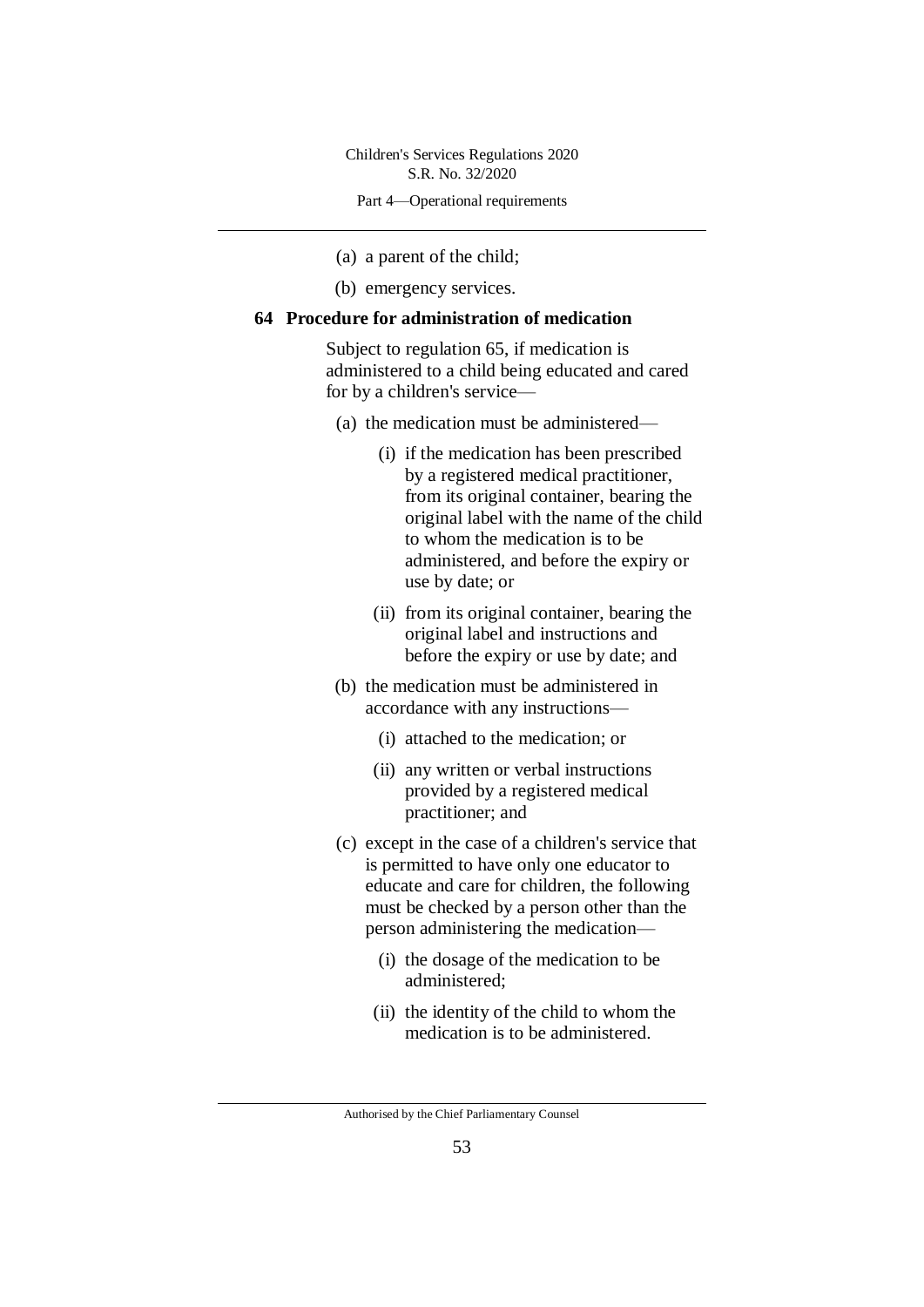Part 4—Operational requirements

### **65 Self-administration of medication**

The approved provider of a children's service may permit a child over preschool age to self-administer medication if an authorisation for the child to self-administer medication is recorded in the medication record for the child under regulation 61.

## **Division 6—Emergencies and communication**

#### **66 Emergency and evacuation procedures**

- (1) The emergency and evacuation procedures required under regulation 112 must set out—
	- (a) instructions for what must be done in the event of an emergency; and
	- (b) an emergency and evacuation floor plan.
- (2) For the purposes of preparing the emergency and evacuation procedures, the approved provider of a children's service must ensure that a risk assessment is conducted to identify potential emergencies that are relevant to the service.

Penalty: 10 penalty units.

#### **Note**

A compliance direction may be issued for failure to comply with this subregulation.

- (3) The approved provider of a children's service must ensure that—
	- (a) the emergency and evacuation procedures are rehearsed every 3 months by the staff members, volunteers and children present at the service on the day of the rehearsal and the responsible person in relation to the service who is present at the time of the rehearsal; and

Authorised by the Chief Parliamentary Counsel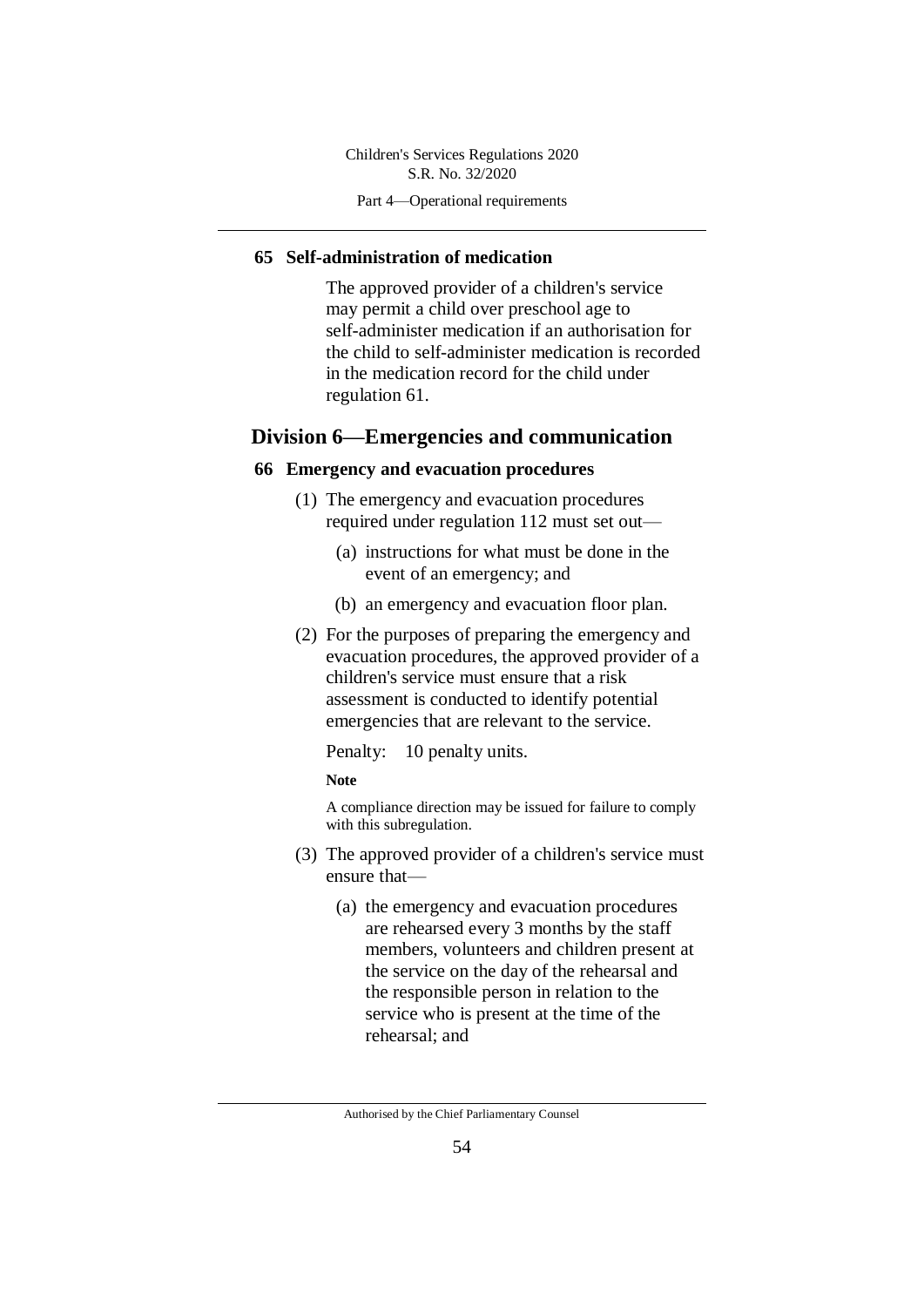(b) the rehearsals of the emergency and evacuation procedures are documented.

Penalty: 10 penalty units.

#### **Note**

A compliance direction may be issued for failure to comply with this subregulation.

(4) The approved provider of a children's service must ensure that a copy of the emergency and evacuation floor plan and instructions are displayed in a prominent position near each exit at the children's service premises.

Penalty: 10 penalty units.

**Note**

A compliance direction may be issued for failure to comply with this subregulation.

### **67 Telephone or other communication equipment**

The approved provider of a children's service must ensure that, when educating or caring for children as part of the service, nominated supervisors and staff members of the service have ready access to an operating telephone or other similar means of communication to enable immediate communication to and from parents and emergency services.

Penalty: 5 penalty units.

#### **Example**

Fixed-line telephone, mobile phone, satellite phone, 2-way radio, video conferencing equipment.

#### **Note**

A compliance direction may be issued for failure to comply with this regulation.

Authorised by the Chief Parliamentary Counsel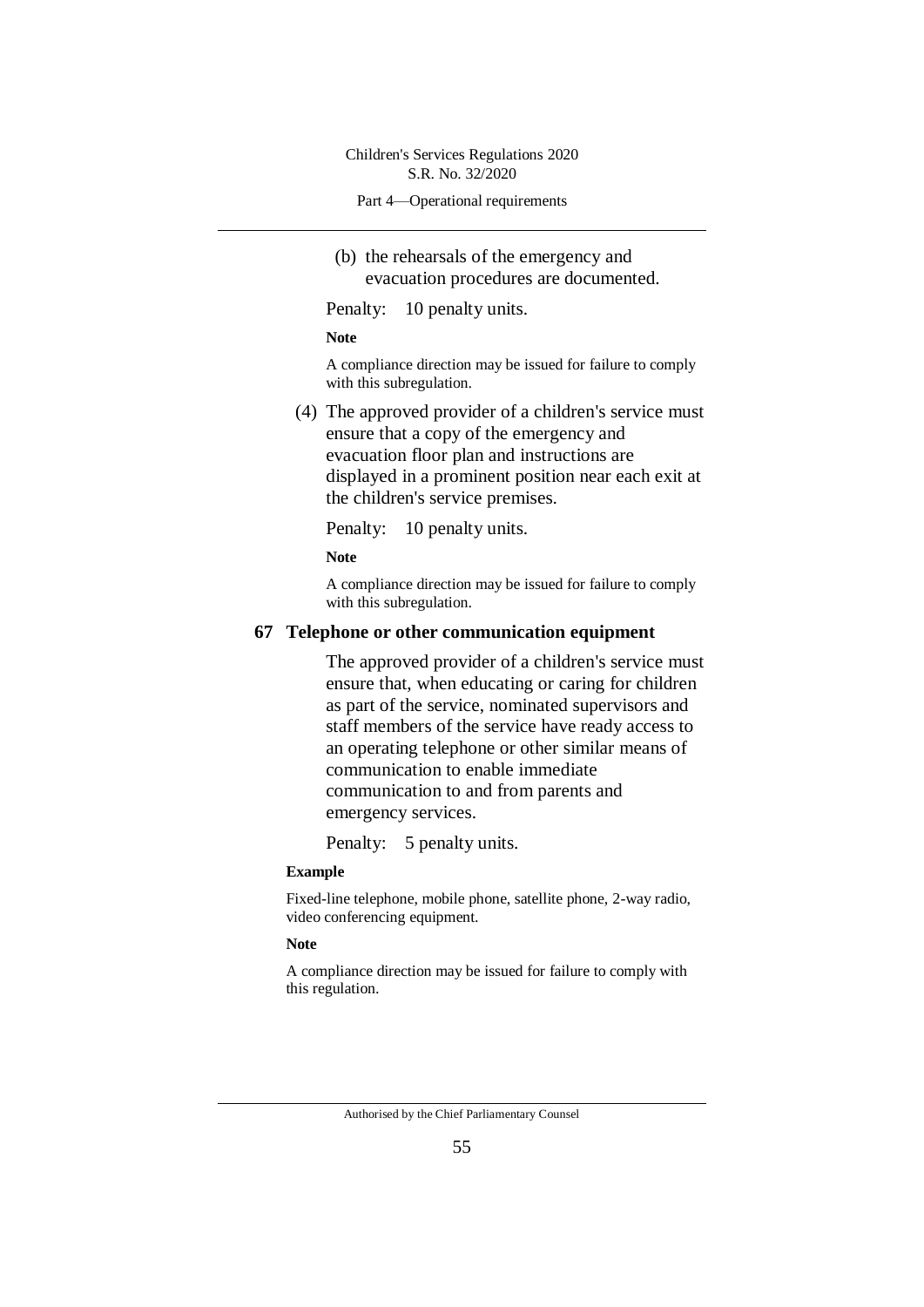# **Division 7—Collection of children from premises and excursions**

# **68 Children leaving the children's service premises**

(1) The approved provider of a children's service must ensure that a child who is being educated and cared for by the children's service does not leave the children's service premises except in accordance with subregulation (3).

Penalty: 10 penalty units.

(2) A nominated supervisor of a children's service must ensure that a child who is being educated and cared for by the children's service does not leave the children's service premises except in accordance with subregulation (3).

Penalty: 10 penalty units.

- (3) The child may only leave the relevant premises if the child—
	- (a) is given into the care of—
		- (i) a parent of the child; or
		- (ii) an authorised nominee named in the child's enrolment record; or
		- (iii) a person authorised by a parent or authorised nominee named in the child's enrolment record to collect the child from the premises; or
	- (b) leaves the premises in accordance with the written authorisation of the child's parent or authorised nominee named in the child's enrolment record; or
	- (c) is taken on an excursion in accordance with this Division; or

Authorised by the Chief Parliamentary Counsel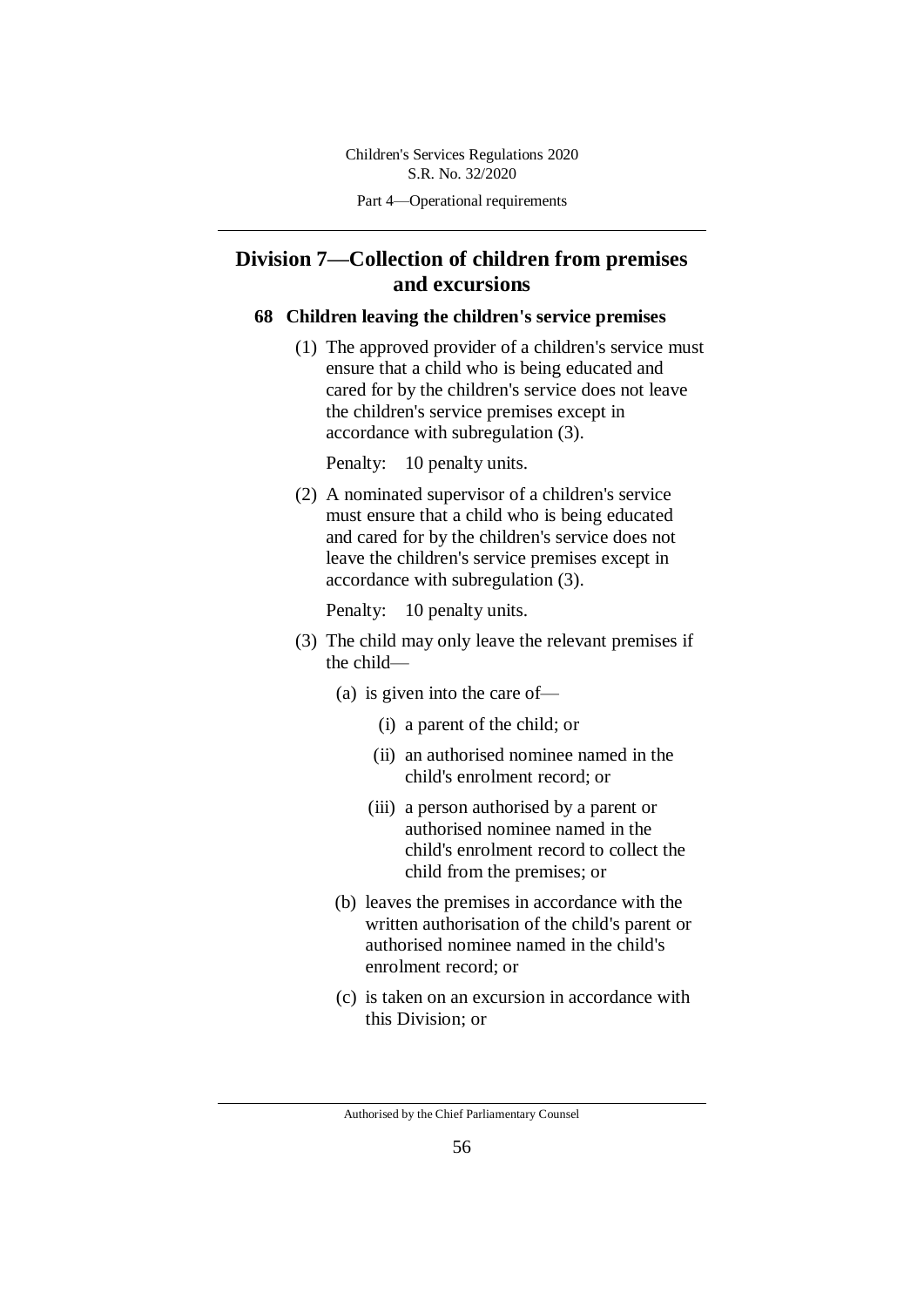Part 4—Operational requirements

- (d) is given into the care of a person or taken outside the premises—
	- (i) because the child requires medical, hospital or ambulance care or treatment; or
	- (ii) because of another emergency.
- (4) Nothing in this regulation affects the operation of any court order that prohibits a parent from—
	- (a) collecting a child from the children's service premises; or
	- (b) authorising a child to leave the children's service premises.

## **69 Risk assessment must be conducted before excursion**

(1) The approved provider of a children's service must ensure a risk assessment is carried out in accordance with regulation 70 before an authorisation is sought under regulation 71 for an excursion.

Penalty: 10 penalty units.

(2) A nominated supervisor of a children's service must ensure a risk assessment is carried out in accordance with regulation 70 before an authorisation is sought under regulation 71 for an excursion.

Penalty: 10 penalty units.

- (3) A risk assessment is not required under this regulation for an excursion if—
	- (a) the excursion is a regular outing; and
	- (b) a risk assessment has been conducted for the excursion not more than 12 months before the excursion is to occur.

Authorised by the Chief Parliamentary Counsel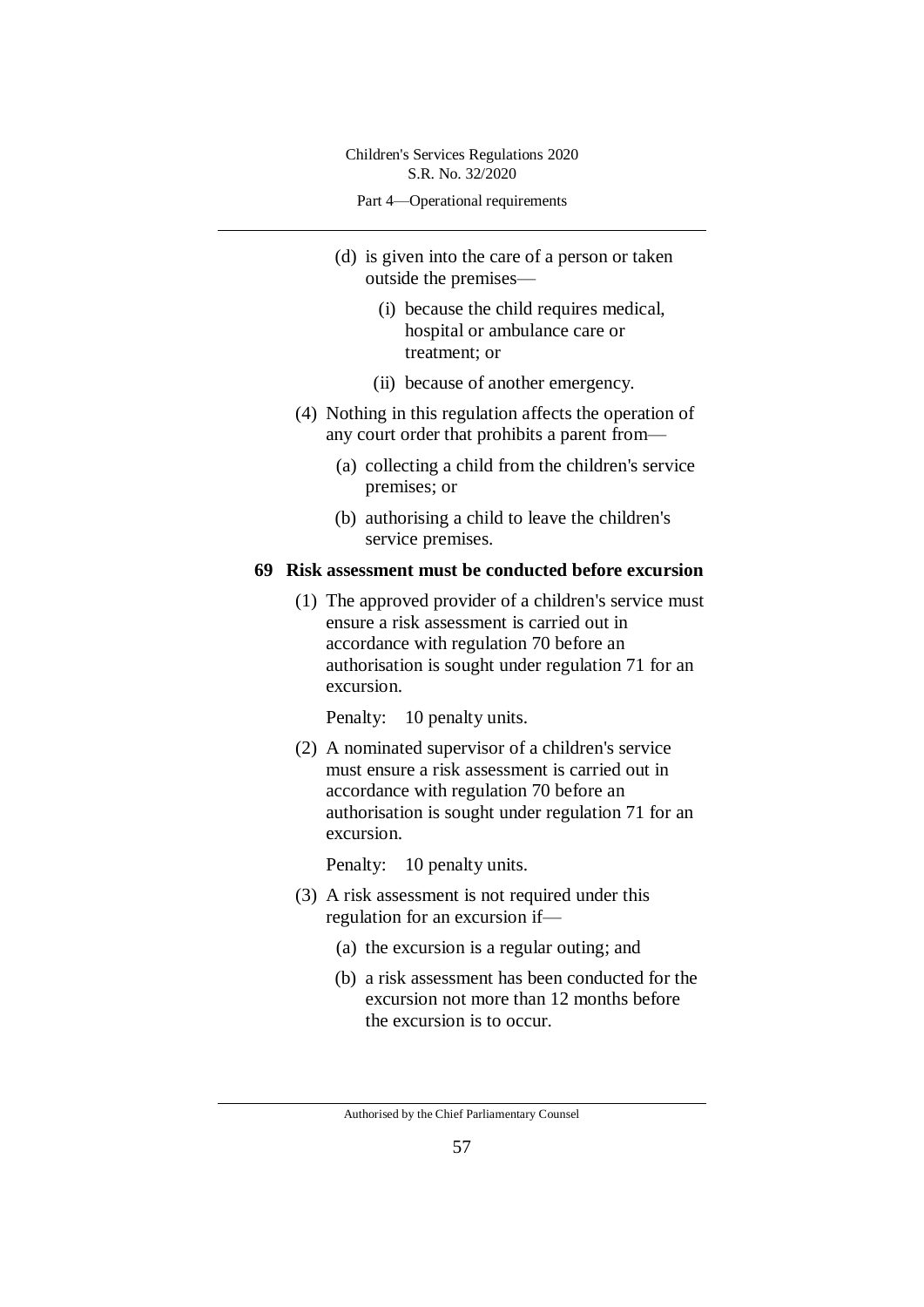Part 4—Operational requirements

### **70 Conduct of risk assessment for excursion**

- (1) A risk assessment for an excursion must—
	- (a) identify and assess risks that the excursion may pose to the safety, health or wellbeing of any child being taken on the excursion; and
	- (b) specify how the identified risks will be managed and minimised.
- (2) Without limiting subregulation (1), a risk assessment must consider—
	- (a) the proposed route and destination for the excursion; and
	- (b) any water hazards; and
	- (c) any risks associated with water-based activities; and
	- (d) the transport to and from the proposed destination for the excursion; and
	- (e) the number of adults and children involved in the excursion; and
	- (f) given the risks posed by the excursion, the number of educators or other responsible adults that is appropriate to provide supervision and whether any adults with specialised skills are required; and

### **Example**

Specialised skills could include life-saving skills.

- (g) the proposed activities; and
- (h) the proposed duration of the excursion; and

Authorised by the Chief Parliamentary Counsel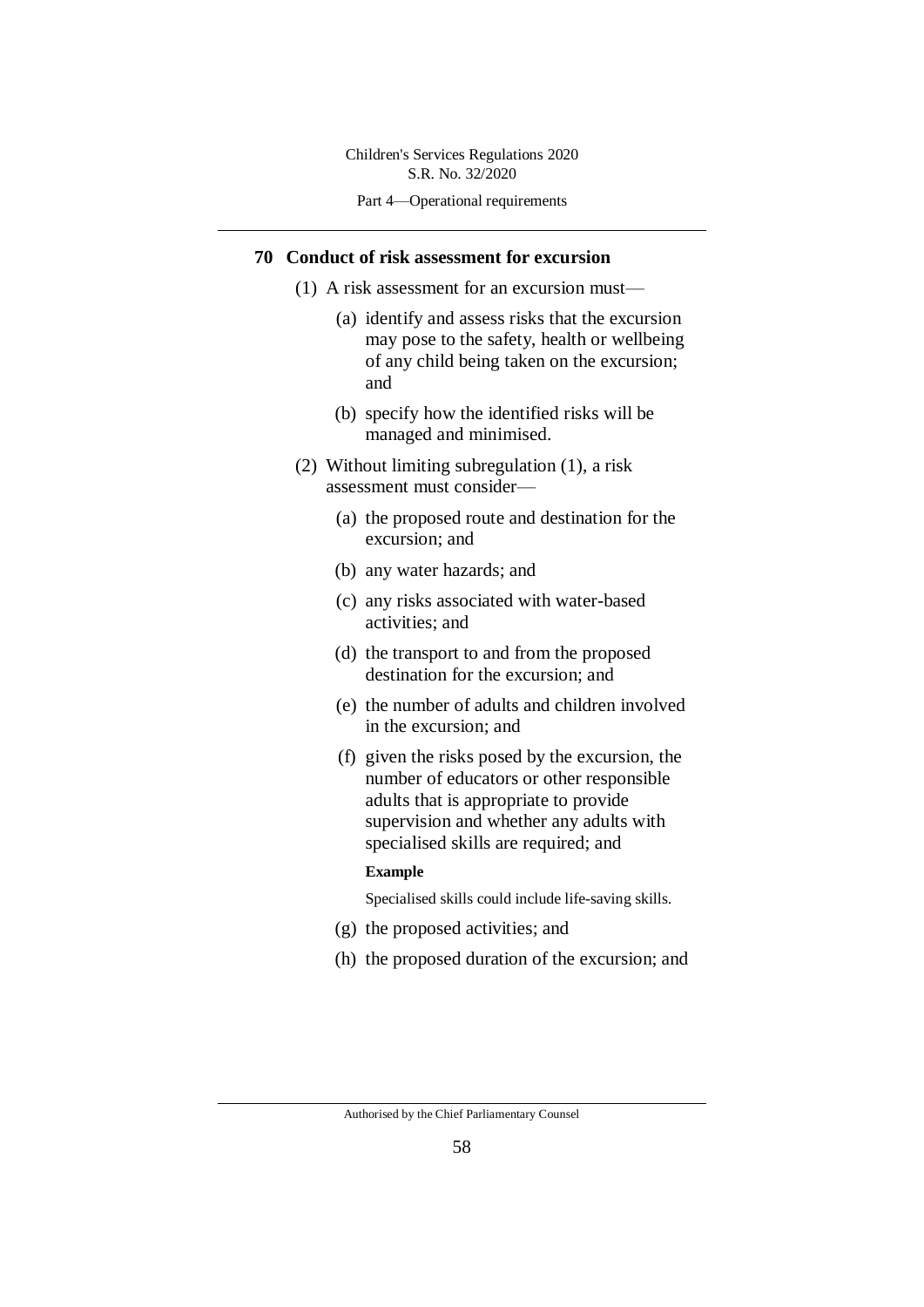Part 4—Operational requirements

(i) the items that should be taken on the excursion.

#### **Example**

A mobile phone and a list of emergency contact numbers for children on the excursion.

### **71 Authorisation for excursions**

(1) The approved provider of a children's service must ensure that a child being educated and cared for by the service is not taken outside the children's service premises on an excursion unless written authorisation has been given under subregulation (3).

Penalty: 5 penalty units.

(2) A nominated supervisor of a children's service must ensure that a child being educated and cared for by the service is not taken outside the children's service premises on an excursion unless written authorisation has been given under subregulation (3).

Penalty: 5 penalty units.

- (3) The authorisation must be given by a parent or other person named in the child's enrolment record as having authority to authorise the taking of the child outside the children's service premises by an educator and must state—
	- (a) the child's name; and
	- (b) the reason the child is to be taken outside the premises; and
	- (c) the date the child is to be taken on the excursion (unless the authorisation is for a regular outing); and
	- (d) a description of the proposed destination for the excursion; and

Authorised by the Chief Parliamentary Counsel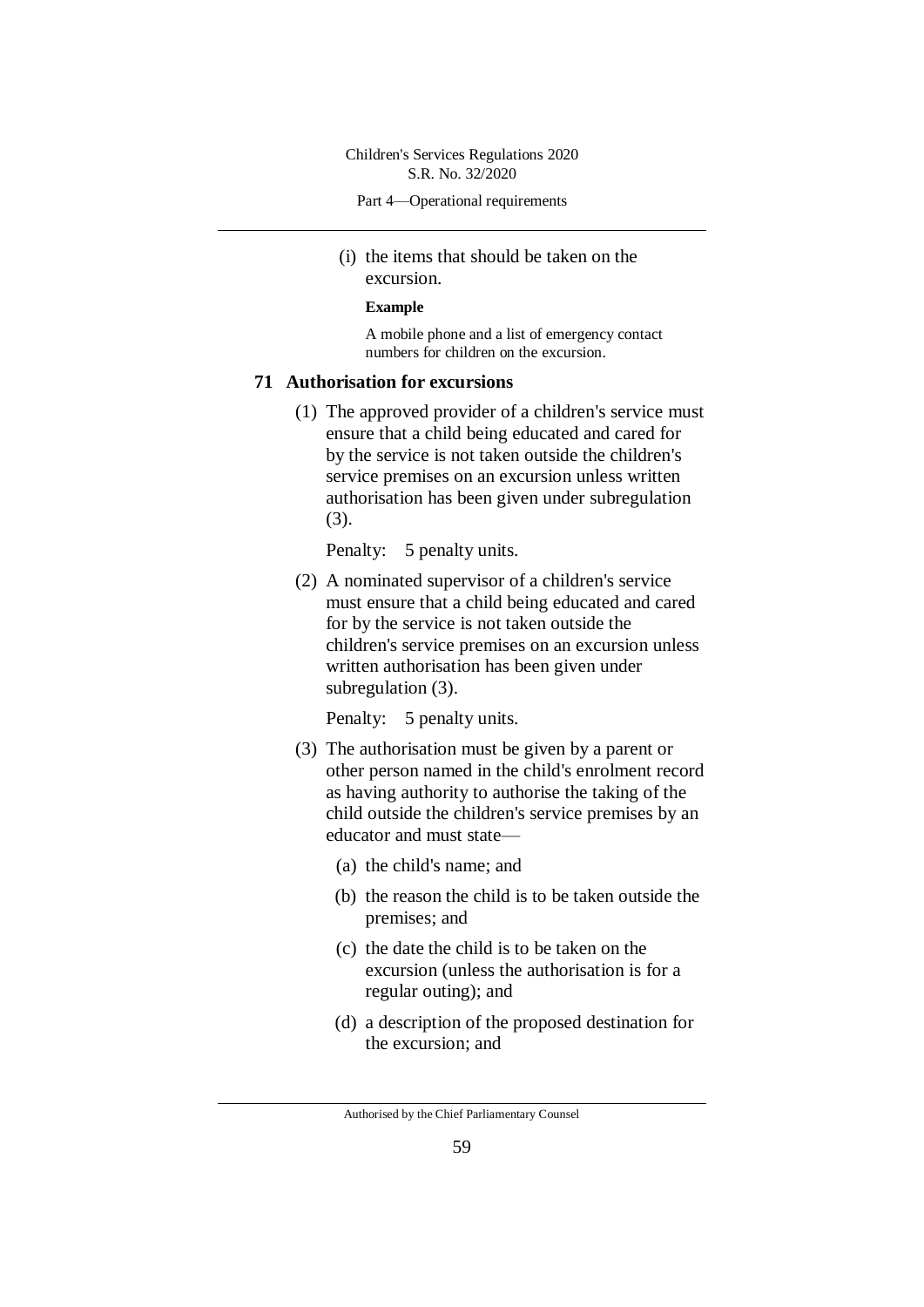- (e) the method of transport to be used for the excursion; and
- (f) the proposed activities to be undertaken by the child during the excursion; and
- (g) the period the child will be away from the premises; and
- (h) the anticipated number of children likely to be attending the excursion; and
- (i) the anticipated ratio of educators attending the excursion to the anticipated number of children attending the excursion; and
- (j) the anticipated number of staff members and any other adults who will accompany and supervise the children on the excursion; and
- (k) that a risk assessment has been prepared and is available at the service.
- (4) If the excursion is a regular outing, the authorisation is only required to be obtained once in a 12-month period.

### **Division 8—Physical environment**

# **72 Premises, furniture and equipment to be safe, clean and in good repair**

The approved provider of a children's service must ensure that the children's service premises and all equipment and furniture used in providing the children's service are safe, clean and in good repair.

Penalty: 10 penalty units.

#### **Note**

A compliance direction may be issued for failure to comply with this regulation.

Authorised by the Chief Parliamentary Counsel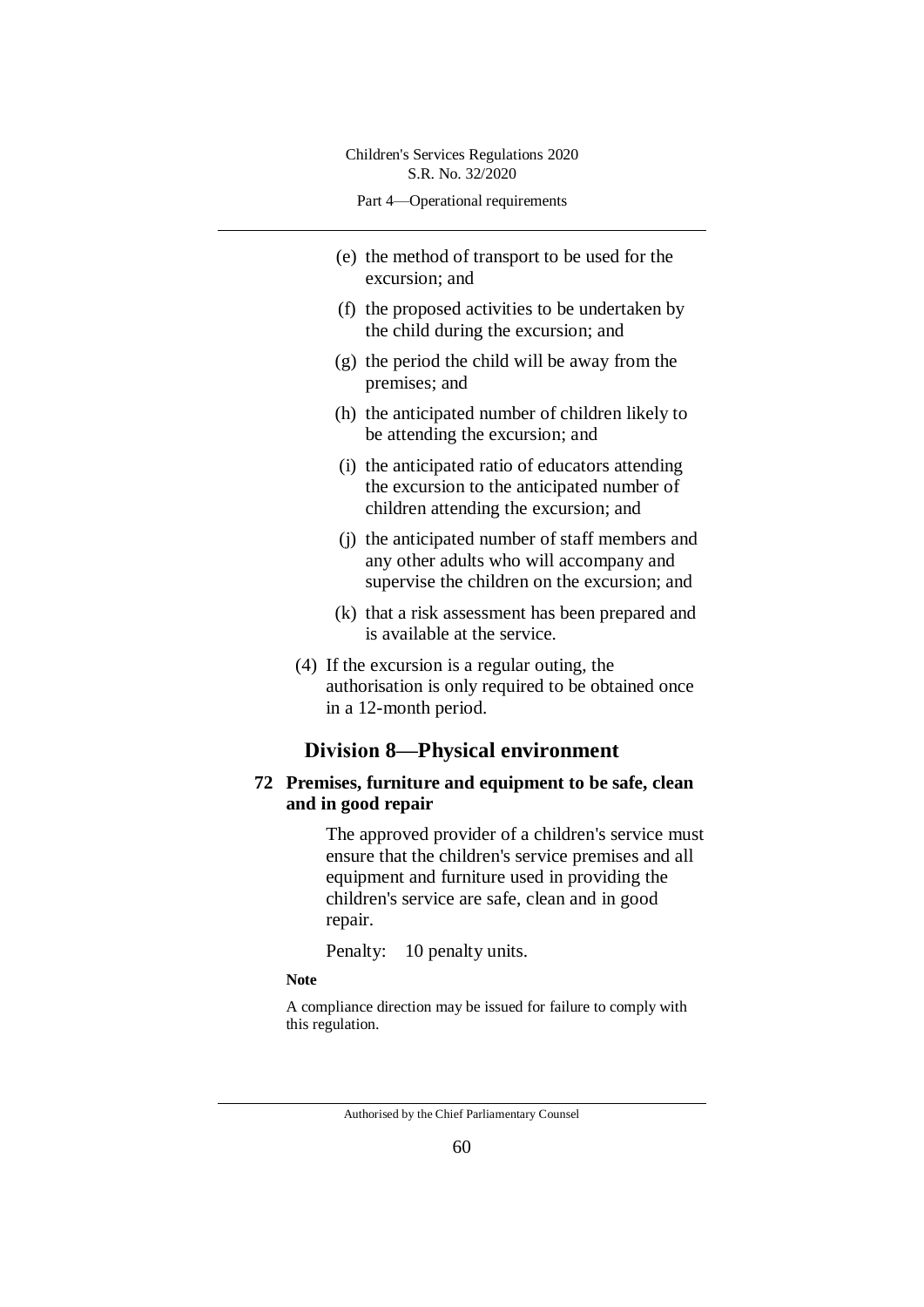Part 4—Operational requirements

### **73 Fencing**

(1) The approved provider of a children's service must ensure that any outdoor space used by children at the children's service premises is enclosed by a fence or barrier that is of a height and design that children preschool age or under cannot go through, over or under it.

Penalty: 10 penalty units.

#### **Note**

A compliance direction may be issued for failure to comply with this subregulation.

(2) This regulation does not apply to a children's service that primarily provides education and care to children over preschool age.

# **74 Furniture, materials and equipment**

The approved provider of a children's service must ensure that each child being educated and cared for by the children's service has access to sufficient furniture, materials and developmentally appropriate equipment suitable for the education and care of that child.

#### **Note**

A compliance direction may be issued for failure to comply with this regulation.

### **75 Laundry and hygiene facilities**

- (1) The approved provider of a children's service must ensure that the service has—
	- (a) laundry facilities or access to laundry facilities; or
	- (b) other arrangements for dealing with soiled clothing, nappies and linen, including hygienic facilities for storage prior to their disposal or laundering—

Authorised by the Chief Parliamentary Counsel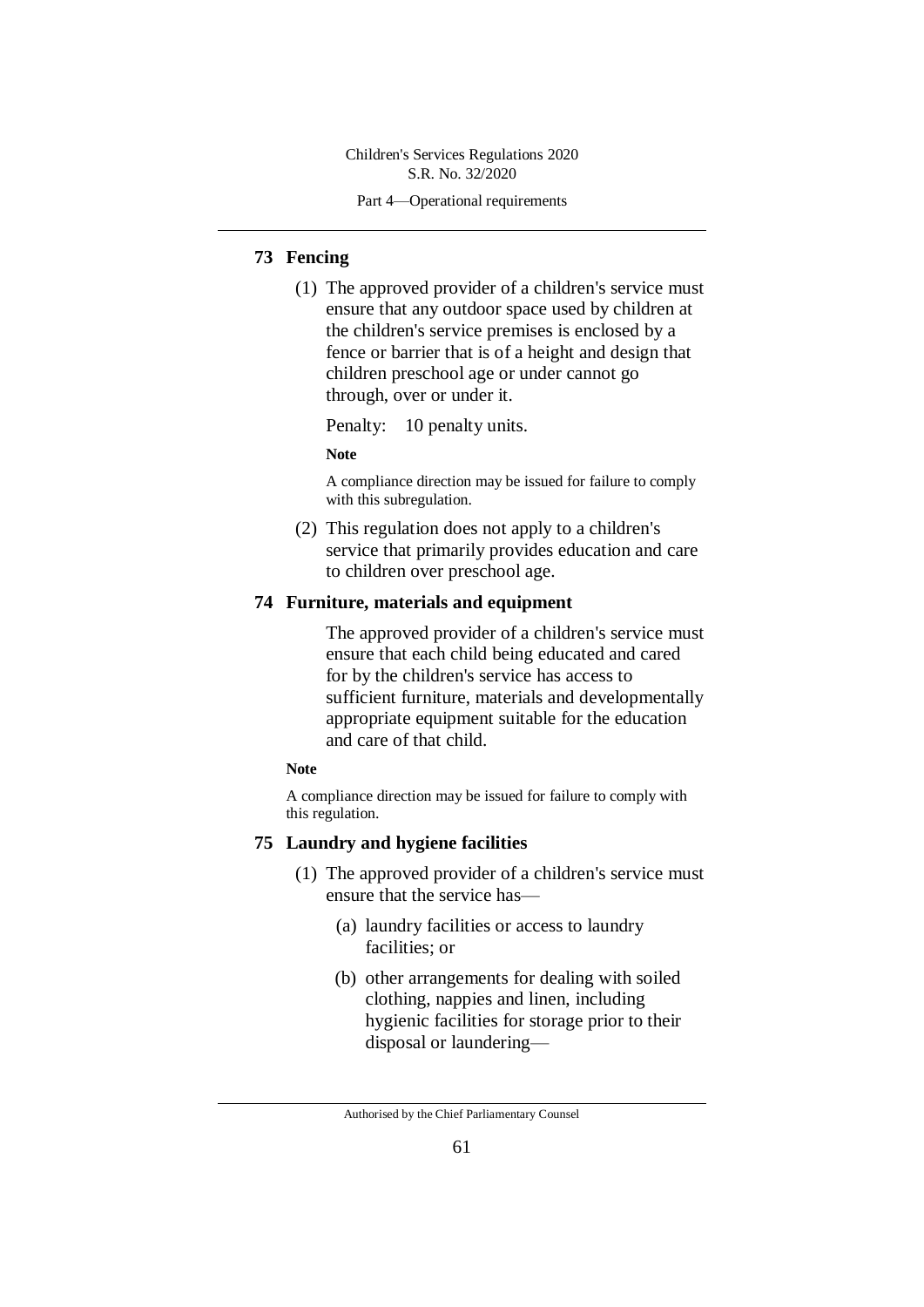that are adequate and appropriate for the needs of the service.

#### **Note**

A compliance direction may be issued for failure to comply with this subregulation.

(2) The approved provider of the service must ensure that laundry and hygienic facilities are located and maintained in a way that does not pose a risk to children.

**Note**

A compliance direction may be issued for failure to comply with this subregulation.

#### **76 Space requirements—indoor space**

(1) The approved provider of a children's service must ensure that, for each child being educated and cared for by the service, the children's service premises has at least 3·25 square metres of unencumbered indoor space.

Penalty: 10 penalty units.

#### **Note**

A compliance direction may be issued for failure to comply with this subregulation.

- (2) In calculating the area of unencumbered indoor space—
	- (a) the following areas are to be excluded—
		- (i) any passageway or thoroughfare (including door swings);
		- (ii) any toilet and hygiene facilities;
		- (iii) any nappy changing area or area for preparing bottles;
		- (iv) any area permanently set aside for the use or storage of cots;

Authorised by the Chief Parliamentary Counsel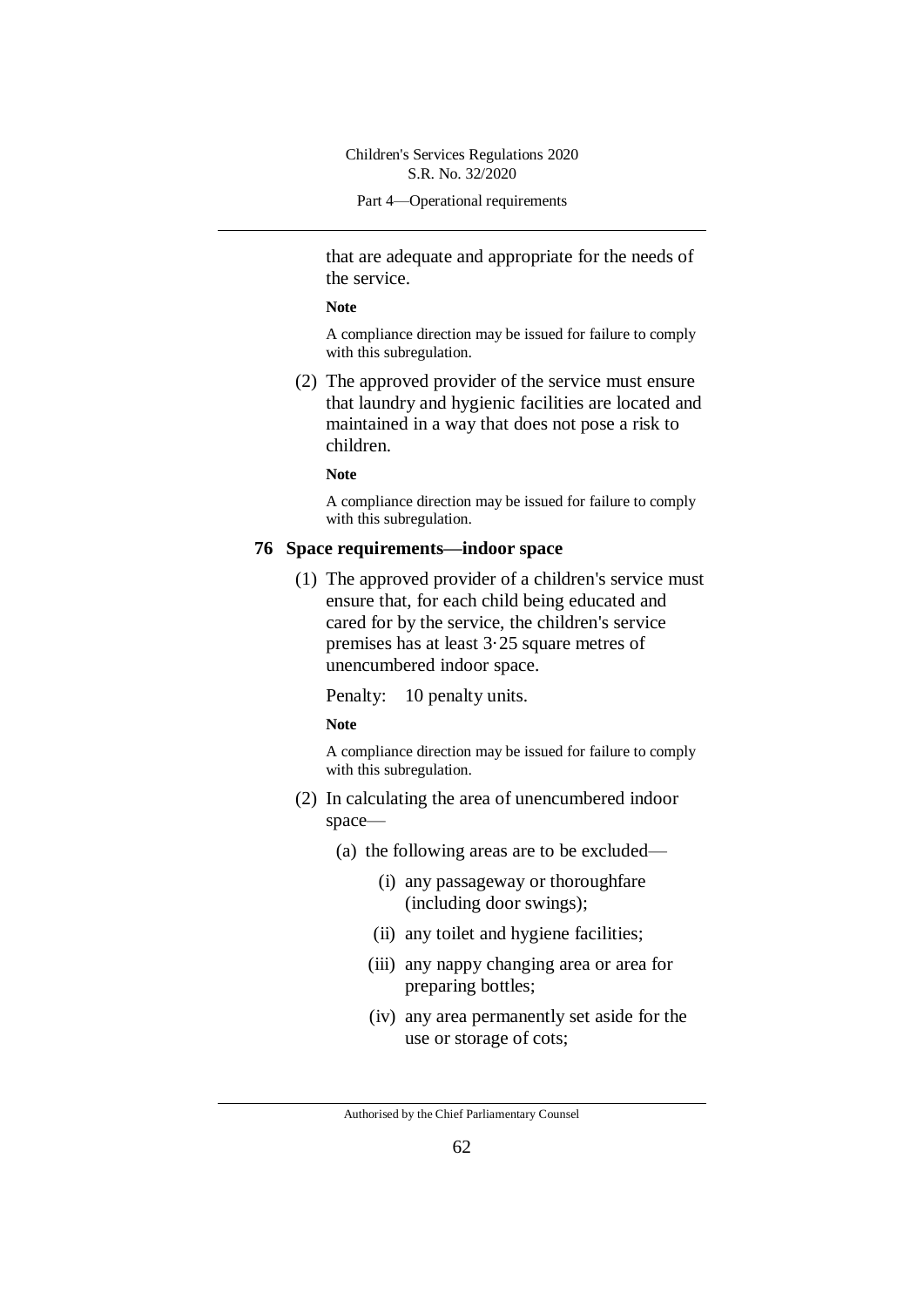Part 4—Operational requirements

- (v) any area permanently set aside for storage;
- (vi) any area or room for staff or administration;
- (vii) any other space that is not suitable for children; and
- (b) the area of a kitchen is to be excluded, unless the kitchen is primarily to be used by children as part of an educational program provided by the service.
- (3) The area of a verandah may be included in calculating the area of indoor space only with the written approval of the Regulatory Authority.
- (4) A verandah that is included in calculating the area of outdoor space cannot be included in calculating the area of indoor space.
- (5) In this regulation a reference to a child does not include a child being educated or cared for in an emergency in the circumstances set out in regulation 90(4).

# **77 Space requirements—outdoor space**

- (1) This regulation applies to an occasional care service other than an occasional care service that—
	- (a) is a former limited hours Type 2 service; and
	- (b) does not provide education and care to any child who attends the service for more than—
		- (i) 5 hours per day; and
		- (ii) 15 hours per week.
- (2) The approved provider of an occasional care service must ensure that, for each child being educated and cared for by the service, the

Authorised by the Chief Parliamentary Counsel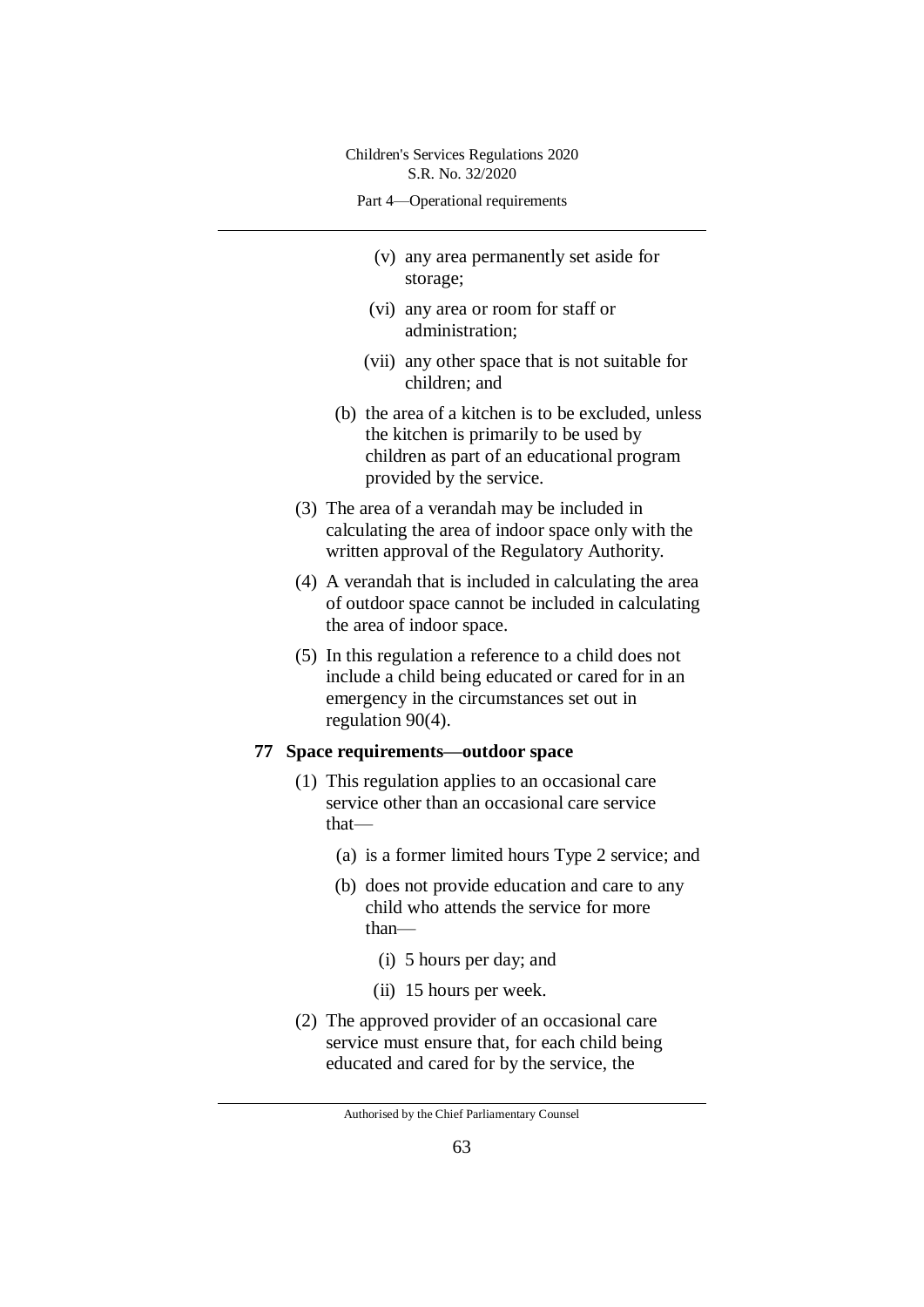children's service premises has at least 7 square metres of unencumbered outdoor space.

Penalty: 10 penalty units.

A compliance direction may be issued for failure to comply with this subregulation.

- (3) In calculating the area of unencumbered outdoor space required, the following areas are to be excluded—
	- (a) any pathway or thoroughfare, except where used by children as part of the education and care program;
	- (b) any car parking area;
	- (c) any storage shed or other storage area;
	- (d) any other space that is not suitable for children.
- (4) A verandah that is included in calculating the area of indoor space cannot be included in calculating the area of outdoor space.
- (5) An area of unencumbered indoor space may be included in calculating the outdoor space of a service that provides education and care to children over preschool age if—
	- (a) the Regulatory Authority has given written approval; and
	- (b) that indoor space has not been included in calculating the indoor space under regulation 76.
- (6) In this regulation a reference to a child does not include a child being educated or cared for in an emergency in the circumstances set out in regulation 90(4).

**Note**

Authorised by the Chief Parliamentary Counsel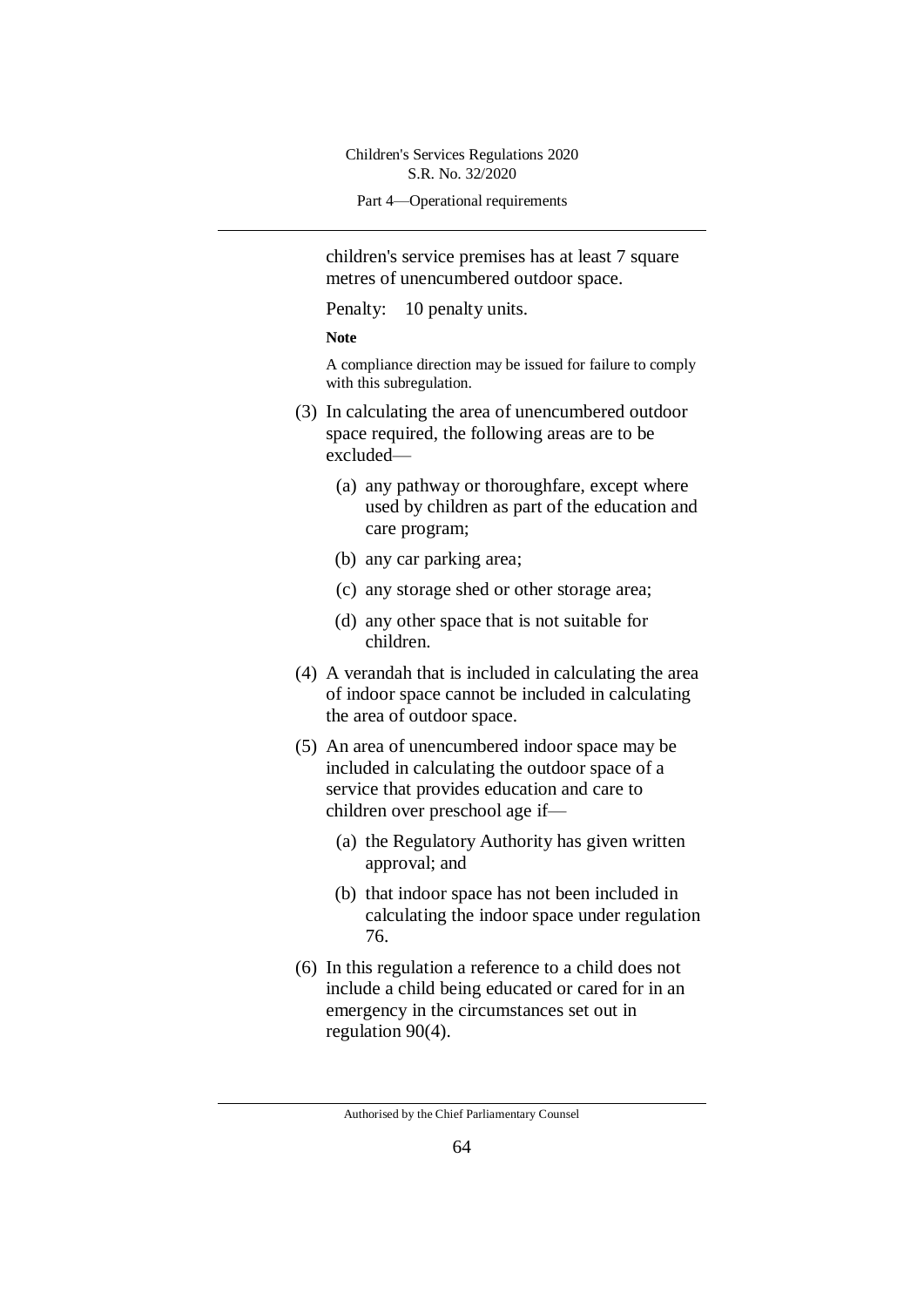Part 4—Operational requirements

(7) In this regulation, a *former limited hours Type 2 service* means a children's service in respect of which a licence to operate a limited hours Type 2 service was issued and in force immediately before the commencement day.

#### **78 Toilet and hygiene facilities**

The approved provider of a children's service must ensure that—

- (a) adequate, developmentally and ageappropriate toilet, washing and drying facilities are provided for use by children being educated and cared for by the service; and
- (b) the location and design of the toilet, washing and drying facilities enable safe use and convenient access by the children.

## **79 Ventilation and natural light**

The approved provider of a children's service must ensure that the indoor spaces used by children at the children's service premises—

- (a) are well ventilated; and
- (b) have adequate natural light; and
- (c) are maintained at a temperature that ensures the safety and wellbeing of children.

Penalty: 10 penalty units.

#### **Note**

A compliance direction may be issued for failure to comply with this regulation.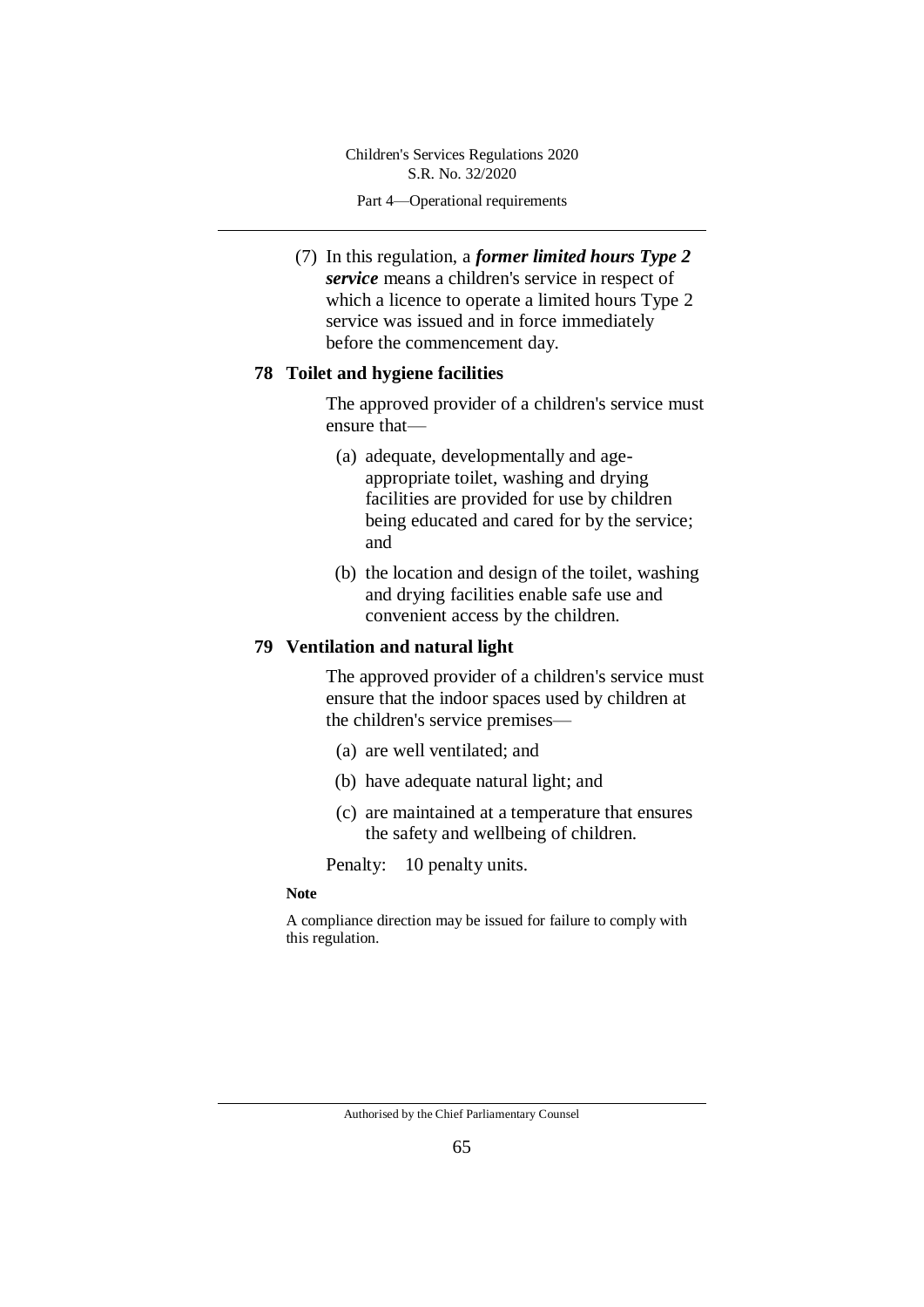Part 4—Operational requirements

# **Division 9—Other space requirements**

#### **80 Administrative space**

The approved provider of a children's service must ensure that an adequate area or areas are available at the children's service premises for the purposes of—

- (a) conducting the administrative functions of the service; and
- (b) consulting with parents of children; and
- (c) conducting private conversations.

#### **Note**

A compliance direction may be issued for failure to comply with this regulation.

## **81 Nappy change facilities**

- (1) This regulation applies if a children's service educates and cares for children who wear nappies.
- (2) The approved provider of the children's service must ensure that adequate and appropriate hygienic facilities are provided for nappy changing.
- (3) Without limiting subregulation (2), the approved provider must ensure that the following are provided—
	- (a) if any of the children are under 3 years of age, at least one properly constructed nappy changing bench;
	- (b) hand cleansing facilities for adults in the immediate vicinity of the nappy change area.

Penalty: 5 penalty units.

#### **Note**

A compliance direction may be issued for failure to comply with this subregulation.

Authorised by the Chief Parliamentary Counsel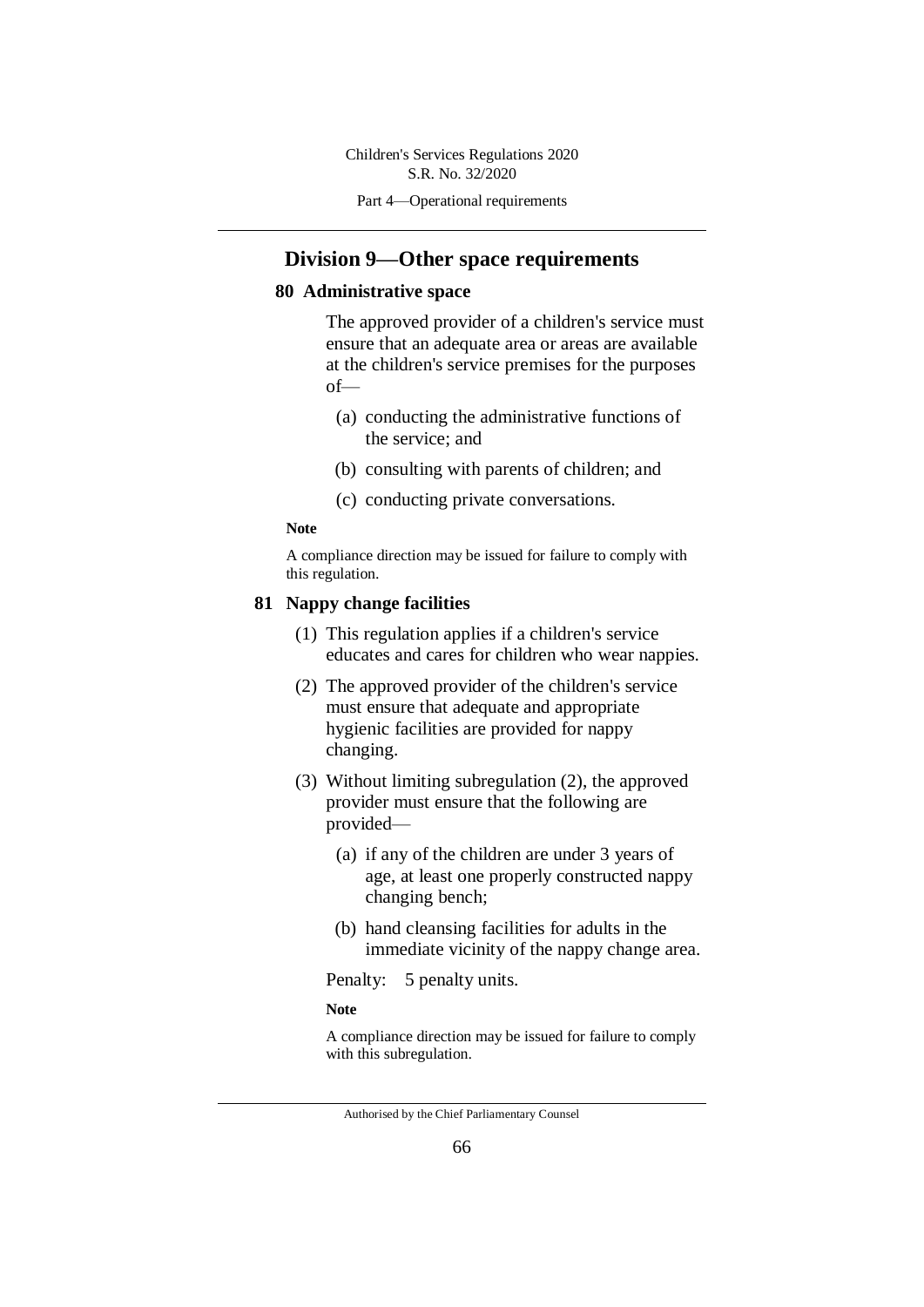Part 4—Operational requirements

(4) The approved provider of the children's service must ensure that nappy change facilities are designed, located and maintained in a way that prevents unsupervised access by children.

#### **82 Outdoor space—natural environment**

The approved provider of an occasional care service must ensure that any outdoor spaces provided at the children's service premises allow children to explore and experience the natural environment.

#### **Example**

The use of natural features such as trees, sand and natural vegetation.

#### **Note**

A compliance direction may be issued for failure to comply with this regulation.

#### **83 Outdoor space—shade**

The approved provider of an occasional care service must ensure that any outdoor spaces provided at the children's service premises include adequate shaded areas to protect children from overexposure to ultraviolet radiation from the sun.

Penalty: 5 penalty units.

### **Note**

A compliance direction may be issued for failure to comply with this regulation.

### **84 Premises designed to facilitate supervision**

The approved provider of a children's service must ensure that the children's service premises (including toilets and nappy change facilities) are designed and maintained in a way that facilitates supervision of children at all times that they are being educated and cared for by the service,

Authorised by the Chief Parliamentary Counsel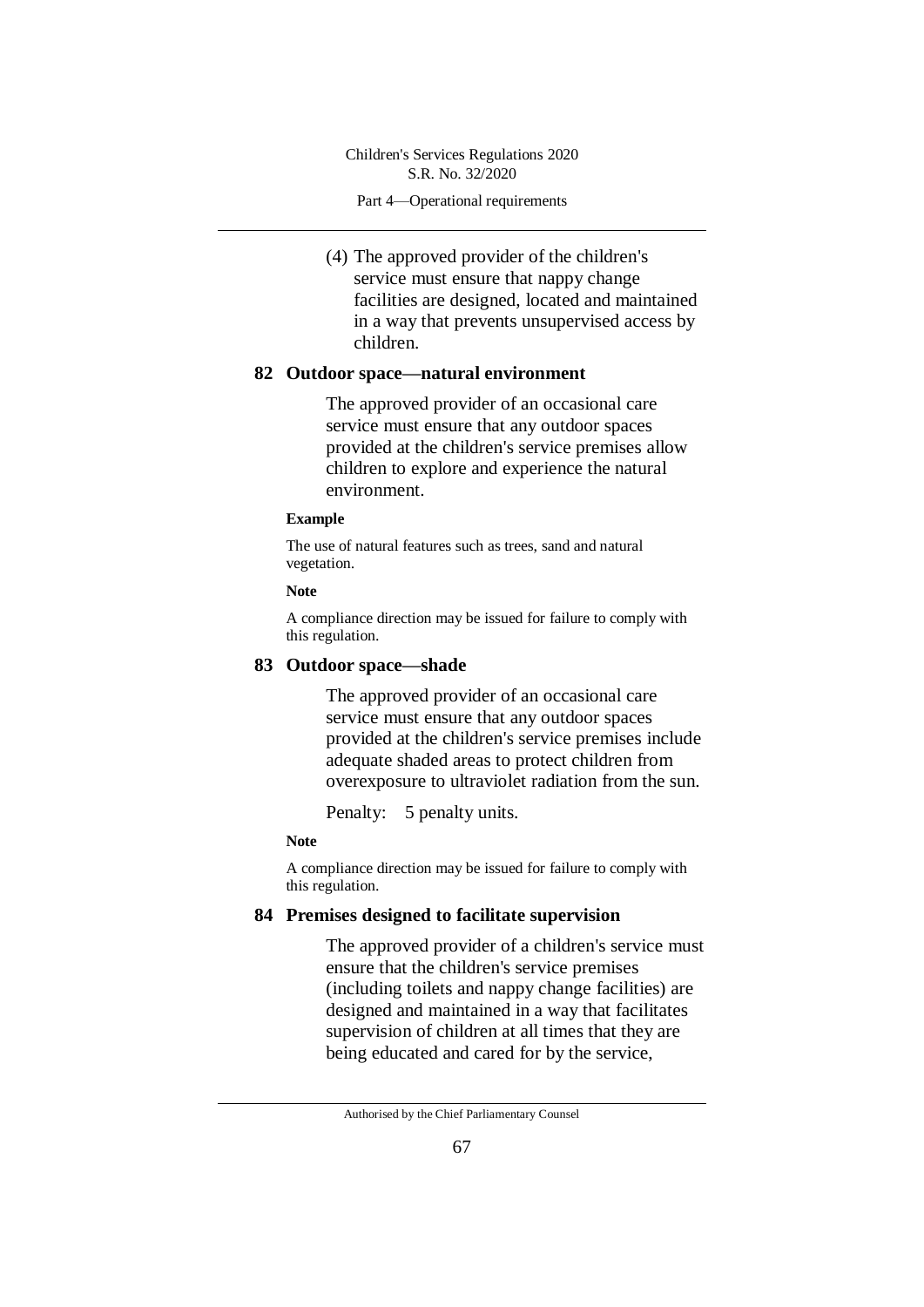Part 4—Operational requirements

having regard to the need to maintain the rights and dignity of the children.

#### **Note**

A compliance direction may be issued for failure to comply with this regulation.

# **Division 10—Minimum requirements for persons in day-to-day charge and nominated supervisors**

## **85 Placing a person in day-to-day charge**

For the purposes of the definition of a *person in day-to-day charge* in section 3(1) of the Act, a person is in day-to-day charge of a children's service if—

- (a) the person is placed in day-to-day charge by the approved provider or a nominated supervisor of the children's service; and
- (b) the person consents to the placement in writing.

## **86 Minimum requirements for a person in day-to-day charge**

- (1) An approved provider or a nominated supervisor of a children's service must not place a person in day-to-day charge unless—
	- (a) the person has attained the age of 18 years; and
	- (b) the approved provider or nominated supervisor (as the case requires)—
		- (i) has had regard to the matters set out in subregulation (2); and
		- (ii) has taken reasonable steps to ensure that the person has adequate knowledge and understanding of the provision of education and care to children and an

Authorised by the Chief Parliamentary Counsel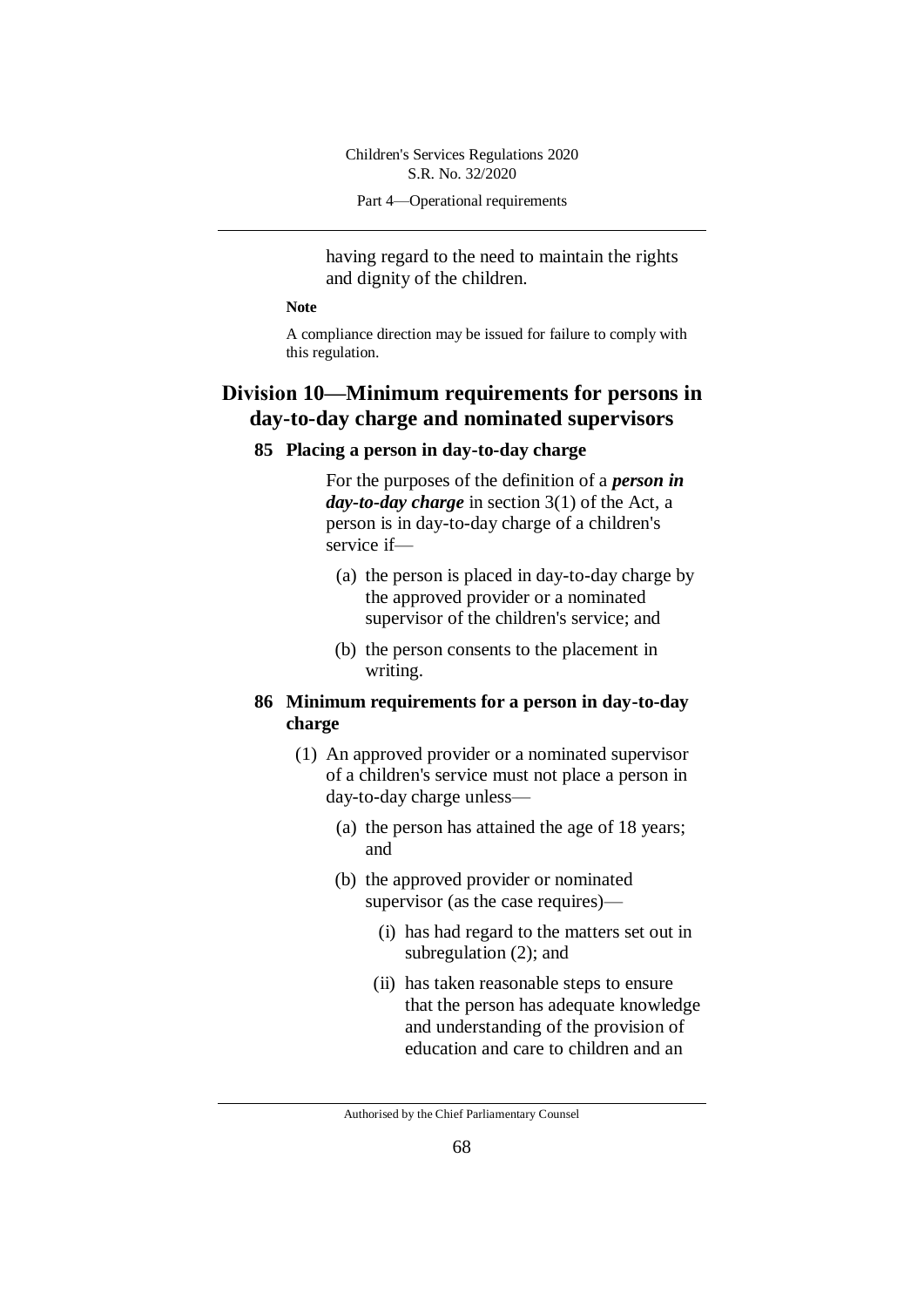Part 4—Operational requirements

ability to effectively supervise and manage a children's service.

- (2) For the purposes of subregulation  $(1)(b)(i)$ , the matters are—
	- (a) the person's history of compliance with—
		- (i) the Act; and
		- (ii) the National Law as applying in any participating jurisdiction; and
		- (iii) a former education and care services law, within the meaning of the National Law, of a participating jurisdiction; and
		- (iv) a children's services law, within the meaning of the National Law, of a participating jurisdiction; and
		- (v) an education law or an equivalent law of a participating jurisdiction; and
	- (b) any decision to refuse, refuse to renew, suspend, or cancel a licence, approval, registration, certification or other authorisation granted to the person under—
		- (i) the Act; and
		- (ii) the National Law as applying in any participating jurisdiction; and
		- (iii) a former education and care services law, within the meaning of the National Law, of a participating jurisdiction; and
		- (iv) a children's services law, within the meaning of the National Law, of a participating jurisdiction; and
		- (v) an education law or an equivalent law of a participating jurisdiction.

Authorised by the Chief Parliamentary Counsel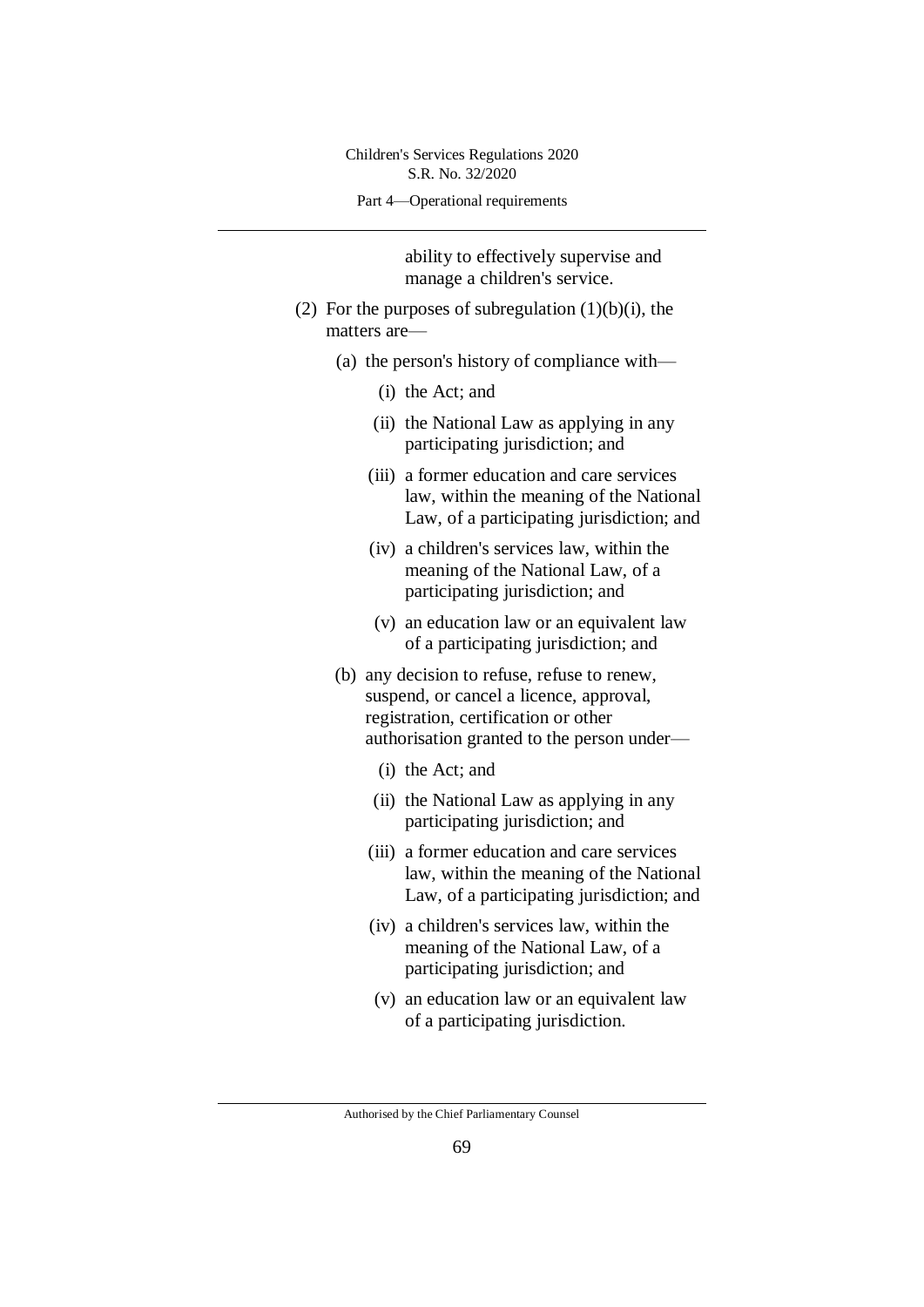Part 4—Operational requirements

## **87 Minimum requirements for a nominated supervisor**

- (1) For the purposes of section 102 of the Act, the following minimum requirements are prescribed—
	- (a) the person nominated must have attained the age of 18 years;
	- (b) the person nominated must have adequate knowledge and understanding of the provision of education and care to children;
	- (c) the person nominated must have the ability to effectively supervise and manage a children's service.
- (2) In determining whether to nominate a person as a nominated supervisor, an approved provider of a children's service must have regard to the following matters—
	- (a) the history of the person's compliance with—
		- (i) the Act; and
		- (ii) the National Law as applying in any participating jurisdiction; and
		- (iii) a former education and care services law, within the meaning of the National Law, of a participating jurisdiction; and
		- (iv) a children's services law, within the meaning of the National Law, of a participating jurisdiction; and
		- (v) an education law or an equivalent law of a participating jurisdiction;
	- (b) any decision to refuse, refuse to renew, suspend, or cancel a licence, approval, registration, certification or other authorisation granted to the person under—

Authorised by the Chief Parliamentary Counsel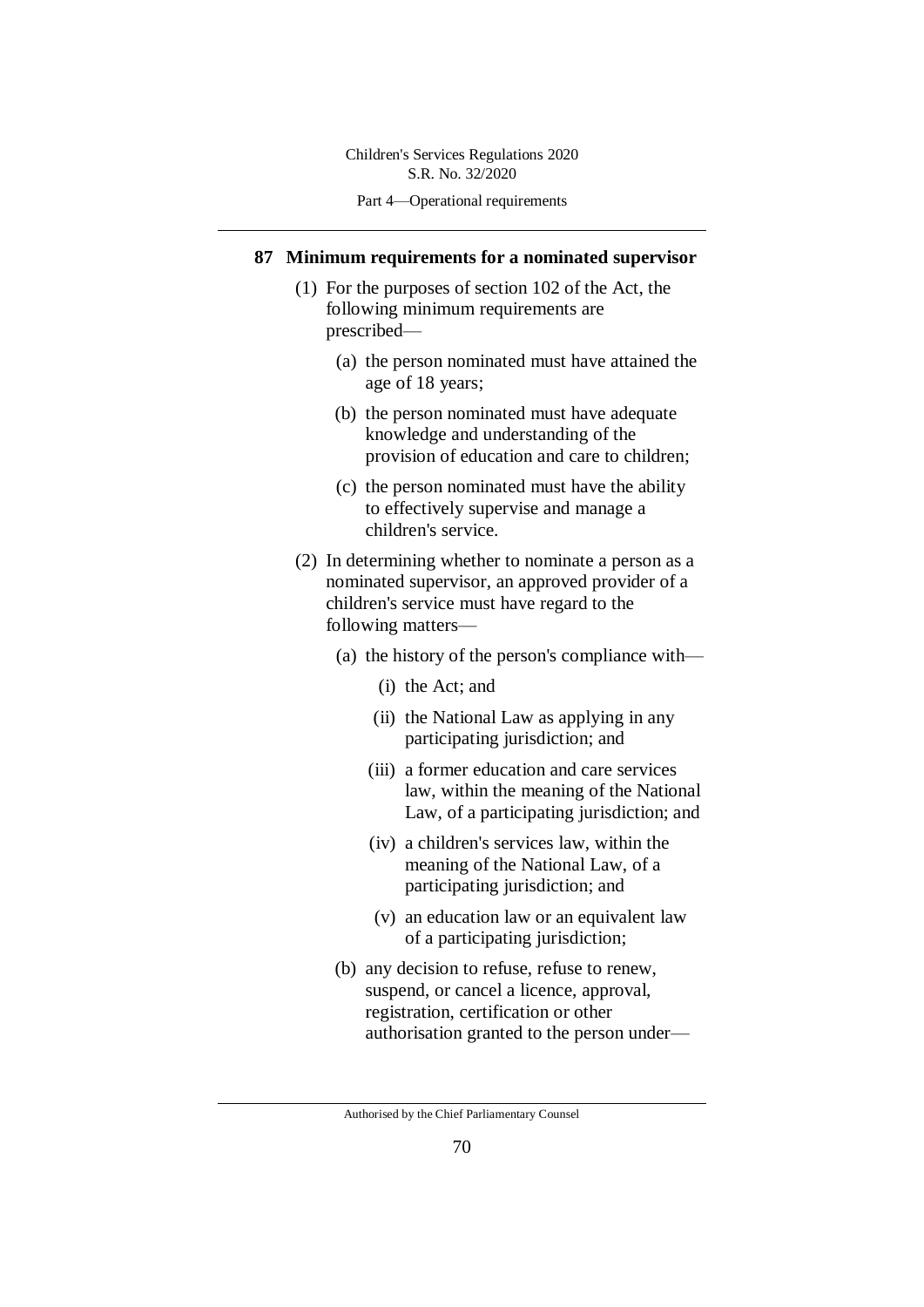Part 4—Operational requirements

- (i) the Act; and
- (ii) the National Law as applying in any participating jurisdiction; and
- (iii) a former education and care services law, within the meaning of the National Law, of a participating jurisdiction; and
- (iv) a children's services law, within the meaning of the National Law, of a participating jurisdiction; and
- (v) an education law or an equivalent law of a participating jurisdiction.

# **Division 11—Staffing arrangements**

# **Subdivision 1—Age and supervision requirements**

#### **88 Educators who are under 18 to be supervised**

The approved provider of a children's service must ensure that any educator at the service who is under 18 years of age—

- (a) does not work alone at the service; and
- (b) is adequately supervised at all times by an educator who has attained the age of 18 years.

Penalty: 5 penalty units.

#### **Note**

A compliance direction may be issued for failure to comply with this regulation.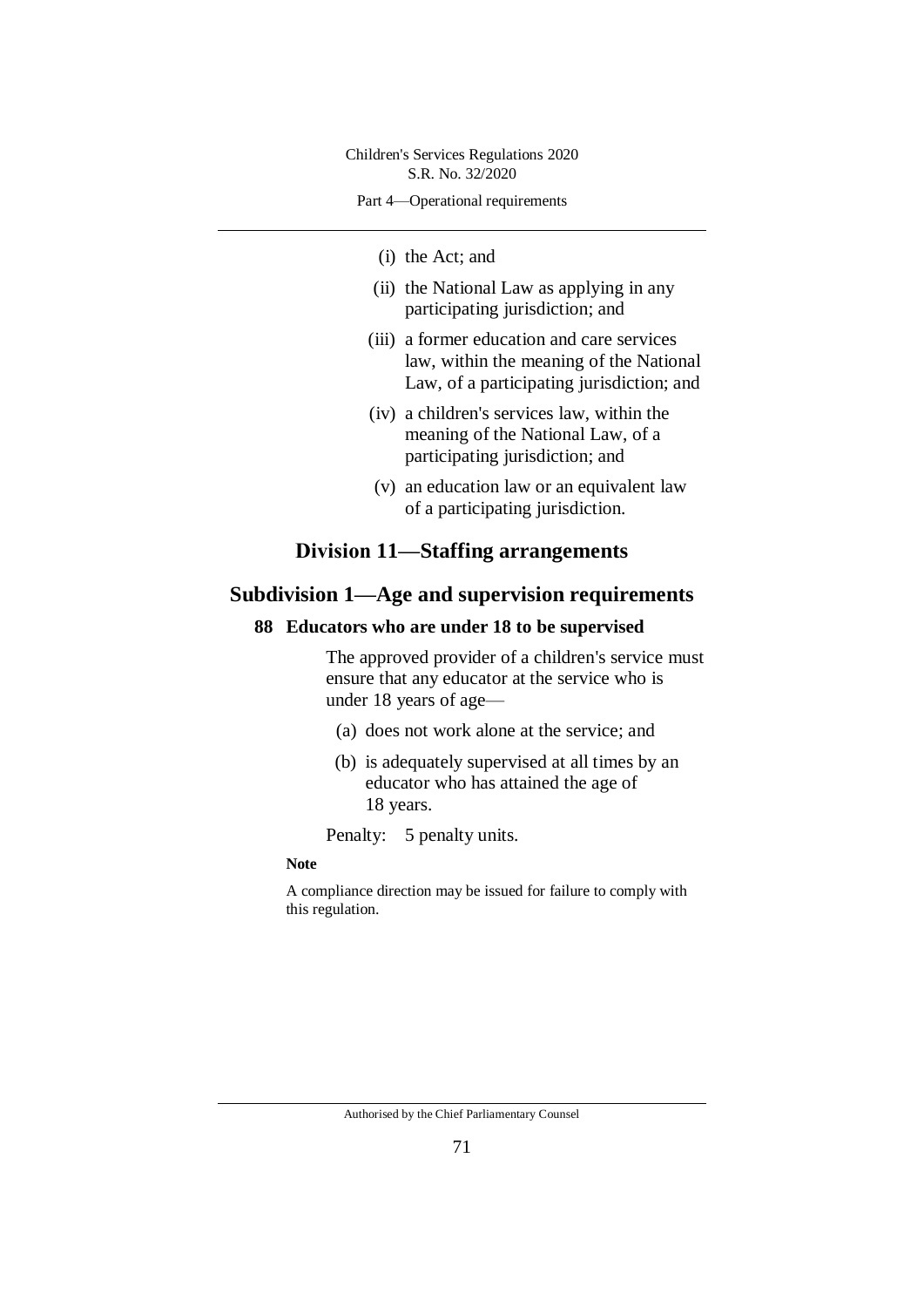Part 4—Operational requirements

# **Subdivision 2—Minimum number of educators required**

## **89 Educators must be working directly with children to be included in ratios**

- (1) An educator cannot be included in calculating the educator to child ratio of a children's service unless the educator is working directly with children at the service.
- (2) In this regulation, a reference to an educator includes an early childhood teacher who is counted as an educator under regulation 90(3).

## **90 Educator to child ratios**

- (1) For the purposes of section 109(1) and (3) of the Act, the prescribed minimum number of educators educating and caring for children at a children's service is to be calculated in accordance with the following ratios—
	- (a) for children from birth to under 36 months of age—one educator to 4 children;
	- (b) for children aged 36 months of age or over (not including children over preschool age)—one educator to 11 children;
	- (c) for children over preschool age—one educator to 15 children.
- (2) If children being educated and cared for at an occasional care service are of mixed ages, the minimum number of educators for the children must meet the requirements of subregulation (1) at all times.
- (3) If an early childhood teacher is required under Subdivision 4 of this Division to be in attendance at a children's service, subject to regulation 89, that early childhood teacher is counted as an

Authorised by the Chief Parliamentary Counsel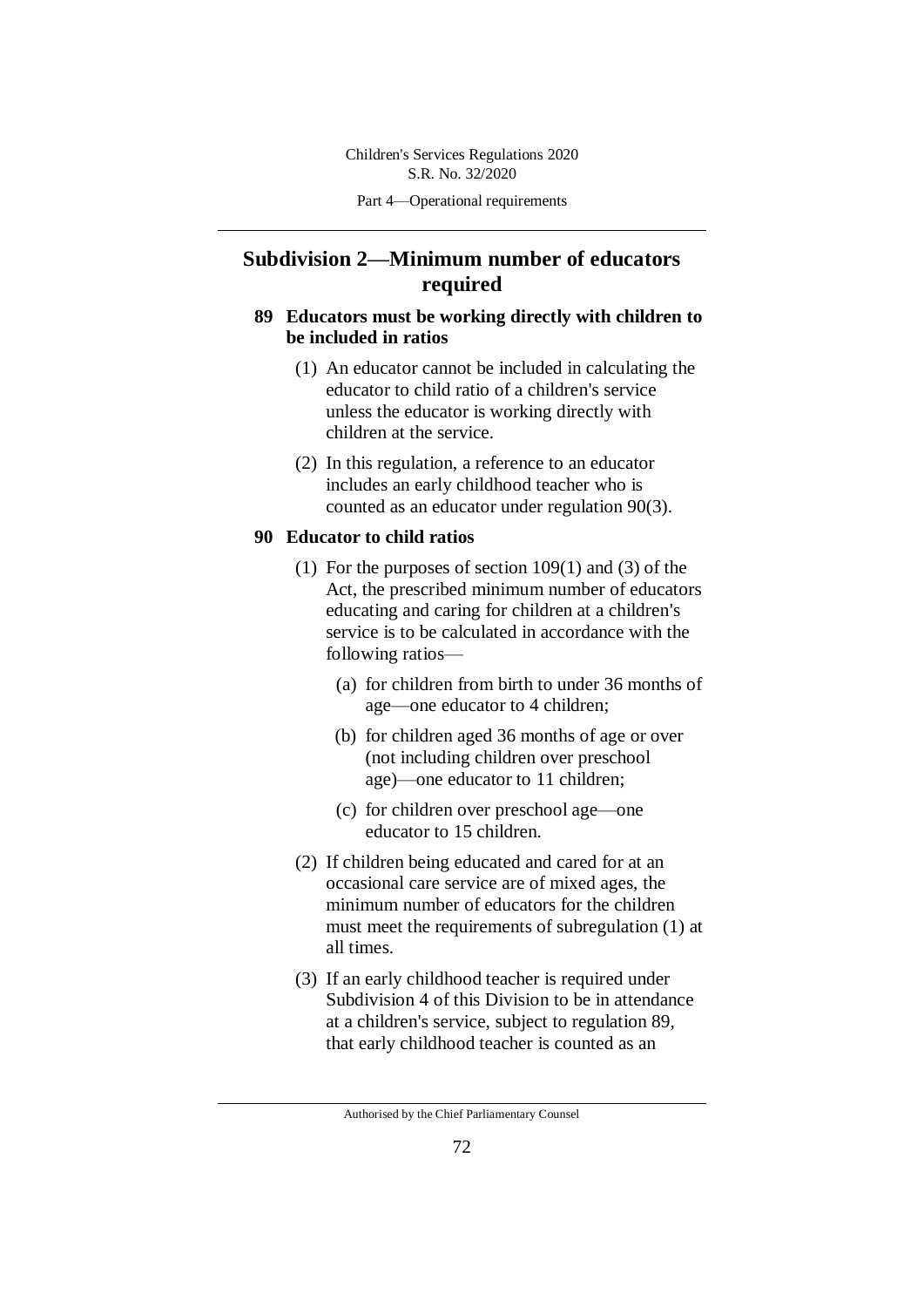Part 4—Operational requirements

educator at the service for the purposes of this regulation.

(4) In subregulations (1) and (2), a reference to children does not include a child who is, or 2 or more children from the same family who are, educated and cared for at a children's service in an emergency for a period of not more than 2 consecutive days on which the service operates.

#### **Example**

- 1 A child is determined to be in need of protection under a child protection order.
- 2 The parent of a child needs urgent health care that prevents them caring for the child.
- (5) An approved provider of a children's service must not permit an additional child or additional children to be educated and cared for at the service in an emergency in the circumstances set out in subregulation (4) unless the approved provider is satisfied on reasonable grounds that this will not affect the health, safety and wellbeing of all the children attending the service.

## **Subdivision 3—Requirements for educators**

## **91 Occasional care services—educator qualifications**

- (1) For the purposes of section 109(2) and (4) of the Act, educators educating and caring for children at an occasional care service must satisfy the following prescribed qualification requirements—
	- (a) at least 50 per cent of the educators who are required to meet the relevant educator to child ratios for the service must have, or be actively working towards, at least an approved diploma level education and care qualification;

Authorised by the Chief Parliamentary Counsel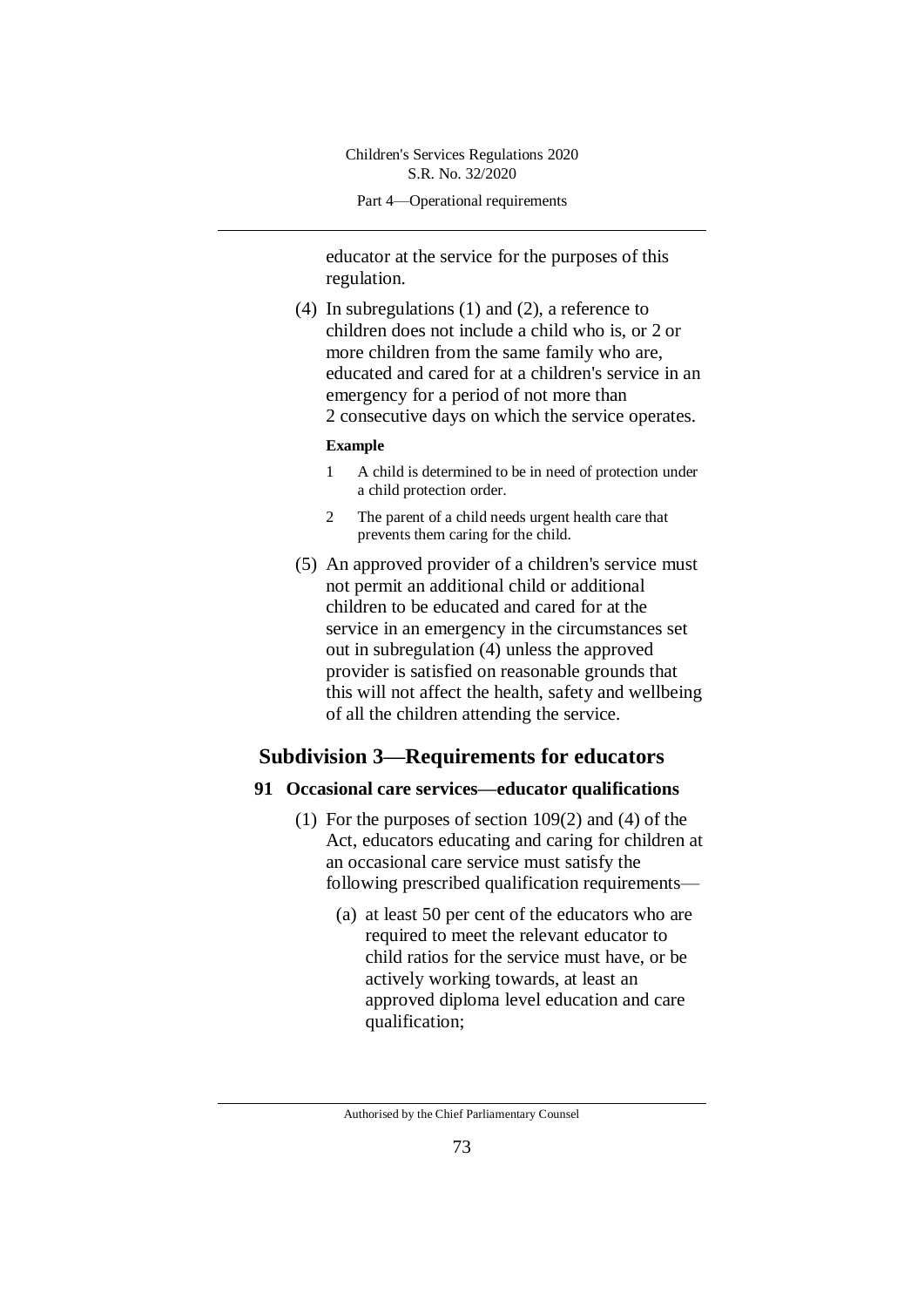Part 4—Operational requirements

- (b) all other educators who are required to meet the relevant educator to child ratios for the service must have, or be actively working towards, at least an approved certificate III level education and care qualification.
- (2) The qualification requirements in subregulation (1)(b) do not apply to an educator if the educator has been employed by an approved provider on a probationary basis for not more than 3 months, at one or more occasional care services operated by the approved provider.
- (3) If Subdivision 4 of this Division requires an early childhood teacher to be in attendance at an occasional care service, that early childhood teacher, or a person taken to be an early childhood teacher under regulation 94(1), is to be counted as meeting the requirements of subregulation (1)(a).

**Note**

Meaning of *actively working towards—*see regulation 8.

## **92 Limited hours services—educator qualifications**

For the purposes of section 109(2) and (4) of the Act, the prescribed qualification requirement for educators educating and caring for children at a limited hours service is at least an approved certificate III level education and care qualification.

# **Subdivision 4—Requirements for educators who are early childhood teachers**

## **93 Occasional care services—early childhood teacher requirements and qualifications**

(1) This regulation applies to an occasional care service that, on average over any given 4-week period, educates and cares for any child for more than 30 hours per week.

Authorised by the Chief Parliamentary Counsel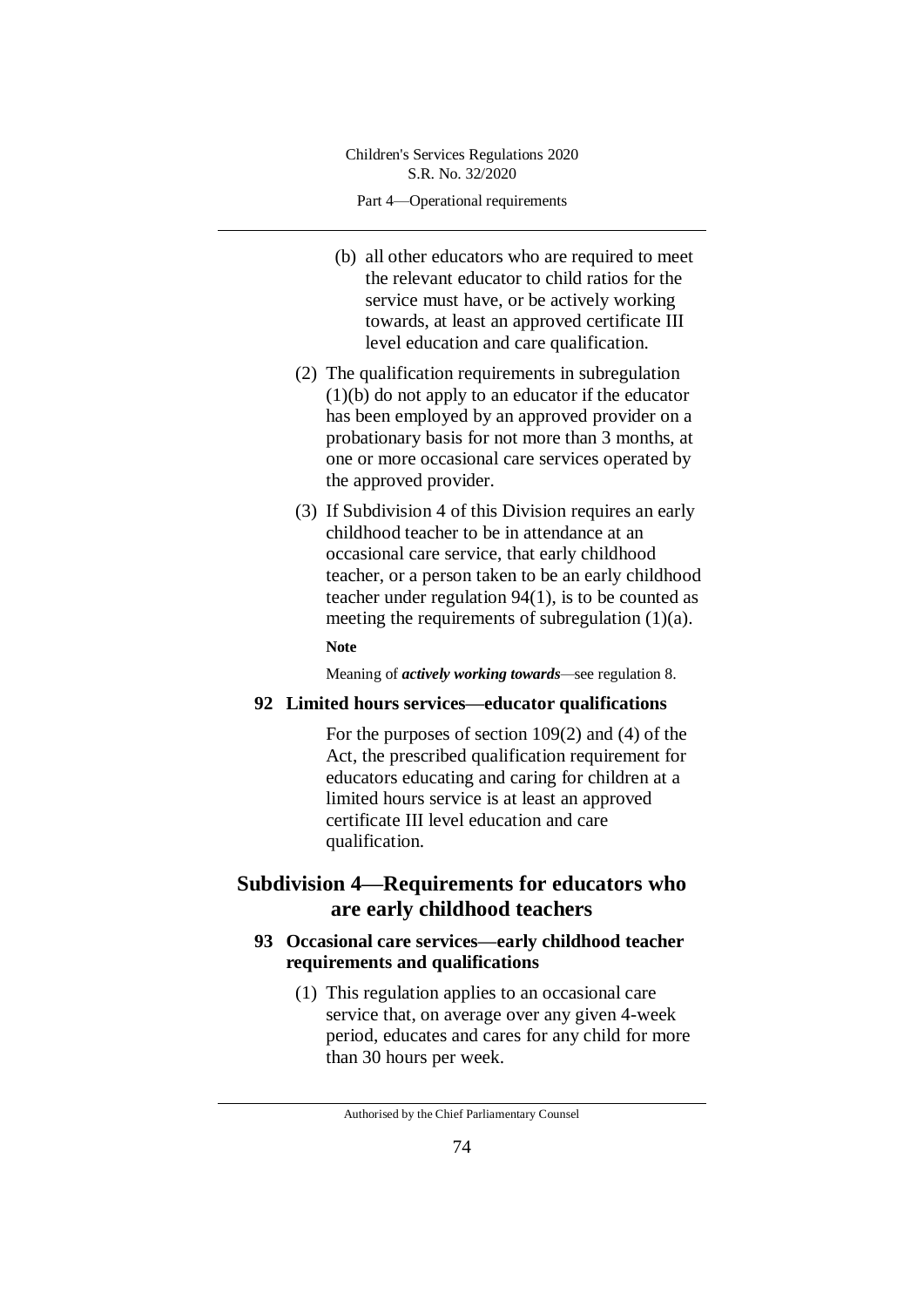Part 4—Operational requirements

- (2) For the purposes of section 109(1) and (3) of the Act, the prescribed number of educators educating and caring for children at an occasional care service is at least one educator who is an early childhood teacher who holds a qualification referred to in subregulation (3) in attendance at the occasional care service for, whichever is the lower of—
	- (a) at least 50 per cent of the time the service is operating; or
	- (b) at least 20 hours per week.
- (3) For the purposes of section 109(2) and (4) of the Act, the prescribed qualification requirement for an educator who is required to be in attendance at an occasional care service under subregulation (2) is an approved early childhood teaching qualification within the meaning of the national regulations.

#### **Note**

The **Education and Training Reform Act 2006** requires that an early childhood teacher must be registered under Division 3A of Part 2.6 of that Act.

#### **94 Illness or absence of early childhood teacher**

- (1) If an early childhood teacher who is required under regulation 93(2) to be in attendance at an occasional care service is absent because of short-term illness or leave, the following persons may be taken to be an early childhood teacher during that absence—
	- (a) a person who holds an approved diploma level education and care qualification;
	- (b) a person who holds a qualification in primary teaching;
	- (c) a suitably qualified person.

Authorised by the Chief Parliamentary Counsel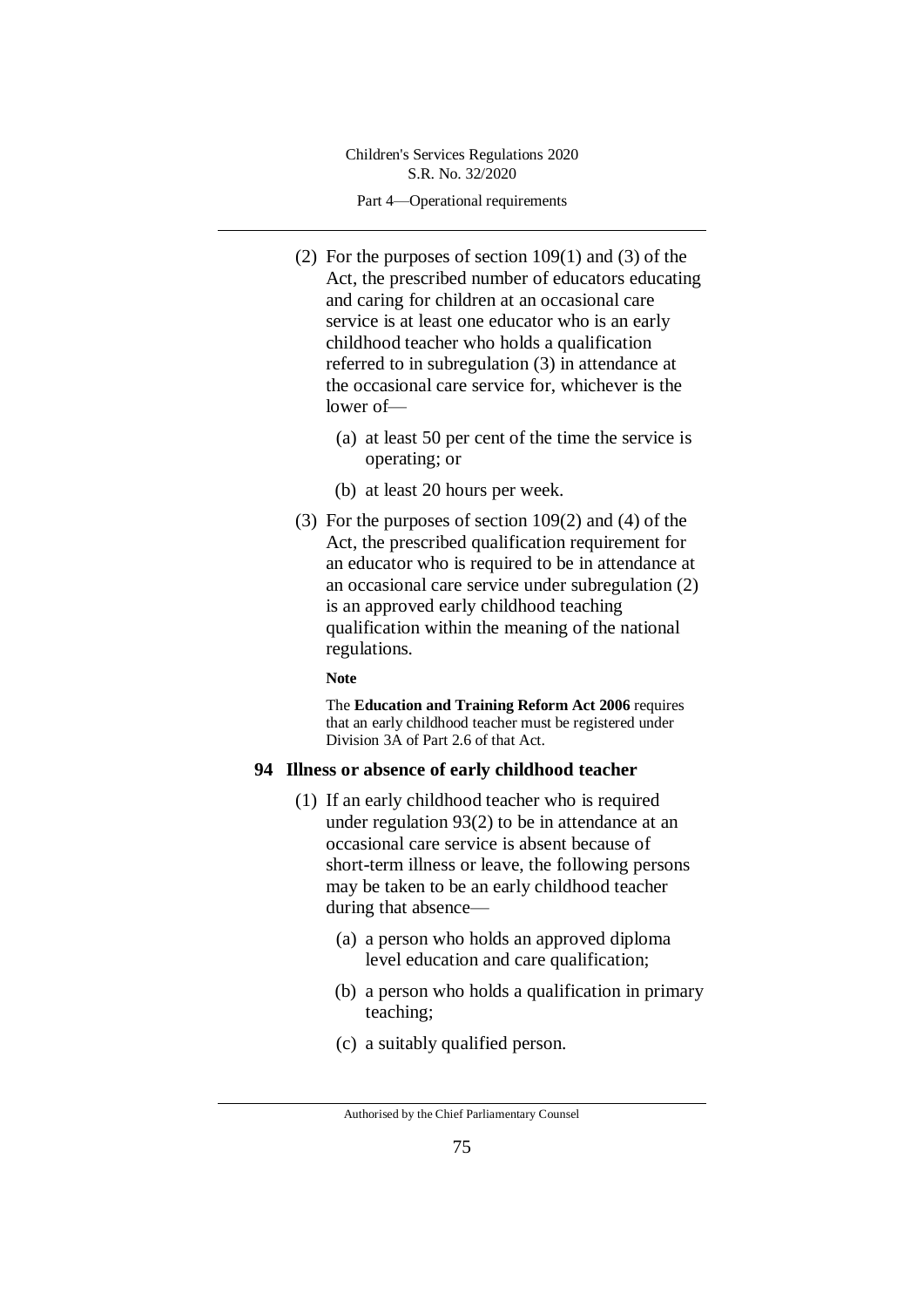Part 4—Operational requirements

- (2) An early childhood teacher required to be in attendance under regulation 93(2) may be replaced in accordance with subregulation (1) for a maximum of 60 days in any 12-month period.
- (3) For the purposes of subregulation (2), in relation to a part-time early childhood teacher, 60 days is to be calculated on a pro rata basis.

# **Subdivision 5—First aid qualifications**

## **95 First aid qualifications**

- (1) The approved provider of a children's service must ensure that each of the following persons are in attendance at any place where children are being educated and cared for by the service, and immediately available in an emergency, at all times that children are being educated and cared for by the service—
	- (a) at least one staff member or one nominated supervisor of the service who holds a current approved first aid qualification;
	- (b) at least one staff member or one nominated supervisor of the service who has undertaken current approved anaphylaxis management training;
	- (c) at least one staff member or one nominated supervisor of the service who has undertaken current approved emergency asthma management training.

Penalty: 10 penalty units.

**Note**

A compliance direction may be issued for failure to comply with this subregulation.

(2) If children are being educated and cared for at children's service premises on the site of a school, it is sufficient for the purposes of subregulation

Authorised by the Chief Parliamentary Counsel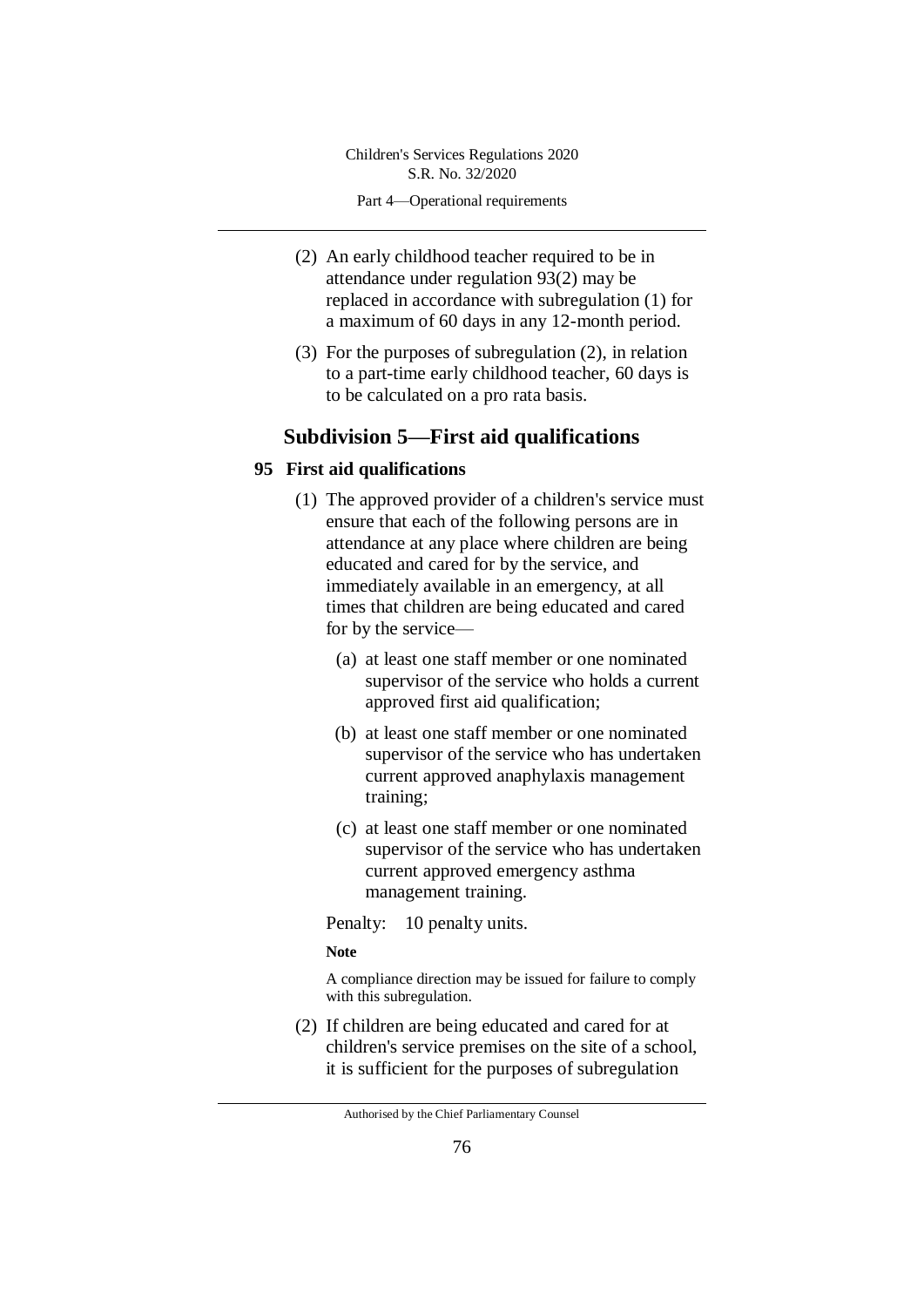Part 4—Operational requirements

(1) if the following are in attendance at the school site and immediately available in an emergency—

- (a) for the purposes of subregulation  $(1)(a)$ , at least one staff member of the school who holds a current approved first aid qualification;
- (b) for the purposes of subregulation  $(1)(b)$ , at least one staff member of the school who has undertaken current approved anaphylaxis management training;
- (c) for the purposes of subregulation  $(1)(c)$ , at least one staff member of the school who has undertaken current approved emergency asthma management training.
- (3) The same person may hold one or more of the qualifications set out in subregulation (1).
- (4) In this regulation
	- *approved anaphylaxis management training* means anaphylaxis management training approved by the National Authority in accordance with Division 7 of Part 4.4 of the national regulations;
	- *approved emergency asthma management training* means emergency asthma management training approved by the National Authority in accordance with Division 7 of Part 4.4 of the national regulations;
	- *approved first aid qualification* means a qualification that—
		- (a) includes training in the following that relates to and is appropriate to children—
			- (i) emergency life support and cardio-pulmonary resuscitation;

Authorised by the Chief Parliamentary Counsel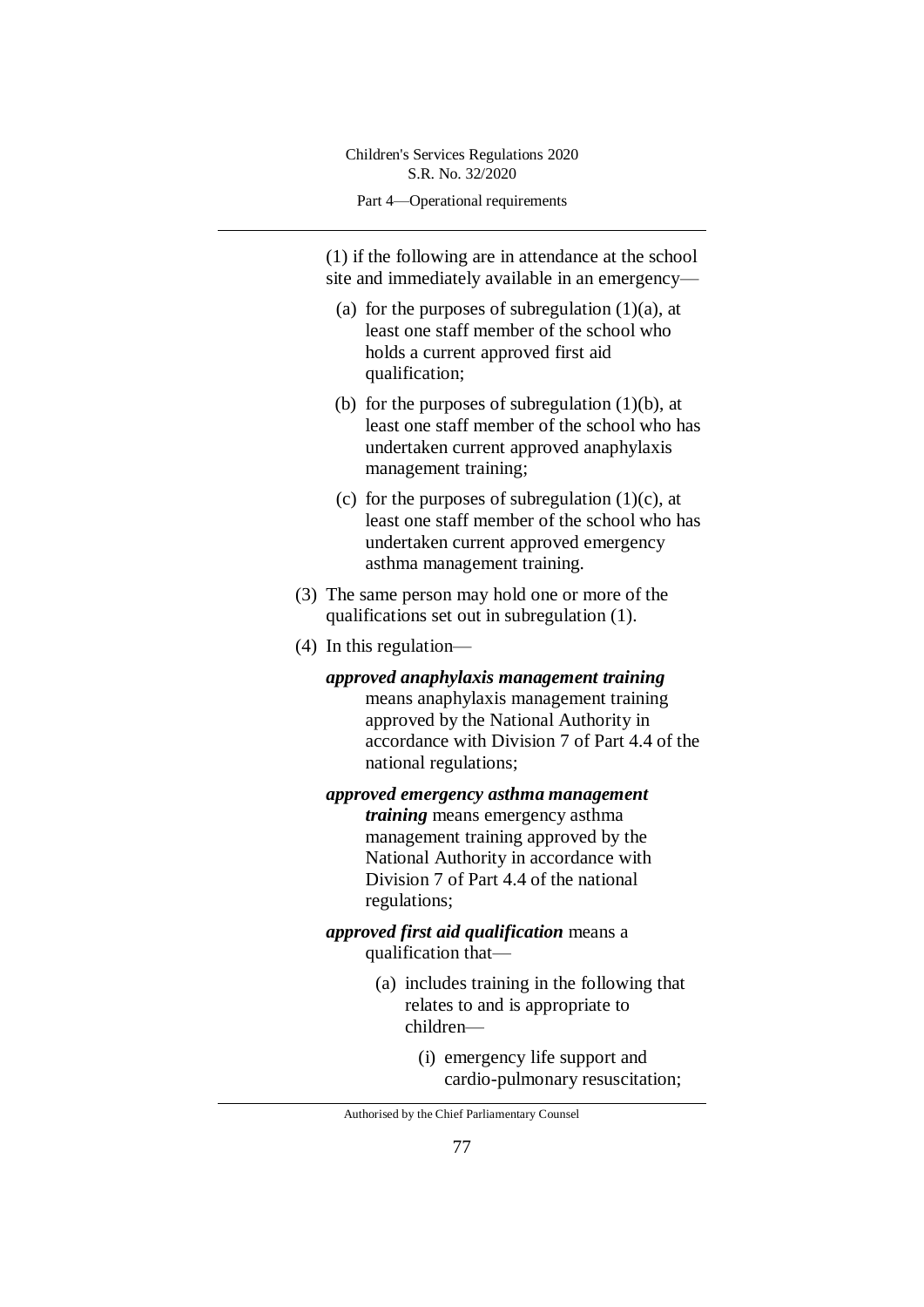Part 4—Operational requirements

- (ii) convulsions;
- (iii) poisoning;
- (iv) respiratory difficulties;
- (v) management of severe bleeding;
- (vi) injury and basic wound care;
- (vii) administration of an auto-immune adrenalin device; and
- (b) has been approved by the National Authority in accordance with Division 7 of Part 4.4 of the national regulations.

# **Subdivision 6—Other staffing arrangements**

#### **96 Working with children assessment notice to be read**

- (1) The approved provider of a children's service must read, or ensure that a nominated supervisor or a person in day-to-day charge of the service has read, a person's working with children assessment notice before the person is—
	- (a) engaged as an educator at the service; or
	- (b) permitted to volunteer at the service; or
	- (c) engaged or employed as a staff member (other than as a person in day-to-day charge) at the service.
- (2) The approved provider of a children's service must read, or ensure that a nominated supervisor has read, a person's working with children assessment notice before the person is placed as a person in day-to-day charge of the service.
- (3) The approved provider of a children's service must read a person's working with children assessment notice before nominating that person as a nominated supervisor of the service.

Authorised by the Chief Parliamentary Counsel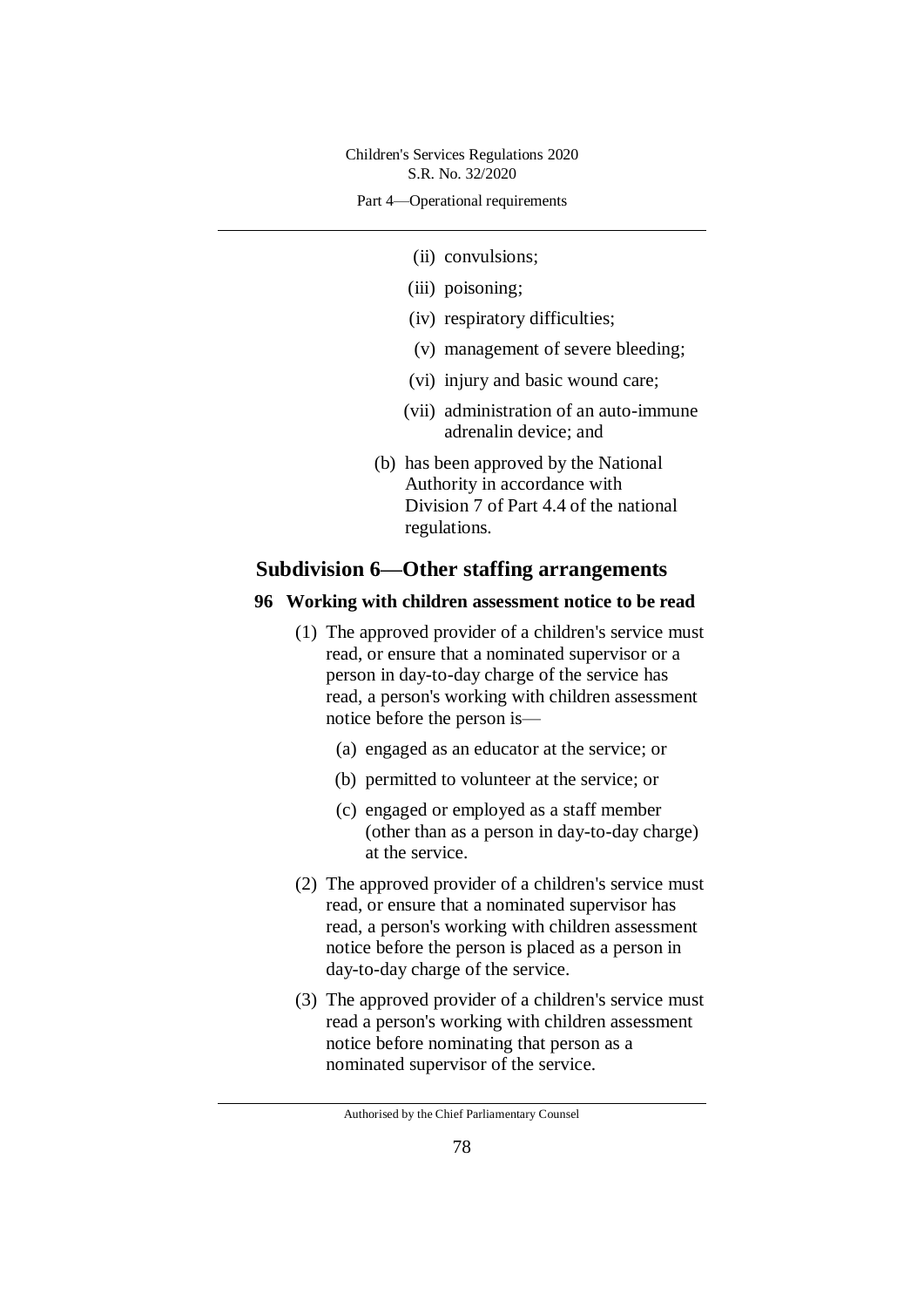Part 4—Operational requirements

- (4) Subregulation (1) does not apply in respect of a person if—
	- (a) a working with children assessment notice cannot be issued for the person because of the person's age; and
	- (b) the person educates and cares for children at the children's service only under the immediate supervision of an educator who has attained the age of 18 years.
- (5) Subregulation (1) does not apply to a person who is a volunteer and who provides education and care at the service only under the immediate supervision of an educator who has attained the age of 18 years.
- (6) Subregulations (1), (2) and (3) do not apply in relation to a person who is a registered teacher under the education law and the approved provider, a nominated supervisor or a person in day-to-day charge of the children's service has checked the relevant register kept under the education law to ensure that the person is registered.

# **Subdivision 7—Staff and educator records**

### **97 Staff record**

- (1) The approved provider of a children's service must ensure that a staff record is kept for that service in accordance with this Subdivision.
- (2) The staff record must include—
	- (a) the information about nominated supervisors set out in regulation 98; and
	- (b) the information about staff members set out in regulation 99; and

Authorised by the Chief Parliamentary Counsel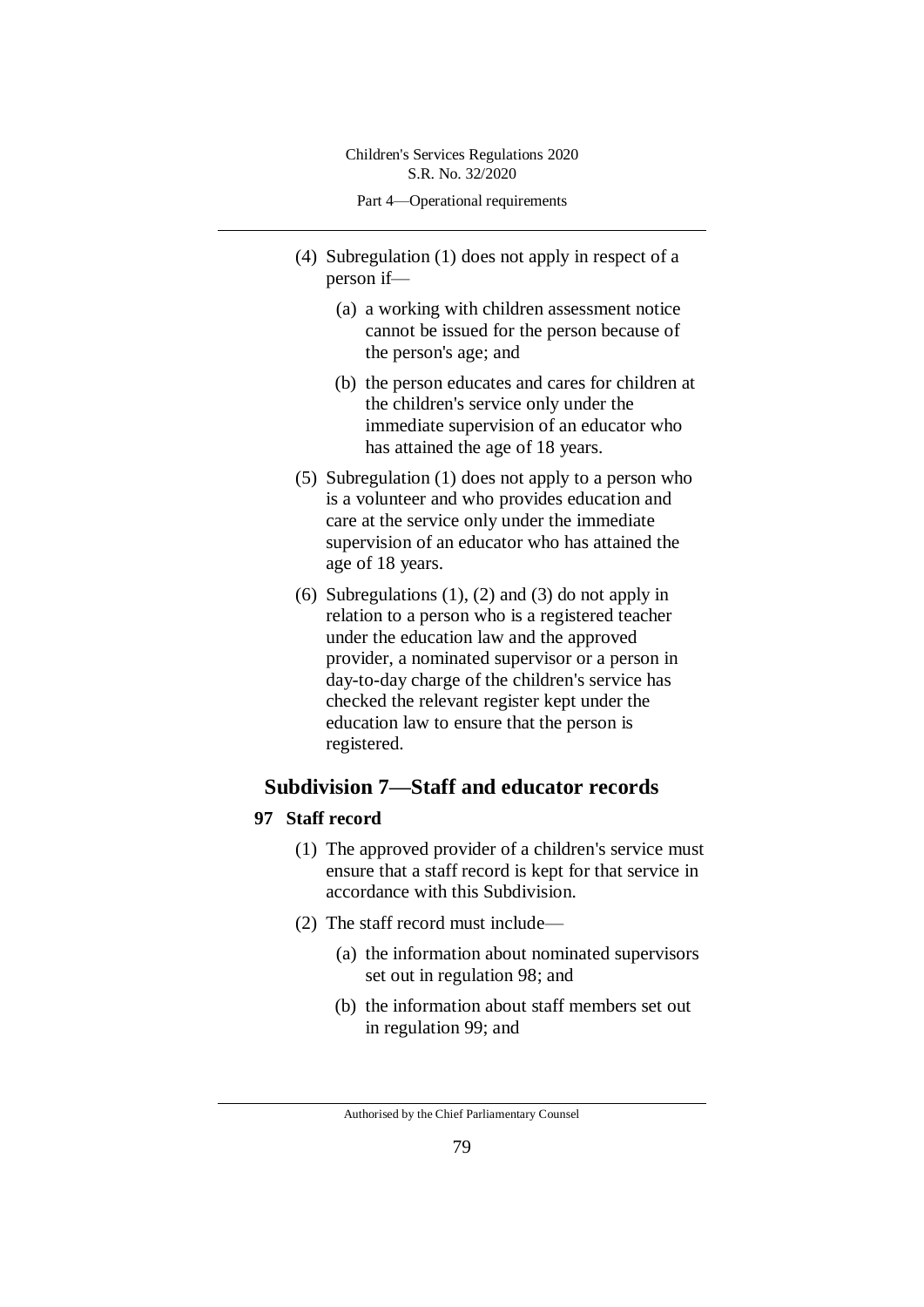Part 4—Operational requirements

(c) the information about volunteers set out in regulation 100(1).

#### **Note**

Other records are also required to be kept by the approved provider under this Subdivision.

#### **98 Nominated supervisor**

The staff record must include the following information in relation to each nominated supervisor—

- (a) the full name, address and date of birth of the nominated supervisor;
- (b) evidence—
	- (i) of any relevant qualifications held by the nominated supervisor; or
	- (ii) if applicable, that the nominated supervisor is actively working towards that qualification as provided under regulation 8;
- (c) evidence of any approved training (including first aid training) completed by the nominated supervisor;
- (d) a record of either—
	- (i) if the nominated supervisor has a working with children assessment notice, the identifying number and expiry date of that notice; or
	- (ii) if the nominated supervisor is a registered teacher under the education law and has provided proof of that registration, the identifying number of the teacher registration and the expiry date of that registration.

Authorised by the Chief Parliamentary Counsel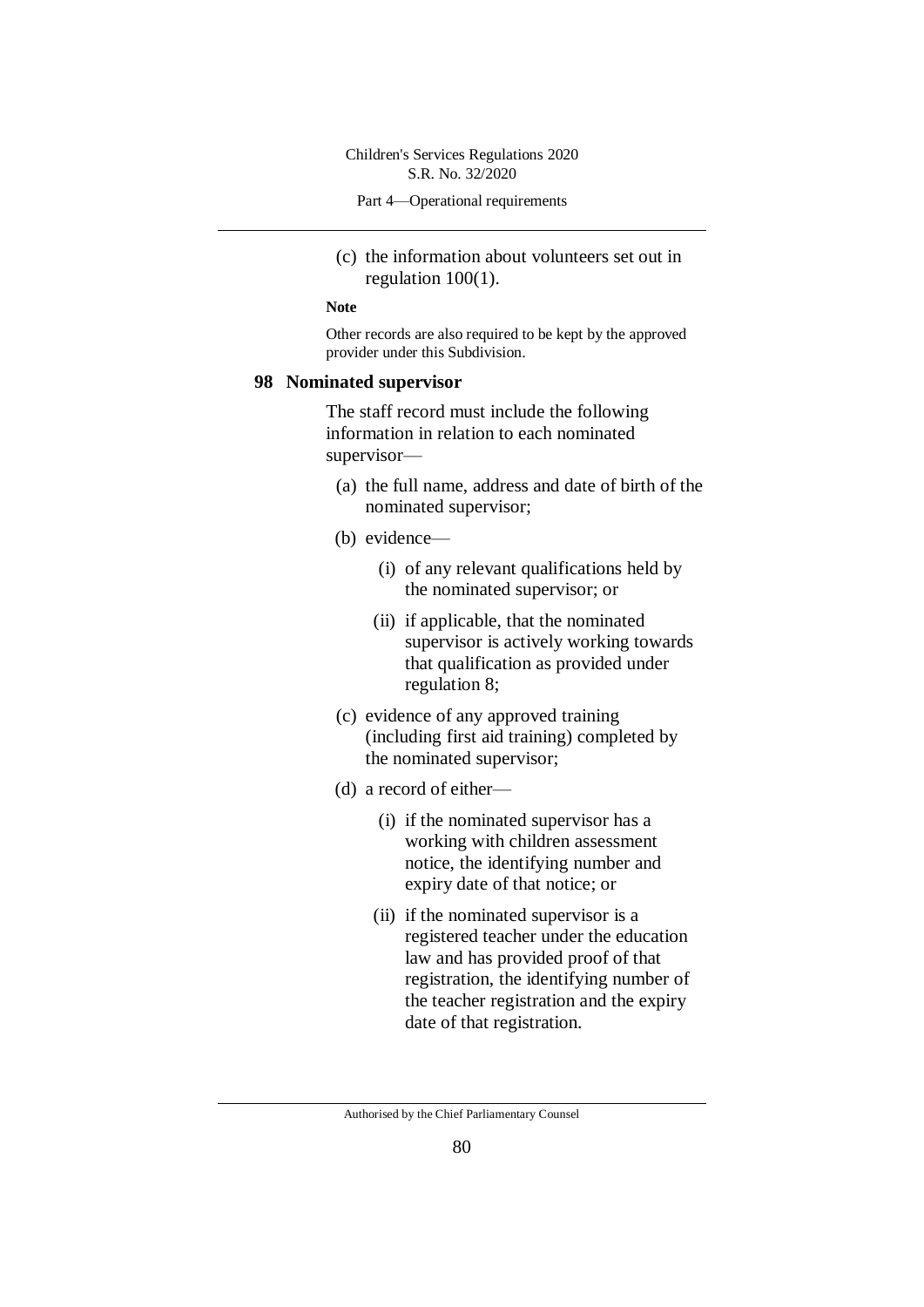Part 4—Operational requirements

### **99 Staff members**

The staff record must include the following information in relation to staff members—

- (a) the full name, address and date of birth of the staff member;
- (b) evidence—
	- (i) of any relevant qualifications held by the staff member; or
	- (ii) if applicable, that the staff member is actively working towards that qualification as provided under regulation 8;
- (c) evidence of any approved training (including first aid training) completed by the staff member;
- (d) a record of either—
	- (i) if the staff member has a working with children assessment notice, the identifying number and expiry date of that notice; or
	- (ii) if the staff member is a registered teacher under the education law and has provided proof of that registration, the identifying number of the teacher registration and the expiry date of that registration.

## **100 Volunteers and students**

(1) The staff record must include the full name, address and date of birth of each student or volunteer who participates in the children's service.

Authorised by the Chief Parliamentary Counsel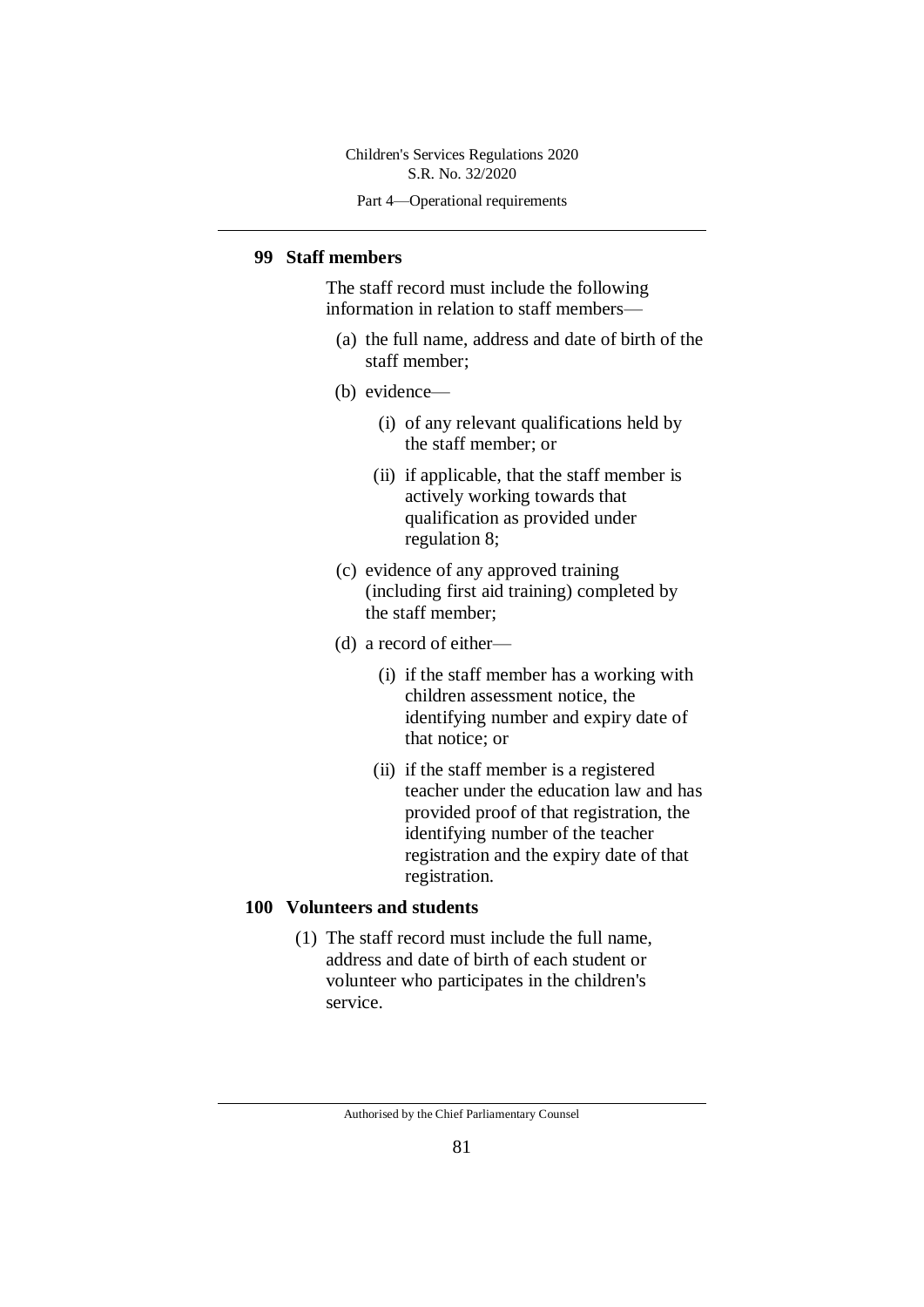Part 4—Operational requirements

(2) The approved provider of a children's service must also keep a record for each day on which the student or volunteer participates in the service, the date and the hours of participation.

## **101 Responsible person**

The staff record must include the name of the responsible person at the children's service for each time that children are being educated and cared for by the service.

#### **102 Record of educators working directly with children**

The approved provider of a children's service must keep a record of educators working directly with children that includes the following information—

- (a) the name of each educator who works directly with children being educated and cared for by the service;
- (b) the hours that each educator works directly with children being educated and cared for by the service.

#### **Note**

The record could be a staff roster or staff time sheet.

#### **103 Record of attendance of early childhood teachers**

The approved provider of an occasional care service that, on average over any given 4-week period, educates and cares for any child for more than 30 hours per week must ensure that a record is kept of the following—

- (a) the period that an early childhood teacher is working with the service in accordance with regulation 93;
- (b) the periods that the early childhood teacher is working directly with children and is not working directly with children.

Authorised by the Chief Parliamentary Counsel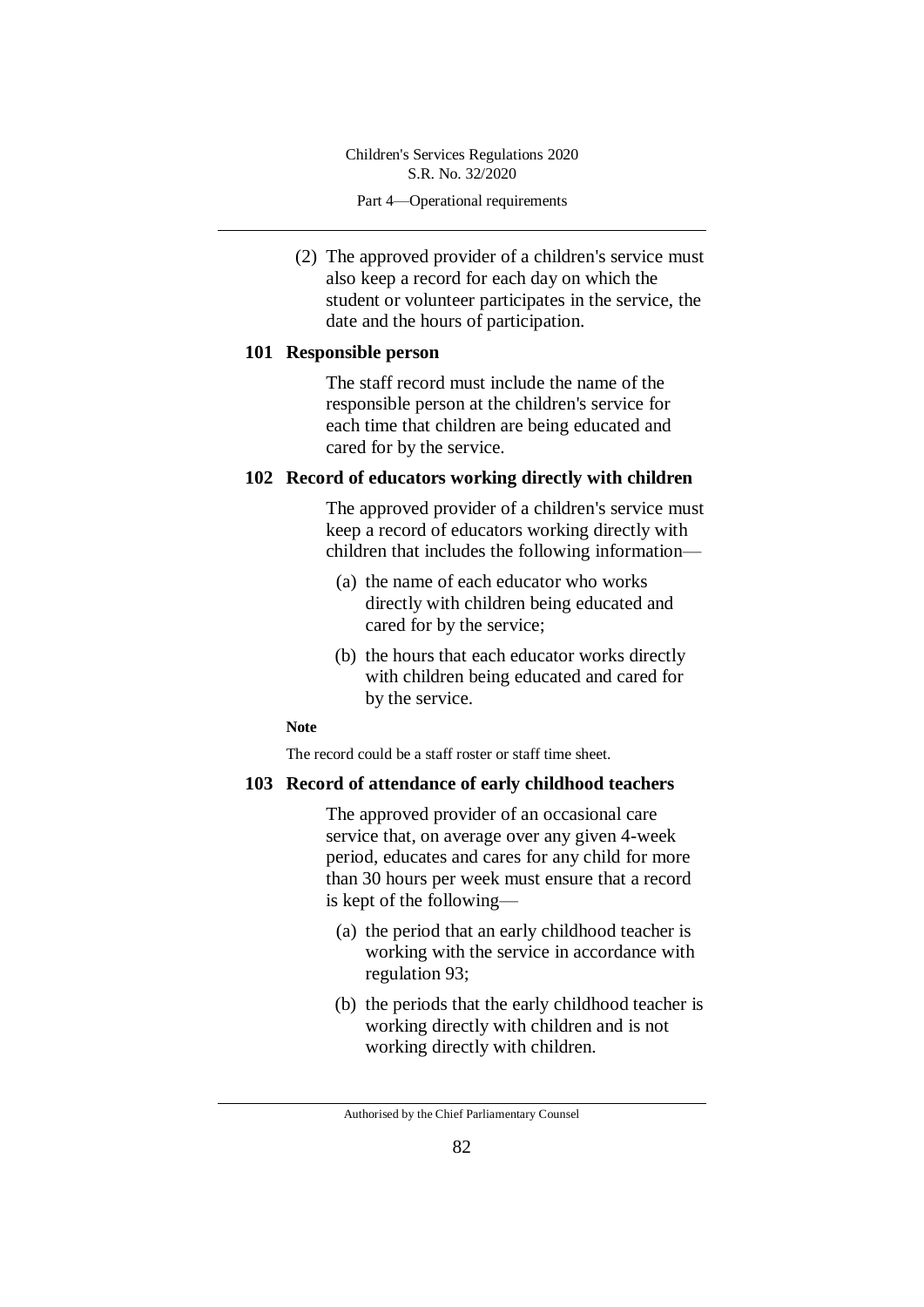Part 5—Relationships with children

# **Part 5—Relationships with children**

## **104 Interactions with children**

An approved provider must take reasonable steps to ensure that the children's service provides education and care to children in a way that—

- (a) encourages the children to express themselves and their opinions; and
- (b) allows the children to undertake experiences that develop self-reliance and self-esteem; and
- (c) maintains at all times the dignity and rights of each child; and
- (d) gives each child positive guidance and encouragement toward acceptable behaviour; and
- (e) has regard to the family and cultural values, age, and physical and intellectual development and abilities of each child being educated and cared for by the service.

## **105 Relationships in groups**

(1) The approved provider of a children's service must take reasonable steps to ensure that the service provides children being educated and cared for by the service with opportunities to interact and develop respectful and positive relationships with each other and with staff members of, and volunteers at, the service.

#### **Note**

A compliance direction may be issued for failure to comply with this subregulation.

Authorised by the Chief Parliamentary Counsel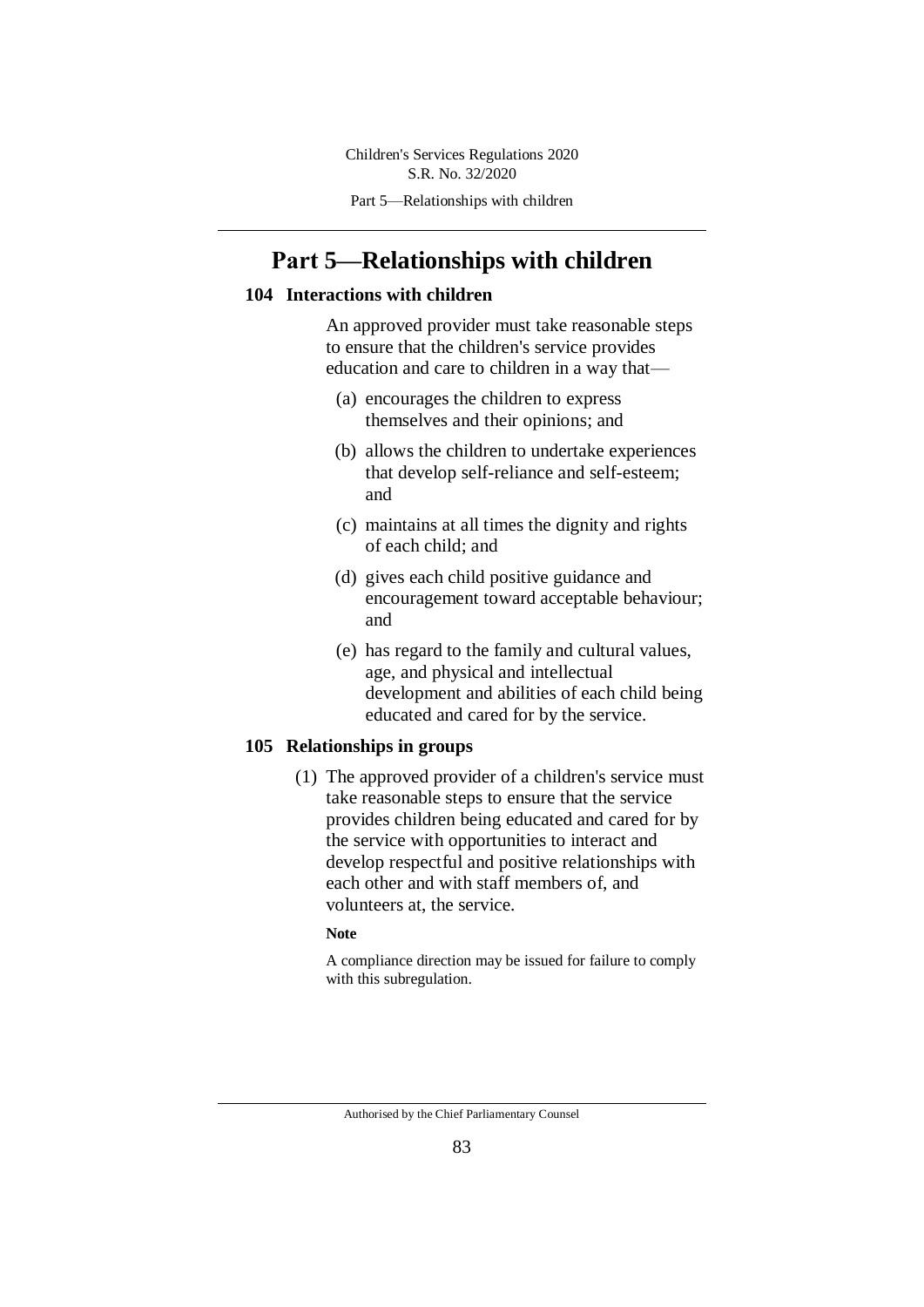Part 5—Relationships with children Children's Services Regulations 2020 S.R. No. 32/2020

(2) For the purposes of subregulation (1), the approved provider must have regard to the size and the composition of the groups in which children are being educated and cared for by the service.

Authorised by the Chief Parliamentary Counsel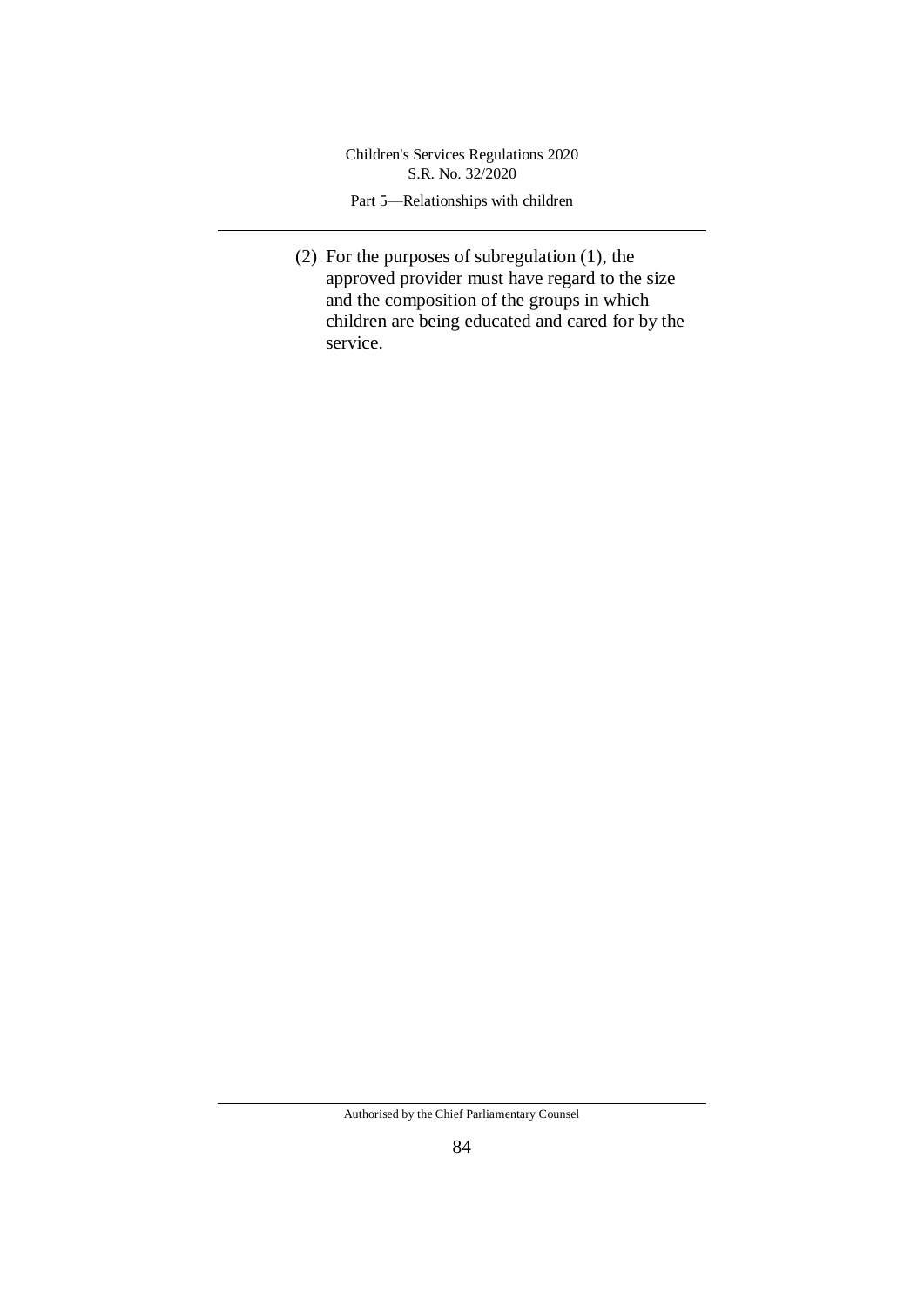Part 6—Collaborative partnerships with families and communities

# **Part 6—Collaborative partnerships with families and communities**

### **106 Access for parents**

(1) The approved provider of a children's service must ensure that a parent of a child being educated and cared for by the service may enter the children's service premises at any time that the child is being educated and cared for by the service.

Penalty: 5 penalty units.

**Note**

A compliance direction may be issued for failure to comply with this subregulation.

(2) A nominated supervisor of a children's service must ensure that a parent of a child being educated and cared for by the service may enter the children's service premises at any time that the child is being educated and cared for by the service.

Penalty: 5 penalty units.

- (3) Despite subregulations (1) and (2), the approved provider or nominated supervisor (as the case may be) is not required to allow a parent to enter the children's service premises if—
	- (a) permitting the parent's entry would—
		- (i) pose a risk to the safety, health or wellbeing of any child or children being educated or cared for by the service; or
		- (ii) pose a risk to the safety of staff of the children's service; or

Authorised by the Chief Parliamentary Counsel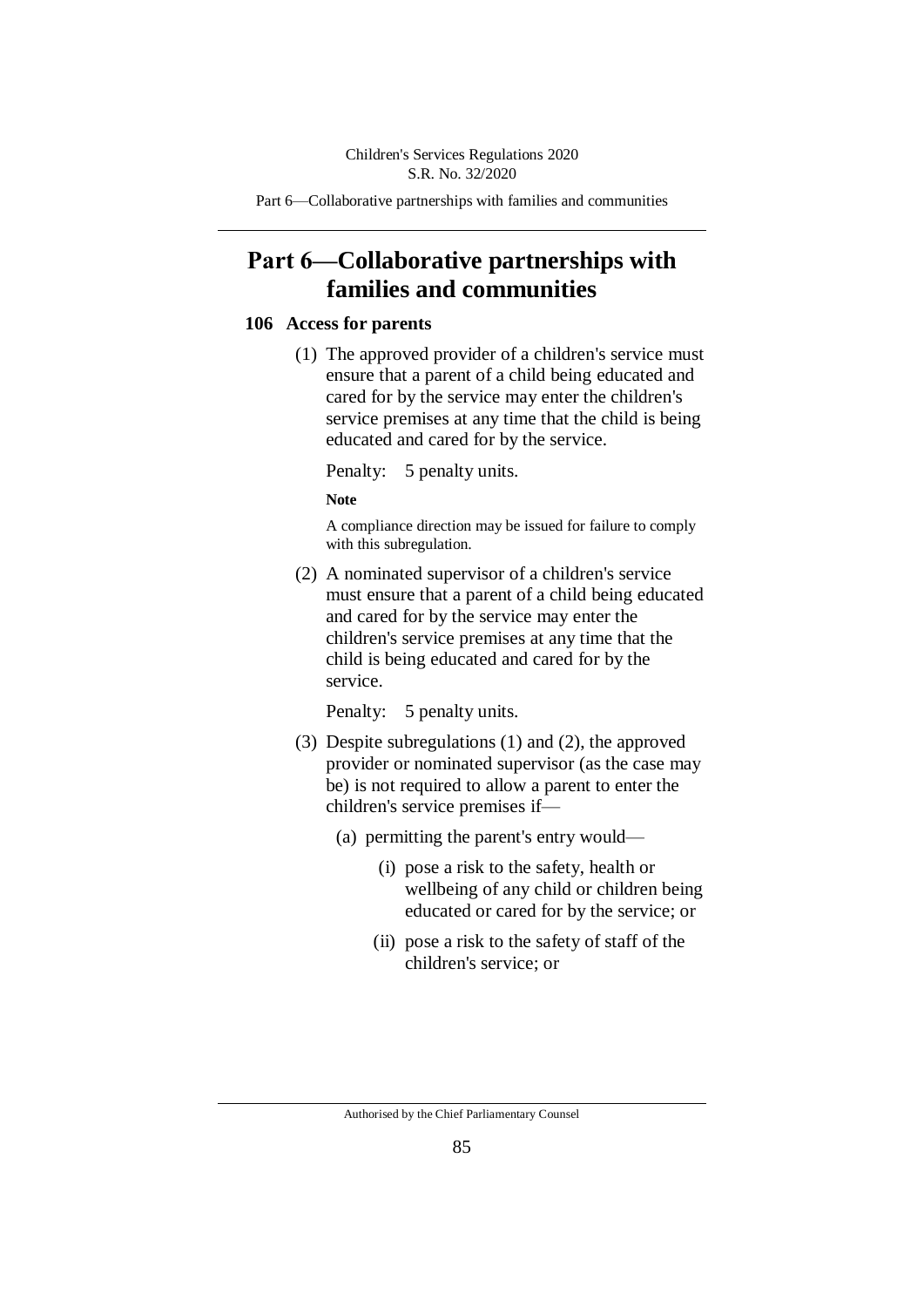Part 6—Collaborative partnerships with families and communities

## (iii) conflict with any duty of the provider or supervisor under the Act; or

#### **Example**

Where a direction has been given to an approved provider or nominated supervisor under section 111(1) of the Act to exclude a person whom the Regulatory Authority is satisfied is an 'inappropriate person' from the children's service premises for such time as the Authority considers appropriate.

(b) the provider or supervisor reasonably believes that permitting the parent's entry would contravene a court or tribunal order.

#### **Note**

Other regulations also relate to collaboration with families including requirements to give information about educational programs to parents, for parents to provide enrolment information, for information to be provided or displayed to parents and for administration areas to have adequate space for consulting with parents.

Authorised by the Chief Parliamentary Counsel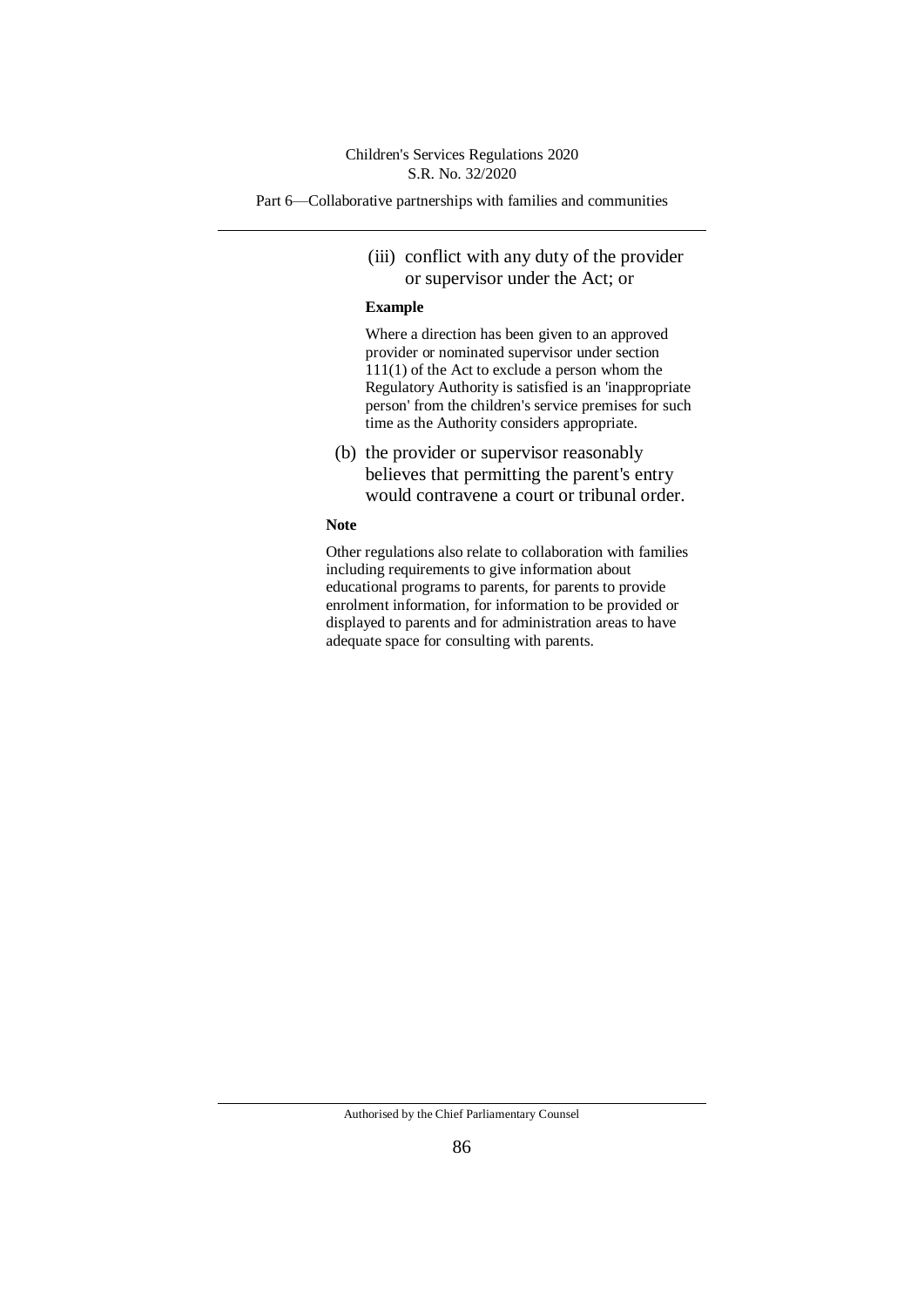Part 7—Governance and leadership

# **Part 7—Governance and leadership**

# **Division 1—Management of services**

# **Subdivision 1—Attendance and enrolment records**

## **107 Children's attendance record to be kept by approved provider**

The approved provider of a children's service must ensure that a record of attendance is kept for the service that—

- (a) records the full name of each child attending the service; and
- (b) records the date and time each child arrives and departs; and
- (c) is signed by one of the following persons at the time that the child arrives and departs—
	- (i) the person who delivers the child to the children's service premises or collects the child from the children's service premises;
	- (ii) a nominated supervisor or an educator.

## **108 Child enrolment records to be kept by approved provider**

- (1) The approved provider of a children's service must ensure that an enrolment record is kept that includes the information set out in subregulation (2) for each child enrolled at the children's service.
- (2) An enrolment record must include the following information for each child—
	- (a) the full name, date of birth and address of the child;

Authorised by the Chief Parliamentary Counsel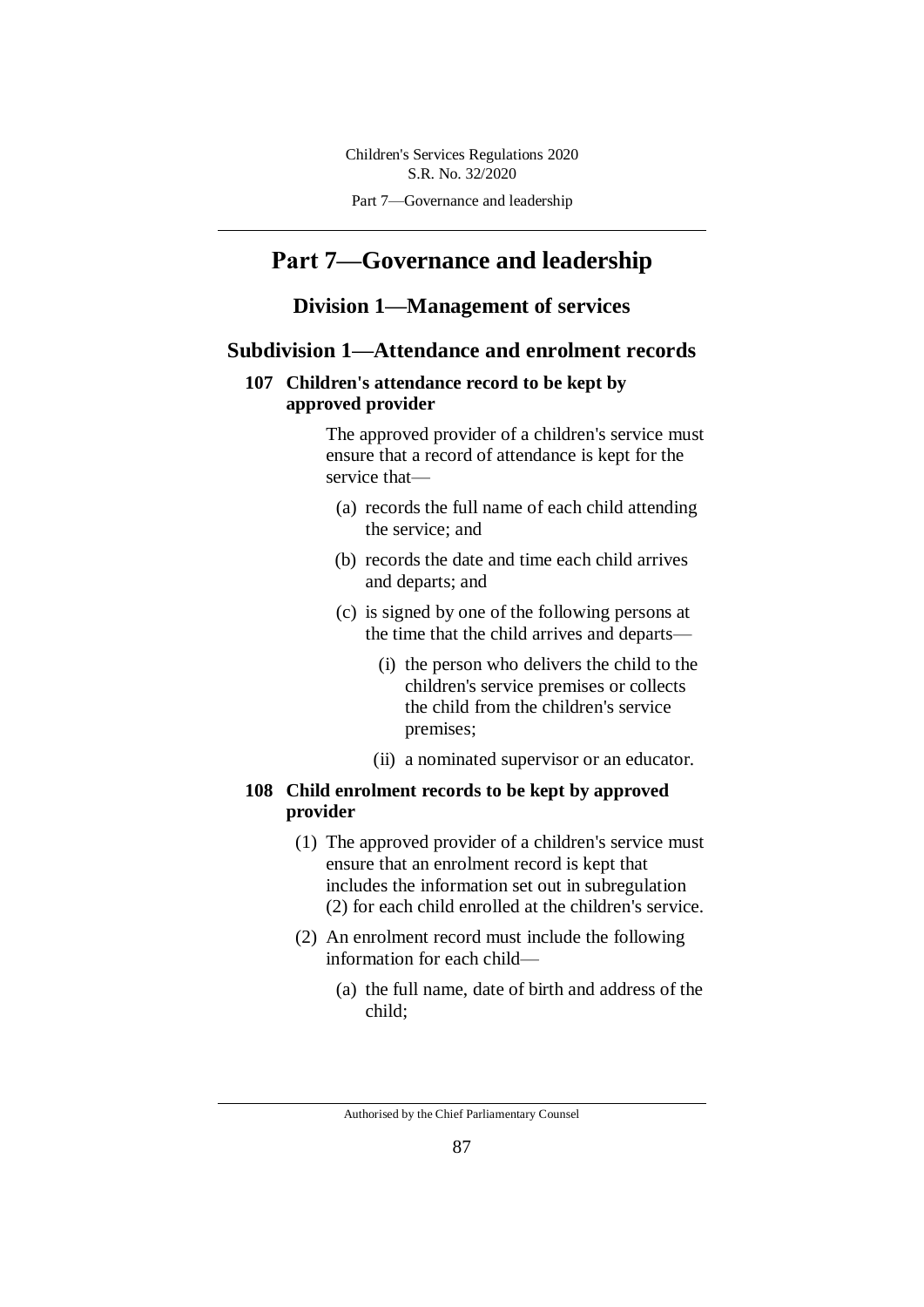Part 7—Governance and leadership

- (b) the name, address and contact details of—
	- (i) each known parent of the child; and
	- (ii) any person who is to be notified of an emergency involving the child if any parent of the child cannot be immediately contacted; and
	- (iii) any person who is an authorised nominee within the meaning of section 110(3) of the Act; and

#### **Note**

*Authorised nominee* means a person who has been given permission by a parent or family member to collect the child from the children's service. See section 110(3) of the Act.

- (iv) any person who is authorised to consent to medical treatment of, or to authorise administration of medication to, the child; and
- (v) any person who is authorised to authorise an educator to take the child outside the children's service premises;
- (c) details of any court or tribunal orders, parenting orders or parenting plans provided to the approved provider relating to powers, duties, responsibilities or authorities of any person in relation to the child or access to the child;
- (d) details of any other court or tribunal orders provided to the approved provider relating to the child's residence or the child's contact with a parent or other person;
- (e) the gender of the child;
- (f) the language used in the child's home;
- (g) the cultural background of the child and, if applicable, the child's parents;

Authorised by the Chief Parliamentary Counsel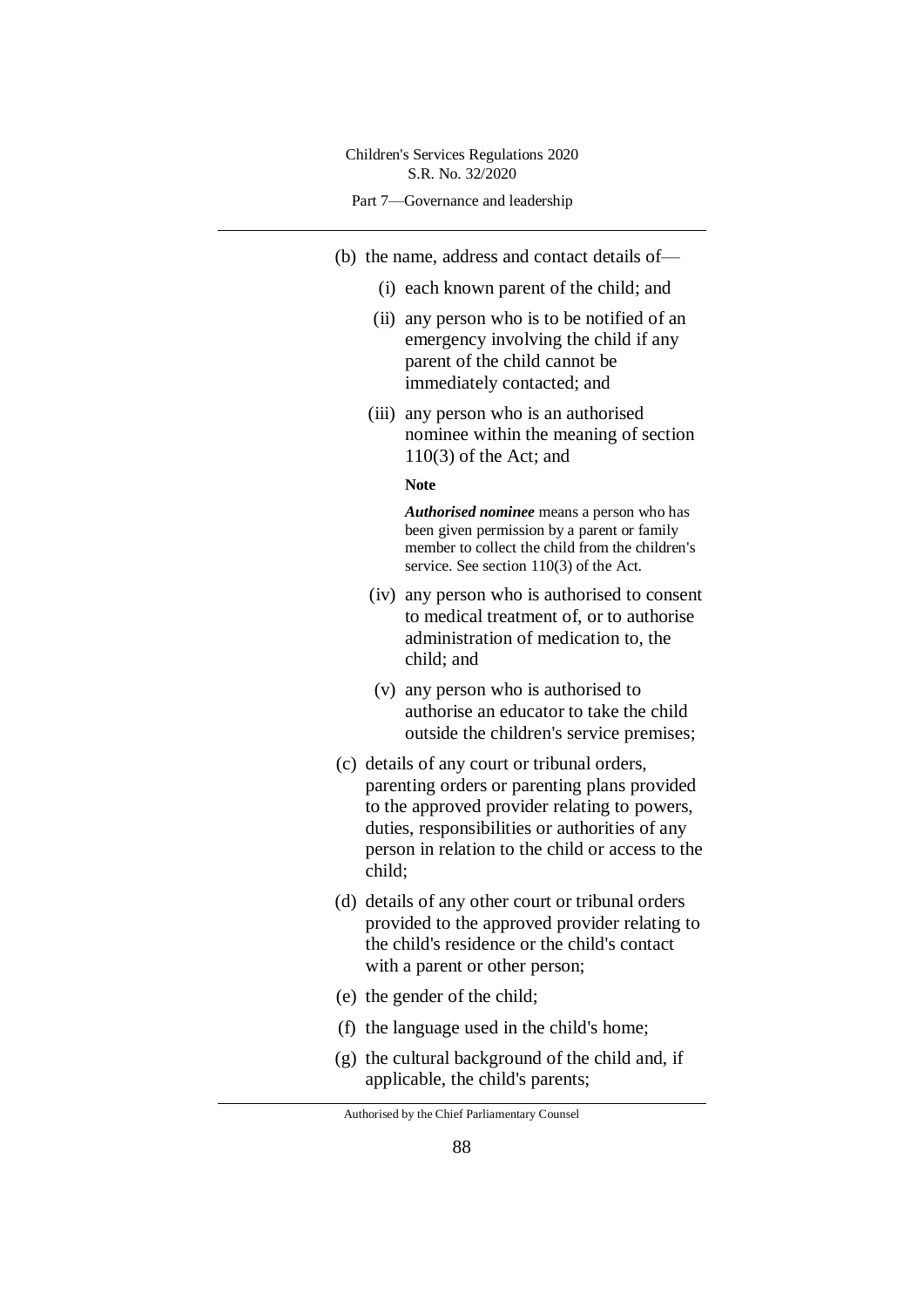Part 7—Governance and leadership

- (h) any special considerations for the child, for example any cultural, religious or dietary requirements or additional needs;
- (i) the relevant authorisations set out in regulation 109;
- (j) the relevant health information set out in regulation 110.
- (3) In this regulation
	- *parenting order* means a parenting order within the meaning of section 64B(1) of the Family Law Act 1975 of the Commonwealth;
	- *parenting plan* means a parenting plan within the meaning of section 63C(1) of the Family Law Act 1975 of the Commonwealth, and includes a registered parenting plan within the meaning of section 63C(6) of that Act.

## **109 Authorisations to be kept in enrolment record**

The authorisations to be kept in the enrolment record for each child enrolled at a children's service are—

- (a) an authorisation, signed by a parent or a person named in the enrolment record as authorised to consent to the medical treatment of the child, for the approved provider, a nominated supervisor or an educator to seek—
	- (i) medical treatment for the child from a registered medical practitioner, hospital or ambulance service; and
	- (ii) transportation of the child by an ambulance service; and
- (b) if relevant, an authorisation given under regulation 71 for the children's service to take the child on regular outings.

Authorised by the Chief Parliamentary Counsel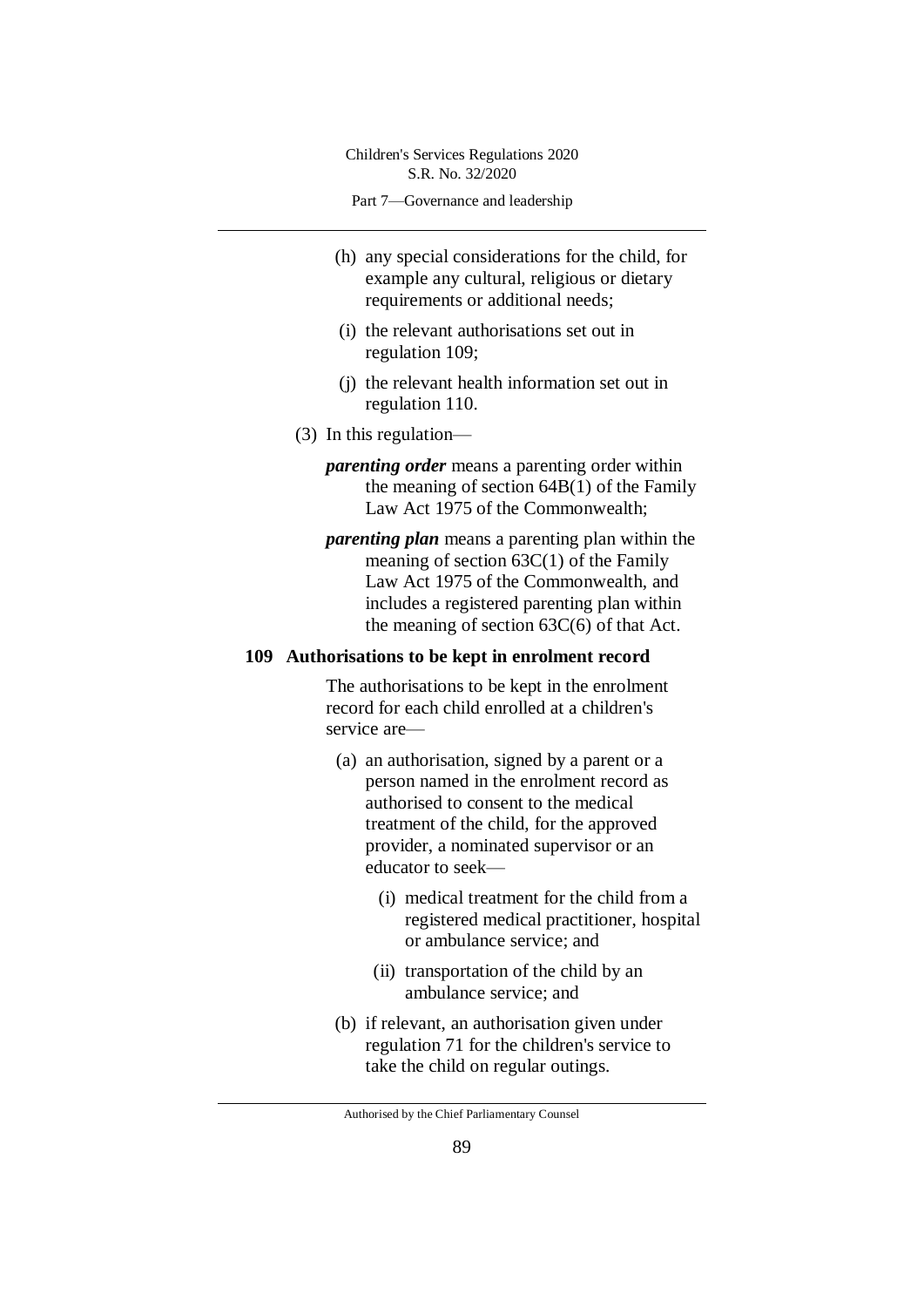Part 7—Governance and leadership

### **110 Health information to be kept in enrolment record**

The health information to be kept in the enrolment record for each child enrolled at the children's service is—

- (a) the name, address and telephone number of the child's registered medical practitioner or medical service; and
- (b) if available, the child's Medicare number; and
- (c) details of any—
	- (i) specific healthcare needs of the child, including any medical condition; and
	- (ii) allergies, including whether the child has been diagnosed as at risk of anaphylaxis; and
- (d) any medical management plan, anaphylaxis medical management plan or risk minimisation plan to be followed with respect to a specific healthcare need, medical condition or allergy referred to in paragraph (c); and
- (e) details of any dietary restrictions for the child; and
- (f) the immunisation status of the child; and
- (g) if the approved provider or a staff member has sighted a child health record for the child, a notation to that effect; and
- (h) in the case of a children's service specified in paragraph (b) of the definition of *early childhood service* in section 3(1) of the **Public Health and Wellbeing Act 2008**—

Authorised by the Chief Parliamentary Counsel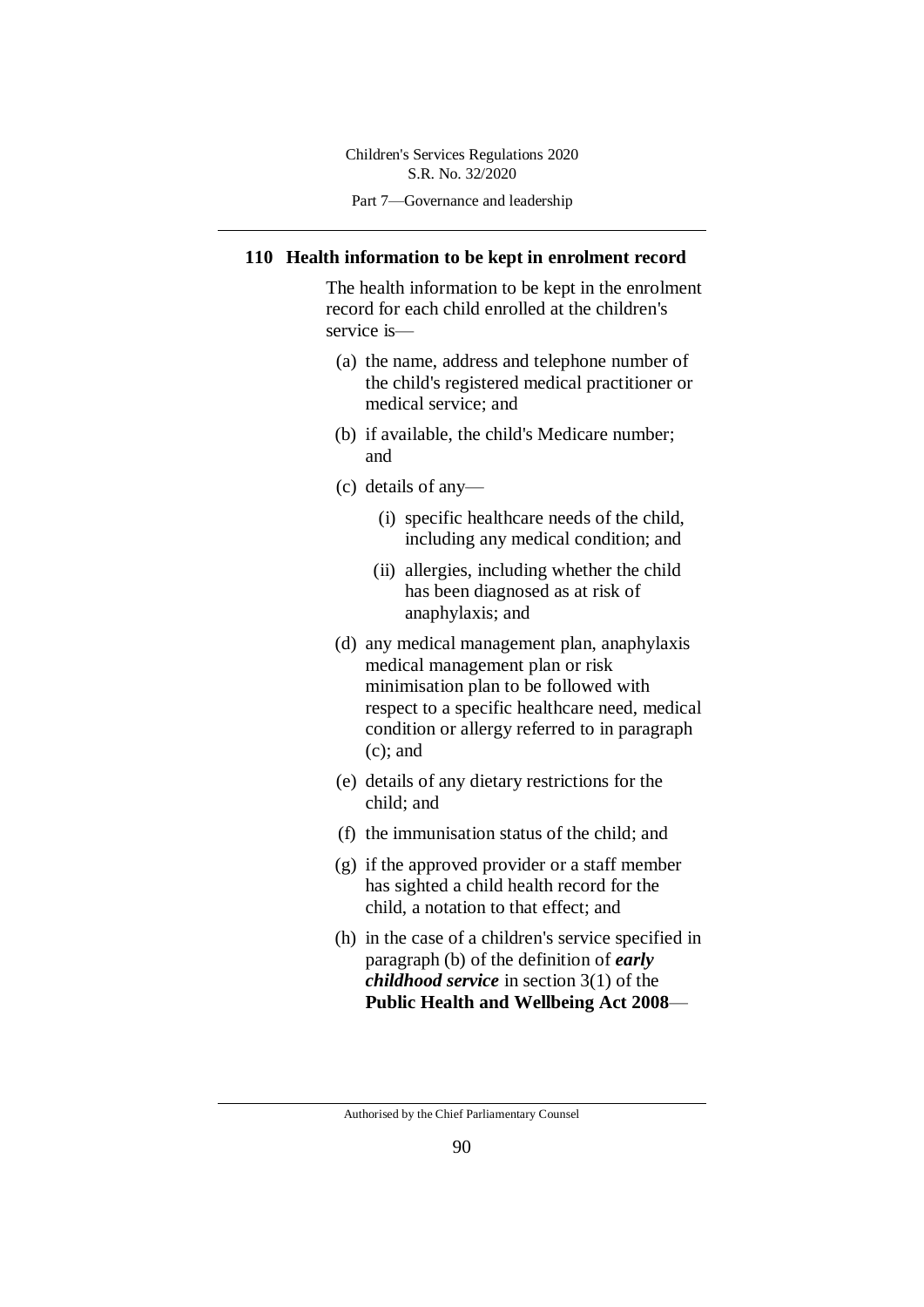Part 7—Governance and leadership

- (i) an immunisation status certificate within the meaning of section 147 of the **Public Health and Wellbeing Act 2008** that is issued in relation to the child and that is provided under section 143B of that Act; or
- (ii) details of any exemption in relation to the child under section 143C of the **Public Health and Wellbeing Act 2008**.

# **Subdivision 2—Record of children's service's compliance**

## **111 Record of children's service's compliance**

- (1) Subject to subregulations (2) and (3), the record of the children's service's compliance must include the following information—
	- (a) details of any amendment of the service approval made by the Regulatory Authority under section 54 of the Act, including—
		- (i) the reason stated by the Regulatory Authority for the amendment; and
		- (ii) the date on which the amendment took, or takes, effect; and
		- (iii) the date (if any) that the amendment ceases to have effect;
	- (b) details of any suspension of the service approval (other than a voluntary suspension), including—
		- (i) the reason stated by the Regulatory Authority for the suspension; and

Authorised by the Chief Parliamentary Counsel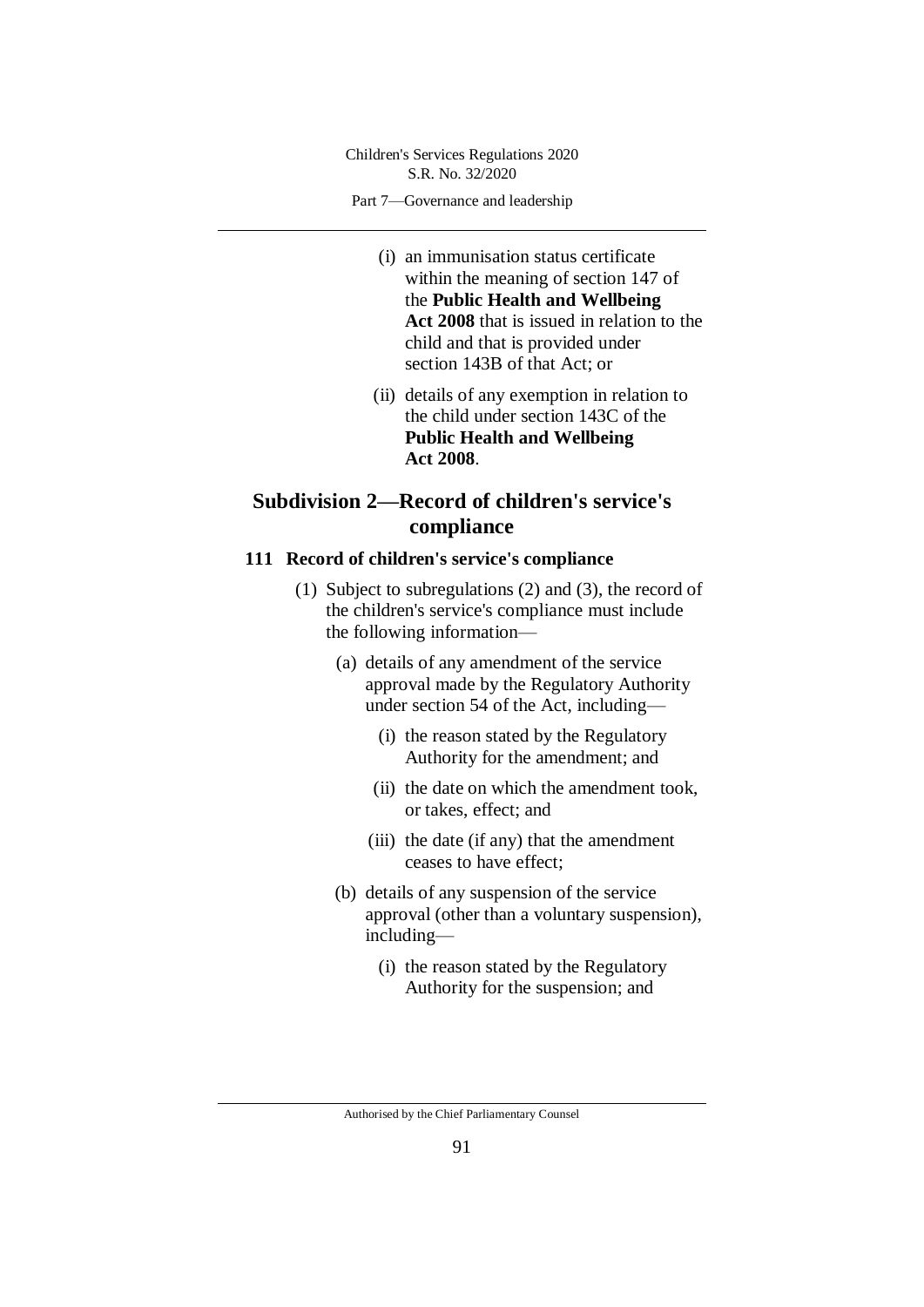Part 7—Governance and leadership

- (ii) the date on which the suspension took, or takes, effect; and
- (iii) the date that the suspension ends;
- (c) details of any compliance direction or compliance notice issued to the approved provider in respect of the service, including—
	- (i) the reason stated by the Regulatory Authority for issuing the direction or notice; and
	- (ii) the steps specified in the direction or notice; and
	- (iii) the date by which the steps specified must be taken.
- (2) The information set out in subregulation (1) must not include any information that identifies any person other than the approved provider.
- (3) Subregulation (1) does not include an amendment, suspension, compliance notice or compliance direction if—
	- (a) the period for seeking internal or external review under section 133 or 135 of the Act has not yet expired; or
	- (b) an application for internal or external review under section 133 or 135 of the Act has been made but not yet determined; or
	- (c) an application for internal or external review under section 133 or 135 of the Act has been determined, and the amendment, suspension, compliance notice or compliance direction was not confirmed.

Authorised by the Chief Parliamentary Counsel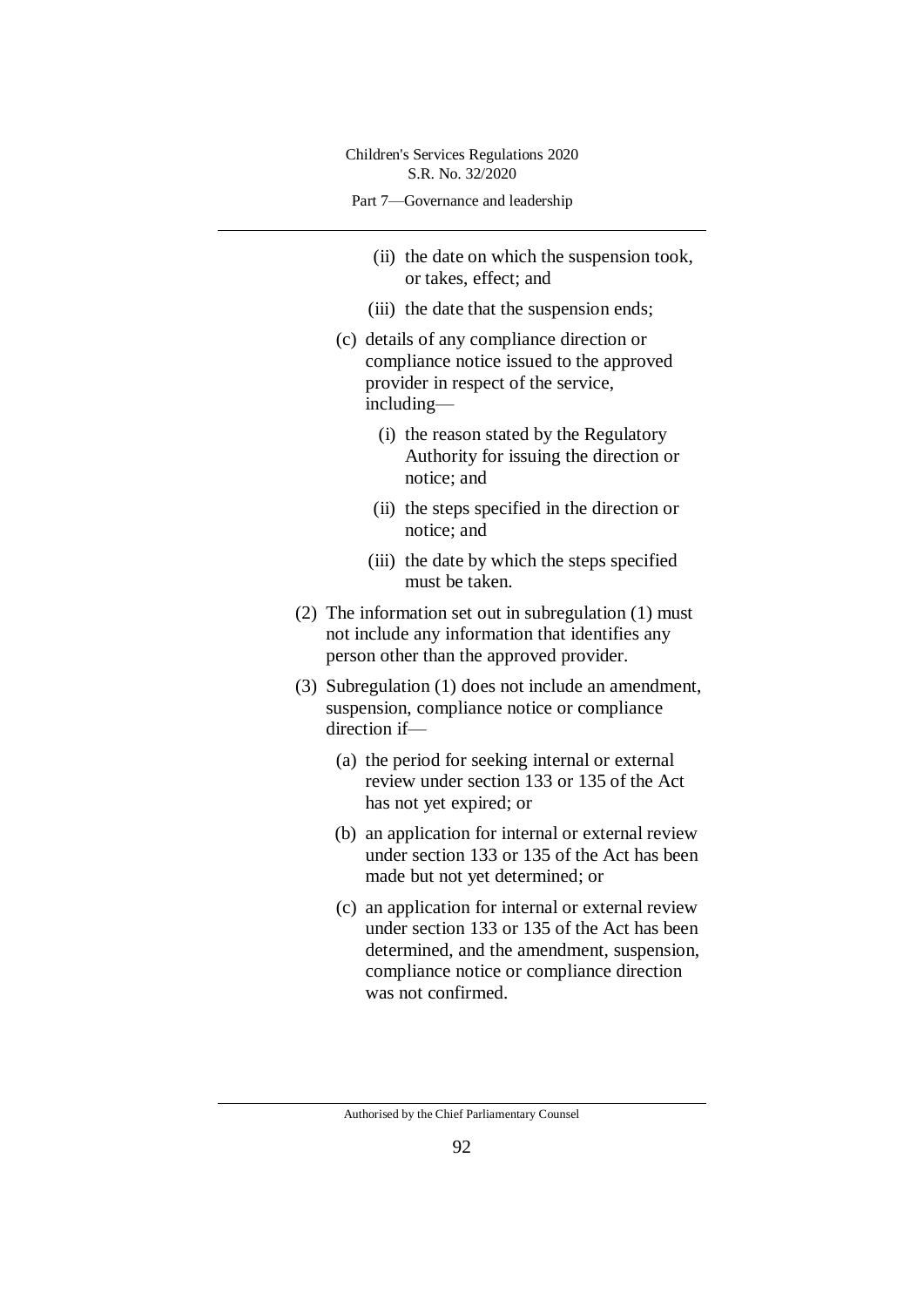Part 7—Governance and leadership

## **Division 2—Policies and procedures**

## **112 Children's service must have policies and procedures**

(1) The approved provider of a children's service must ensure that the service has in place policies and procedures in relation to the matters set out in subregulation (2).

Penalty: 5 penalty units.

## **Notes**

- 1 These may include policies and procedures prepared by the approved provider in accordance with the education law.
- 2 A compliance direction may be issued for failure to comply with this subregulation.
- (2) Policies and procedures are required in relation to the following—
	- (a) health and safety, including matters relating to—
		- (i) nutrition, food and beverages, and dietary requirements; and
		- (ii) sun protection; and
		- (iii) water safety, including safety during any water-based activities; and
		- (iv) the administration of first aid; and
		- (v) sleep and rest for children;
	- (b) incident, injury, trauma and illness policies and procedures complying with regulation 54;
	- (c) dealing with infectious diseases, including procedures complying with regulation 57;
	- (d) dealing with medical conditions in children, including the matters set out in regulation 59;

Authorised by the Chief Parliamentary Counsel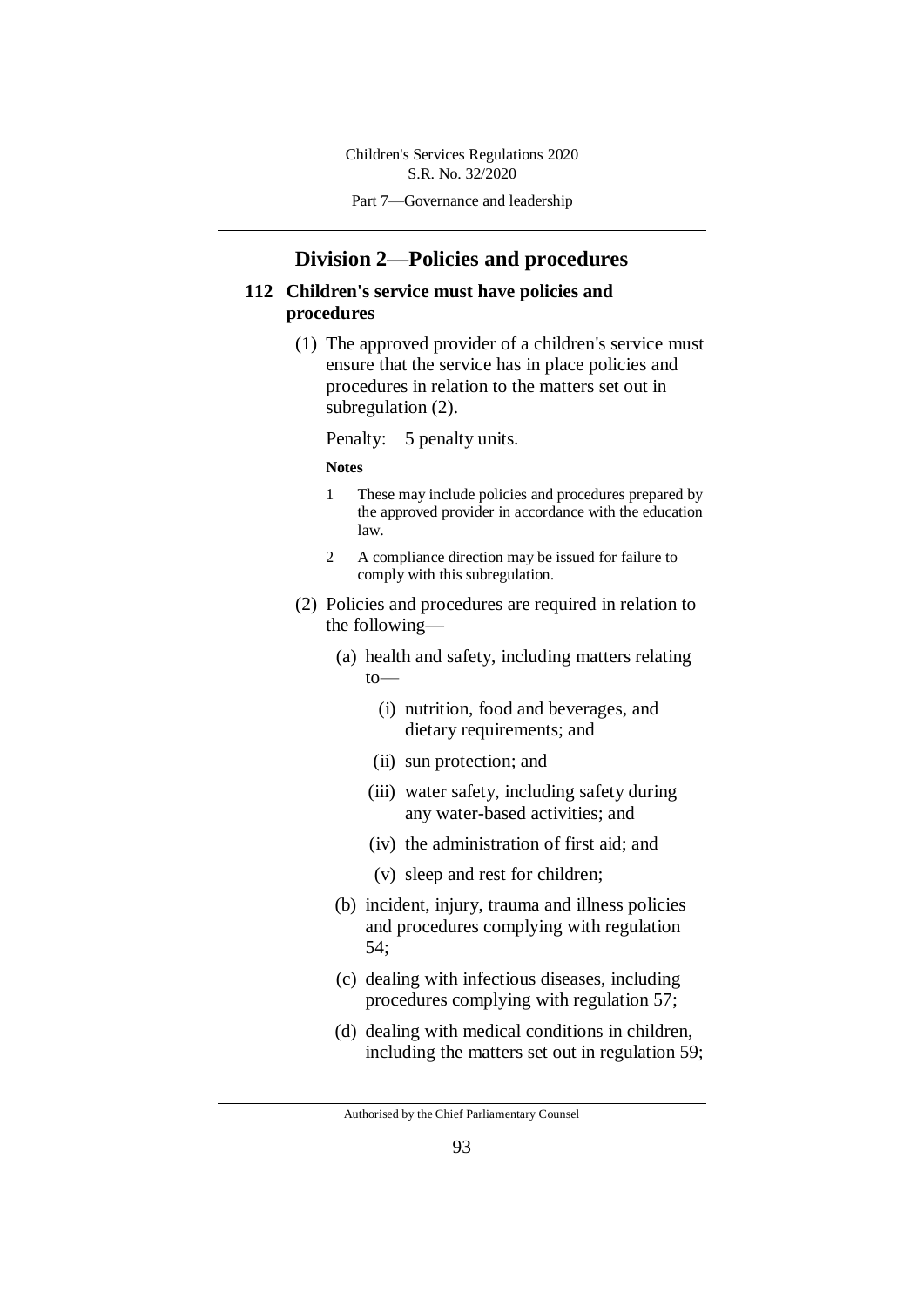Part 7—Governance and leadership

- (e) emergency and evacuation, including the matters set out in regulation 66;
- (f) delivery of children to, and collection of children from, the children's service premises, including procedures complying with regulation 68;
- (g) excursions, including procedures complying with regulations 69, 70 and 71;
- (h) providing a child safe environment;
- (i) staffing, including—
	- (i) a code of conduct for staff members; and
	- (ii) determining the responsible person present at the service; and
	- (iii) the participation of volunteers and students on practicum placements;
- (j) interactions with children, including the matters set out in regulations 104 and 105;
- (k) enrolment and orientation;
- (l) governance and management of the service, including confidentiality of records;
- (m) the acceptance and refusal of authorisations;
- (n) payment of fees and provision of a statement of fees charged by the children's service;
- (o) dealing with complaints.

#### **113 Policies and procedures to be followed**

The approved provider of a children's service must take reasonable steps to ensure that nominated supervisors and staff members of, and volunteers at, the service follow the policies and procedures required under regulation 112.

Penalty: 5 penalty units.

Authorised by the Chief Parliamentary Counsel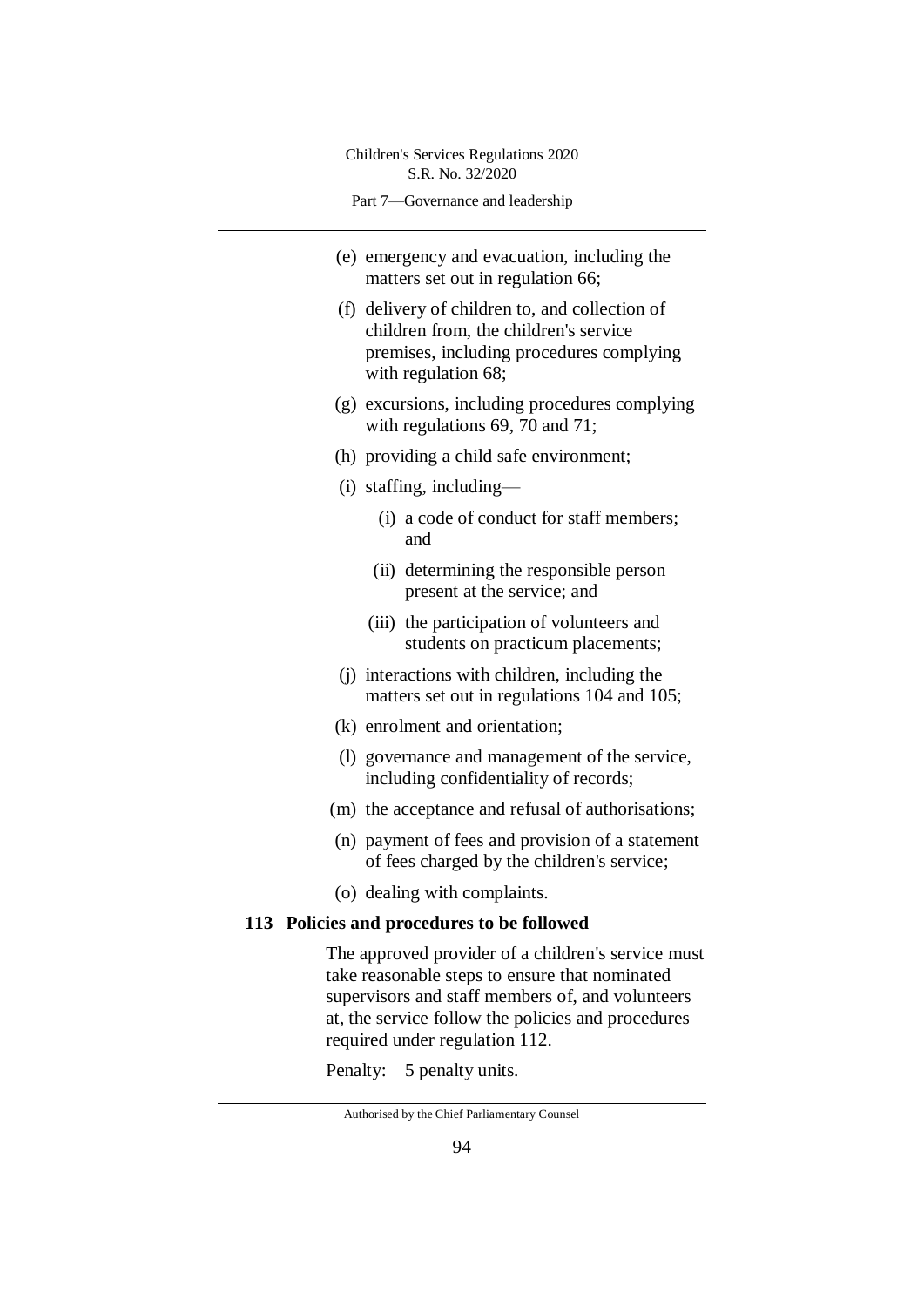Part 7—Governance and leadership

**Note** 

A compliance direction may be issued for failure to comply with this regulation.

#### **114 Policies and procedures to be kept available**

(1) The approved provider of a children's service must ensure that copies of the current policies and procedures required under regulation 112 are readily accessible to nominated supervisors and staff members of, and volunteers at, the service.

Penalty: 5 penalty units.

**Note**

A compliance direction may be issued for failure to comply with this subregulation.

(2) The approved provider of a children's service must ensure that copies of the current policies and procedures required under regulation 112 are available for inspection at the children's service premises at all times that the service is educating and caring for children or otherwise on request.

Penalty: 5 penalty units.

**Note**

A compliance direction may be issued for failure to comply with this subregulation.

## **115 Notification of change to policies or procedures**

- (1) Subject to subregulation (4), the approved provider of a children's service must ensure that parents of children enrolled at the service are notified at least 14 days before making any change to a policy or procedure referred to in regulation 112 that may have a significant impact on the service's provision of education and care to any child enrolled at the service.
- (2) Subject to subregulation (4), the approved provider of a children's service must ensure that parents of children enrolled at the service are

Authorised by the Chief Parliamentary Counsel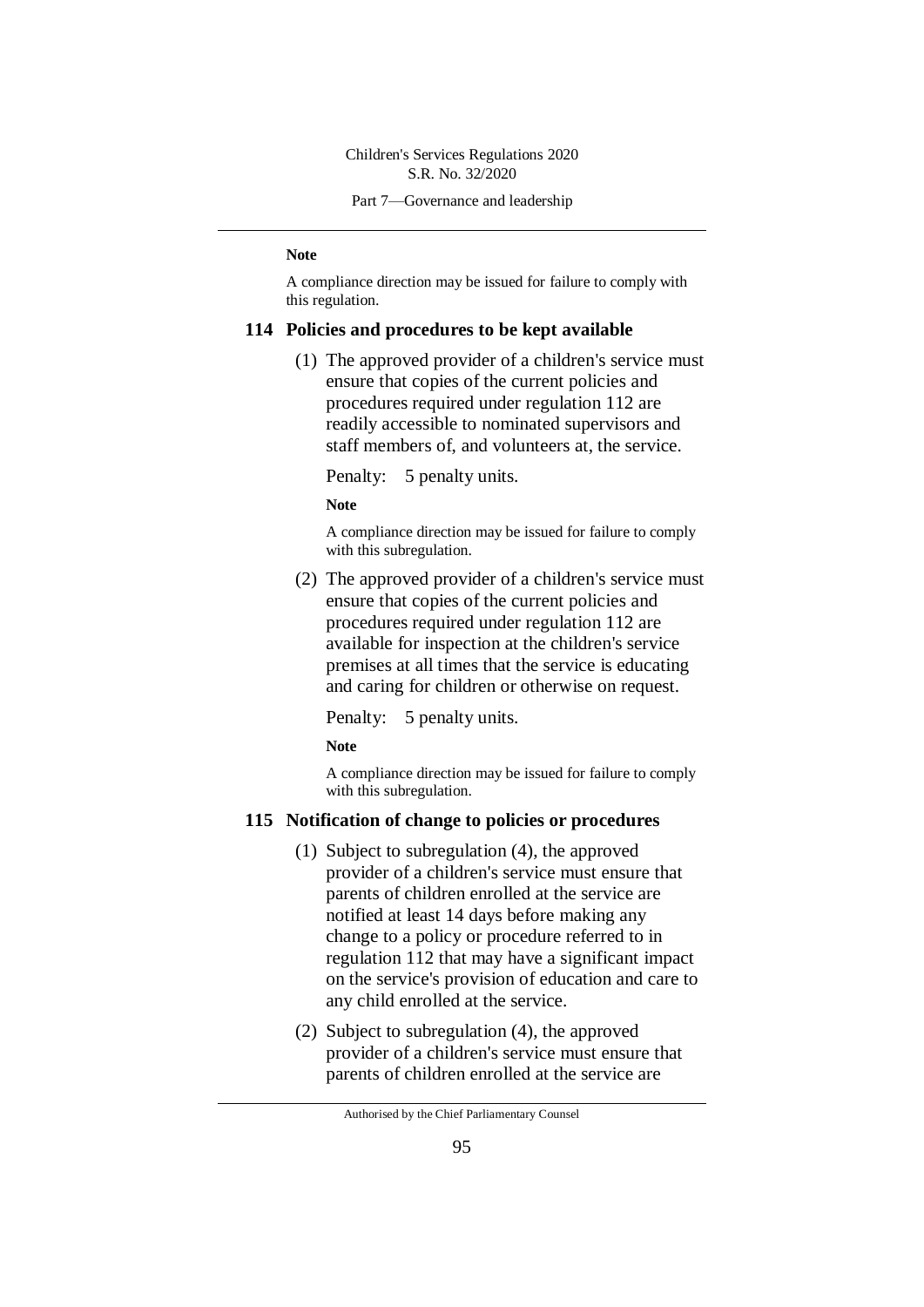Part 7—Governance and leadership

notified at least 14 days before making any change to a policy or procedure referred to in regulation 112 that may have a significant impact on the family's ability to utilise the service.

#### **Note**

A compliance direction may be issued for failure to comply with this subregulation.

- (3) The approved provider of a children's service must ensure that parents of children enrolled at the service are notified at least 14 days before making any change that will affect the fees charged or the way in which fees are collected.
- (4) If the approved provider considers that the notice period would pose a risk to the safety, health or wellbeing of any child enrolled at the service, the approved provider must ensure that parents of children enrolled at the service are notified as soon as practicable after making a change referred to in subregulations (1) and (2).

# **Division 3—Information and record-keeping requirements**

# **Subdivision 1—Display and reporting of prescribed information**

### **116 Prescribed information to be displayed**

- (1) For the purposes of section 112 of the Act, the following information is prescribed in respect of the matters in paragraphs (a) to (d) of that section—
	- (a) in relation to the provider approval—
		- (i) the name of the approved provider; and
		- (ii) the provider approval number; and
		- (iii) any conditions on the provider approval;

Authorised by the Chief Parliamentary Counsel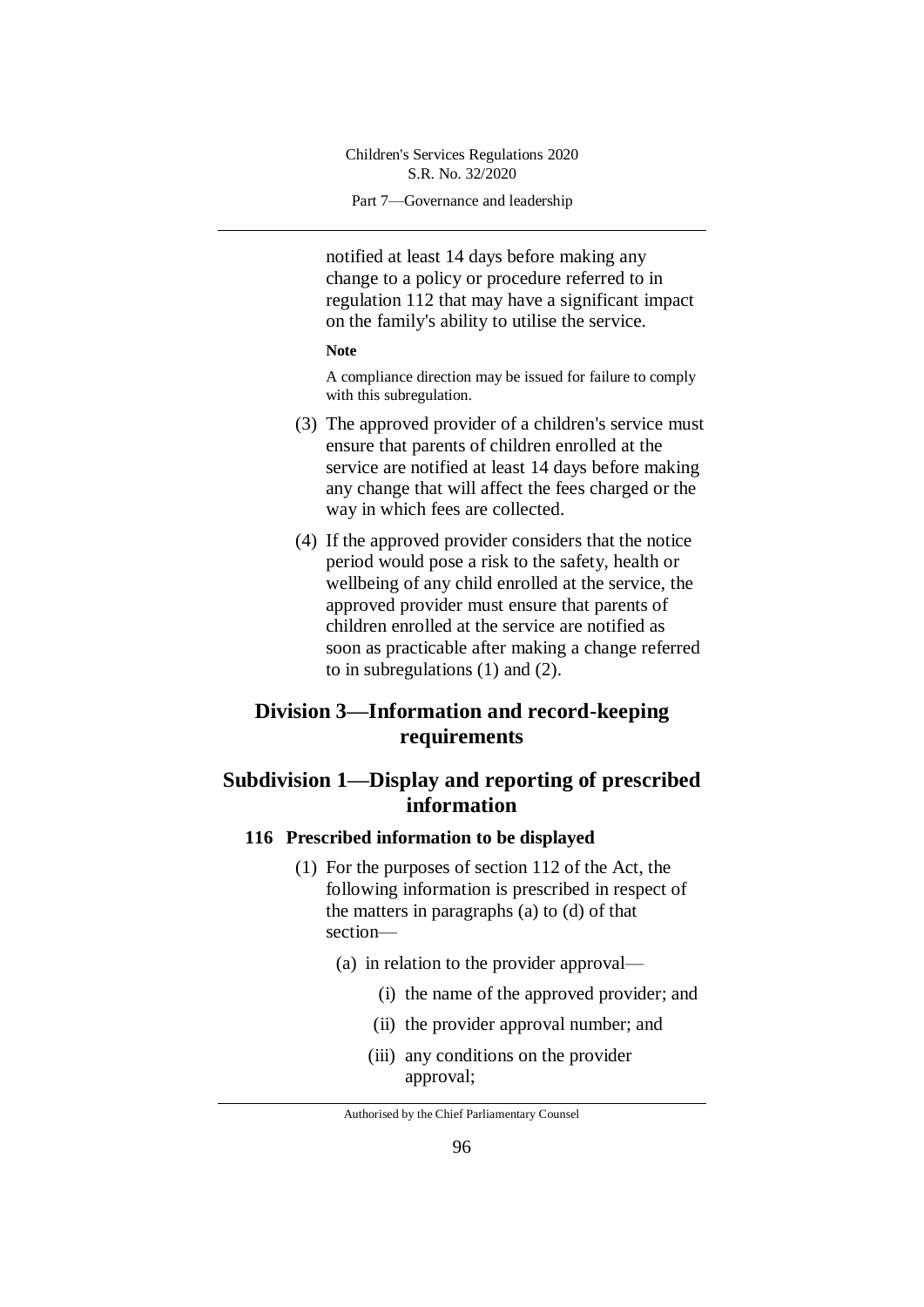Part 7—Governance and leadership

- (b) in relation to the service approval—
	- (i) the name of the children's service; and
	- (ii) the service approval number; and
	- (iii) any conditions on the service approval;
- (c) the name of each nominated supervisor;
- (d) in relation to any service waivers or temporary waivers held by the service, the details of the waivers including—
	- (i) the regulations the requirements of which have been waived; and
	- (ii) the duration of the waiver; and
	- (iii) whether the waiver is a service waiver or a temporary waiver.
- (2) For the purposes of section 112(e) of the Act, the following matters are prescribed—
	- (a) the hours and days of operation of the children's service;
	- (b) the name and telephone number of the person at the children's service to whom complaints may be addressed;
	- (c) the name and position of the responsible person in charge of the children's service at any given time;
	- (d) the contact details of the Regulatory Authority;
	- (e) if applicable, a notice stating that a child who has been diagnosed as at risk of anaphylaxis is enrolled at the service;
	- (f) if applicable, a notice stating that there has been an occurrence of an infectious disease at the premises.

Authorised by the Chief Parliamentary Counsel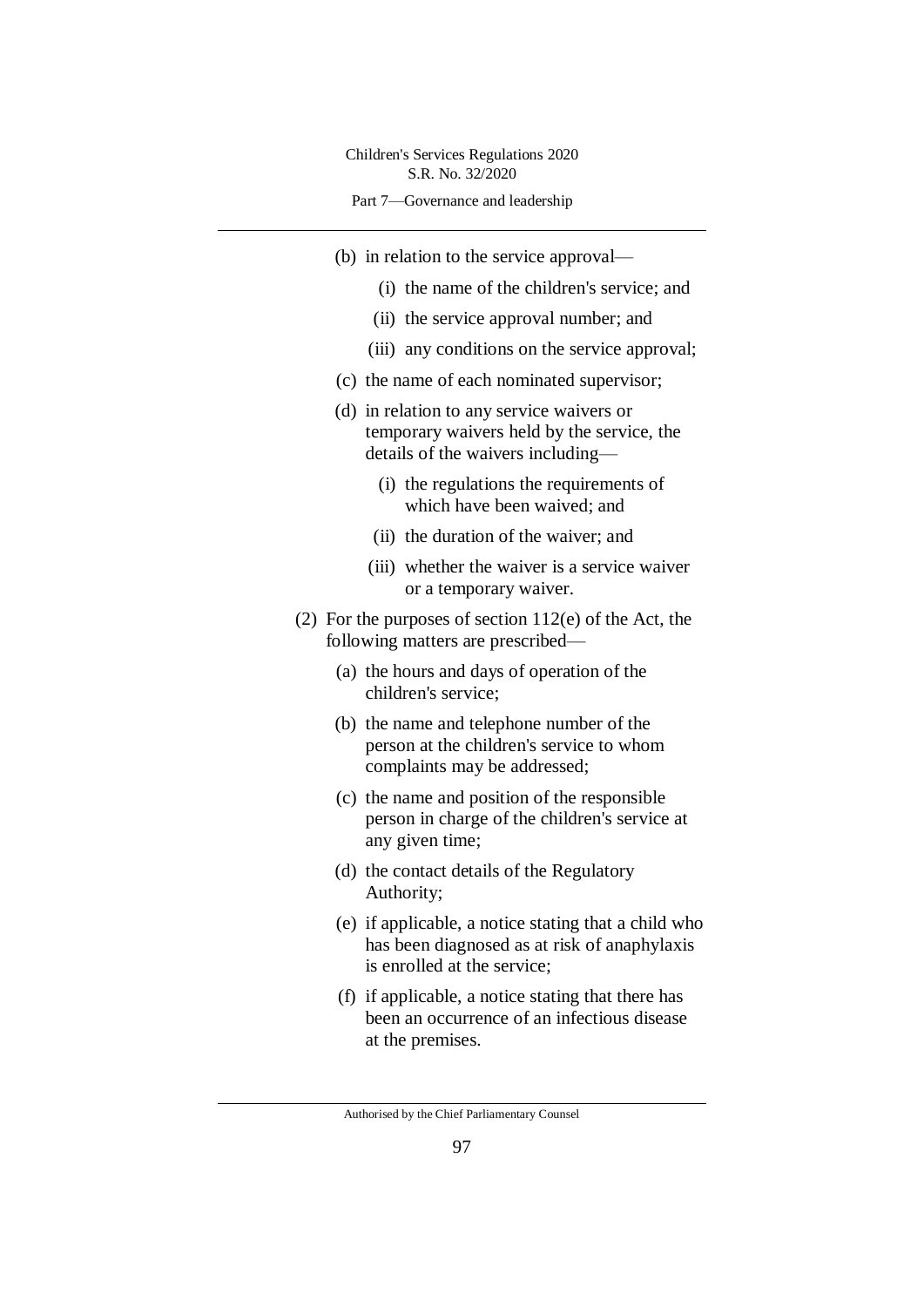Part 7—Governance and leadership

## **117 Time to notify certain circumstances to Regulatory Authority**

- (1) For the purposes of section 113(4) of the Act, a notice must be provided within 14 days of the relevant event or within 14 days of the approved provider becoming aware of the relevant event.
- (2) For the purposes of section 113(5) of the Act, a notice must be provided—
	- (a) in the case of a notice under section 113(2)(f), within the period referred to in section 59 of the Act; and
	- (b) in any other case, within 7 days of the relevant event or within 7 days of the approved provider becoming aware of the relevant event.

## **118 Prescribed information to be notified to Regulatory Authority**

- (1) For the purposes of section  $114(1)(b)$  of the Act, the following matters are prescribed—
	- (a) any change to the address of the approved provider or the principal office of the approved provider, or the contact details of the approved provider;
	- (b) the appointment of receivers or liquidators or administrators to the approved provider or any other matters that affect the financial viability and ongoing operation of the children's service.
- (2) For the purposes of section  $114(2)(c)$  of the Act, the following matters are prescribed—
	- (a) any change to the hours and days of operation of the children's service;
	- (b) any incident that requires the approved provider to close, or reduce the number of

Authorised by the Chief Parliamentary Counsel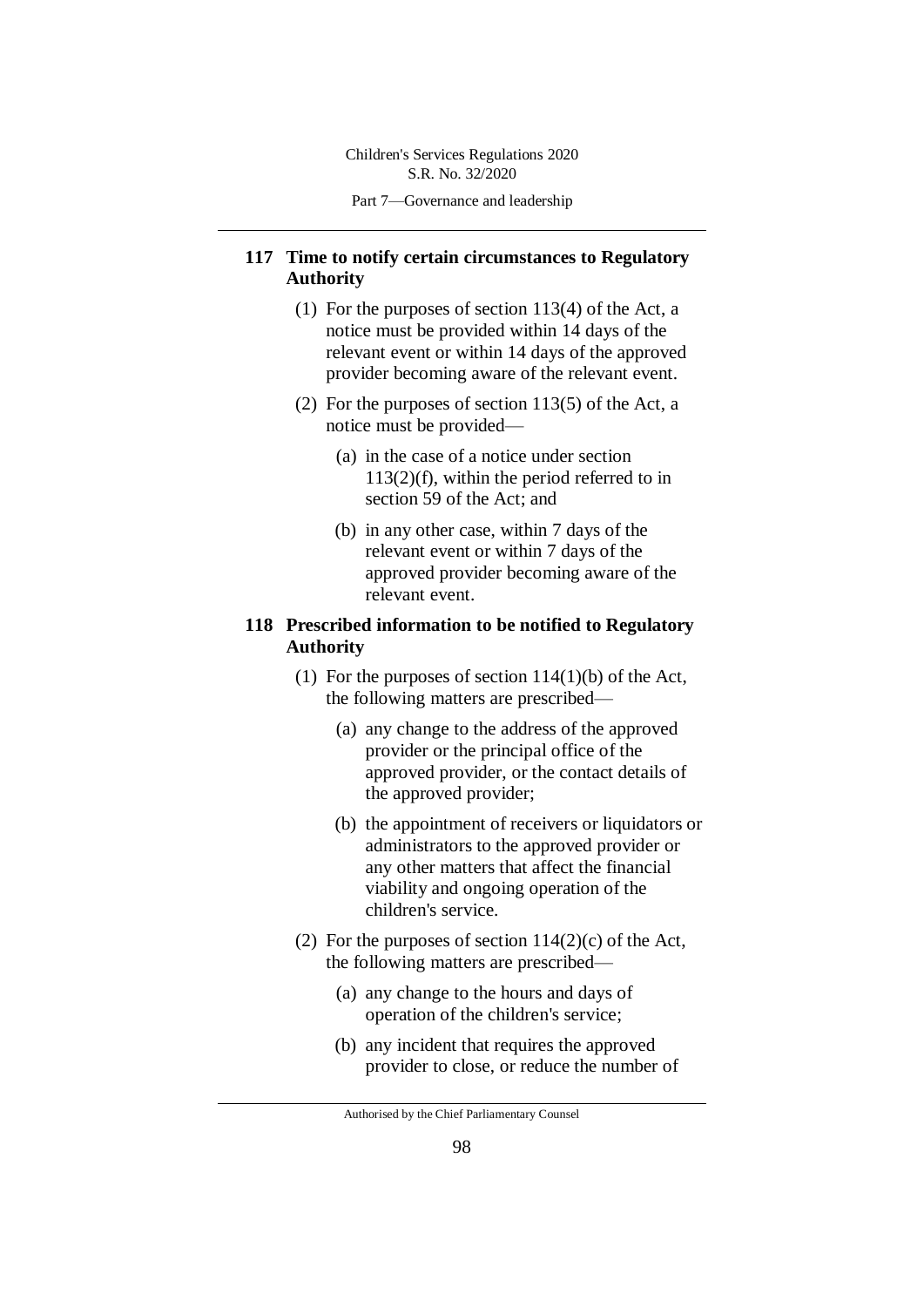Part 7—Governance and leadership

children attending, the children's service for a period;

#### **Example**

A flood or a fire that requires an approved provider to close the children's service premises (or part of those premises) while repairs are undertaken.

- (c) any circumstance arising at the service that poses a risk to the health, safety or wellbeing of a child or children attending the service;
- (d) the attendance at the approved children's service of any additional child or children being educated and cared for in an emergency in the circumstances set out in regulation 90(4), including—
	- (i) a description of the emergency; and
	- (ii) a statement by the approved provider that the approved provider had taken into account the safety, health and wellbeing of all the children attending the children's service when deciding to provide education and care to the additional child or children;
- (e) any incident where the approved provider reasonably believes that physical abuse or sexual abuse of a child or children has occurred or is occurring while the child is, or the children are, being educated and cared for by the children's service;
- (f) allegations that physical or sexual abuse of a child or children has occurred or is occurring while the child is, or the children are, being educated and cared for by the children's service (other than an allegation that has been notified under section 114(2)(b) of the Act).

Authorised by the Chief Parliamentary Counsel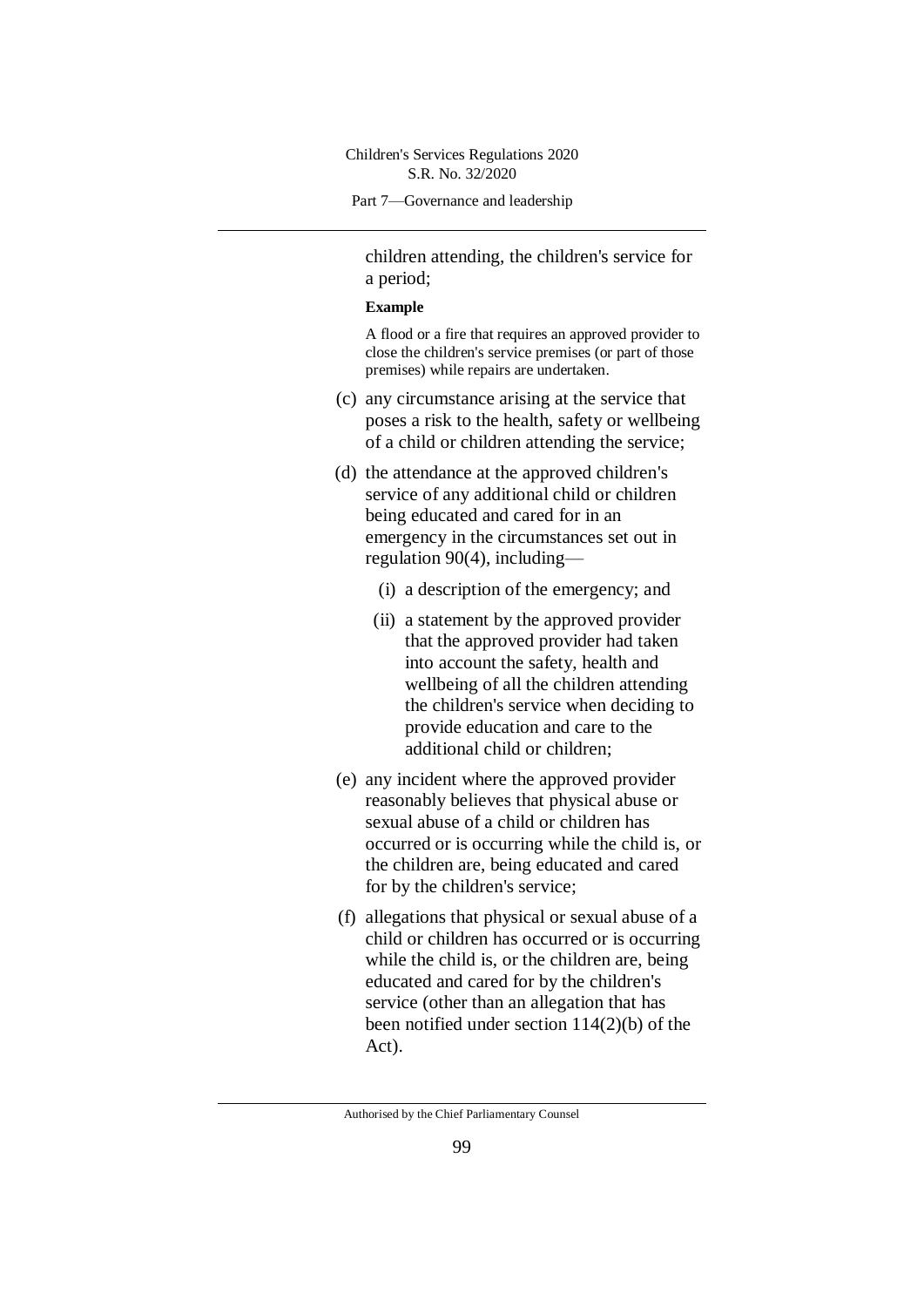Part 7—Governance and leadership

## **119 Time to notify certain information to Regulatory Authority**

- (1) For the purposes of section 114(3) of the Act, a notice must be provided within 7 days of the relevant event or within 7 days of the approved provider becoming aware of the relevant information.
- (2) For the purposes of section 114(4) of the Act, a notice must be provided—
	- (a) in the case of a notice under section  $114(2)(a)$ —
		- (i) in the case of the death of a child, as soon as practicable but within 24 hours of the death, or the time that the person becomes aware of the death; and
		- (ii) in the case of any other serious incident, within 24 hours of the incident or the time that the person becomes aware of the incident; and
	- (b) in the case of a notice under section 114(2)(b) or a notice of a matter referred to in regulation 118(2)(b), within 24 hours of the complaint or incident; and
	- (c) in the case of a notice under regulation 118(2)(d), within 24 hours of the commencement of the attendance of the child or children at the children's service; and
	- (d) in any other case, within 7 days of the relevant event or within 7 days of the approved provider becoming aware of the relevant information.

Authorised by the Chief Parliamentary Counsel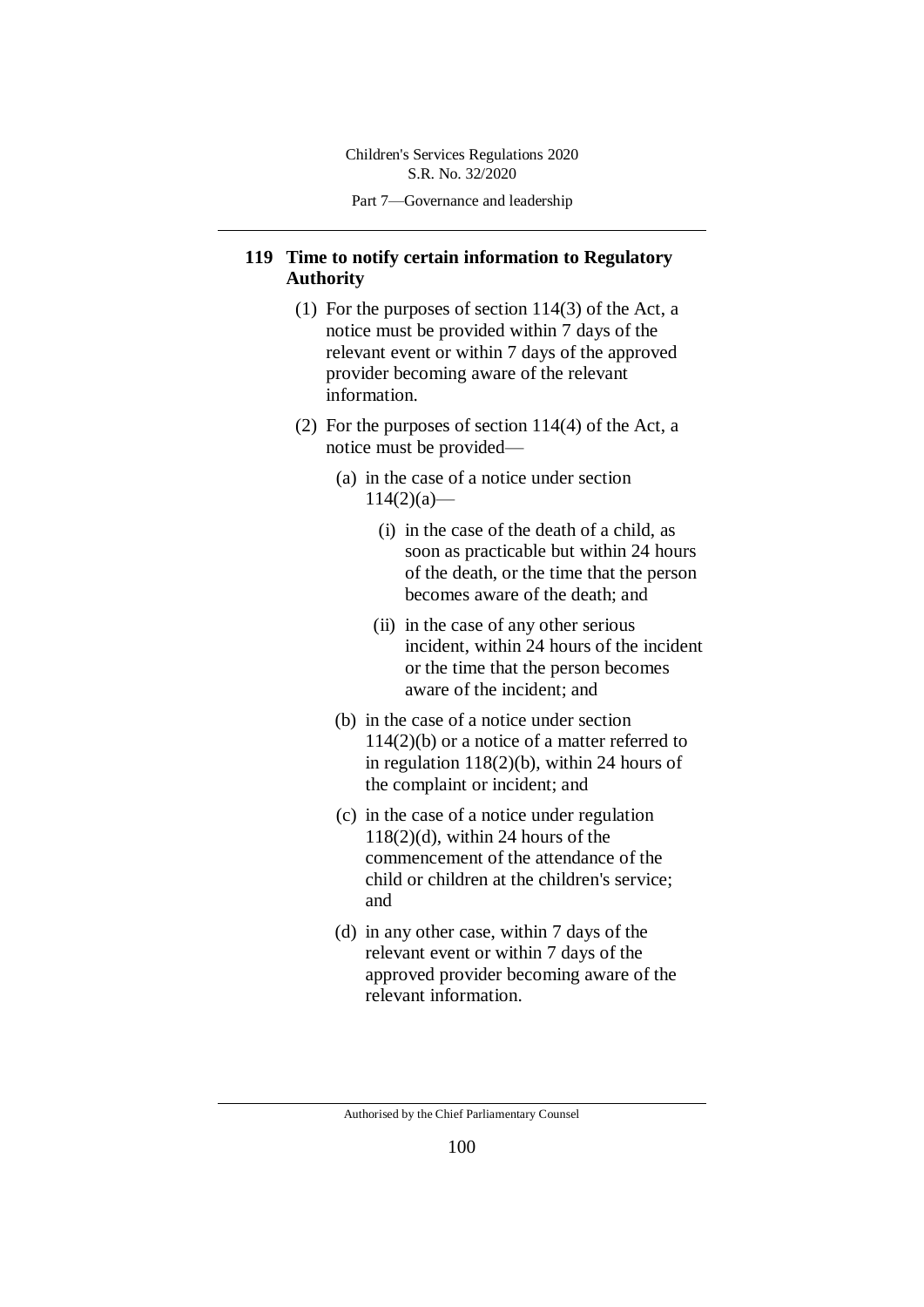Part 7—Governance and leadership

**Subdivision 2—Prescribed records**

### **120 Prescribed enrolment and other documents to be kept by approved provider**

- (1) For the purposes of section 115(1) of the Act, the following documents are prescribed in relation to each children's service operated by the approved provider—
	- (a) the documentation of child assessments or evaluations for delivery of the educational program as set out in regulation 43;
	- (b) an incident, injury, trauma and illness record as set out in regulation 56;
	- (c) a medication record as set out in regulation 61;
	- (d) a staff record as set out in regulation 97;
	- (e) a record of volunteers and students as set out in regulation 100;
	- (f) the records of the responsible person at the service as set out in regulation 101;
	- (g) a record of educators working directly with children as set out in regulation 102;
	- (h) a record of attendance of early childhood teachers as set out in regulation 103;
	- (i) a children's attendance record as set out in regulation 107;
	- (j) child enrolment records as set out in regulation 108;
	- (k) a record of the children's service's compliance with the Act as set out in regulation 111;

Authorised by the Chief Parliamentary Counsel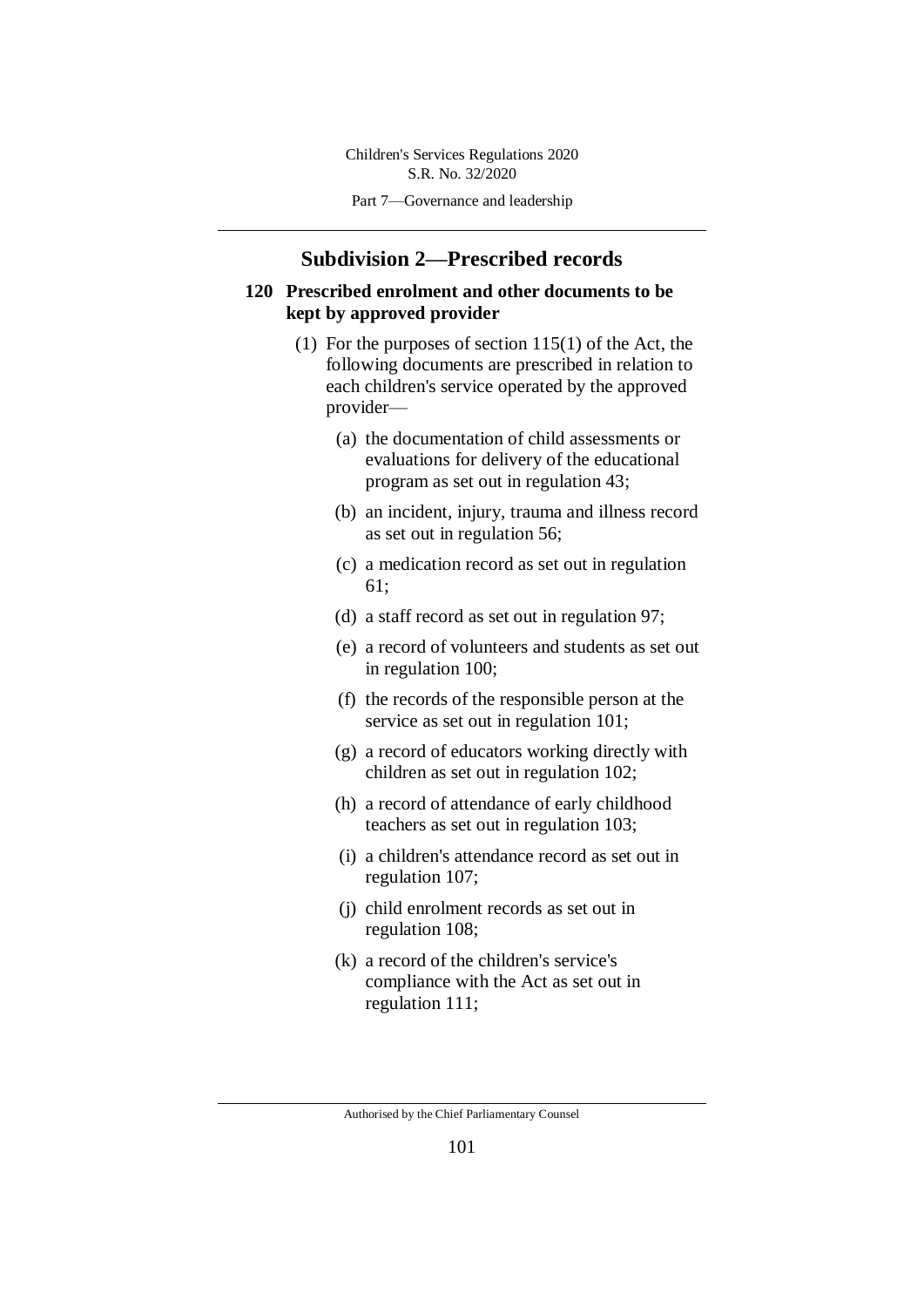Part 7—Governance and leadership

- (l) a record of each nominated supervisor and any person in day-to-day charge of the children's service under section 103 of the Act.
- (2) The approved provider of the children's service must take reasonable steps to ensure the documents referred to in subregulation (1) are accurate.

Penalty: 10 penalty units.

**Note**

A compliance direction may be issued for failure to comply with this subregulation.

- (3) Subject to Subdivision 4 of this Division, the approved provider of the children's service must ensure that—
	- (a) subject to subregulation (4), the documents referred to in subregulation (1) in relation to a child enrolled at the service are made available to a parent of the child on request; and
	- (b) the record of compliance referred to in subregulation  $(1)(k)$  is able to be accessed on request by any person.

Penalty: 10 penalty units.

#### **Note**

A compliance direction may be issued for failure to comply with this subregulation.

(4) If a parent's access to information of the kind in the documents referred to in subregulation (1) is limited by an order of a court or tribunal that is kept on the child's enrolment record, the approved provider must refer to that order before releasing information concerning the child to that parent.

Authorised by the Chief Parliamentary Counsel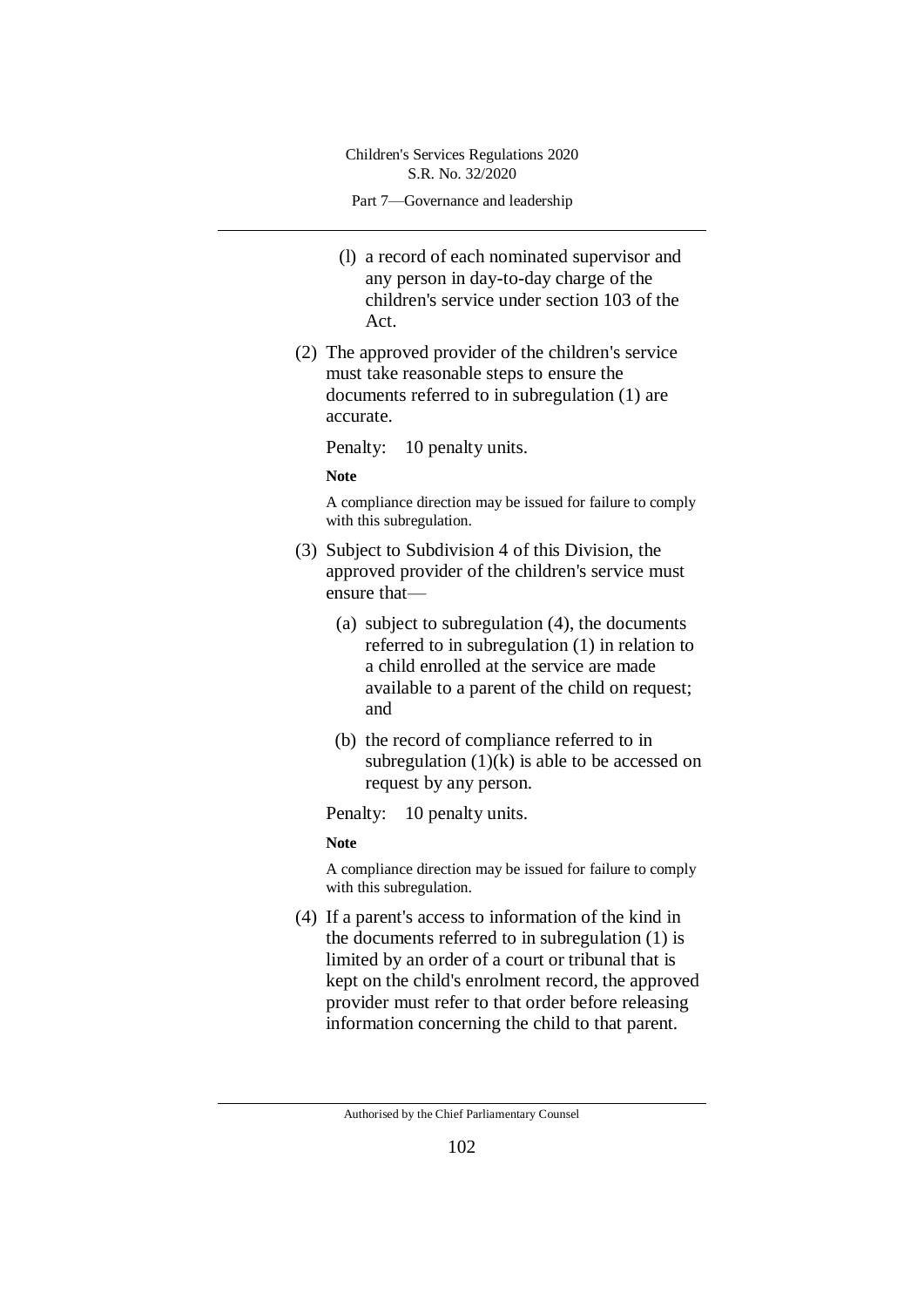Part 7—Governance and leadership

## **Subdivision 3—Insurance information**

#### **121 Evidence of prescribed insurance**

- (1) The approved provider of a children's service must keep evidence of the current prescribed insurance at the children's service premises and must make the evidence available for inspection by the Regulatory Authority or an authorised officer under the Act.
- (2) Subregulation (1) does not apply if the prescribed insurance for the children's service is a policy of insurance or an indemnity provided by the State of Victoria.

## **Subdivision 4—Confidentiality and storage of records**

## **122 Confidentiality of records kept by approved provider**

The approved provider of a children's service must ensure that information kept in a record under these Regulations is not divulged or communicated, directly or indirectly, to another person other than—

- (a) to the extent necessary for the education and care or medical treatment of the child to whom the information relates; or
- (b) a parent of the child to whom the information relates, except in the case of information kept in a staff record; or
- (c) the Regulatory Authority or an authorised officer; or
- (d) as expressly authorised, permitted or required to be given by or under any Act or law; or

Authorised by the Chief Parliamentary Counsel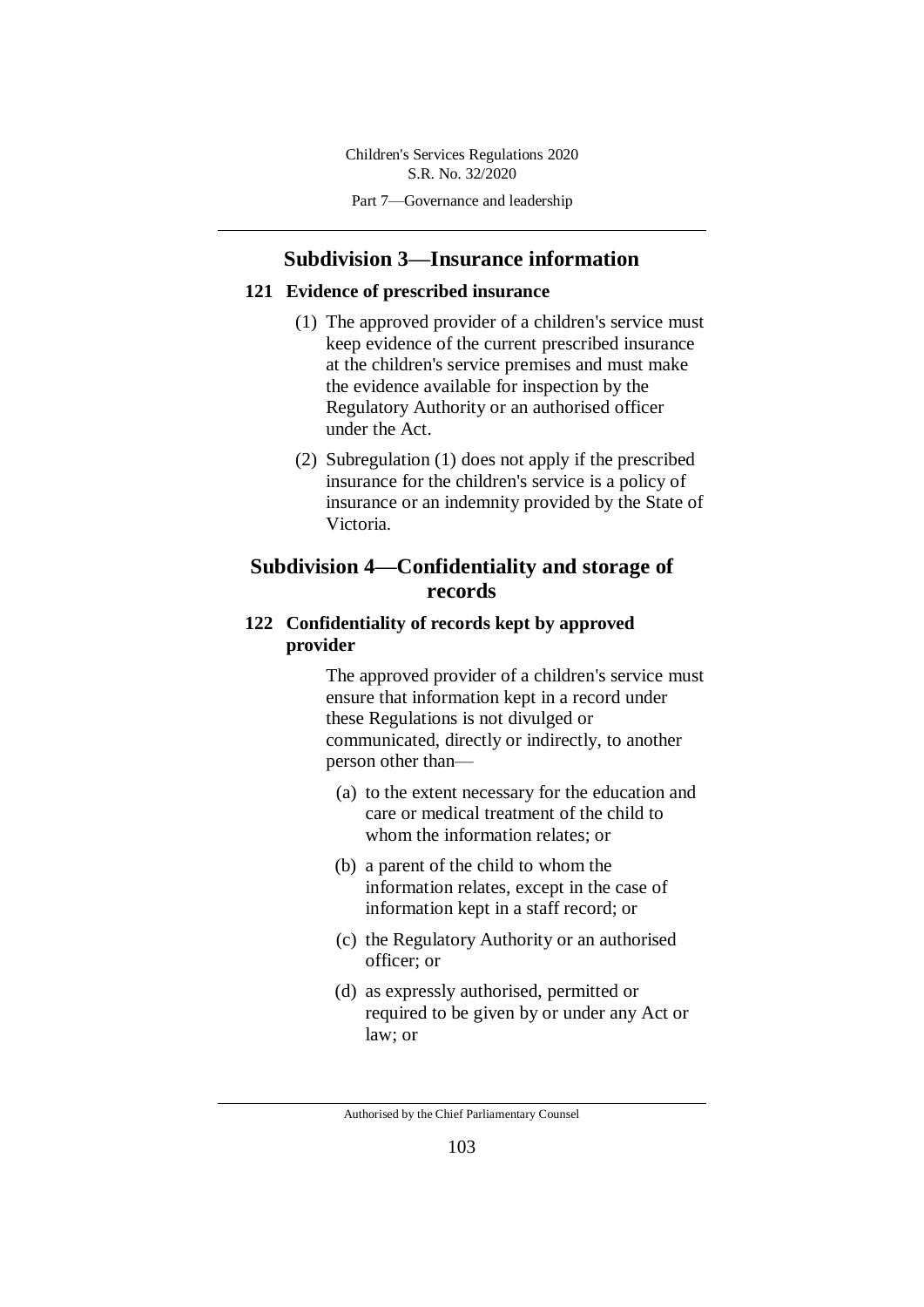Part 7—Governance and leadership

(e) with the written consent of the person who provided the information.

Penalty: 10 penalty units.

#### **123 Storage of records and other documents**

- (1) The approved provider of a children's service must ensure that records and documents set out in regulation 120 are stored—
	- (a) in a safe and secure place; and
	- (b) for the relevant period set out in subregulation (2).
- (2) The records must be kept—
	- (a) if the record relates to an incident, illness, injury or trauma suffered by a child while being educated and cared for by the children's service, until the child is aged 25 years; and
	- (b) if the record relates to an incident, illness, injury or trauma suffered by a child that may have occurred following an incident while being educated and cared for by the children's service, until the child is aged 25 years; and
	- (c) if the record relates to the death of a child while being educated and cared for by the children's service or that may have occurred as a result of an incident while being educated and cared for, until the end of 7 years after the death; and
	- (d) in the case of any other record relating to a child enrolled at the children's service, until the end of 3 years after the last date on which the child was educated and cared for by the service; and

Authorised by the Chief Parliamentary Counsel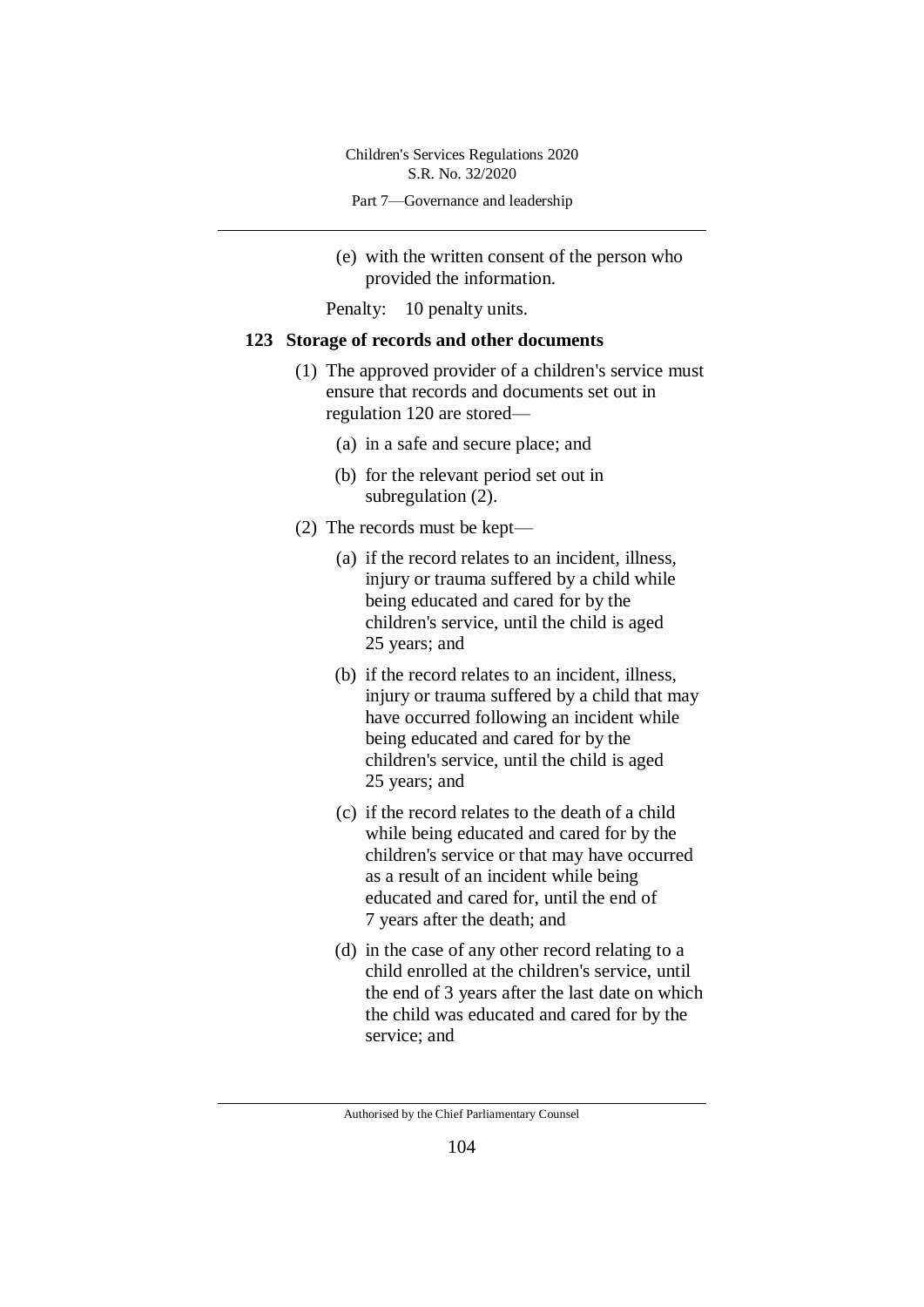Part 7—Governance and leadership

- (e) if the record relates to the approved provider, until the end of 3 years after the last date on which the approved provider operated the children's service; and
- (f) if the record relates to a nominated supervisor or staff member of a children's service, until the end of 3 years after the last date on which the nominated supervisor or staff member provided education and care on behalf of the service; and
- (g) in case of any other record, until the end of 3 years after the date on which the record was made.

#### **Note**

A compliance direction may be issued for failure to comply with this regulation.

## **124 Storage of records after service approval transferred**

- (1) Subject to subregulation (2), if a service approval is transferred under the Act, the transferring approved provider must transfer the documents referred to in regulation 120 relating to children currently enrolled with the service to the receiving approved provider on the date that the transfer takes effect.
- (2) The transferring approved provider must not transfer the documents relating to a child under subregulation (1) unless a parent of the child has first consented to that transfer.

## **Subdivision 5—Act and regulations to be available**

#### **125 Act and regulations to be available**

The approved provider of a children's service must ensure that a copy of the Act and these Regulations is accessible at the children's service

Authorised by the Chief Parliamentary Counsel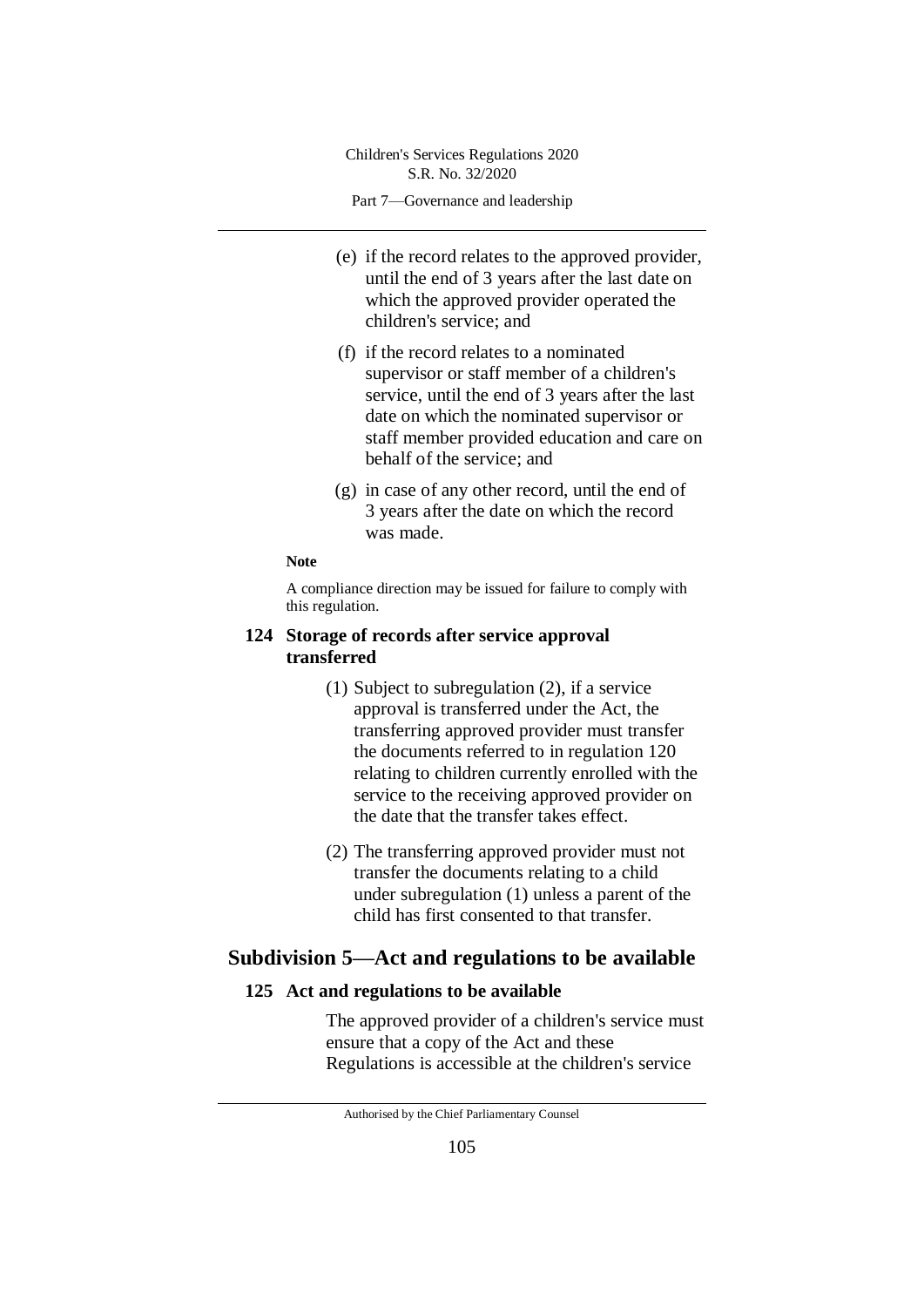Part 7—Governance and leadership Children's Services Regulations 2020 S.R. No. 32/2020

premises at all times for use by nominated supervisors, staff members, volunteers, parents of children enrolled at the service and any person seeking to make use of the service.

#### **Note**

A compliance direction may be issued for failure to comply with this regulation.

Authorised by the Chief Parliamentary Counsel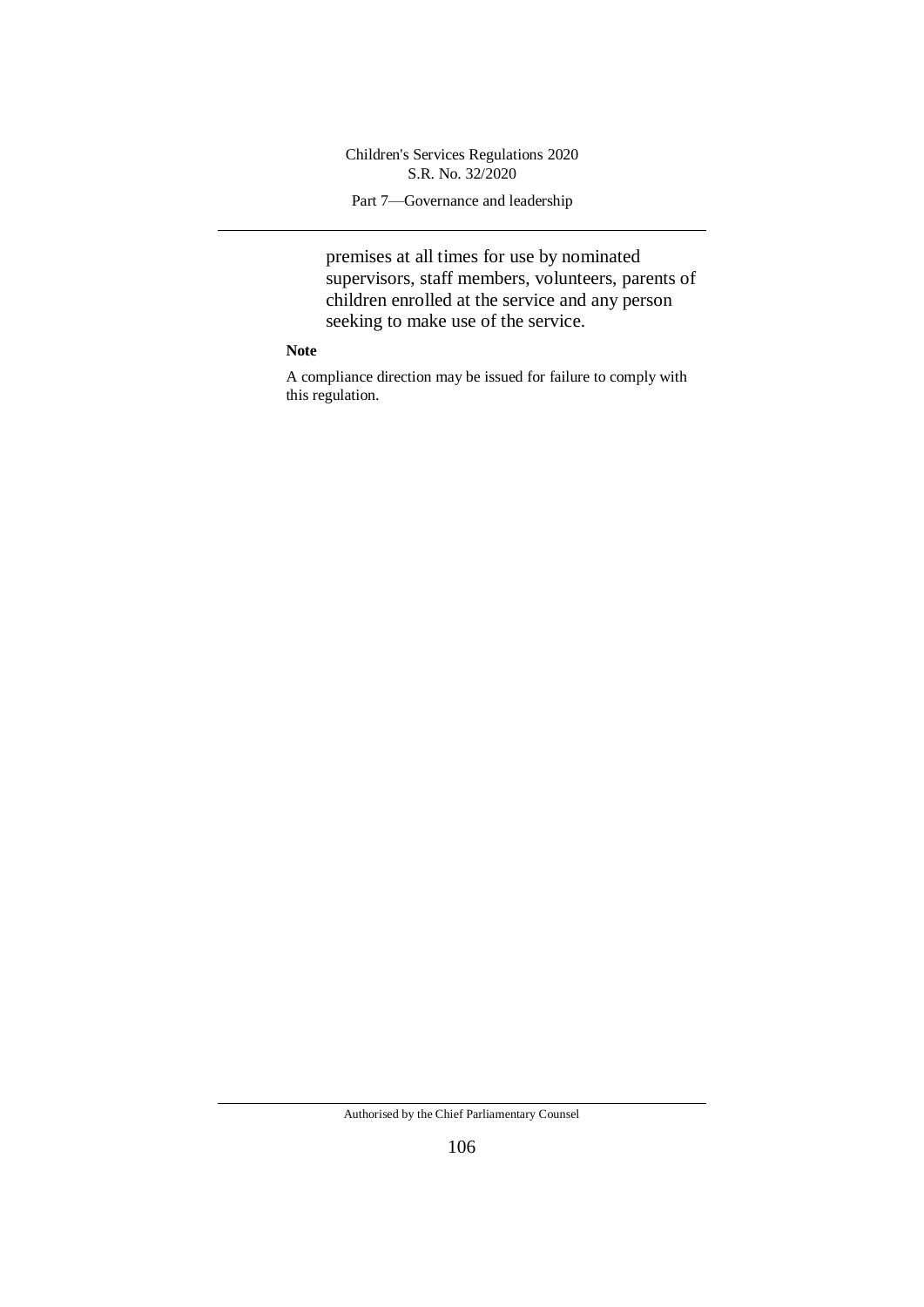Part 8—Review, enforcement and compliance

# **Part 8—Review, enforcement and compliance**

## **Division 1—Internal review**

## **126 Application for internal review of reviewable decision**

An application for internal review under section 133(1) of the Act must include the following information—

- (a) the name of the applicant;
- (b) contact details for the applicant, including an address for service of the decision;
- (c) the provider approval number or service approval number to which the reviewable decision relates;
- (d) the full name of the person to whom the provider approval or service approval was granted;
- (e) a statement setting out—
	- (i) the details of the decision or the part of the decision with respect to which review is sought; and
	- (ii) how the decision affects the applicant; and
	- (iii) the grounds for seeking a review of the decision;
- (f) any information that the applicant considers relevant to the review.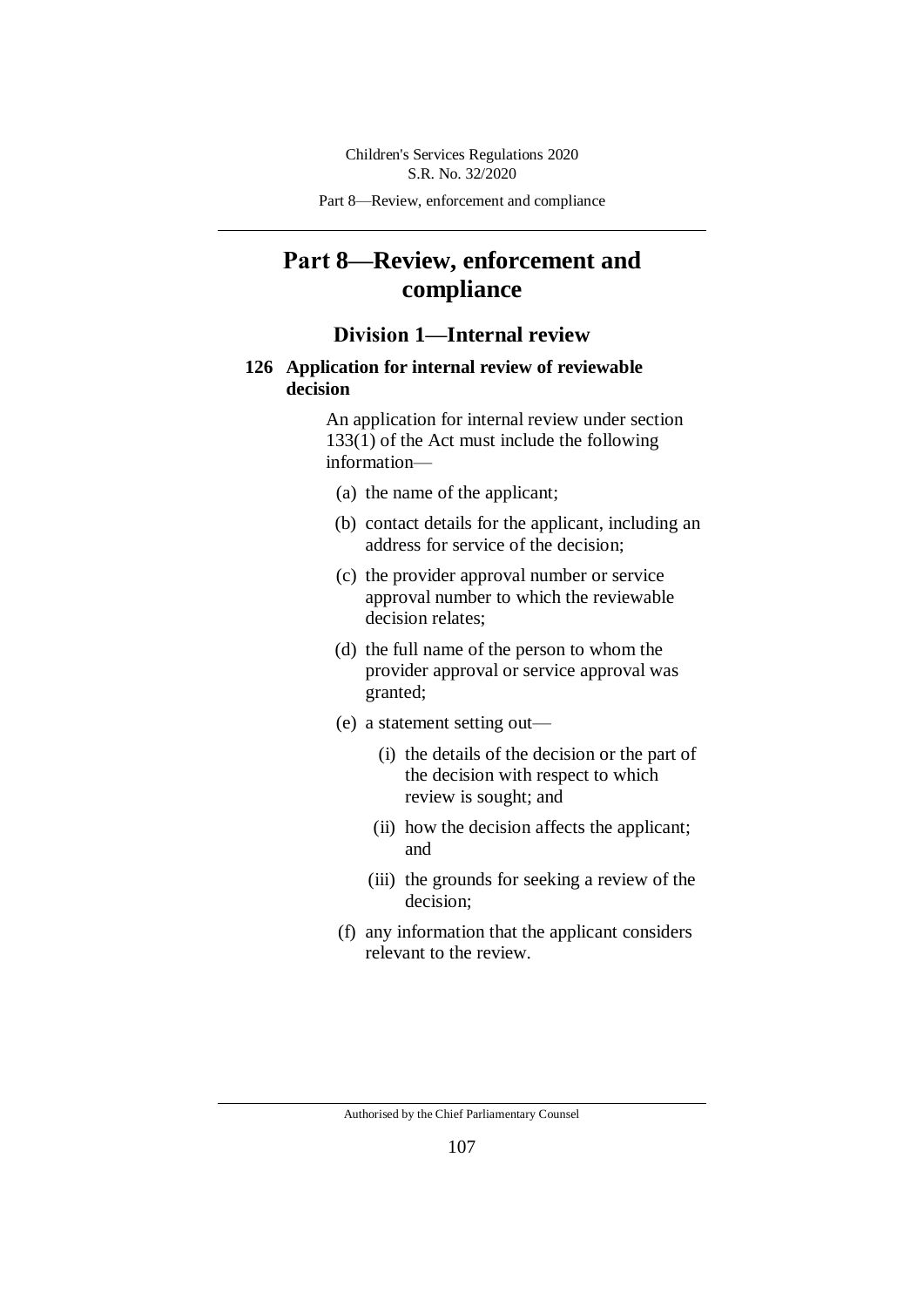Part 8—Review, enforcement and compliance

## **Division 2—Enforcement and compliance**

#### **127 Prescribed form of identity card**

- (1) For the purposes of section 137(1) of the Act, an identity card is in the prescribed form if it—
	- (a) states the full name of the authorised officer; and
	- (b) states that the officer is authorised under section 136 of the Act; and
	- (c) is issued by the Regulatory Authority; and
	- (d) states the date of the officer's authorisation.
- (2) An identity card may contain a photograph of the authorised officer.
- (3) If an identity card does not contain a photograph of the authorised officer, the authorised officer must carry the following and produce it when showing the identity card under the Act or these Regulations—
	- (a) another form of photographic identification of the authorised officer;
	- (b) a letter from the Regulatory Authority authorising the use of that form of photographic identification.

Penalty: 5 penalty units.

#### **128 Compliance directions**

The regulations set out in Schedule 4 are prescribed for the purposes of section 116 of the Act.

#### **129 Application to cancel prohibition notice**

For the purposes of section 127(3)(b) of the Act, the following information is prescribed—

(a) the applicant's name;

Authorised by the Chief Parliamentary Counsel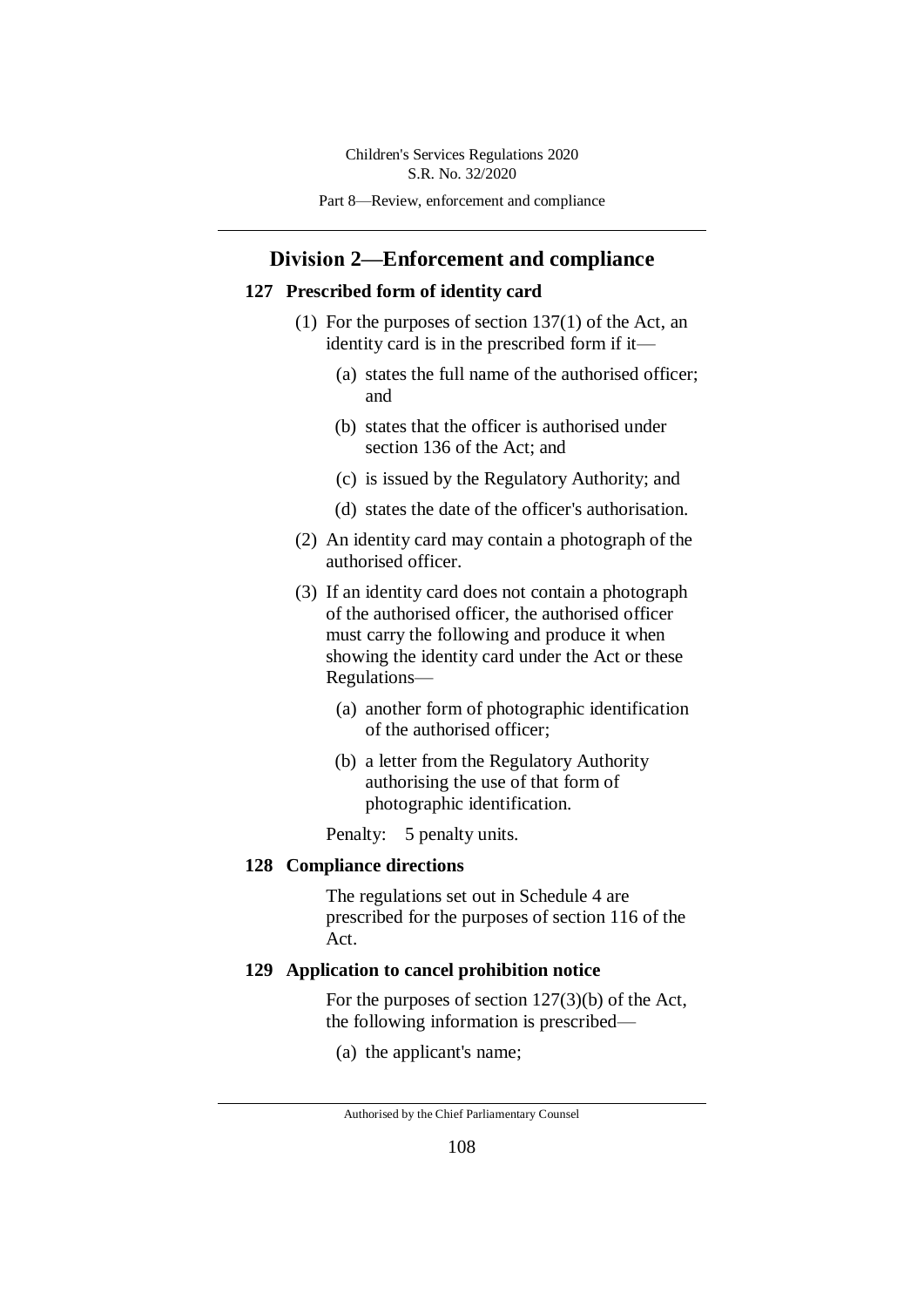Part 8—Review, enforcement and compliance

- (b) contact details for the applicant, including an address for service of the decision;
- (c) a statement setting out the grounds for the application to cancel the prohibition notice.

#### **Note**

Section 127(4), (5) and (6) of the Act set out additional statements that may be included in the application.

Authorised by the Chief Parliamentary Counsel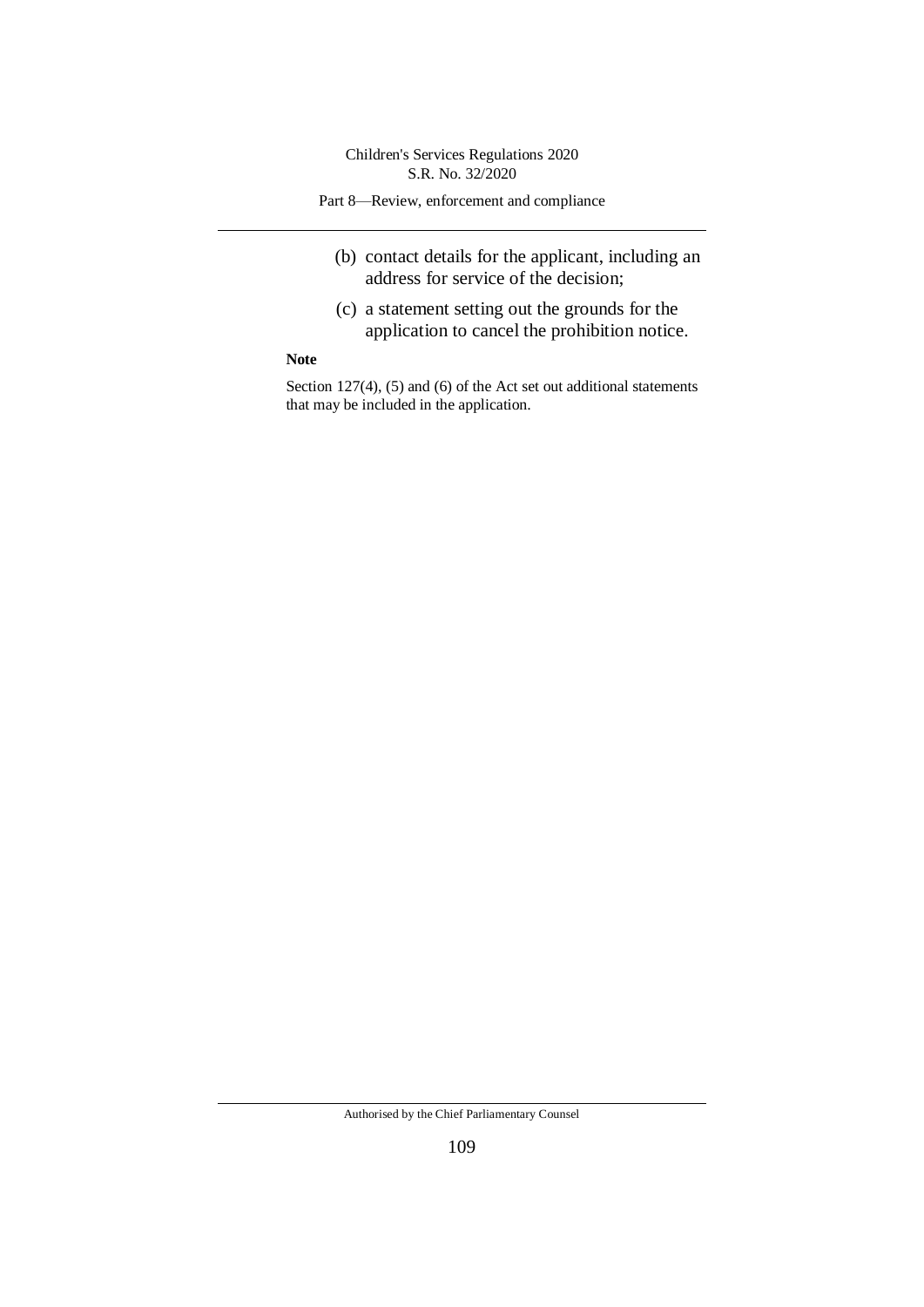Part 9—Information, records and privacy—Regulatory Authority

# **Part 9—Information, records and privacy— Regulatory Authority**

## **Division 1—Publication of information**

#### **130 Publication of information**

For the purposes of section  $165(1)(c)$  of the Act, the following matters are prescribed—

- (a) the contact details for the service;
- (b) the hours and days of operation of the service;
- (c) the conditions to which the service approval is subject;
- (d) the approved number of places of the service.

#### **131 Compliance and enforcement information**

- (1) For the purposes of section 165(3)(a) of the Act, the information set out in subregulation (3) in relation to any enforcement action set out in subregulation (2) is prescribed.
- (2) The enforcement actions are—
	- (a) a prosecution for an offence against the Act or these Regulations leading to a conviction or finding of guilt or a plea of guilty; and
	- (b) the acceptance by the Regulatory Authority of an enforceable undertaking; and
	- (c) the giving of a compliance notice; and
	- (d) the suspension or cancellation (other than a voluntary suspension or surrender) of a provider approval or service approval; and
	- (e) an amendment made to a provider approval or service approval for purposes of enforcement; and

Authorised by the Chief Parliamentary Counsel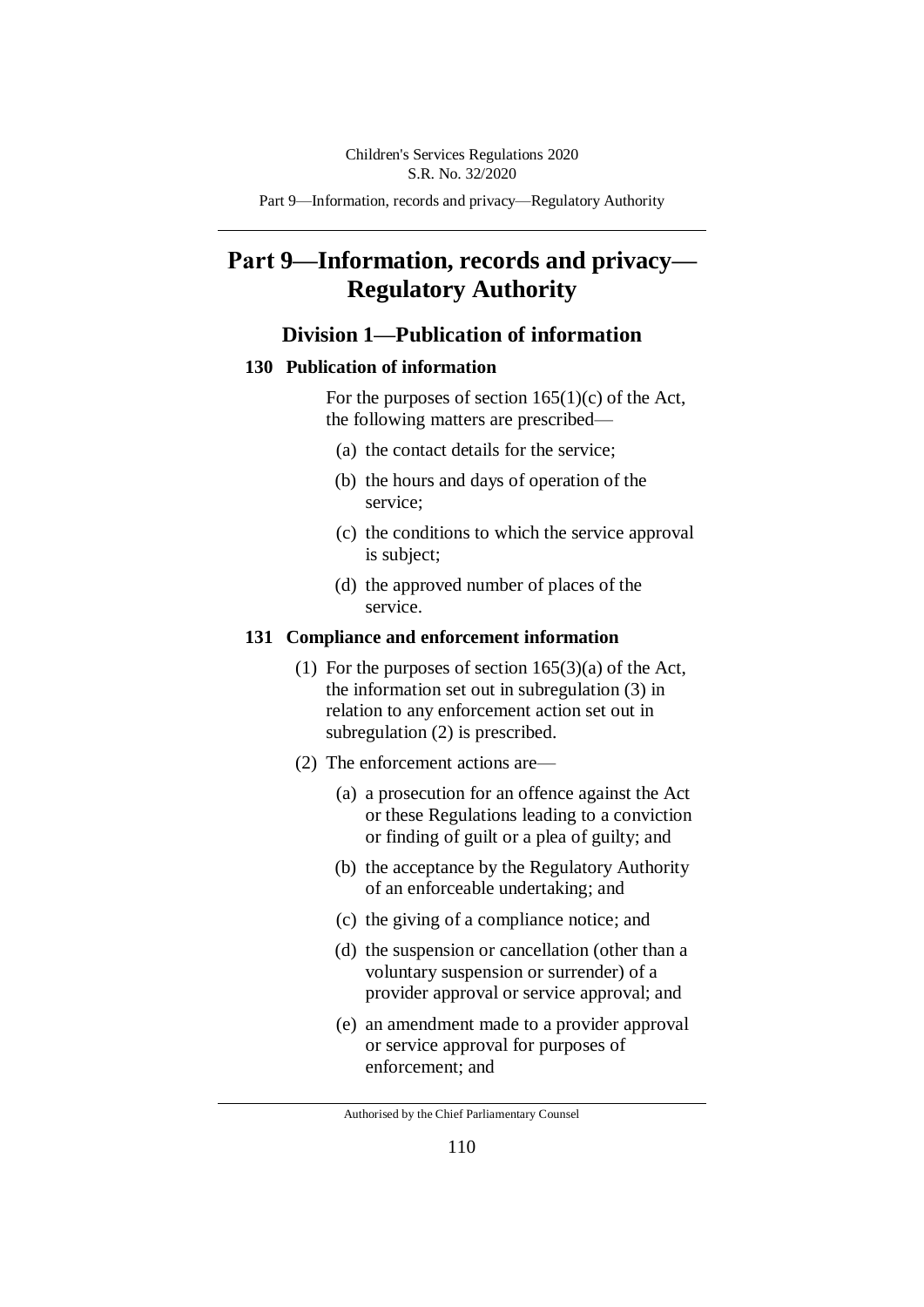Part 9—Information, records and privacy—Regulatory Authority

- (f) the giving of an emergency action notice under section 118 of the Act.
- (3) The following information may be published—
	- (a) the nature of the enforcement action;
	- (b) where enforcement action has been taken against the approved provider and if the Regulatory Authority is satisfied that it is in the public interest to do so, information which identifies a person with management or control of a children's service;
	- (c) the details of the person in relation to whom the enforcement action was taken, including—
		- (i) the name and provider approval number of the approved provider; and
		- (ii) the address of the service; and
		- (iii) the name by which the service is known; and
		- (iv) for an individual, the name of the individual;
	- (d) the reason for taking the enforcement action, including details of the contravention or alleged contravention by the person of the Act or these Regulations and the provision that was contravened or alleged to be contravened;
	- (e) details of the enforcement action taken, including—
		- (i) for a prosecution leading to a conviction or finding of guilt or a plea of guilty—
			- (A) the provision of the Act or these Regulations that the person was convicted or found guilty of, or

Authorised by the Chief Parliamentary Counsel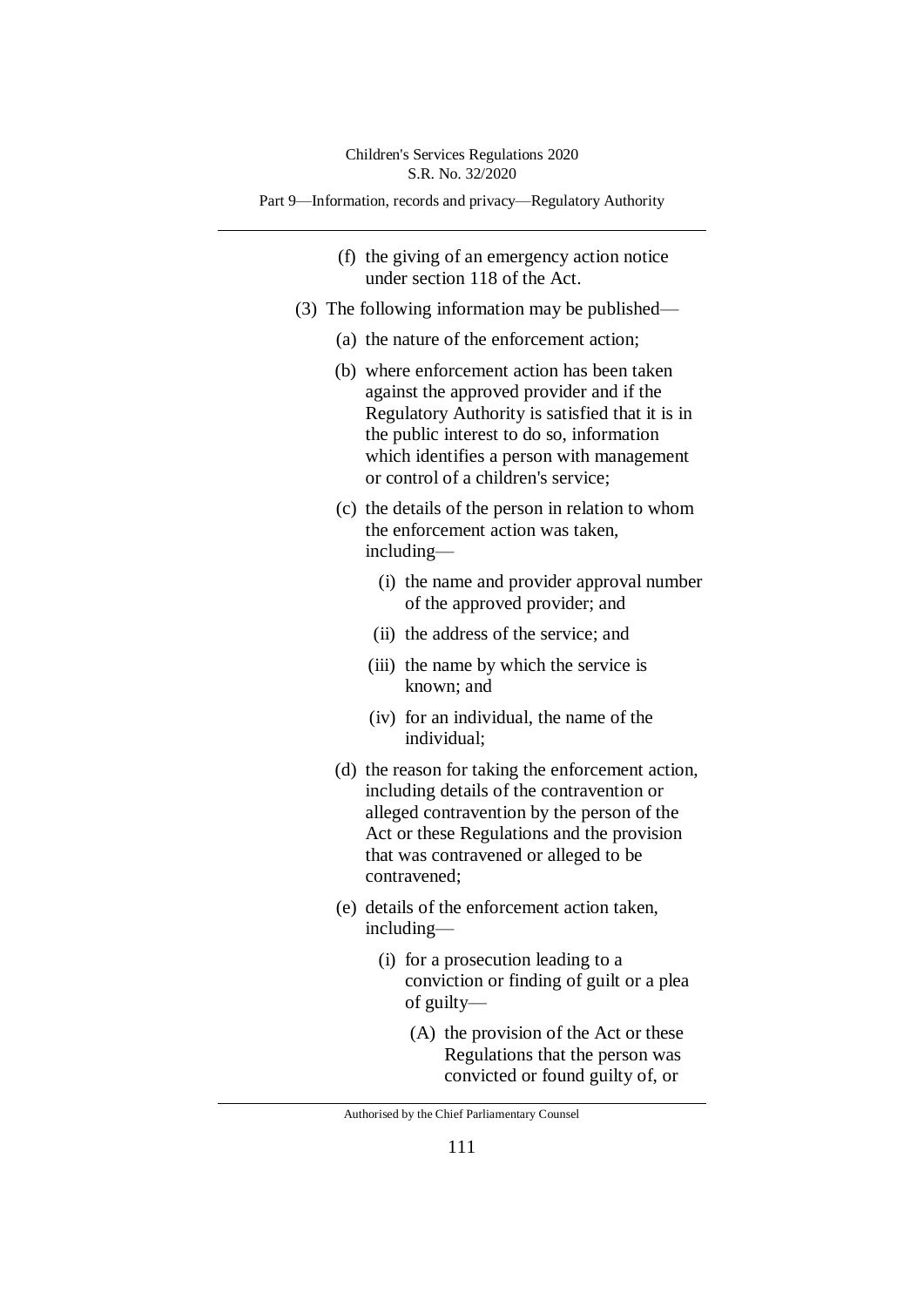Part 9—Information, records and privacy—Regulatory Authority

pleaded guilty to, contravening; and

- (B) the date of the conviction, finding of guilt or the making of the plea of guilty for the offence; and
- (C) any penalty imposed for the offence; and
- (D) information about any steps taken to remedy the subject of the prosecution and the date the steps were taken; and
- (ii) for an enforceable undertaking—
	- (A) the terms of the enforceable undertaking; and
	- (B) the date of the enforceable undertaking; and
	- (C) information about any steps taken to remedy the subject of the enforceable undertaking and the date the steps were taken; and
- (iii) for a compliance notice—
	- (A) the steps specified in the compliance notice that the person must take to comply with the provision of the Act or these Regulations; and
	- (B) the date specified in the notice by which the steps must be taken; and
	- (C) information about any steps taken to remedy the subject of the compliance notice and the date the steps were taken; and

Authorised by the Chief Parliamentary Counsel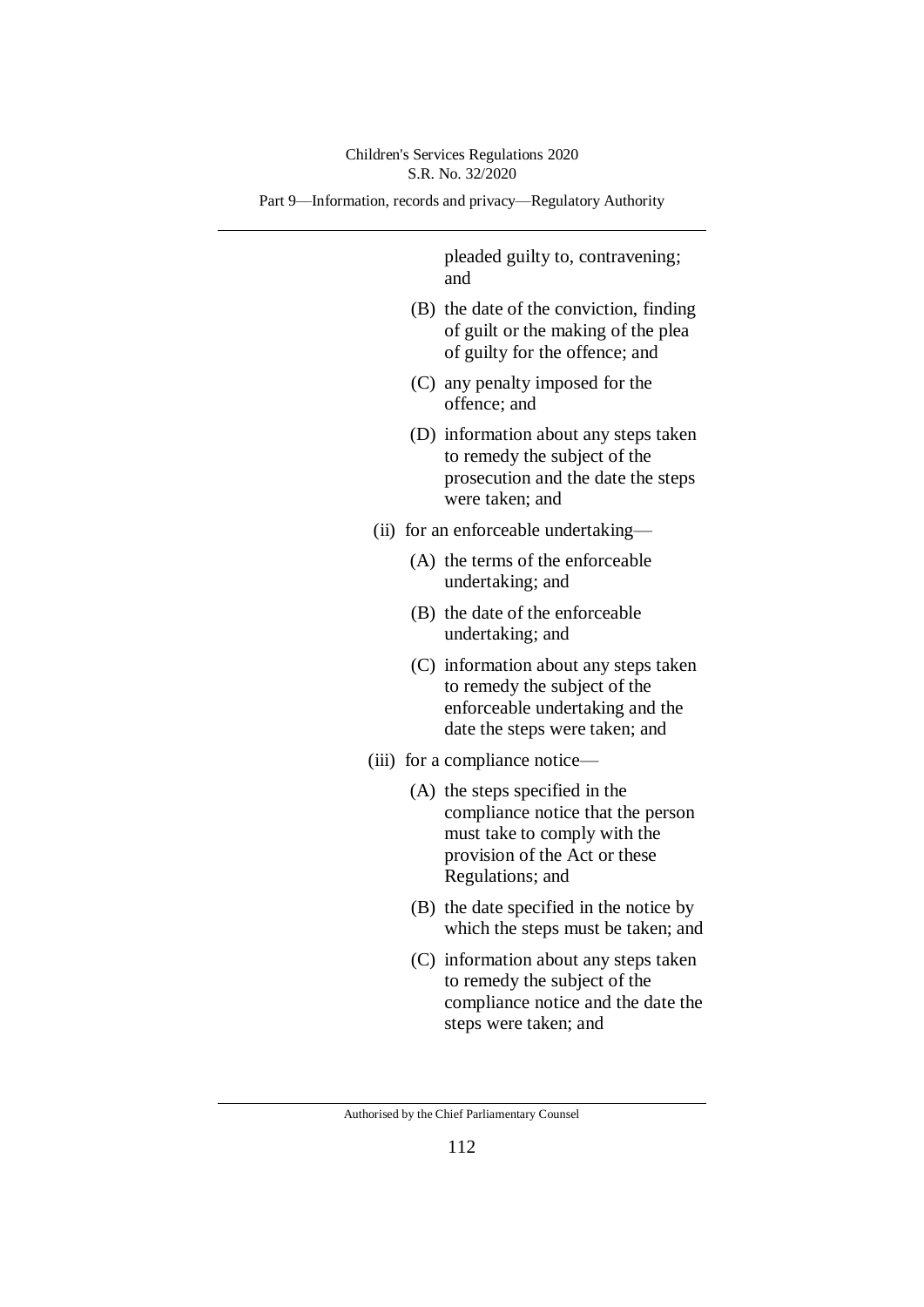Part 9—Information, records and privacy—Regulatory Authority

- (iv) for the amendment of a provider approval or service approval—
	- (A) the details of the amendment; and
	- (B) the date on which the amendment took effect; and
- (v) for a suspension of a provider approval or service approval—
	- (A) the date on which the suspension took effect; and
	- (B) the date on which the suspension ends; and
- (vi) for a cancellation of a provider approval or service approval, the date on which the cancellation took effect.
- (4) In this regulation, a reference to information does not include information that could identify or lead to the identification of a child.

#### **Note**

Section 165(4) of the Act further restricts the publication of identifying information.

## **132 Timing of publication where internal or external review of enforcement action is available**

- (1) If the Regulatory Authority publishes information about an enforcement action for which an application for internal review or external review can be made under section 133 or 135 of the Act, it must publish the information in accordance with this regulation.
- (2) If an application for internal review can be made under section 133(1) of the Act, the Regulatory Authority may publish the information after the end of the period specified in section 133(2) of the Act if no application for internal review is received in that period.

Authorised by the Chief Parliamentary Counsel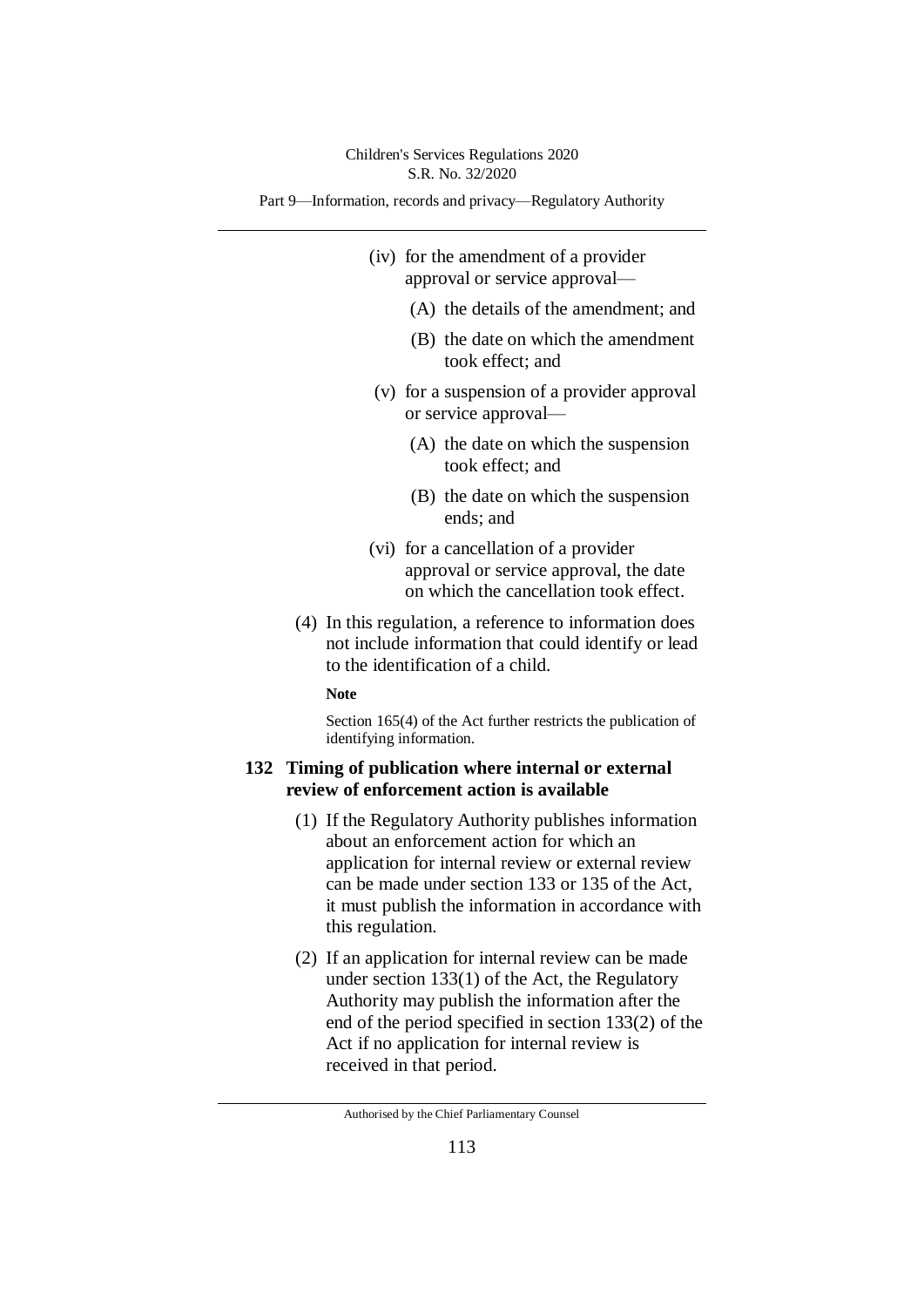Part 9—Information, records and privacy—Regulatory Authority

- (3) If an application for external review can be made under section 135(1) of the Act, the Regulatory Authority may publish the information after the end of the period specified in section 135(2) of the Act if no application for external review is received in that period.
- (4) If an application for internal or external review is made and withdrawn before a decision is made on the review, the Regulatory Authority may publish the information on or after the day on which the application is withdrawn.
- (5) If an application is made for an external review, the Regulatory Authority may publish the information on or after the day on which the decision with respect to the review is made if the enforcement action is confirmed or amended on review, or if another enforcement action is substituted on review.

## **Division 2—Registers**

## **133 Register of approved providers**

For the purposes of section 163(2)(b) of the Act, the following information is prescribed—

- (a) the postal address of the approved provider;
- (b) any conditions to which the provider approval is subject;
- (c) the date the provider approval was granted;
- (d) the provider approval number;
- (e) the service approval numbers of all children's services provided by the approved provider.

### **134 Register of approved children's services**

For the purposes of section 164(2)(d) of the Act, the following information is prescribed—

(a) the contact details for the service;

Authorised by the Chief Parliamentary Counsel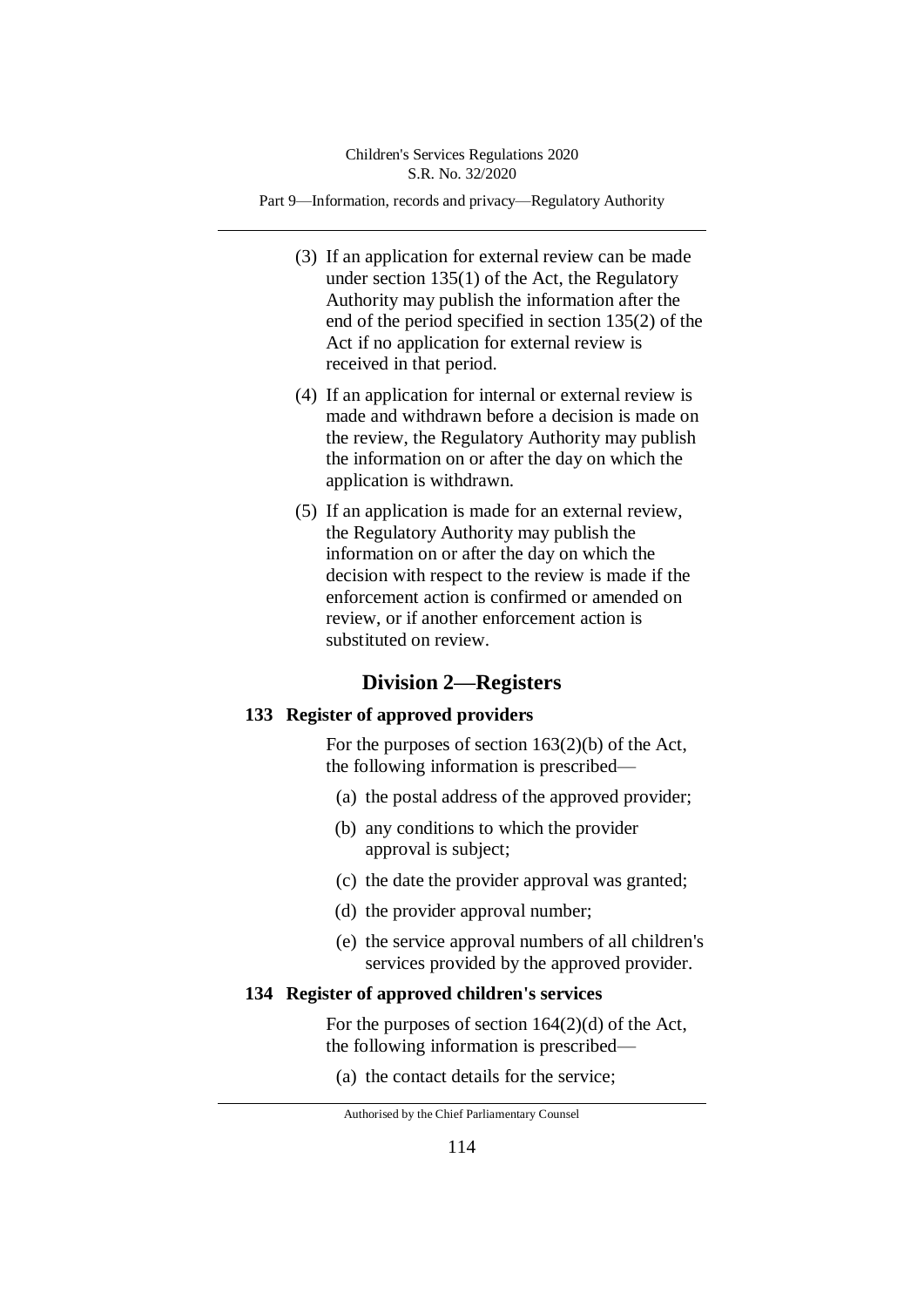Part 9—Information, records and privacy—Regulatory Authority

- (b) the hours of operation of the service;
- (c) any conditions to which the service approval is subject;
- (d) the approved number of places;
- (e) the date the approved provider was granted the service approval;
- (f) the service approval number;
- (g) the provider approval number.

Authorised by the Chief Parliamentary Counsel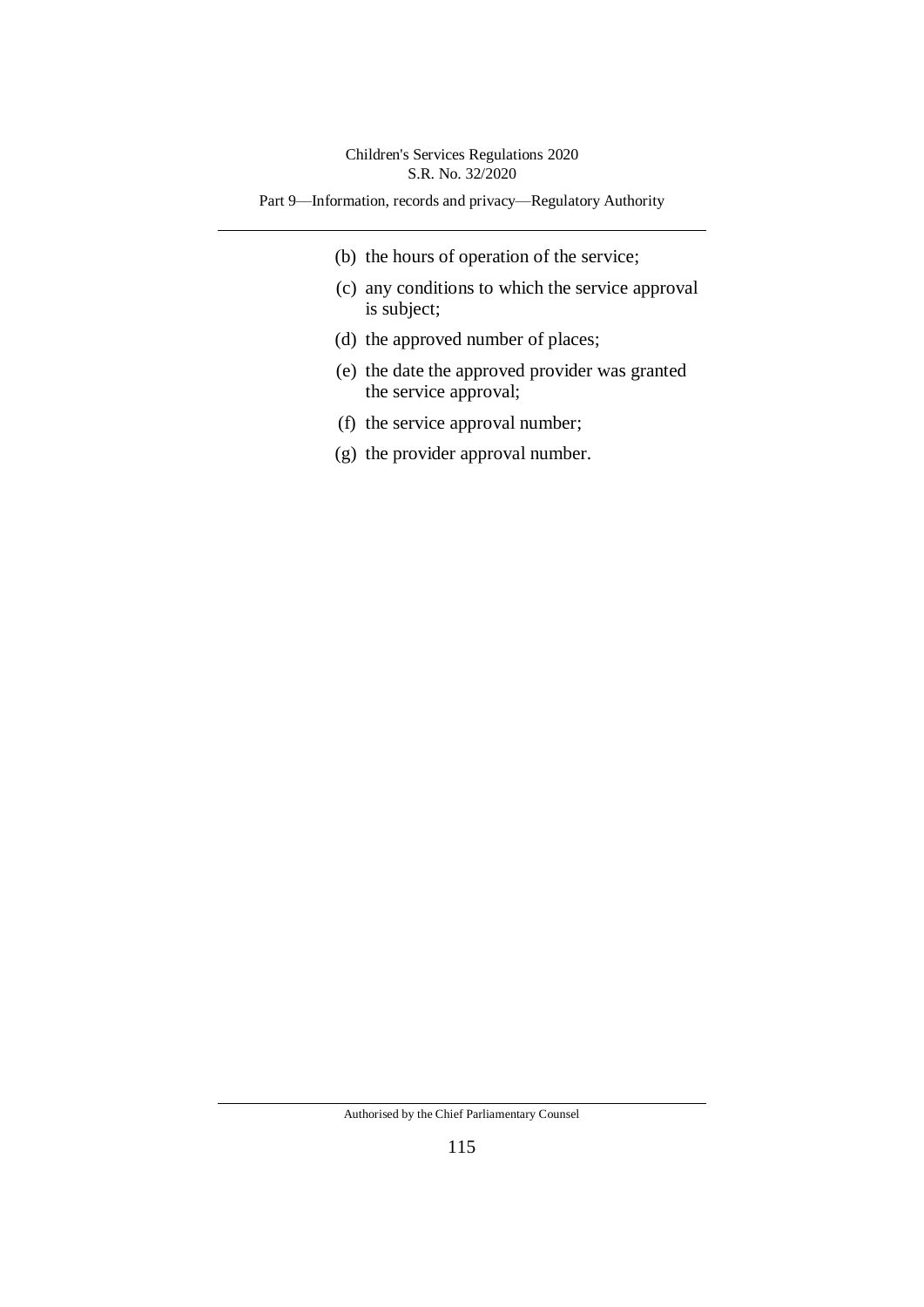Part 10—Administration

## **Part 10—Administration**

## **135 Prescribed fees**

For the purposes of the Act, the fees set out in Schedule 3 are prescribed.

#### **136 Late payment fees (annual fees)**

- (1) If the annual fee for a service approval is not paid on or before 1 July, the Regulatory Authority may charge the approved provider a late payment fee, in addition to the annual fee, for every 30 days (or part of every 30 days) that the annual fee is overdue.
- (2) The late payment fee is 15 per cent of the relevant annual fee prescribed for the purposes of section 52 of the Act.

#### **137 Waiver, reduction, deferral and refund of fees**

The Regulatory Authority may waive, reduce, defer or refund any fee payable or paid to it under the Act or these Regulations if there are exceptional circumstances.

#### **138 Publication of fees**

For the purposes of section 165(3)(b) of the Act, the fees applicable for the following financial year is a prescribed matter about which the Regulatory Authority may publish information.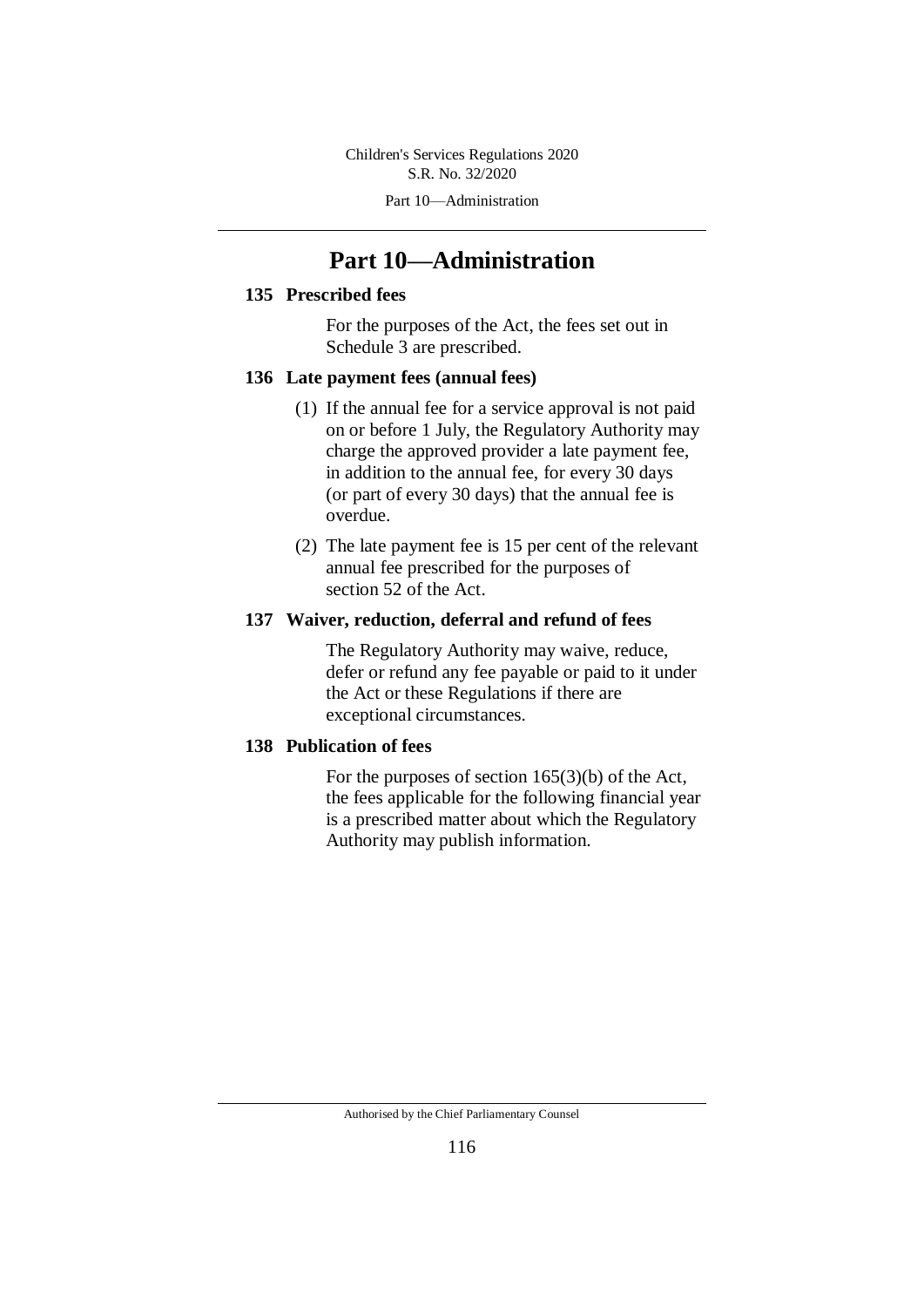Part 11—Transitional and saving provisions

## **Part 11—Transitional and saving provisions**

## **Division 1—Definitions**

#### **139 Definitions**

In this Part—

- *former licensed children's service* means a children's service in respect of which any of the following licence types were issued and in force immediately before the commencement day—
	- (a) a licence to operate a standard service;
	- (b) a licence to operate a school holidays care service;
	- (c) a licence to operate a limited hours Type 1 service;
	- (d) a licence to operate a limited hours Type 2 service;
	- (e) a licence to operate a short term Type 1 service;
	- (f) a licence to operate a short term Type 2 service;
- *old regulations* means the Children's Services Regulations  $2009<sup>1</sup>$  as in force immediately before the commencement day;
- *qualified staff member*, in relation to a former licensed children's service, has the same meaning as in regulation 5 of the old regulations; and
- *staff member*, in relation to a former licensed children's service, has the same meaning as in regulation 5 of the old regulations.

Authorised by the Chief Parliamentary Counsel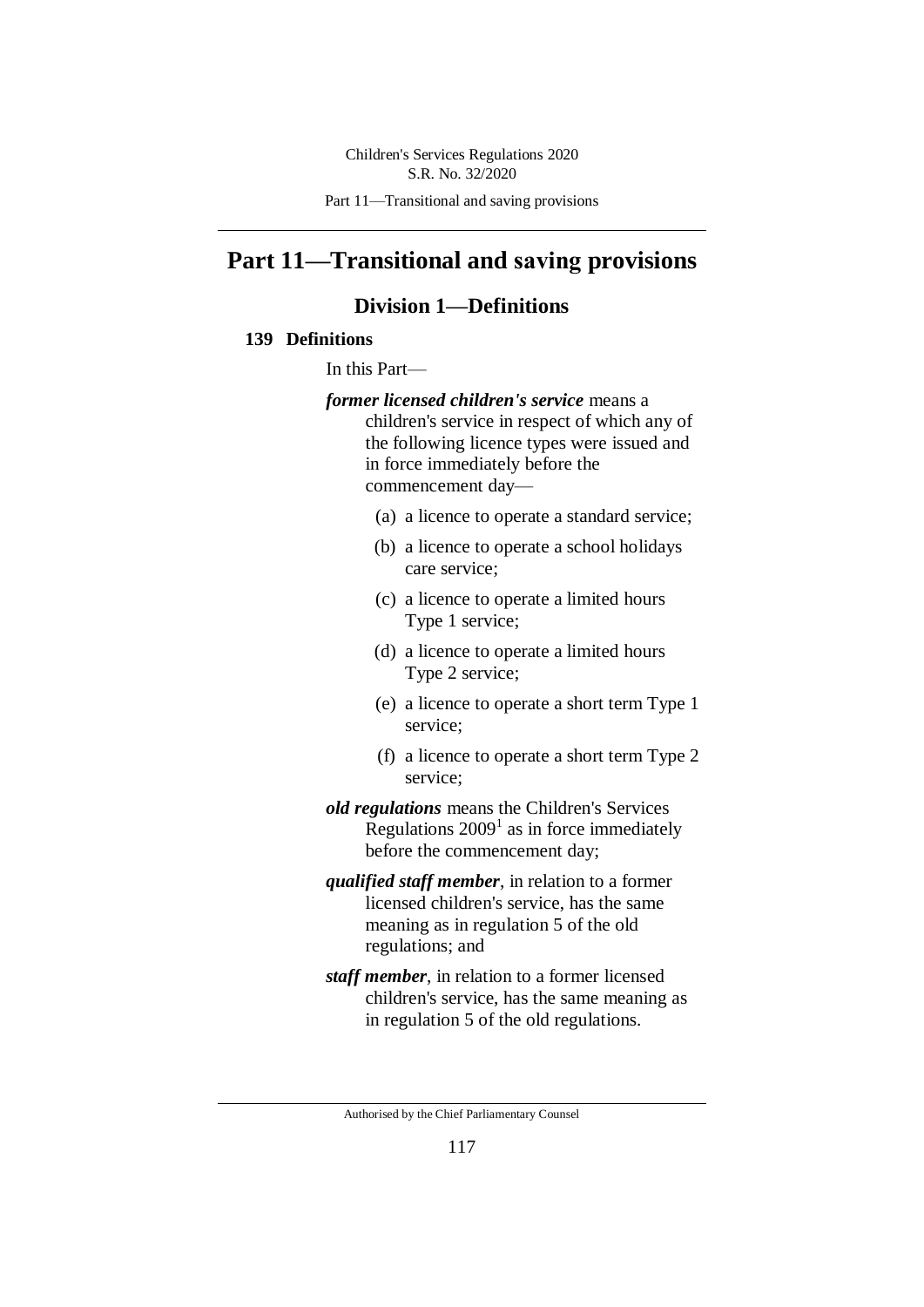Part 11—Transitional and saving provisions

## **Division 2—Conversion of old licence types to new types of children's service**

## **140 Conversion of old licence types to new types of children's service**

- (1) On and from the commencement day, each of the following children's services is taken to be an occasional care service—
	- (a) a children's service in respect of which a licence to operate a standard service was issued and in force immediately before the commencement day;
	- (b) a children's service in respect of which a licence to operate a school holidays care service was issued and in force immediately before the commencement day;
	- (c) a children's service in respect of which a licence to operate a limited hours Type 2 service was issued and in force immediately before the commencement day;
	- (d) a children's service in respect of which a licence to operate a short term Type 1 service was issued and in force immediately before the commencement day.
- (2) On and from the commencement day, each of the following children's services is taken to be a limited hours service—
	- (a) a children's service in respect of which a licence to operate a limited hours Type 1 service was issued and in force immediately before the commencement day;
	- (b) a children's service in respect of which a licence to operate a short term Type 2 service was issued and in force immediately before the commencement day.

Authorised by the Chief Parliamentary Counsel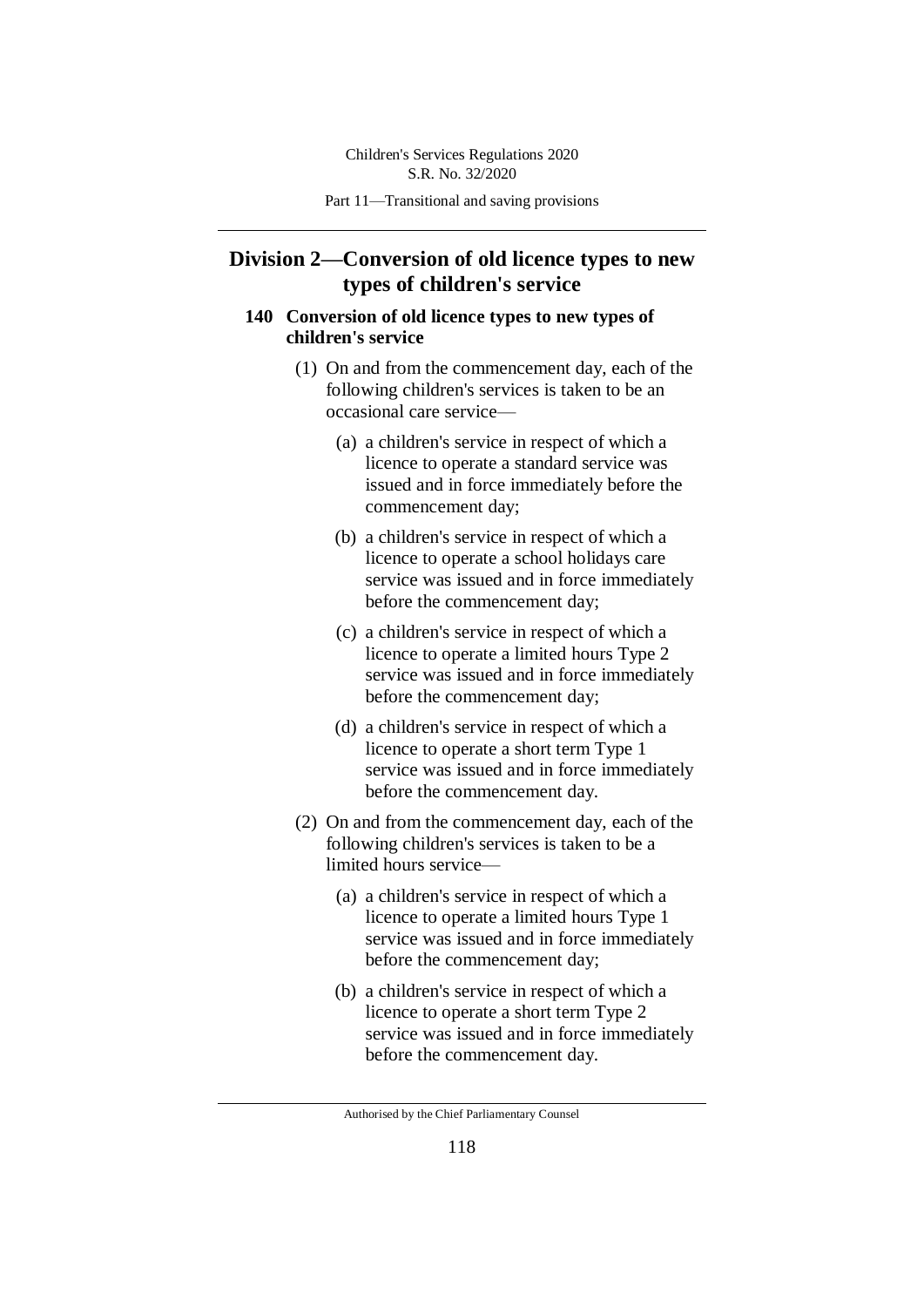Part 11—Transitional and saving provisions

#### **141 Saving provision—references to old licence types**

- (1) On and from the commencement day, a reference to a children's service or a licence type referred to in regulation 140(1) is taken to be a reference to an occasional care service.
- (2) On and from the commencement day, a reference to a children's service or a licence type referred to in regulation 140(2) is taken to be a reference to a limited hours service.

## **Division 3—Educator to child ratios and educator qualification requirements**

#### **142 Application of staffing requirements to former licensed children's services**

- (1) This Division applies to a former licensed children's service until 31 December 2021.
- (2) Subdivisions 2 and 3 of Division 11 of Part 4 do not apply to a former licensed children's service until 1 January 2022.

#### **143 Requirements for former standard services**

- (1) This regulation applies to a children's service in respect of which a licence to operate a standard service was issued and in force immediately before the commencement day.
- (2) For the purposes of section  $109(1)$ , (2), (3) and (4) of the Act, the prescribed minimum number and minimum qualification requirements of educators are—
	- (a) for children from birth to under 36 months of age—
		- (i) one educator to 4 children or fraction of that number of children; and

Authorised by the Chief Parliamentary Counsel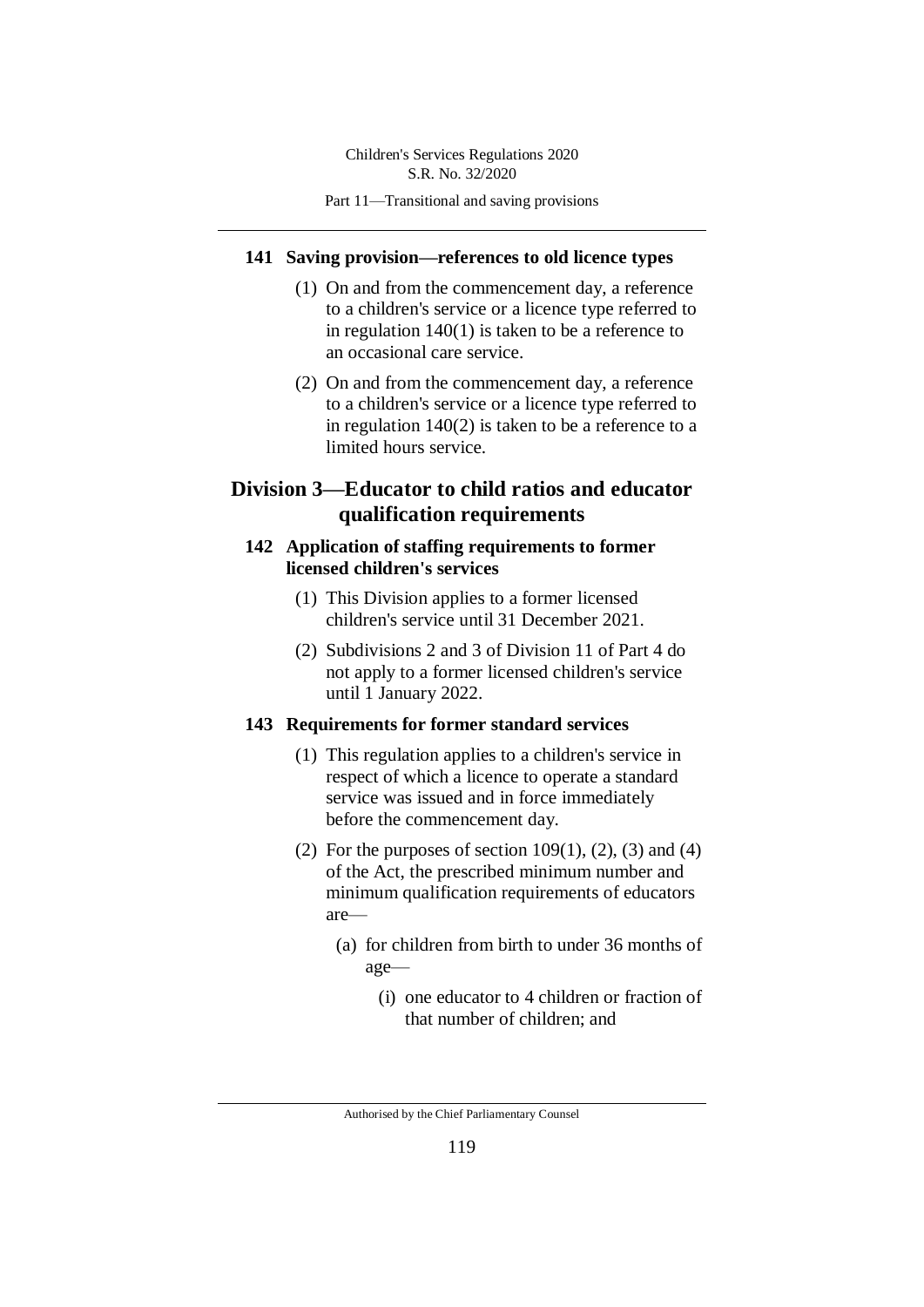Part 11—Transitional and saving provisions

- (ii) one educator who holds, or is actively working towards, at least an approved diploma level education and care qualification, to every 12 children or fraction of that number of children; and
- (b) for children aged 36 months of age or over—
	- (i) one educator to every 15 children or fraction of that number of children; and
	- (ii) one educator who holds, or is actively working towards, at least an approved diploma level education and care qualification, to every 30 children or fraction of that number of children.
- (3) It is a prescribed qualification requirement that the educators, other than the educators referred to in subregulations  $(2)(a)(ii)$  and  $(2)(b)(ii)$ , hold, or be actively working towards, at least an approved certificate III level education and care qualification.

## **144 Requirements for former school holidays care services**

- (1) This regulation applies to a children's service in respect of which a licence to operate a school holidays care service was issued and in force immediately before the commencement day.
- (2) For the purposes of section  $109(1)$ , (2), (3) and (4) of the Act, the prescribed minimum number and minimum qualification requirements of educators are—
	- (a) one educator to 15 children or fraction of that number of children; and
	- (b) one educator who holds, or is actively working towards, at least an approved diploma level education and care

Authorised by the Chief Parliamentary Counsel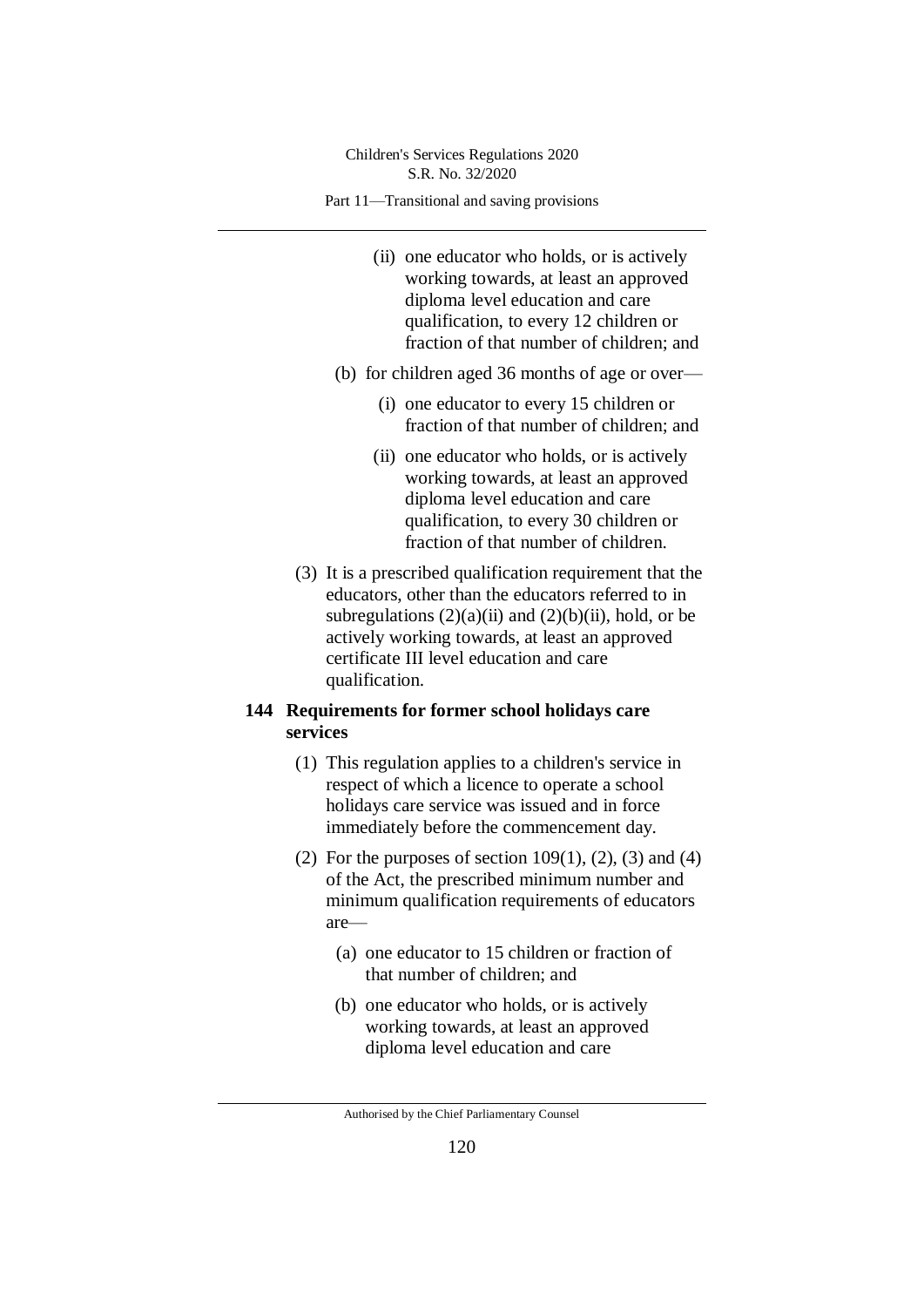Part 11—Transitional and saving provisions

qualification, to every 30 children or fraction of that number of children.

(3) It is a prescribed qualification requirement that the educators, other than the educator referred to in subregulation  $(2)(b)$ , hold, or be actively working towards, at least an approved certificate III level education and care qualification.

## **145 Requirements for former limited hours Type 1 services**

- (1) This regulation applies to a children's service in respect of which a licence to operate a limited hours Type 1 service was issued and in force immediately before the commencement day.
- (2) For the purposes of section  $109(1)$ , (2), (3) and (4) of the Act, the prescribed minimum number and minimum qualification requirements of educators are—
	- (a) for children from birth to under 36 months of age, one educator to 5 children or fraction of that number of children; and
	- (b) for children aged 36 months of age or over (excluding children over preschool age), one educator to 15 children or fraction of that number of children; and
	- (c) all educators used to meet the ratios in paragraphs (a) and (b) hold at least an approved certificate III level education and care qualification.

## **146 Requirements for former limited hours Type 2 services**

(1) This regulation applies to a children's service in respect of which a licence to operate a limited hours Type 2 service was issued and in force immediately before the commencement day.

Authorised by the Chief Parliamentary Counsel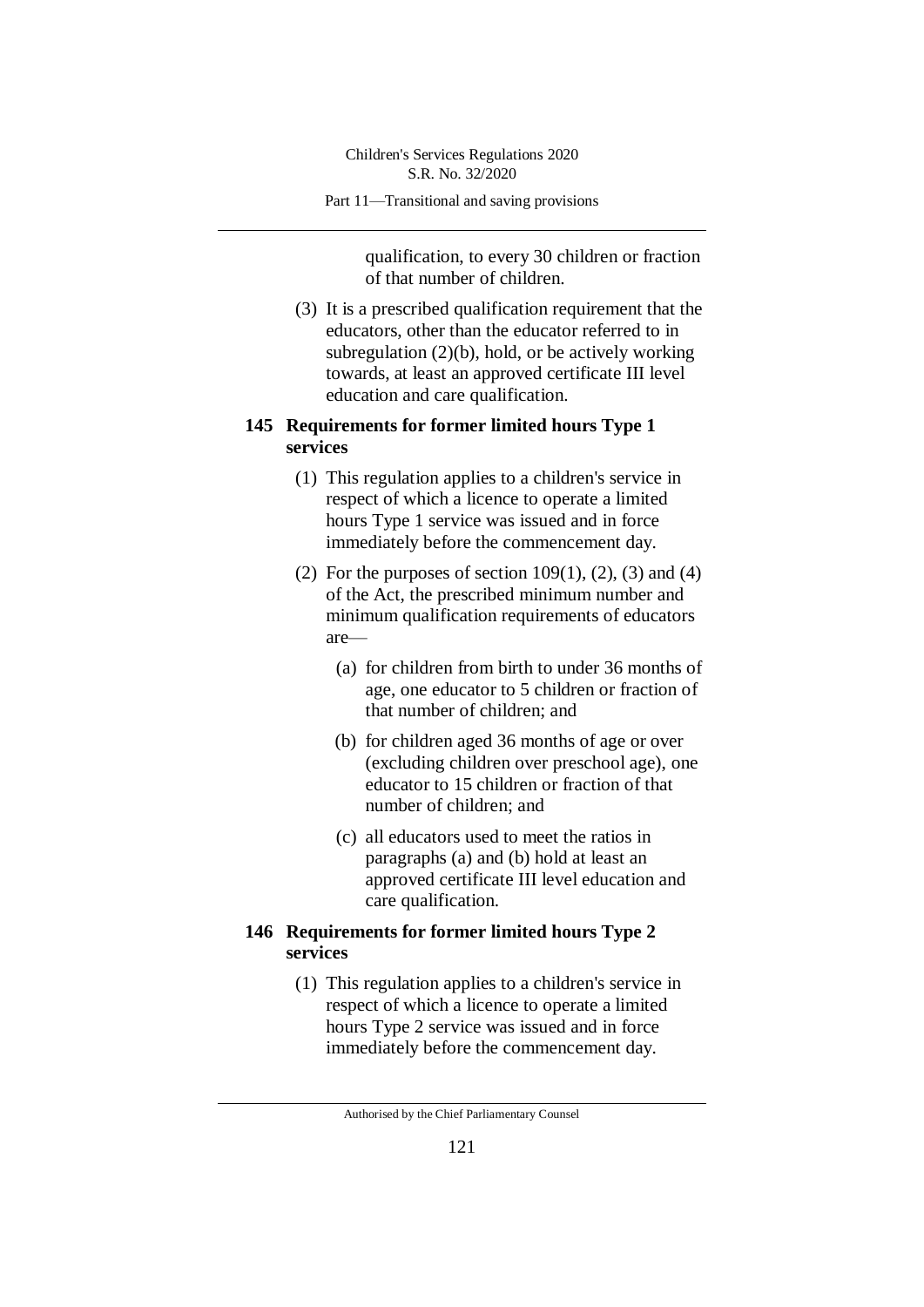Part 11—Transitional and saving provisions

- (2) For the purposes of section  $109(1)$ , (2), (3) and (4) of the Act, the prescribed minimum number and minimum qualification requirements of educators are—
	- (a) for children from birth to under 36 months of age—
		- (i) one educator to 5 children or fraction of that number of children; and
		- (ii) one educator who holds, or is actively working towards, at least an approved diploma level education and care qualification to 12 children or fraction of that number of children; and
	- (b) for children aged 36 months of age or over—
		- (i) one educator to 15 children or fraction of that number of children; and
		- (ii) one educator who holds, or is actively working towards, at least an approved diploma level education and care qualification to 30 children or fraction of that number of children.
- (3) It is a prescribed qualification requirement that the educators, other than the educators referred to in subregulations  $(2)(a)(ii)$  and  $(2)(b)(ii)$ , hold, or be actively working towards, at least an approved certificate III level education and care qualification.

## **147 Requirements for former short term Type 1 services**

(1) This regulation applies to a children's service in respect of which a licence to operate a short term Type 1 service was issued and in force immediately before the commencement day.

Authorised by the Chief Parliamentary Counsel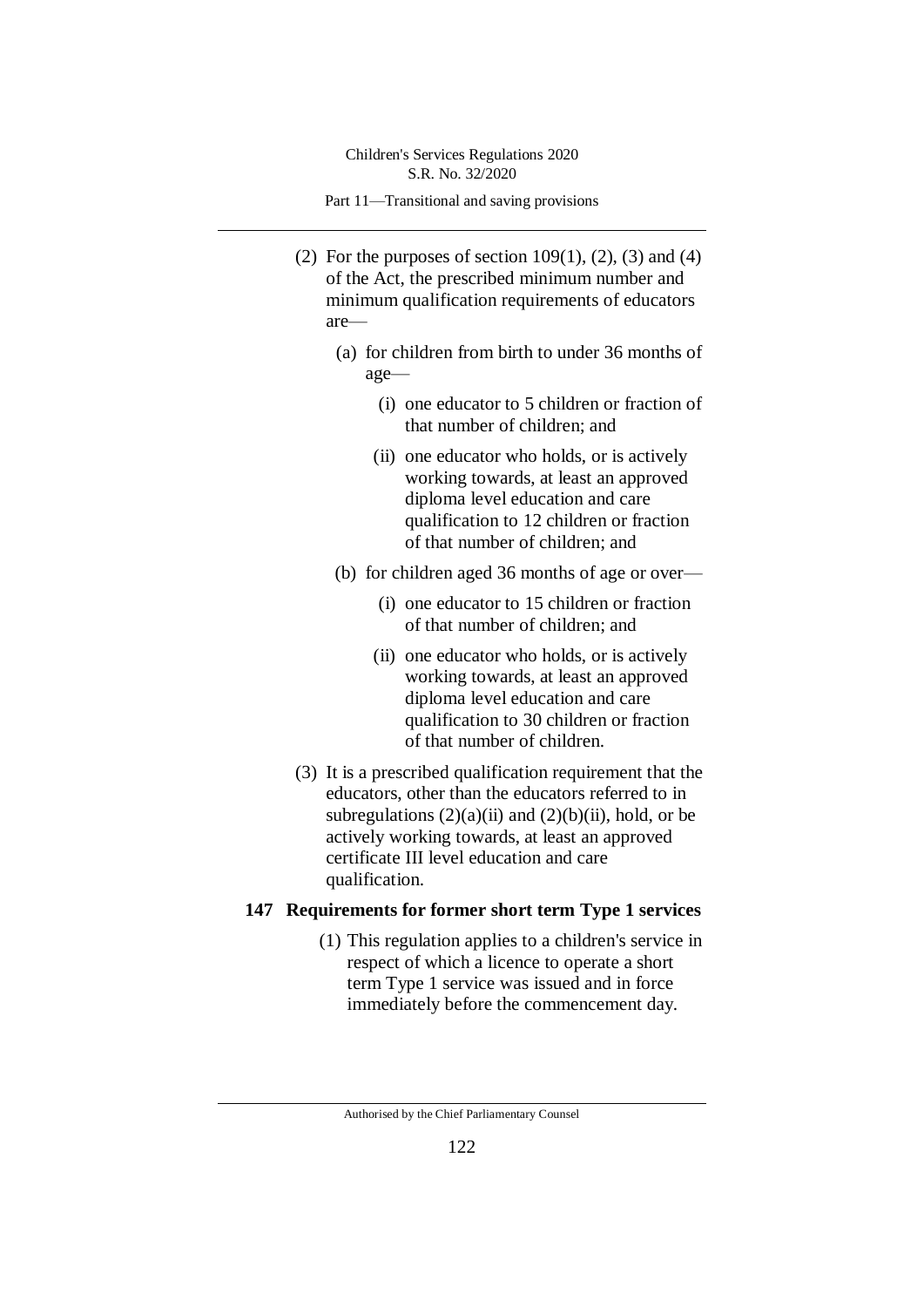Part 11—Transitional and saving provisions

- (2) For the purposes of section  $109(1)$ ,  $(2)$ ,  $(3)$  and  $(4)$ of the Act, the prescribed minimum number and minimum qualification requirements of educators are—
	- (a) for children from birth to under 36 months of age—
		- (i) one educator to 5 children or fraction of that number of children; and
		- (ii) one educator who holds, or is actively working towards, an approved diploma level education and care qualification to 12 children or fraction of that number of children; and
	- (b) for children aged 36 months of age or over—
		- (i) one educator to 15 children or fraction of that number of children; and
		- (ii) one educator who holds, or is actively working towards, at least an approved diploma level education and care qualification to 30 children or fraction of that number of children.
- (3) It is a prescribed qualification requirement that the educators, other than the educators referred to in subregulations  $(2)(a)(ii)$  and  $(2)(b)(ii)$ , hold, or be actively working towards, at least an approved certificate III level education and care qualification.

#### **148 Requirements for former short term Type 2 services**

- (1) This regulation applies to a children's service in respect of which a licence to operate a short term Type 2 service was issued and in force immediately before the commencement day.
- (2) For the purposes of section  $109(1)$ , (2), (3) and (4) of the Act, the prescribed minimum number and

Authorised by the Chief Parliamentary Counsel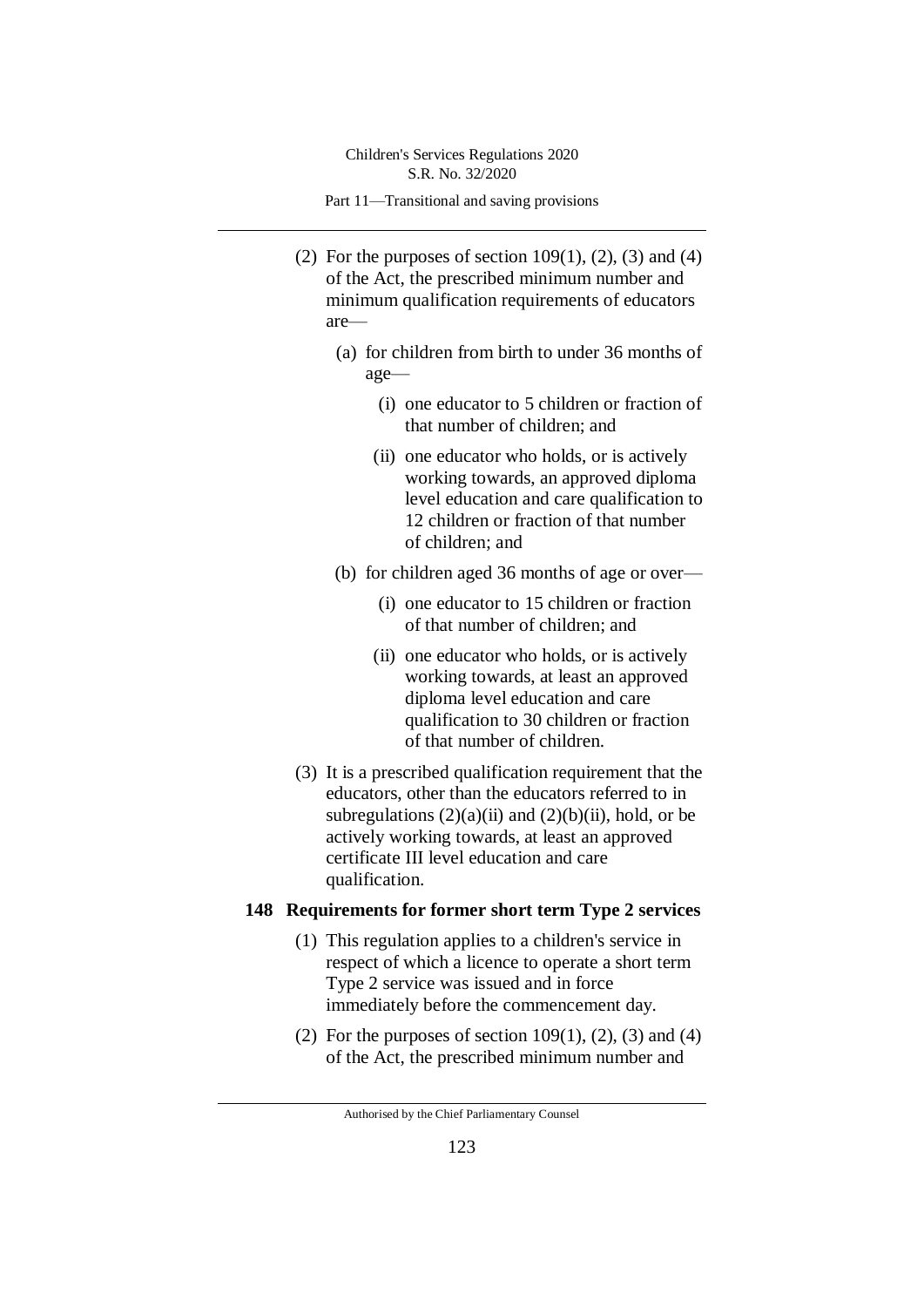Part 11—Transitional and saving provisions

minimum qualification requirements of educators are—

- (a) for children from birth to under 36 months of age, one educator to 5 children or fraction of that number of children; and
- (b) for children aged 36 months of age or over, one educator for every 15 children or fraction of that number of children; and
- (c) if the service educates or cares for 16 children or more, one educator who holds, or is actively working towards, at least an approved diploma level education and care qualification, to every 30 children or fraction of that number of children.
- (3) It is a prescribed qualification requirement that the educators, other than the educator referred to in subregulation  $(2)(c)$ , hold, or be actively working towards, at least an approved certificate III level education and care qualification.

## **149 Service waiver for transitional ratios and qualification requirements**

- (1) For the purposes of section 85(1) of the Act, the requirements of regulations 143, 144, 145, 146, 147 and 148 are prescribed.
- (2) Regulations 38 and 39 apply to a waiver from the requirements of a regulation specified in subregulation (1).

## **150 Temporary waiver for transitional ratios and qualification requirements**

- (1) For the purposes of section 92 of the Act, the requirements of regulations 143, 144, 145, 146, 147 and 148 are prescribed.
- (2) Regulation 41 applies to an application for a waiver from the requirements of a regulation specified in subregulation (1).

Authorised by the Chief Parliamentary Counsel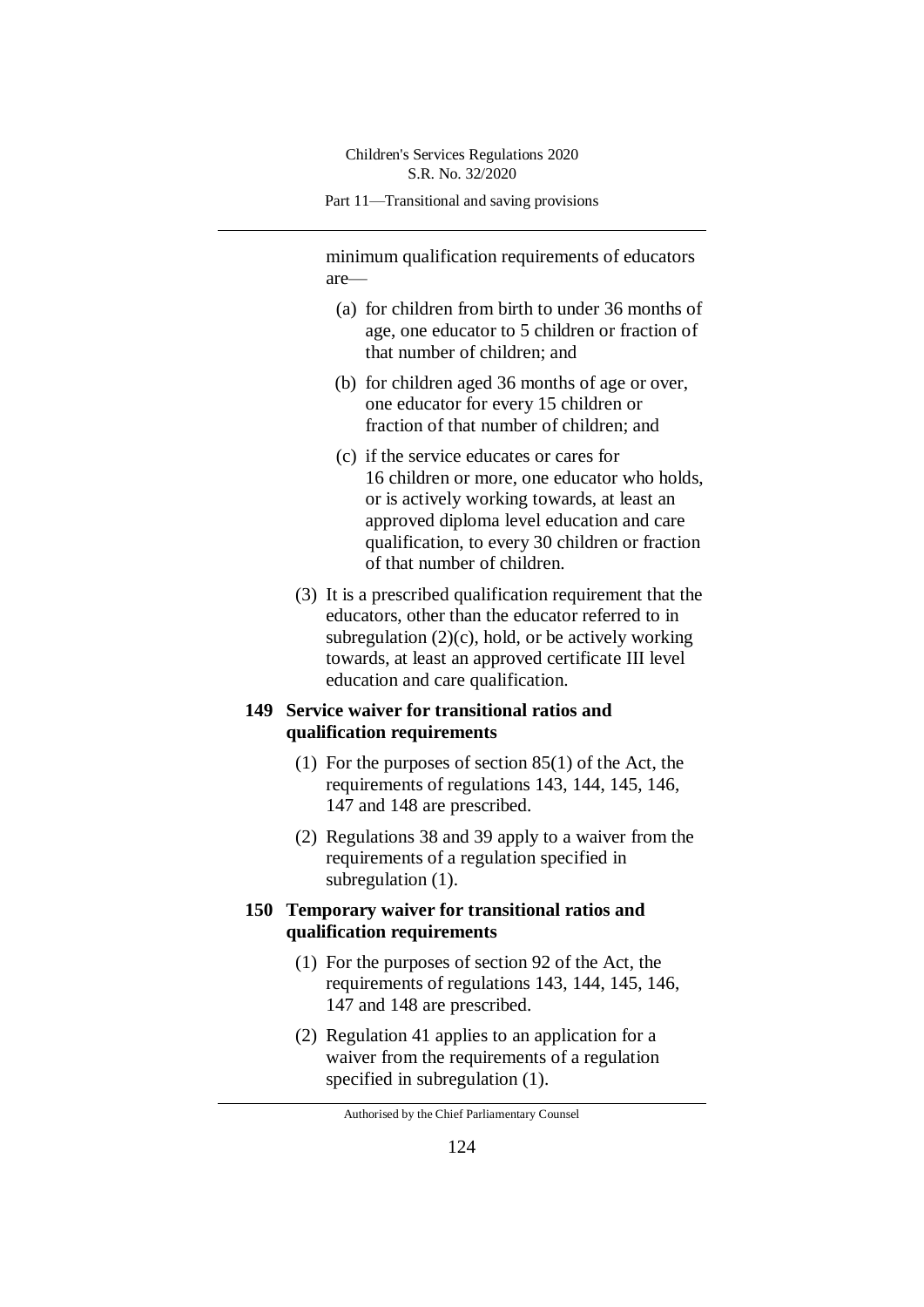Part 11—Transitional and saving provisions

## **Division 4—Saving of existing experience and qualifications**

## **151 Saving provision—education experience and qualifications**

- (1) This regulation applies to an educator who immediately before the commencement day—
	- (a) was employed as a staff member at a former licensed children's service; and
	- (b) met the requirements of regulation 130(1) of the old regulations.
- (2) The educator is taken to hold an approved certificate III level education and care qualification for the purposes of the educator qualification requirements in these regulations.

## **Division 5—Other operational requirements**

## **152 Non-application of certain operational requirements to former licensed children's services**

The following regulations do not apply to a former licensed children's service until 1 January 2022—

- (a) regulation 54;
- (b) regulation 59;
- (c) regulation 60;
- (d) regulation 79 $(a)$  and  $(c)$ ;
- (e) regulation  $81(3)$ ;
- (f) regulation 84;
- (g) regulation  $95(1)(c)$  and  $(2)(c)$ ;
- (h) regulation 108;
- (i) regulation 109;
- (j) regulation 110;

Authorised by the Chief Parliamentary Counsel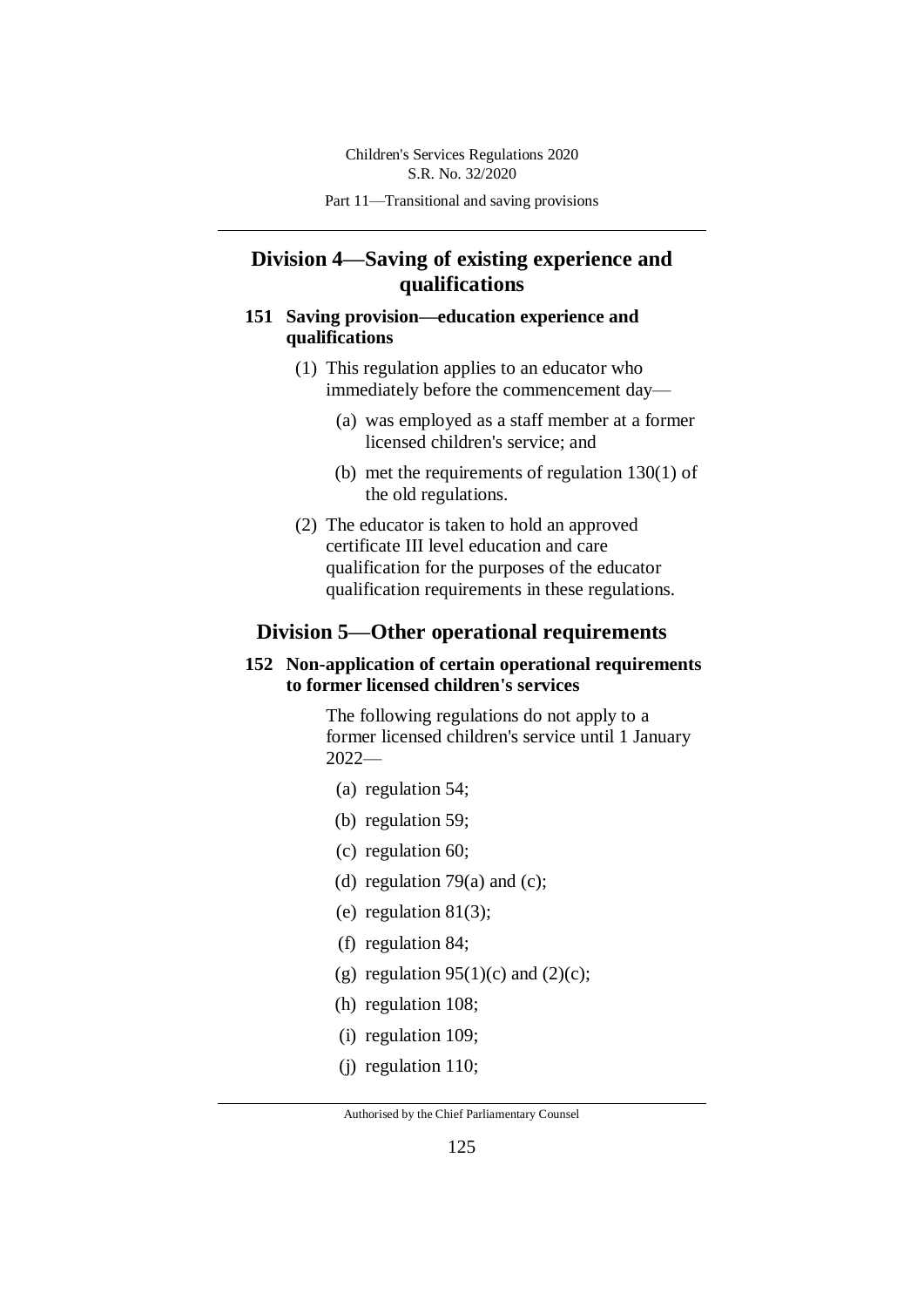Part 11—Transitional and saving provisions

- (k) regulation 112;
- (l) regulation 113;
- (m) regulation 114;
- (n) regulation 115.

## **Division 6—Information, policies, procedures to be made available and other matters**

#### **153 Application of Division**

This Division applies to a former licensed children's service until 31 December 2021.

### **154 Saving provision—information to be made available or displayed at former licensed children's services**

- (1) The approved provider of a former licensed children's service must ensure information about the following matters is available for inspection at the service at all times the service is open for the care or education of children—
	- (a) admission requirements and enrolment procedures;
	- (b) arrangements for the payment of fees;
	- (c) the policy of the service with respect to the employment of qualified staff members;
	- (d) the policy of the service with respect to behaviour management;
	- (e) arrangements for the delivery and collection of children;
	- (f) procedures for dealing with infectious disease;
	- (g) provision for dealing with complaints;
	- (h) an anaphylaxis management policy.

Authorised by the Chief Parliamentary Counsel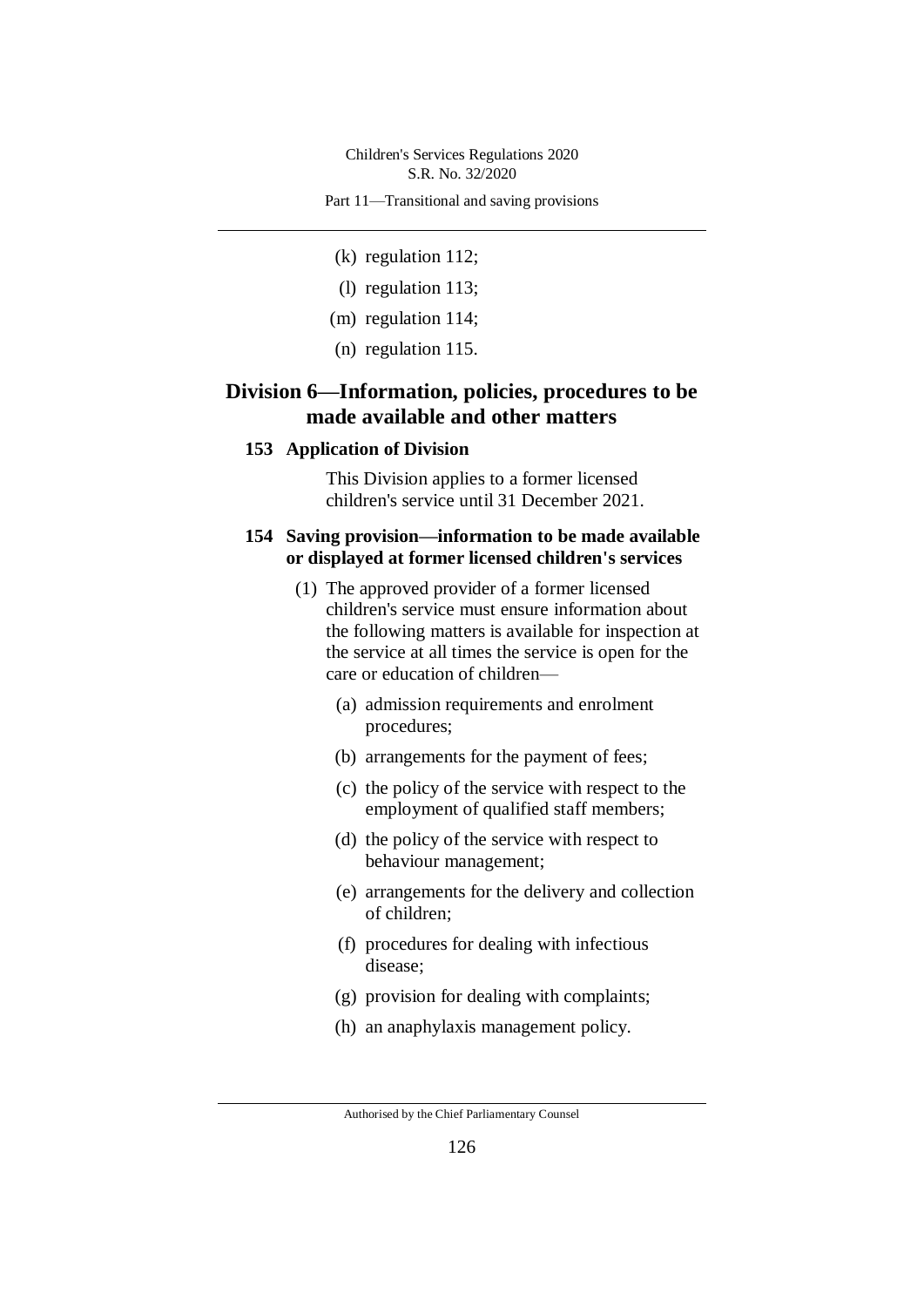Part 11—Transitional and saving provisions

(2) The approved provider of a former licensed children's service must ensure that a schedule of fees charged by the service is displayed prominently at the main entrance to the premises where the children's service operates.

#### **155 Policies, procedures etc. to be followed**

The approved provider of a former licensed children's service must take reasonable steps to ensure that nominated supervisors and staff members of, and volunteers at, the service follow the policies, and procedures, arrangements and provision referred to in regulation 154(1).

## **156 Notification of change to policies, procedures etc.**

- (1) Subject to subregulation (2), the approved provider of a children's service must ensure that parents of children enrolled at the service are notified at least 14 days before making any change to—
	- (a) the information referred to in regulation 154(1), if the change may have a significant impact on—
		- (i) the service's provision of education and care to any child enrolled at the service; or
		- (ii) the family's ability to utilise the service; or
	- (b) the schedule of fees referred to in regulation 154(2).
- (2) If the approved provider considers that the notice period would pose a risk to the safety, health or wellbeing of any child enrolled at the service, the approved provider must ensure that parents of children enrolled at the service are notified as soon as practicable after making a change referred to in subregulation (1).

Authorised by the Chief Parliamentary Counsel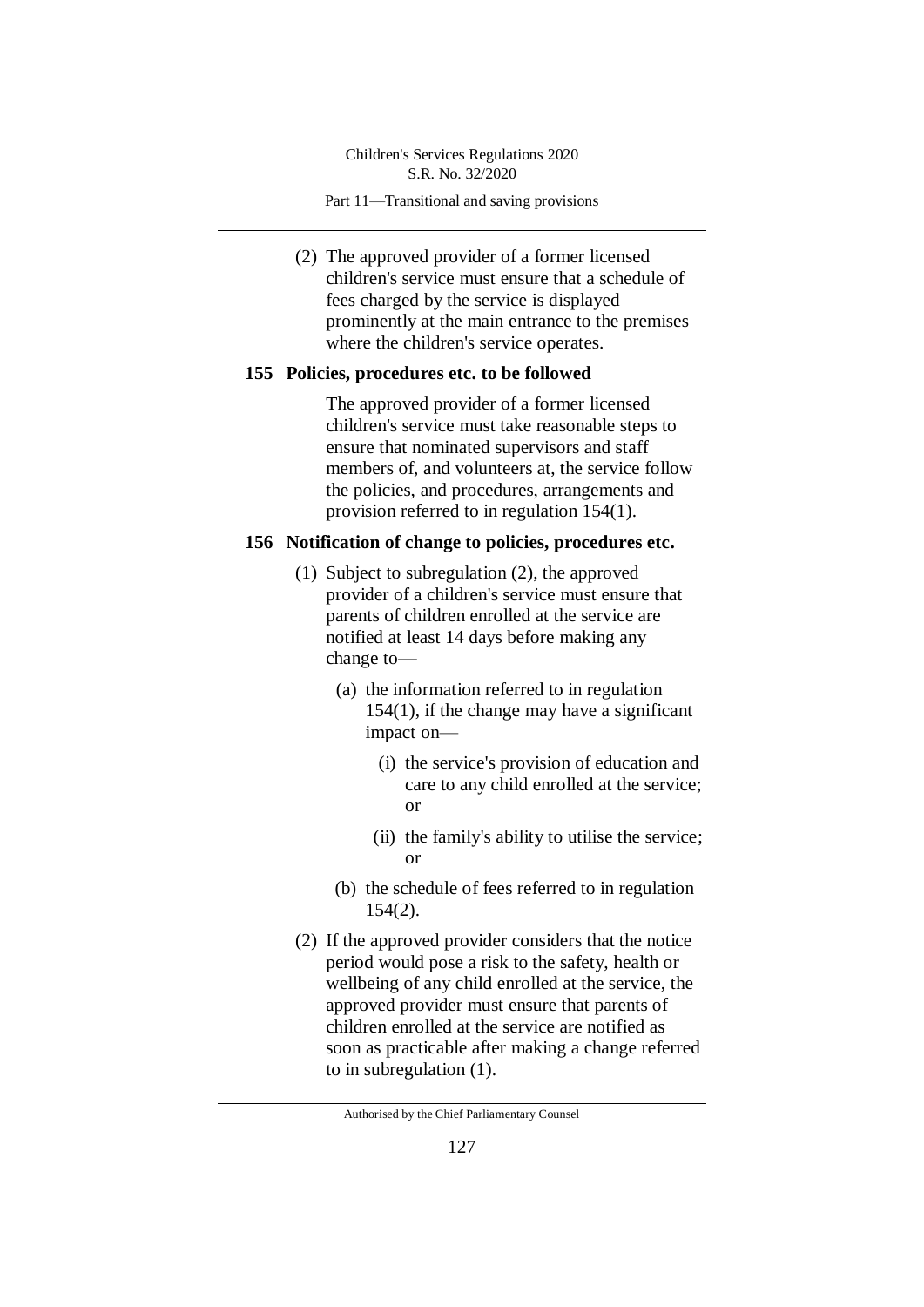Part 11—Transitional and saving provisions

(3) The approved provider of a children's service must ensure that parents of children enrolled at the service are notified at least 14 days before making any change that will affect the fees charged or the arrangements for the payment of fees.

Authorised by the Chief Parliamentary Counsel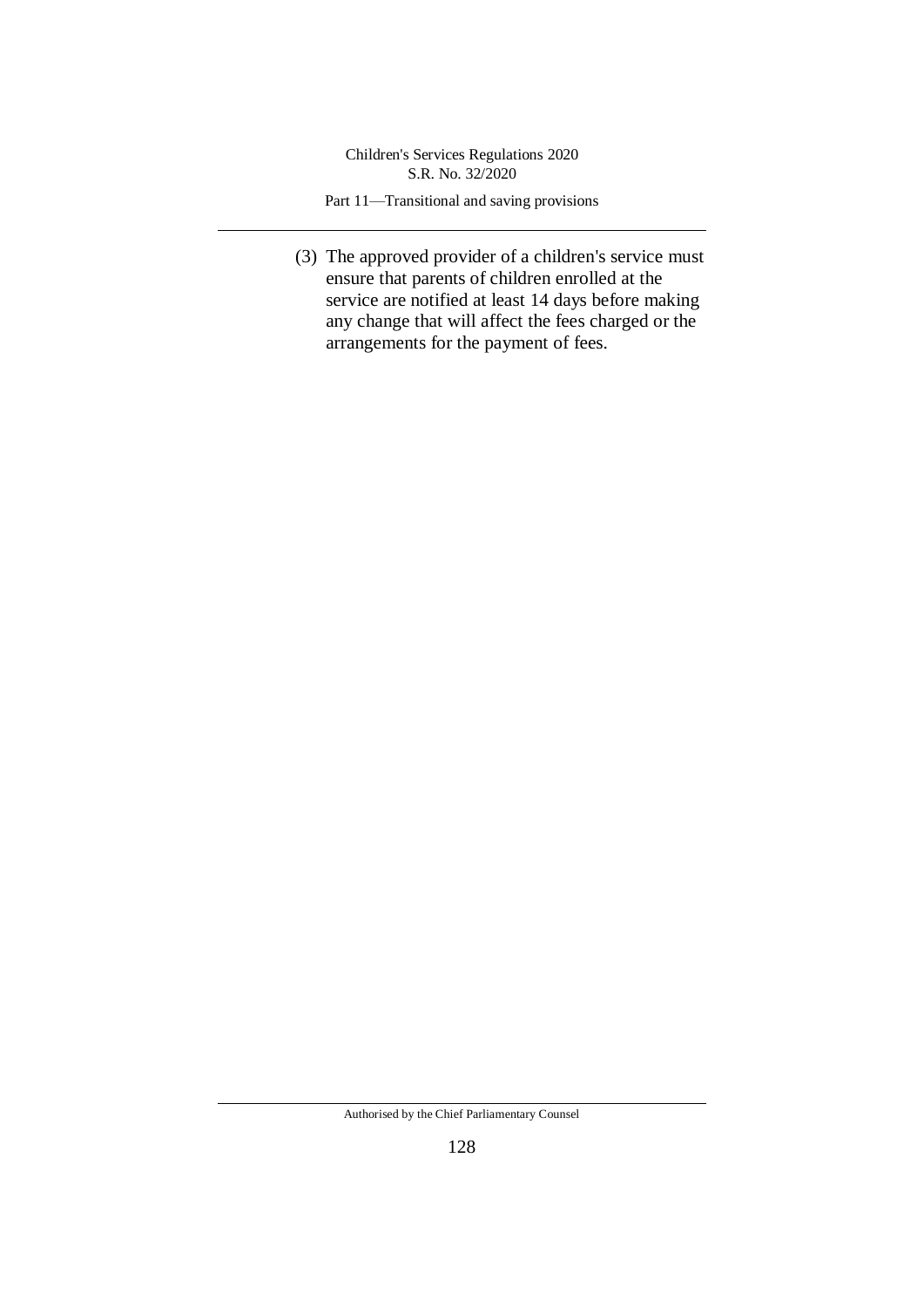Schedule 1—Revocation of Regulations

# **Schedule 1—Revocation of Regulations**

Regulation 4

- 1. Children's Services Regulations 2009, S.R. No 53/2009.
- 2. Children's Services Amendment Regulations 2010, S.R. No. 96/2010.
- 3. Children's Services Amendment Regulations 2011, S.R. No. 162/2011.
- 4. Children's Services Amendment Regulations 2016, S.R. No. 2/2016.
- 5. Children's Services Amendment Regulations 2017, S.R. No. 96/2017.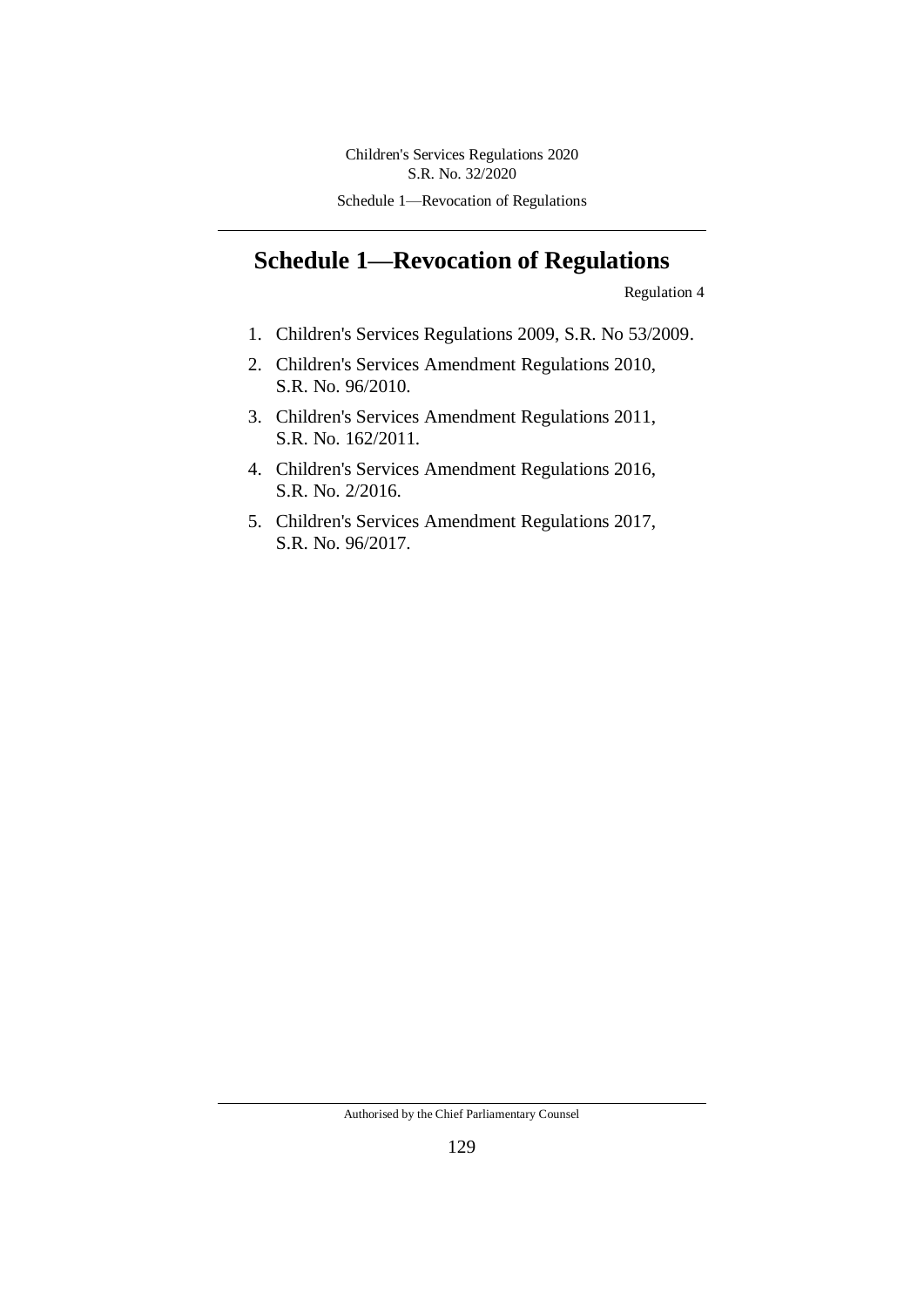Schedule 2—Prescribed annual fee for service approval

# **Schedule 2—Prescribed annual fee for service approval**

Regulation 30

| Item no. | <b>Section</b><br>of the Act | Description                           | <i>Occasional</i><br>care services                 | Limited hours<br>services                        |
|----------|------------------------------|---------------------------------------|----------------------------------------------------|--------------------------------------------------|
| 1        | Section<br>52                | Annual fee for<br>service<br>approval | 1 to 15<br>approved<br>places-3 fee<br>units       | 1 to 15<br>approved<br>places-3 fee<br>units     |
|          |                              |                                       | 16 to 30<br>approved<br>places—6 fee<br>units      | 16 to 30<br>approved<br>places—6 fee<br>units    |
|          |                              |                                       | 31 to 60<br>approved<br>$places - 10$ fee<br>units | 31 or more<br>approved<br>places-10 fee<br>units |
|          |                              |                                       | 61 or more<br>approved<br>places-14 fee<br>units   |                                                  |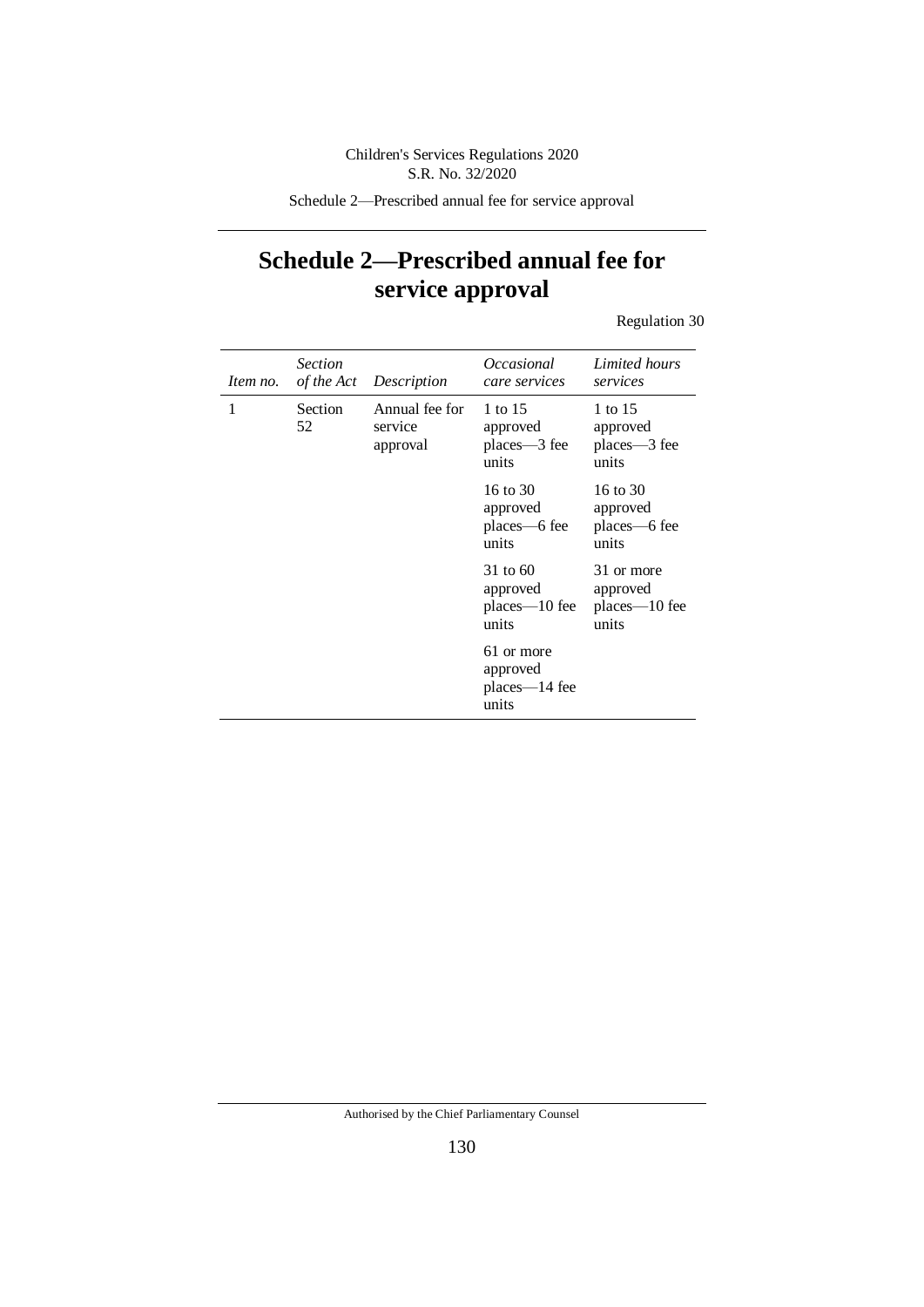Schedule 3—Other prescribed fees

# **Schedule 3—Other prescribed fees**

Regulation 135

| Item no.     | <b>Section</b><br>of the Act | Description                                                                                   | Occasional<br>care services                    | Limited hours<br>services                        |
|--------------|------------------------------|-----------------------------------------------------------------------------------------------|------------------------------------------------|--------------------------------------------------|
| $\mathbf{1}$ | Section<br>11(d)             | Application<br>for provider<br>approval                                                       | 15 fee units                                   | 15 fee units                                     |
| 2            | Section<br>22(2)(c)          | Application to<br>amend<br>provider<br>approval                                               | Nil                                            | Nil                                              |
| 3            | Section<br>37(2)(c)          | Application to<br>voluntarily<br>suspend<br>provider<br>approval                              | Nil                                            | Nil                                              |
| 4            | Section<br>39(6)(c)          | Application by<br>executor for<br>provider<br>approval                                        | Nil                                            | <b>Nil</b>                                       |
| 5            | Section<br>40(3)(c)          | Application by<br>legal personal<br>representative<br>or guardian for<br>provider<br>approval | Nil                                            | Nil                                              |
| 6            | Section<br>43(f)             | Application<br>for service<br>approval                                                        | 1 to 15<br>approved<br>places—7 fee<br>units   | 1 to 15<br>approved<br>places—5 fee<br>units     |
|              |                              |                                                                                               | 16 to 30<br>approved<br>places-14 fee<br>units | 16 to 30<br>approved<br>places-10 fee<br>units   |
|              |                              |                                                                                               | 31 to 60<br>approved<br>places-21 fee<br>units | 31 or more<br>approved<br>places-15 fee<br>units |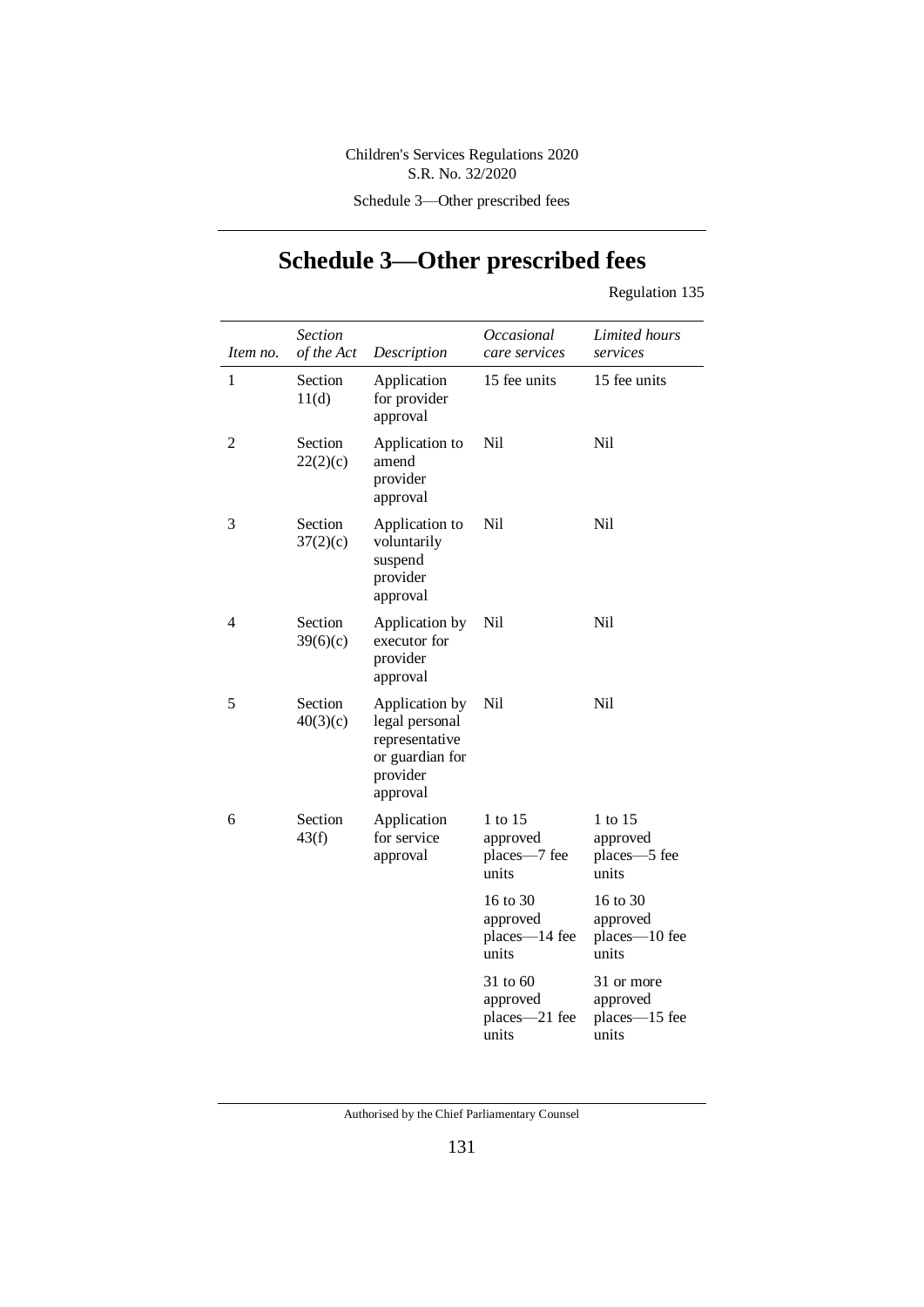Schedule 3—Other prescribed fees

| Item no. | <b>Section</b><br>of the Act | Description                                                       | <i>Occasional</i><br>care services               | Limited hours<br>services |
|----------|------------------------------|-------------------------------------------------------------------|--------------------------------------------------|---------------------------|
|          |                              |                                                                   | 61 or more<br>approved<br>places-28 fee<br>units |                           |
| 7        | Section<br>53(2)(c)          | Application to<br>amend service<br>approval                       | Nil                                              | Nil                       |
| 8        | Section<br>59(2)(c)          | Notification of<br>intended<br>transfer of<br>service<br>approval | 7 fee units                                      | 7 fee units               |
| 9        | Section<br>83(2)(c)          | Application to<br>voluntarily<br>suspend<br>service<br>approval   | Nil                                              | Nil                       |
| 10       | Section<br>86(c)             | Application<br>for service<br>waiver                              | 7 fee units                                      | 7 fee units               |
| 11       | Section<br>93(c)             | Application<br>for temporary<br>waiver                            | 7 fee units                                      | 7 fee units               |
| 12       | Section<br>96(4)             | Application<br>for extension<br>of temporary<br>waiver            | 7 fee units                                      | 7 fee units               |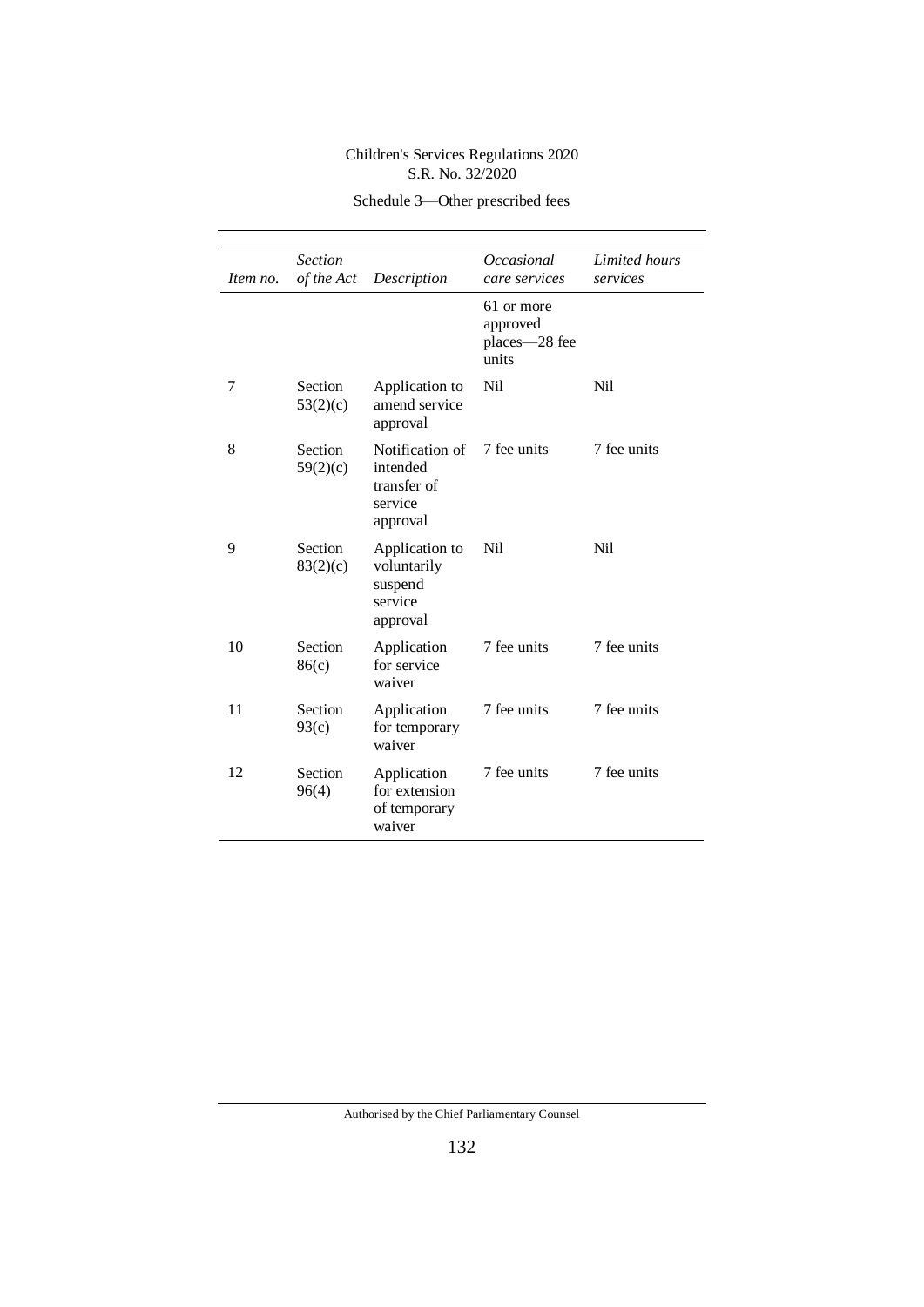Schedule 4—Compliance directions—prescribed provisions

# **Schedule 4—Compliance directions prescribed provisions**

Regulation 128

| Regulation                 | Description                                                                                |
|----------------------------|--------------------------------------------------------------------------------------------|
| Regulation 43(1)           | Documenting of child assessments or<br>evaluations for delivery of<br>educational programs |
| Regulation 44              | Information about educational<br>program to be kept available                              |
| Regulation 45              | Information about educational<br>program to be given to parents                            |
| Regulation $46(1)$         | Health, hygiene and safe food<br>practices                                                 |
| Regulation $47(1)$         | Food and beverages                                                                         |
| Regulation 48(1)           | Service providing food and<br>beverages                                                    |
| Regulation 49(1)           | Weekly menu                                                                                |
| Regulation $50(1)$         | Sleep and rest                                                                             |
| Regulation 51              | Tobacco, drug and alcohol-free<br>environment                                              |
| Regulation $52(1)$         | Staff members not to be affected by<br>alcohol or drugs                                    |
| Regulation 53              | Awareness of child protection law                                                          |
| <b>Regulation 58</b>       | First aid kits                                                                             |
| Regulation 60              | Medical conditions policy to be<br>provided to parents                                     |
| Regulation 66(2), (3), (4) | Emergency and evacuation<br>procedures                                                     |
| Regulation 67              | Telephone or other communication<br>equipment                                              |
| Regulation 72              | Premises, furniture and equipment to<br>be safe, clean and in good repair                  |
| Regulation 73(1)           | Fencing                                                                                    |
| Regulation 74              | Furniture, materials and equipment                                                         |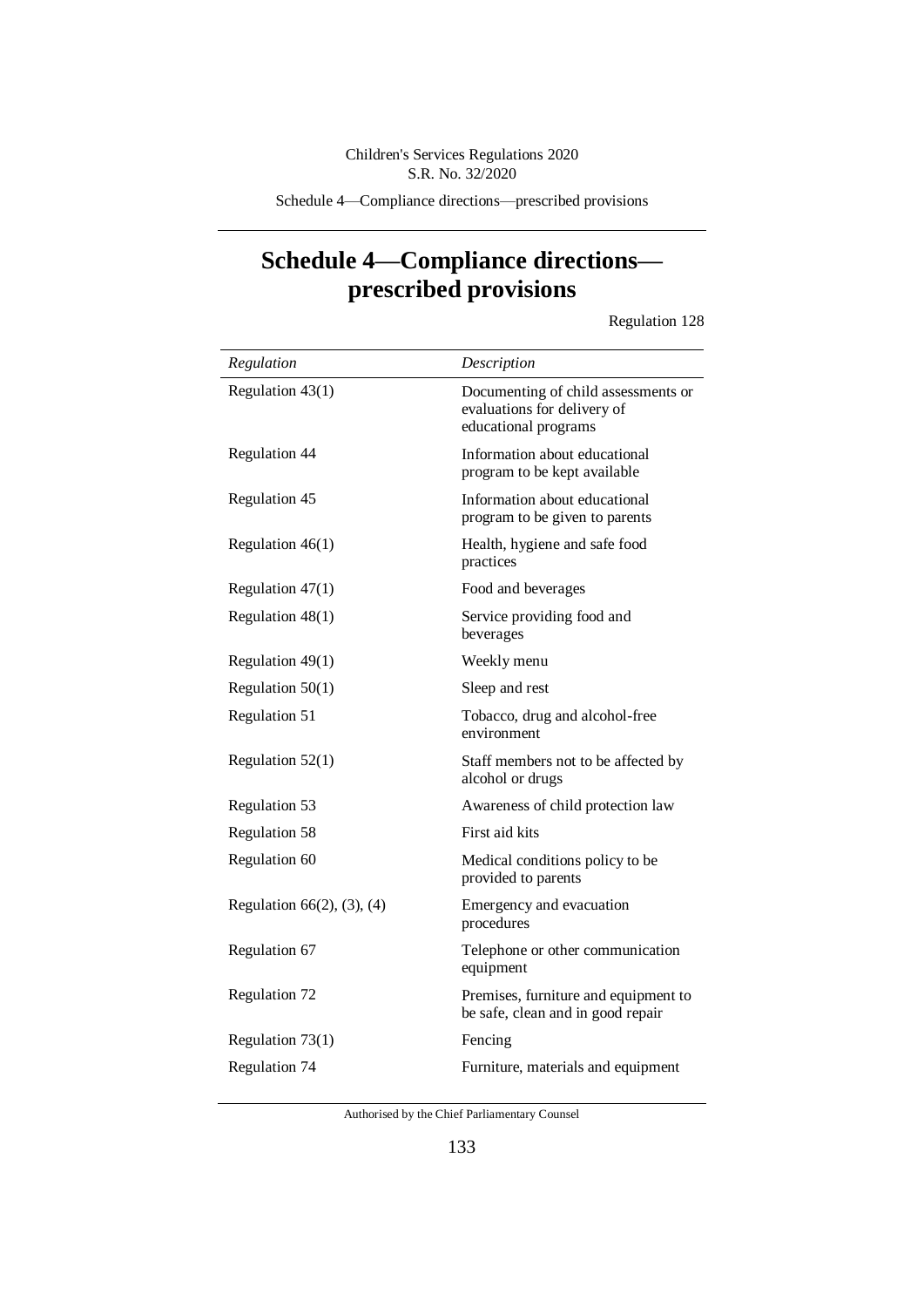Schedule 4—Compliance directions—prescribed provisions

| Regulation                  | Description                                                                                           |
|-----------------------------|-------------------------------------------------------------------------------------------------------|
| Regulation $75(1)$ , $(2)$  | Laundry and hygiene facilities                                                                        |
| Regulation $76(1)$          | Space requirements—indoor space                                                                       |
| Regulation 77(2)            | Space requirements—outdoor space                                                                      |
| Regulation 79               | Ventilation and natural light                                                                         |
| Regulation 80               | Administrative space                                                                                  |
| Regulation 81(3)            | Nappy change facilities                                                                               |
| Regulation 82               | Outdoor space—natural environment                                                                     |
| Regulation 83               | Outdoor space—shade                                                                                   |
| <b>Regulation 84</b>        | Premises designed to facilitate<br>supervision                                                        |
| <b>Regulation 88</b>        | Educators who are under 18 to be<br>supervised                                                        |
| Regulation 95(1)            | First aid qualifications                                                                              |
| Regulation 105(1)           | Relationships in groups                                                                               |
| Regulation 106(1)           | Access for parents                                                                                    |
| Regulation 112(1)           | Children's service must have policies<br>and procedures                                               |
| Regulation 113              | Policies and procedures to be<br>followed                                                             |
| Regulation $114(1)$ , $(2)$ | Policies and procedures to be kept<br>available                                                       |
| Regulation 115(2)           | Notification of change to policies or<br>procedures affecting ability of family<br>to utilise service |
| Regulation $120(2)$ , $(3)$ | Prescribed enrolment and other<br>documents to be kept by approved<br>provider                        |
| Regulation 123              | Storage of records and other<br>documents                                                             |
| Regulation 125              | Act and regulations to be available                                                                   |

═════════════════════════════